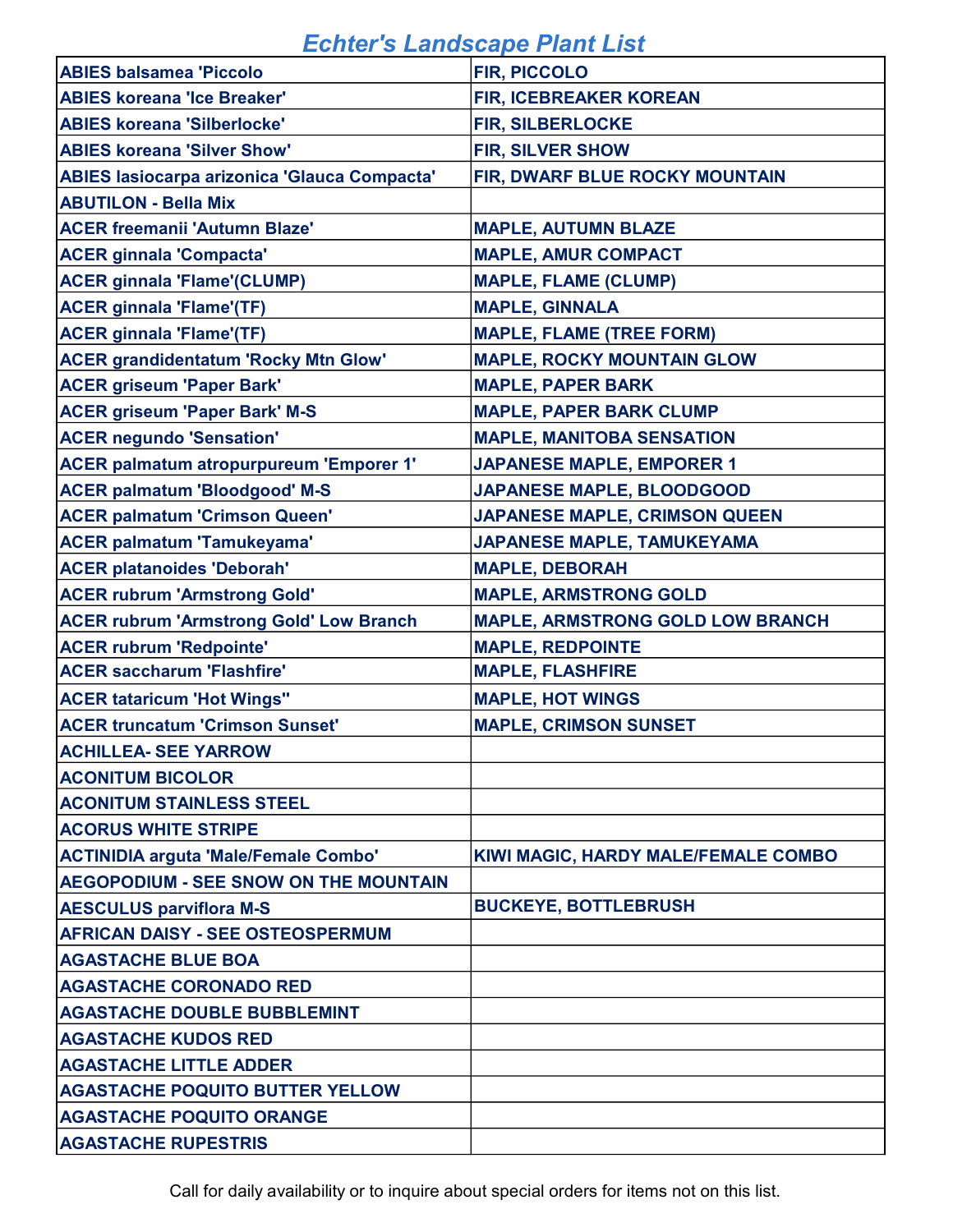| <b>AGASTACHE SONORAN SUNSET</b>                 |                                        |
|-------------------------------------------------|----------------------------------------|
| <b>AGASTACHE SUNRISE PINK SALMON</b>            |                                        |
| <b>AGASTACHE SUNRISE WHITE</b>                  |                                        |
| <b>AGAVE HAVARDIANA</b>                         |                                        |
| <b>AGAVE PARRYI FLAGSTAFF</b>                   |                                        |
| <b>AGAVE PARRYI NEOMEXICANA</b>                 |                                        |
| <b>AGERATUM - Bumble Blue</b>                   |                                        |
| <b>AJUGA BLACK SCALLOP</b>                      |                                        |
| <b>AJUGA BLUE MUFFIN</b>                        |                                        |
| <b>AJUGA BRONZE BEAUTY</b>                      |                                        |
| <b>AJUGA BURGUNDY GLOW</b>                      |                                        |
| <b>AJUGA CHOCOLATE CHIP</b>                     |                                        |
| <b>AJUGA CORDIAL CANARY</b>                     |                                        |
| <b>AJUGA PINK LIGHTNING</b>                     |                                        |
| <b>ALCEA - SEE HOLLYHOCK</b>                    |                                        |
| <b>ALLIUM CORKSCREW</b>                         |                                        |
| <b>ALLIUM MILLENIUM</b>                         |                                        |
| <b>ALMOND, PINK FLOWERING</b>                   | <b>PRUNUS glandulosa 'Rosea Plena'</b> |
| <b>ALPINE WILLOWHERB</b>                        |                                        |
| <b>ALTERNATHERA- Choco Chili</b>                |                                        |
| <b>ALTERNATHERA- Red Carpet</b>                 |                                        |
| <b>ALTHEA - SEE HIBISCUS</b>                    |                                        |
| <b>ALYSSUM - Clear Crystals Lavender</b>        |                                        |
| <b>ALYSSUM - Easter Bonnet Mix</b>              |                                        |
| <b>ALYSSUM - Easter Bonnet Pink Deep</b>        |                                        |
| <b>ALYSSUM - Easter Bonnet Rose Deep</b>        |                                        |
| <b>ALYSSUM - Easter Bonnet White</b>            |                                        |
| <b>AMELANCHIER alnifolia 'Regent'</b>           | <b>SERVICEBERRY, REGENT</b>            |
| <b>AMELANCHIER alnifolia 'Standing Ovation'</b> | <b>SERVICEBERRY, STANDING OVATION</b>  |
| <b>AMELANCHIER x grand. 'Autumn Brilliance'</b> | <b>SERVICEBERRY, AUTUMN BRILLIANCE</b> |
| <b>AMELANCHIER x grand. 'Autumn Brilliance'</b> | <b>SERVICEBERRY, AUTUMN BRILLIANCE</b> |
| <b>AMORPHA canescens</b>                        | <b>LEADPLANT</b>                       |
| <b>AMORPHA NANA</b>                             |                                        |
| <b>AMSONIA ARKANSAS BLUESTAR</b>                |                                        |
| <b>ANCHUSA BLUE ANGEL</b>                       |                                        |
| <b>ANDROMEDA polifolia 'Blue Ice'</b>           | <b>BOG ROSEMARY, BLUE ICE</b>          |
| <b>ANEMONE HONERINE JOBERT</b>                  |                                        |
| <b>ANEMONE HONORINE JOBERT</b>                  |                                        |
| <b>ANEMONE LORELEY</b>                          |                                        |
| <b>ANEMONE PRETTY LADY EMILY</b>                |                                        |
| <b>ANEMONE ROBUSTISSIMA</b>                     |                                        |
| <b>ANEMONE SEPTEMBER CHARM</b>                  |                                        |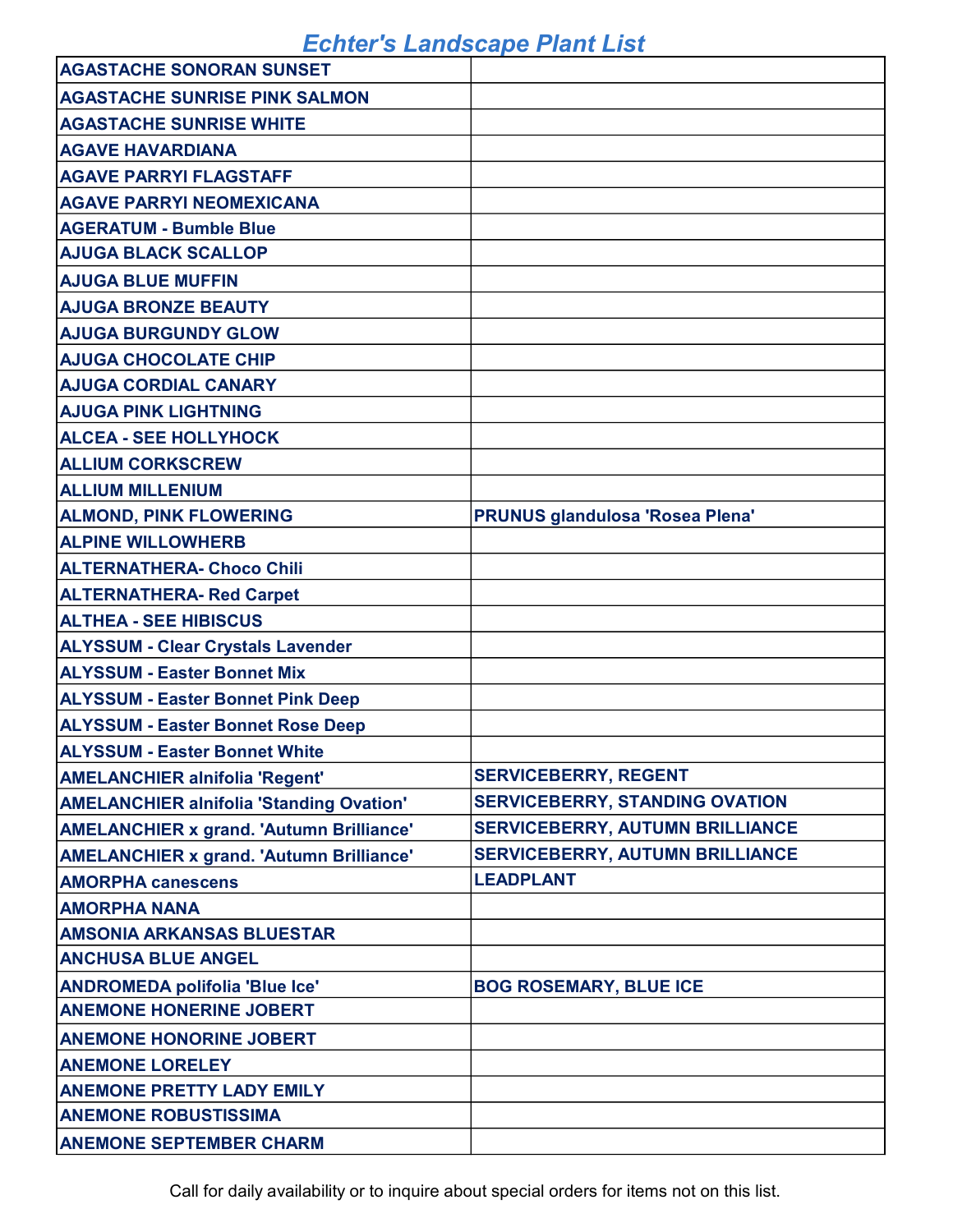| <b>ANEMONE SPRING BEAUTY</b>                |                                            |
|---------------------------------------------|--------------------------------------------|
| <b>ANEMONE SYLVESTRIS</b>                   |                                            |
| <b>ANEMONE WHIRLWIND</b>                    |                                            |
| <b>ANEMONE WILD SWAN</b>                    |                                            |
| <b>ANGELONIA - Alonia Big Indigo</b>        |                                            |
| <b>ANGELONIA - AngelMist Berry Sparkler</b> |                                            |
| <b>ANGELONIA - Archangel Cherry Red</b>     |                                            |
| <b>ANGELONIA - Archangel Pink</b>           |                                            |
| <b>ANGELONIA - Archangel Purple Dark</b>    |                                            |
| <b>ANGELONIA - Archangel Raspberry</b>      |                                            |
| <b>ANGELONIA - Archangel White</b>          |                                            |
| <b>ANTIRRHINUM HISPANICUM</b>               |                                            |
| <b>APACHE PLUME</b>                         | <b>FALLUGIA paradoxa</b>                   |
| <b>APPLE -SEE MALUS</b>                     |                                            |
| APPLE, 4 IN 1 COMBO (ESP)                   | <b>MALUS 'Combination Apple'(4N1)(ESP)</b> |
| <b>APPLE, 4 IN 1 COMBO (SD)</b>             | <b>MALUS 'Combination Apple'(4N1)(SD)</b>  |
| <b>APPLE, GRANNY SMITH (SD)</b>             | <b>MALUS 'Granny Smith' (SD)</b>           |
| <b>APPLE, HONEYCRISP (SD)</b>               | <b>MALUS 'Honeycrisp' (SD)</b>             |
| <b>APPLE, PINK LADY (SD)</b>                | <b>MALUS 'Pink Lady'</b>                   |
| <b>APRICOT, MONTROSE (SD)</b>               | <b>PRUNUS 'Montrose' (SD)</b>              |
| <b>APRICOT, MOORPARK (SD)</b>               | <b>PRUNUS 'Moorpark' (SD)</b>              |
| <b>AQUILEGIA - SEE COLUMBINE</b>            |                                            |
| <b>ARALIA GOLDEN SPIKENARD</b>              |                                            |
| <b>ARALIA SUN KING</b>                      |                                            |
| <b>ARBORVITAE - SEE THUJA</b>               |                                            |
| <b>ARBORVITAE, EMERALD</b>                  | <b>THUJA occidentalis 'Emerald'</b>        |
| <b>ARBORVITAE, FIRE CHIEF</b>               | <b>THUJA occidentalis 'Fire Chief'</b>     |
| <b>ARBORVITAE, HOLMSTRUP</b>                | <b>THUJA occidentalis 'Holmstrup'</b>      |
| <b>ARBORVITAE, WHIPCORD</b>                 | <b>THUJA plicata 'Whipcord'</b>            |
| <b>ARCTOSTAPHYLOS CHIEFTAIN</b>             |                                            |
| <b>ARCTOSTAPHYLOS MASSACHUSETTS</b>         |                                            |
| <b>ARCTOSTAPHYLOS MOCK BEARBERRY</b>        |                                            |
| <b>ARCTOSTAPHYLOS PANCHITO</b>              |                                            |
| <b>ARCTOSTAPHYLOS UVA URSI</b>              |                                            |
| <b>ARENARIA</b>                             |                                            |
| <b>ARGYRANTHEMUM - Butterfly</b>            |                                            |
| <b>ARGYRANTHEMUM - Grandaisy Dark Pink</b>  |                                            |
| <b>ARGYRANTHEMUM - Grandaisy Red</b>        |                                            |
| <b>ARGYRANTHEMUM - Grandaisy Yellow</b>     |                                            |
| <b>ARGYRANTHEMUM - Sassy Double Yellow</b>  |                                            |
| <b>ARGYRANTHEMUM - Sassy Red</b>            |                                            |
| <b>ARGYRANTHEMUM - Sassy Rose</b>           |                                            |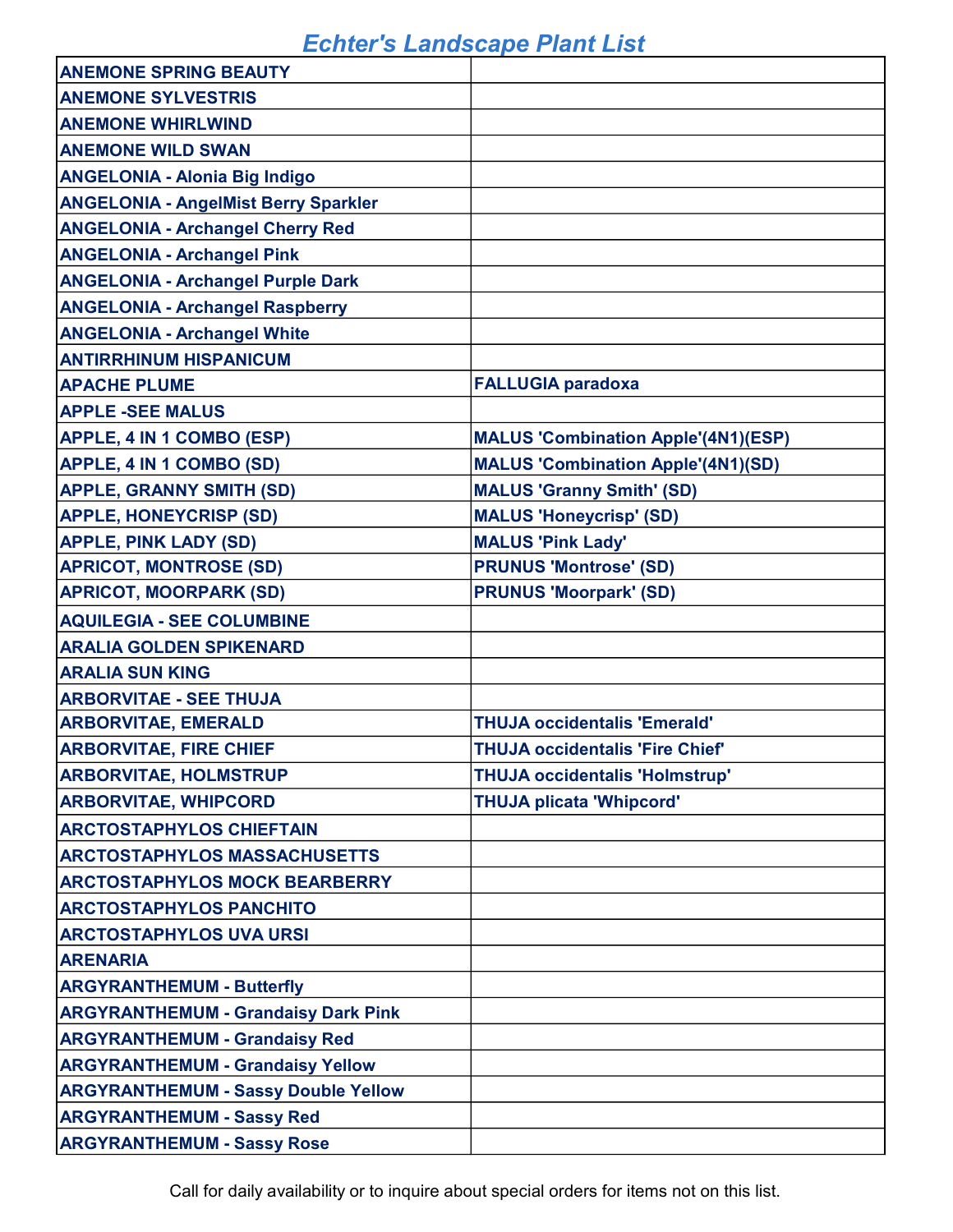| <b>ARGYRANTHEMUM - Sassy White Compact</b> |                                           |
|--------------------------------------------|-------------------------------------------|
| <b>ARMERIA DREAMARIA SWEET DREAMS</b>      |                                           |
| <b>ARMERIA MORNING STAR WHITE</b>          |                                           |
| <b>ARMERIA RUBRIFOLIA</b>                  |                                           |
| <b>ARONIA melancarpa 'Lowscape Mound'</b>  | <b>CHOKEBERRY, LOWSCAPE MOUND</b>         |
| <b>ARONIA melanocarpa 'Autumn Magic'</b>   | <b>CHOKEBERRY, AUTUMN MAGIC</b>           |
| <b>ARONIA melanocarpa 'Viking'</b>         | <b>CHOKEBERRY, VIKING</b>                 |
| <b>ARTEMISIA - Makana Silver</b>           |                                           |
| <b>ARTEMISIA filiflolia</b>                | <b>SAGE, SAND</b>                         |
| <b>ARTEMISIA FRIGIDA FRINGED SAGE</b>      |                                           |
| <b>ARTEMISIA LEPRECHAUN</b>                |                                           |
| <b>ARTEMISIA POWIS CASTLE</b>              |                                           |
| <b>ARTEMISIA SEA FOAM</b>                  |                                           |
| <b>ARTEMISIA SILVER KING</b>               |                                           |
| <b>ARTEMISIA SILVER MOUND</b>              |                                           |
| <b>ARTEMISIA STELLERIANA</b>               |                                           |
| <b>ARTEMISIA tridentata</b>                | <b>SAGE, TALL WESTERN</b>                 |
| <b>ARTEMISIA VALERIE FINNIS</b>            |                                           |
| <b>ARTICHOKE - Imperial Star</b>           |                                           |
| <b>ASH - SEE FRAXINUS</b>                  |                                           |
| <b>ASPARAGUS - sprengeri</b>               |                                           |
| <b>ASPEN - SEE POPULUS</b>                 |                                           |
| <b>ASPEN, SWEDISH COLUMNAR</b>             | <b>POPULUS tremula 'Erecta'</b>           |
| <b>ASTER PURPLE DOME</b>                   |                                           |
| <b>ASTER WOODS LIGHT BLUE</b>              |                                           |
| <b>ASTER WOODS PURPLE</b>                  |                                           |
| <b>ASTERICUS - Gold Coin</b>               |                                           |
| <b>ASTILBE ASSORTED</b>                    |                                           |
| <b>ASTILBE CHOCOLATE SHOGUN</b>            |                                           |
| <b>ASTILBE COLORFLASH</b>                  |                                           |
| <b>ASTILBE VISION IN PINK</b>              |                                           |
| <b>ASTILBE VISION IN RED</b>               |                                           |
| <b>AUBRIETA AUDREY PURPLE SHADES</b>       |                                           |
| <b>AVENS - SEE GEUM</b>                    |                                           |
| <b>AZALEA - SEE RHODODENDRON</b>           |                                           |
| <b>AZALEA, MANDARIN LIGHTS</b>             | <b>RHODO x 'Mandarin Lights' (AZALEA)</b> |
| <b>AZALEA, MOLLALA RED</b>                 | <b>RHODO x 'Molalla Red' (AZALEA)</b>     |
| <b>AZALEA, MOUNT ST HELENS</b>             | RHODO x 'Mt. St. Helens' (AZALEA)         |
| <b>AZALEA, ROSEY LIGHTS</b>                | <b>RHODO x 'Rosey Lights' (AZALEA)</b>    |
| <b>AZALEA, TRI-LIGHTS</b>                  | <b>RHODO x 'Tri-Lights' (AZALEA)</b>      |
| <b>BABYS BREATH SUMMER SPARKLER</b>        |                                           |
| <b>BACHELOR BUTTON AMETHYST DREAM</b>      |                                           |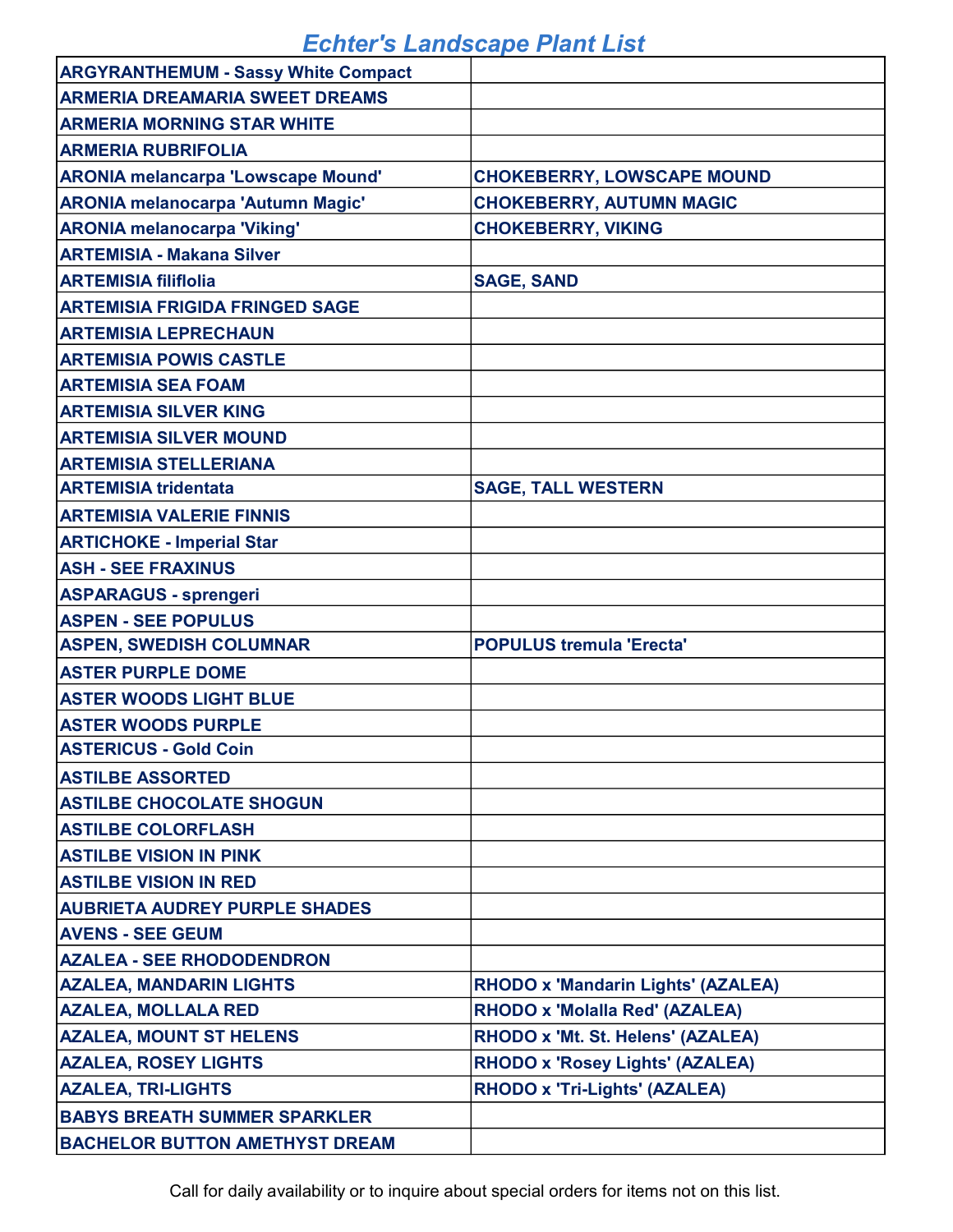| <b>BACHELOR BUTTON AMETHYST IN SNOW</b>    |                                                 |
|--------------------------------------------|-------------------------------------------------|
| <b>BACOPA - MegaCopa Blue</b>              |                                                 |
| <b>BACOPA - MegaCopa Pink</b>              |                                                 |
| <b>BACOPA - MegaCopa White Versa</b>       |                                                 |
| <b>BACOPA - Scopia Golden White</b>        |                                                 |
| <b>BALLOON FLOWER HAKONE DOUBLE</b>        |                                                 |
| <b>BALLOON FLOWER SENTIMENTAL BLUE</b>     |                                                 |
| <b>BALLOON FLOWER SNOW FAIRY</b>           |                                                 |
| <b>BAMBOO RED CLUMPING</b>                 |                                                 |
| <b>BAMBOO SUNSET GLOW CLUMP</b>            |                                                 |
| <b>BAPTISIA AUSTRALIS</b>                  |                                                 |
| <b>BAPTISIA TWILIGHT PRAIRIE BLUES</b>     |                                                 |
| <b>BARBERRY - SEE BERBERIS</b>             |                                                 |
| <b>BARBERRY, ADMIRATION</b>                | <b>BERBERIS thunbergii 'Admiration'</b>         |
| <b>BARBERRY, BONANZA GOLD</b>              | <b>BERBERIS thunbergii Bogozam'</b>             |
| <b>BARBERRY, CONCORDE</b>                  | <b>BERBERIS thunbergii 'Concorde'</b>           |
| <b>BARBERRY, CRIMSON PYGMY</b>             | <b>BERBERIS thunbergii atr. 'Crimson Pygmy'</b> |
| <b>BARBERRY, DWARF GOLDEN</b>              | <b>BERBERIS thunbergii 'Aurea Nana'</b>         |
| <b>BARBERRY, HELMOND PILLAR</b>            | <b>BERBERIS thunbergii 'Helmond Pillar'</b>     |
| <b>BARBERRY, ORANGE ROCKET</b>             | <b>BERBERIS thunbergii 'Orange Rocket'</b>      |
| <b>BARBERRY, REDLEAD</b>                   | <b>BERBERIS thunbergii 'Atropurpurea'</b>       |
| <b>BARBERRY, REDLEAF</b>                   | <b>BERBERIS thunbergii 'Atropurpurea'</b>       |
| <b>BARBERRY, ROSE GLOW</b>                 | <b>BERBERIS thunbergii atr. 'Rose Glow'</b>     |
| <b>BARBERRY, SUNJOY GOLD PILLAR</b>        | <b>BERBERIS thunbergii 'Sunjoy Gold Pillar"</b> |
| <b>BARBERRY, TINY GOLD</b>                 | <b>BERBERIS thunbergii 'Tiny Gold'</b>          |
| <b>BASKET OF GOLD GOLDEN SPRING</b>        |                                                 |
| <b>BASKET OF GOLD SUMMIT</b>               |                                                 |
| <b>BEAN - Blue Lake Bush</b>               |                                                 |
| <b>BEAN - Mascotte</b>                     |                                                 |
| <b>BEAN - Royal Burgundy</b>               |                                                 |
| <b>BEARDTONGUE - SEE PENSTEMON</b>         |                                                 |
| <b>BEARS BREECHES</b>                      |                                                 |
| <b>BEEBALM - SEE MONARDA</b>               |                                                 |
| <b>BEECH, TRICOLOR</b>                     | <b>FAGUS sylvatica 'Roseo-Marginata'</b>        |
| <b>BEET - Bull's Blood</b>                 |                                                 |
| <b>BEET - Chioggia Guardsman</b>           |                                                 |
| <b>BEET - Fresh Start</b>                  |                                                 |
| <b>BEET - Touchstone Gold</b>              |                                                 |
| <b>BEGONIA - Canary Wings</b>              |                                                 |
| <b>BEGONIA - Double Delight Blush Rose</b> |                                                 |
| <b>BEGONIA - Dragon Wing Red</b>           |                                                 |
| <b>BEGONIA - Encanto Orange</b>            |                                                 |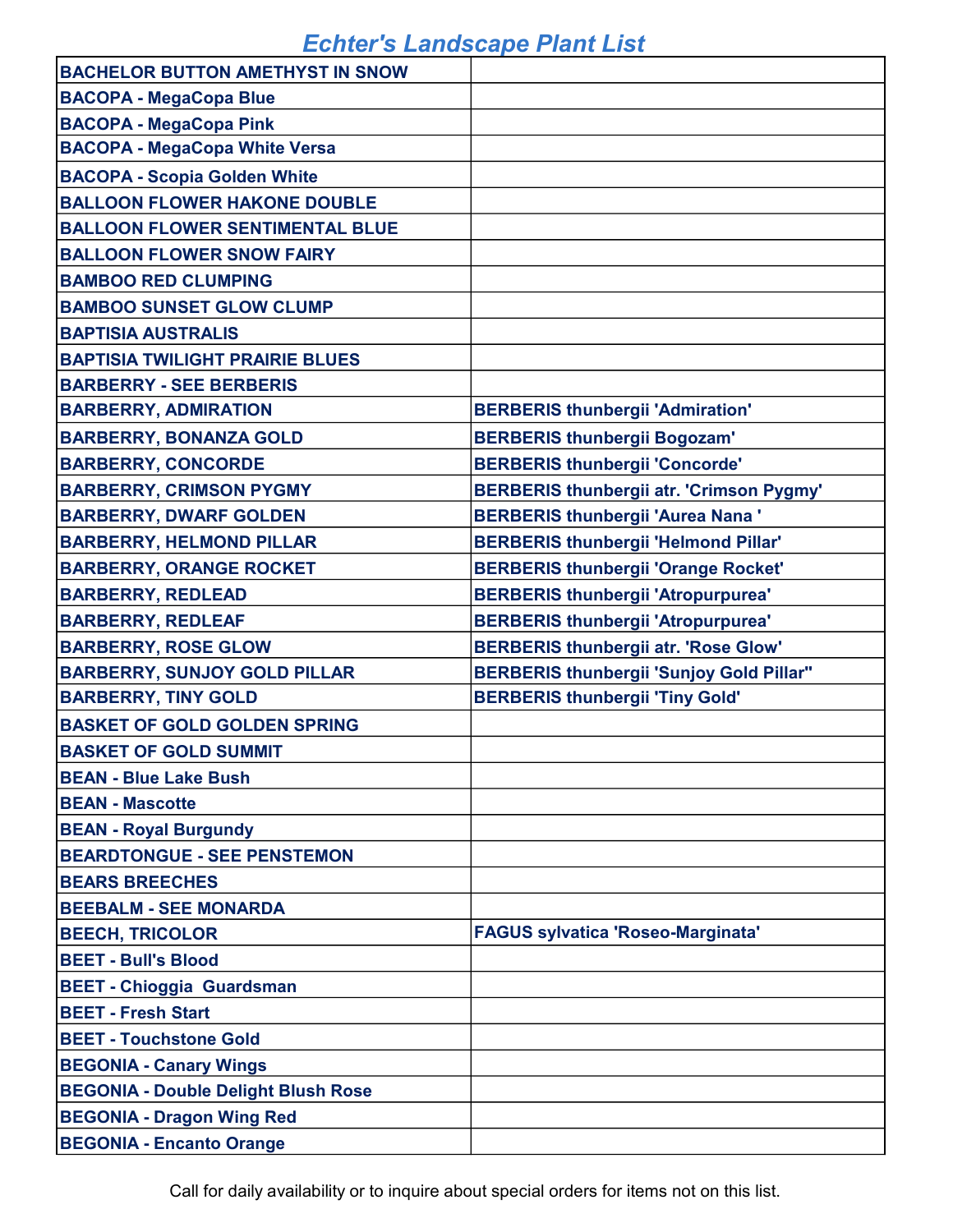| <b>BEGONIA - Encanto Pink</b>                   |                                     |
|-------------------------------------------------|-------------------------------------|
| <b>BEGONIA - Funky Scarlet</b>                  |                                     |
| <b>BEGONIA - Iconia First Kiss</b>              |                                     |
| <b>BEGONIA - Iconia Portofino Sunrise</b>       |                                     |
| <b>BEGONIA - Iconia Upright Fire</b>            |                                     |
| <b>BEGONIA - Illumination Apricot</b>           |                                     |
| <b>BEGONIA - Illumination Lemon</b>             |                                     |
| <b>BEGONIA - Illumination Orange</b>            |                                     |
| <b>BEGONIA - Illumination Rose</b>              |                                     |
| <b>BEGONIA - Joy Yellow</b>                     |                                     |
| <b>BEGONIA - Mocca Mix</b>                      |                                     |
| <b>BEGONIA - Nightlife Pink (Bronze Leaf)</b>   |                                     |
| <b>BEGONIA - Nightlife Red (Bronze Leaf)</b>    |                                     |
| <b>BEGONIA - Nightlife White (Bronze Leaf)</b>  |                                     |
| <b>BEGONIA - Non Stop Mix</b>                   |                                     |
| <b>BEGONIA - Pegasus</b>                        |                                     |
| <b>BEGONIA - Sprint Plus Red (Green Leaf)</b>   |                                     |
| <b>BEGONIA - Sprint Plus Rose (Green Leaf)</b>  |                                     |
| <b>BEGONIA - Sprint Plus White (Green Leaf)</b> |                                     |
| <b>BEGONIA - Whopper Red Bronze Leaf</b>        |                                     |
| <b>BEGONIA - Whopper Rose Bronze Leaf</b>       |                                     |
| <b>BEGONIA HIEMALIS - Amstel Blitz</b>          |                                     |
| <b>BEGONIA HIEMALIS - Amstel Carnival</b>       |                                     |
| <b>BEGONIA HIEMALIS - Amstel Clara</b>          |                                     |
| <b>BEGONIA HIEMALIS - Amstel Dark Britt</b>     |                                     |
| <b>BEGONIA HIEMALIS - Amstel Nelly</b>          |                                     |
| <b>BEGONIA HIEMALIS - Rhine Barkos</b>          |                                     |
| <b>BELLFLOWER - SEE CAMPANULA</b>               |                                     |
| <b>BERBERIS thunbergii 'Admiration'</b>         | <b>BARBERRY, ADMIRATION</b>         |
| <b>BERBERIS thunbergii atr. 'Crimson Pygmy'</b> | <b>BARBERRY, CRIMSON PYGMY</b>      |
| <b>BERBERIS thunbergii atr. 'Rose Glow'</b>     | <b>BARBERRY, ROSE GLOW</b>          |
| <b>BERBERIS thunbergii 'Atropurpurea'</b>       | <b>BARBERRY, REDLEAF</b>            |
| <b>BERBERIS thunbergii 'Atropurpurea'</b>       | <b>BARBERRY, REDLEAD</b>            |
| <b>BERBERIS thunbergii 'Aurea Nana'</b>         | <b>BARBERRY, DWARF GOLDEN</b>       |
| <b>BERBERIS thunbergii Bogozam'</b>             | <b>BARBERRY, BONANZA GOLD</b>       |
| <b>BERBERIS thunbergii 'Concorde'</b>           | <b>BARBERRY, CONCORDE</b>           |
| <b>BERBERIS thunbergii 'Helmond Pillar'</b>     | <b>BARBERRY, HELMOND PILLAR</b>     |
| <b>BERBERIS thunbergii 'Orange Rocket'</b>      | <b>BARBERRY, ORANGE ROCKET</b>      |
| <b>BERBERIS thunbergii 'Sunjoy Gold Pillar"</b> | <b>BARBERRY, SUNJOY GOLD PILLAR</b> |
| <b>BERBERIS thunbergii 'Tiny Gold'</b>          | <b>BARBERRY, TINY GOLD</b>          |
| BERGENIA DRAGONFLY ANGEL KISS                   |                                     |
| <b>BERGENIA WINTER GLOW</b>                     |                                     |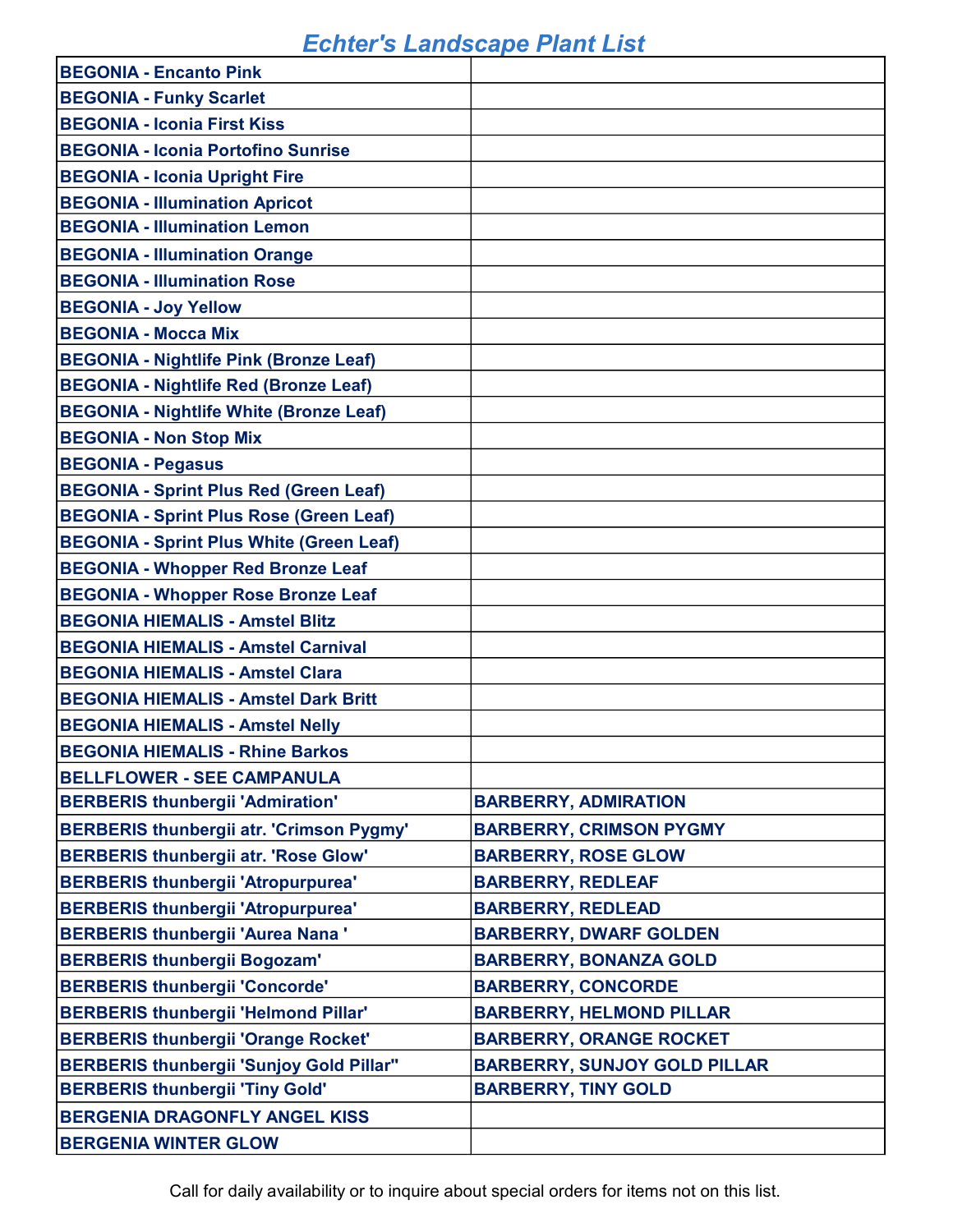| <b>BETONY - SEE STACHYS</b>                   |                                                |
|-----------------------------------------------|------------------------------------------------|
| <b>BETULA nigra 'Shiloh Splash'</b>           | <b>BIRCH, SHILOH SPLASH</b>                    |
| <b>BETULA platyphylla 'Fargo'</b>             | <b>BIRCH, DAKOTA PINNACLE</b>                  |
| <b>BIDENS - Bee Bold</b>                      |                                                |
| <b>BIDENS - Bidy Boom Red</b>                 |                                                |
| <b>BIDENS - Bidy Gonzales Big</b>             |                                                |
| <b>BIDENS - Campfire Flame</b>                |                                                |
| <b>BIDENS - Pretty in Pink</b>                |                                                |
| <b>BIDENS - White Delight</b>                 |                                                |
| <b>BIRCH - SEE BETULA</b>                     |                                                |
| <b>BIRCH, DAKOTA PINNACLE</b>                 | <b>BETULA platyphylla 'Fargo'</b>              |
| <b>BIRCH, SHILOH SPLASH</b>                   | <b>BETULA nigra 'Shiloh Splash'</b>            |
| <b>BITTERSWEET, HERCULES AND DIANE</b>        | <b>CELASTRUS scandens 'Hercules and Diane'</b> |
| <b>BLACK CURRANT, ALAGAN</b>                  | <b>RIBES nigrum 'Alagan'</b>                   |
| <b>BLACK CURRANT, CONSORT</b>                 | <b>RIBES nigrum 'Consort'</b>                  |
| <b>BLACK EYED SUSAN - SEE RUDBECKIA</b>       |                                                |
| <b>BLACK EYED SUSAN VINE - SEE THUNBERGIA</b> |                                                |
| <b>BLACK MONDO GRASS</b>                      |                                                |
| <b>BLACKBERRY, FREEDOM</b>                    | <b>RUBUS PRIME ARK FREEDOM</b>                 |
| <b>BLANKET FLOWER - SEE GALLARDIA</b>         |                                                |
| <b>BLEEDING HEART</b>                         |                                                |
| <b>BLEEDING HEART GOLD HEART</b>              |                                                |
| <b>BLEEDING HEART LUXURIANT</b>               |                                                |
| <b>BLEEDING HEART VALENTINE</b>               |                                                |
| <b>BLEEDING HEART WHITE</b>                   |                                                |
| <b>BLOODY DOCK</b>                            |                                                |
| <b>BLUE EYED GRASS</b>                        |                                                |
| <b>BLUE EYED GRASS LUCERNE</b>                |                                                |
| <b>BLUE STAR CREEPER</b>                      |                                                |
| <b>BLUE STAR CREEPER WALKABOUT 6PK</b>        |                                                |
| <b>BLUE STEM JOINT FIR</b>                    | <b>EPHEDRA</b> equisetina                      |
| <b>BLUEBERRY - SEE VACCINIUM</b>              |                                                |
| <b>BLUEBERRY, BLUEGOLD</b>                    | <b>VACCINIUM corymbosum 'Bluegold'</b>         |
| <b>BLUEBERRY, BONUS</b>                       | <b>VACCINIUM 'Bonus'</b>                       |
| <b>BLUEBERRY, BRUNSWICK</b>                   | <b>VACCINIUM 'Brunswick'</b>                   |
| <b>BLUEBERRY, BURGUNDY</b>                    | <b>VACCINIUM angustifolia 'Burgundy'</b>       |
| BLUEBERRY, JELLY BEAN BRAZEL BERRY            | VACCINIUM corumbosum 'Jelly Bean Brazel Berry' |
| <b>BLUEBERRY, LEGACY</b>                      | <b>VACCINIUM 'Legacy'</b>                      |
| <b>BLUEBERRY, MINI BLUES</b>                  | <b>VACCINIUM corymbosum 'Mini Blues'</b>       |
| <b>BLUEBERRY, NORTHCOUNTRY</b>                | <b>VACCINIUM corymbosum 'Northcountry'</b>     |
| <b>BLUEBERRY, NORTHLAND</b>                   | <b>VACCINIUM corymbosum 'Northland'</b>        |
| <b>BLUEBERRY, PINK LEMONADE</b>               | <b>VACCINIUM 'Pink Lemonade'</b>               |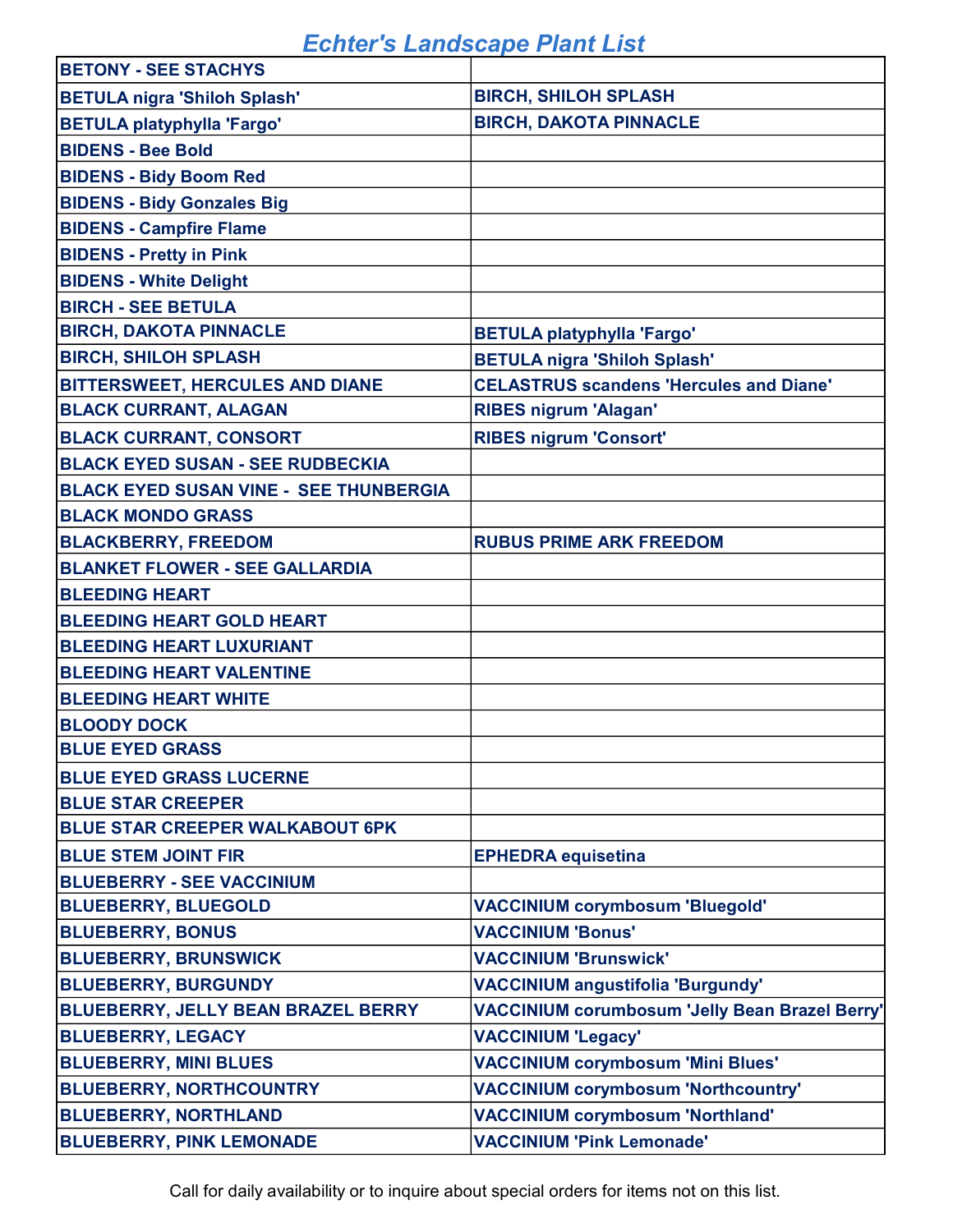| <b>BLUEBERRY, TOPHAT</b>                            | <b>VACCINIUM angustifolia 'Top Hat'</b>   |
|-----------------------------------------------------|-------------------------------------------|
| <b>BOG ROSEMARY, BLUE ICE</b>                       | <b>ANDROMEDA polifolia 'Blue Ice'</b>     |
| <b>BOXWOOD - SEE BUXUS</b>                          |                                           |
| <b>BOXWOOD, GREEN MOUNTAIN</b>                      | <b>BUXUS x 'Green Mountain'</b>           |
| <b>BOXWOOD, GREEN MOUNTAIN, TOPIARY CONE</b>        | <b>BUXUS x 'Green Mountain' Cone</b>      |
| <b>BOXWOOD, GREEN VELVET</b>                        | <b>BUXUS x 'Green Velvet'</b>             |
| <b>BOXWOOD, TRUE DWARF</b>                          | <b>BUXUS sempervirens 'Suffruticosa'</b>  |
| <b>BOXWOOD, WINTER GEM</b>                          | <b>BUXUS microphylla 'Winter Gem'</b>     |
| <b>BRACHTEANTHA - Dreamtime Jumbo Pure White</b>    |                                           |
| <b>BRACHTEANTHA - Dreamtime Jumbo Red</b>           |                                           |
| <b>BRACHTEANTHA - Dreamtime Jumbo Yellow</b>        |                                           |
| <b>BRACHYSCOME - Brasco Violet</b>                  |                                           |
| <b>BRACHYSCOME - Radiant Magenta</b>                |                                           |
| <b>BROCCOLI - Destiny</b>                           |                                           |
| <b>BROWALLIA - Endless Flirtation</b>               |                                           |
| <b>BROWALLIA - Endless Illumination</b>             |                                           |
| <b>BRUNNERA ALEXANDERS GREAT</b>                    |                                           |
| <b>BRUNNERA FALSE FORGET ME NOT</b>                 |                                           |
| <b>BRUNNERA JACK FROST</b>                          |                                           |
| <b>BRUNNERA VARIEGATA</b>                           |                                           |
| <b>BRUSSELS SPROUTS - Jade Cross E</b>              |                                           |
| <b>BUCKEYE, BOTTLEBRUSH</b>                         | <b>AESCULUS parviflora M-S</b>            |
| <b>BUCKTHORN - SEE RHAMNUS</b>                      |                                           |
| <b>BUCKTHORN, FINELINE</b>                          | <b>RHAMNUS frangula 'Fine Line'</b>       |
| <b>BUCKTHORN, TALL HEDGE</b>                        | <b>RHAMNUS frangula 'Columnaris'</b>      |
| <b>BUCKWHEAT KANNAH CREEK</b>                       |                                           |
| <b>BUDDLEJA alternifolia 'Argentea'</b>             | <b>BUTTERFLY BUSH, SILVER FOUNTAIN</b>    |
| <b>BUDDLEJA davidii 'Black Knight'</b>              | <b>BUTTERFLY BUSH, BLACK KNIGHT</b>       |
| <b>BUDDLEJA davidii 'Buzz Hot Raspberry'</b>        | <b>BUTTERFLY BUSH, BUZZ HOT RASPBERRY</b> |
| <b>BUDDLEJA davidii 'Buzz Midnight'</b>             | <b>BUTTERFLY BUSH, BUZZ MIDNIGHT</b>      |
| <b>BUDDLEJA davidii 'Fourthof July'</b>             | <b>BUTTERFLY BUSH, FOURTH OF JULY</b>     |
| <b>BUDDLEJA davidii 'Royal Red'</b>                 | <b>BUTTERFLY BUSH, ROYAL RED</b>          |
| <b>BUDDLEJA davidii 'Windy Hill'</b>                | <b>BUTTERFLY BUSH, WINDY HILL</b>         |
| <b>BUDDLEJA 'Funky Fushcia' #2 FIRST EDITIONS</b>   | <b>BUTTERFLY BUSH, FUNKY FUCHSIA</b>      |
| <b>BUDDLEJA 'Psychadelic Sky' #2 FIRST EDITIONS</b> | <b>BUTTERFLY BUSH, PSYCHADELIC SKY</b>    |
| <b>BUDDLEJA 'Pugster Blue'</b>                      | <b>BUTTERFLY BUSH, PUGSTER BLUE</b>       |
| <b>BUDDLEJA 'Pugster Perewinkle'</b>                | <b>BUTTERFLY BUSH, PUGSTER PERIWINKLE</b> |
| <b>BUDDLEJA 'Pugster Pink'</b>                      | <b>BUTTERFLY BUSH, PUGSTER PINK</b>       |
| <b>BUDDLEJA 'Pugster White'</b>                     | <b>BUTTERFLY BUSH, PUGSTER WHITE</b>      |
| <b>BUDDLEJA x 'CranRazz'</b>                        | <b>BUTTERFLY BUSH, CRANRAZZ</b>           |
| <b>BUDDLEJA x 'Miss Molly'</b>                      | <b>BUTTERFLY BUSH, MISS MOLLY</b>         |
| <b>BUDDLEJA x 'Miss Pearl'</b>                      | <b>BUTTERFLY BUSH, MISS PEARL</b>         |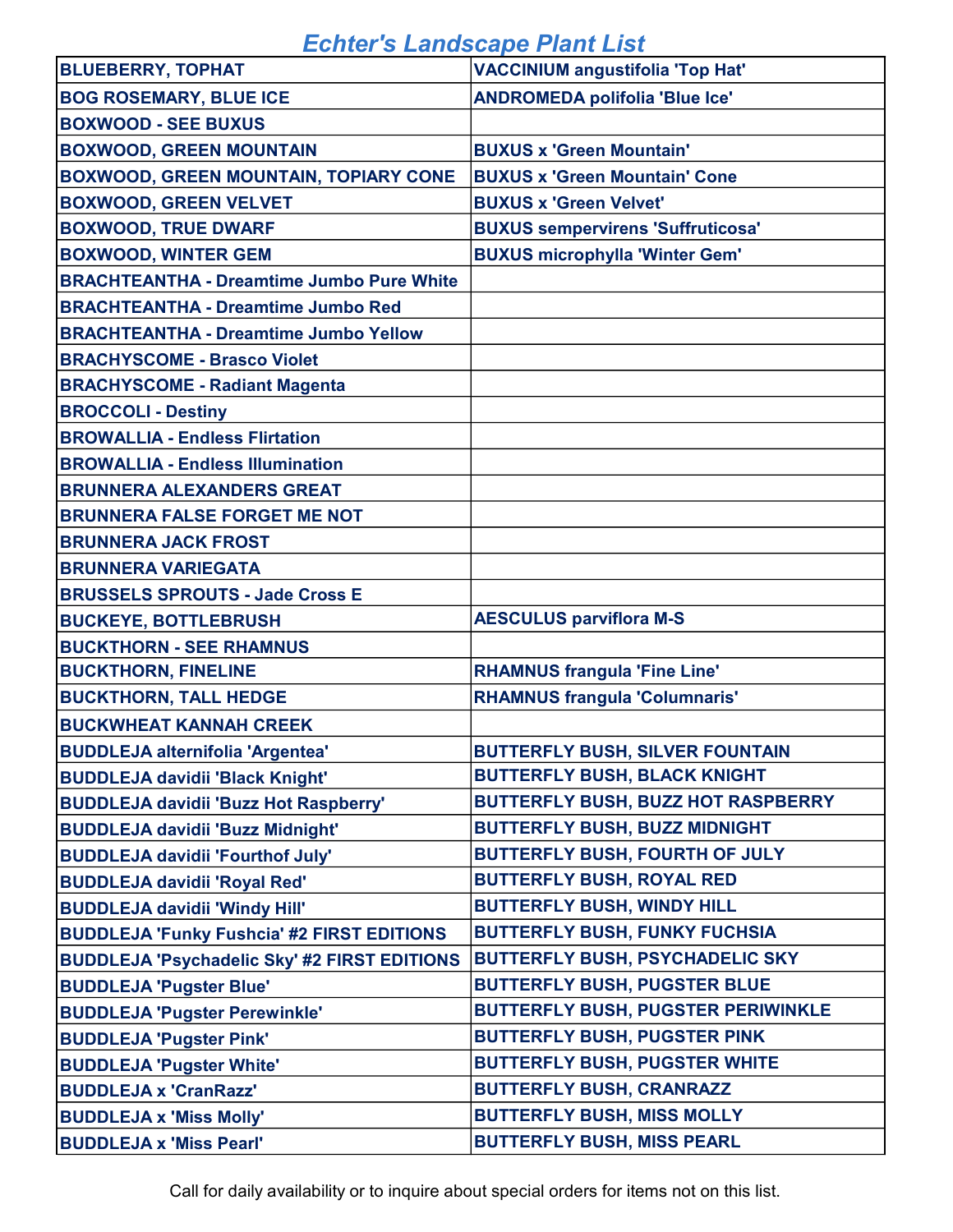| <b>BUDDLEJA x 'Miss Ruby'</b>                     | <b>BUTTERFLY BUSH, MISS RUBY</b>                    |
|---------------------------------------------------|-----------------------------------------------------|
| <b>BUDDLEJA x 'Pink Delight'</b>                  | <b>BUTTERFLY BUSH, PINK DELIGHT</b>                 |
| <b>BUDDLEJA x 'True Blue'</b>                     | <b>BUTTERFLY BUSH, TRUE BLUE</b>                    |
| <b>BUGLEWEED - SEE AJUGA</b>                      |                                                     |
| <b>BUGLOSS - SEE ANCHUSA</b>                      |                                                     |
| <b>BURNING BUSH, DWARF</b>                        | <b>EUONYMUS alatus compacta</b>                     |
| <b>BURNING BUSH, LITTLE MOSES</b>                 | <b>EUONYMUS alatus 'Little Moses'</b>               |
| <b>BURNING BUSH, RUDY HAAG</b>                    | <b>EUONYMUS alatus 'Rudy Haag'</b>                  |
| <b>BUSY LIZZIES - SEE IMPATIENS</b>               |                                                     |
| <b>BUTTERFLY BLOOD FLOWER</b>                     |                                                     |
| <b>BUTTERFLY BUSH - SEE BUDDLEIA</b>              |                                                     |
| <b>BUTTERFLY BUSH, BLACK KNIGHT</b>               | <b>BUDDLEJA davidii 'Black Knight'</b>              |
| <b>BUTTERFLY BUSH, BUZZ HOT RASPBERRY</b>         | <b>BUDDLEJA davidii 'Buzz Hot Raspberry'</b>        |
| <b>BUTTERFLY BUSH, BUZZ MIDNIGHT</b>              | <b>BUDDLEJA davidii 'Buzz Midnight'</b>             |
| <b>BUTTERFLY BUSH, CRANRAZZ</b>                   | <b>BUDDLEJA x 'CranRazz'</b>                        |
| <b>BUTTERFLY BUSH, FOURTH OF JULY</b>             | <b>BUDDLEJA davidii 'Fourthof July'</b>             |
| <b>BUTTERFLY BUSH, FUNKY FUCHSIA</b>              | <b>BUDDLEJA 'Funky Fushcia' #2 FIRST EDITIONS</b>   |
| <b>BUTTERFLY BUSH, MISS MOLLY</b>                 | <b>BUDDLEJA x 'Miss Molly'</b>                      |
| <b>BUTTERFLY BUSH, MISS PEARL</b>                 | <b>BUDDLEJA x 'Miss Pearl'</b>                      |
| <b>BUTTERFLY BUSH, MISS RUBY</b>                  | <b>BUDDLEJA x 'Miss Ruby'</b>                       |
| <b>BUTTERFLY BUSH, PINK DELIGHT</b>               | <b>BUDDLEJA x 'Pink Delight'</b>                    |
| <b>BUTTERFLY BUSH, PSYCHADELIC SKY</b>            | <b>BUDDLEJA 'Psychadelic Sky' #2 FIRST EDITIONS</b> |
| <b>BUTTERFLY BUSH, PUGSTER BLUE</b>               | <b>BUDDLEJA 'Pugster Blue'</b>                      |
| <b>BUTTERFLY BUSH, PUGSTER PERIWINKLE</b>         | <b>BUDDLEJA 'Pugster Perewinkle'</b>                |
| <b>BUTTERFLY BUSH, PUGSTER PINK</b>               | <b>BUDDLEJA 'Pugster Pink'</b>                      |
| <b>BUTTERFLY BUSH, PUGSTER WHITE</b>              | <b>BUDDLEJA 'Pugster White'</b>                     |
| <b>BUTTERFLY BUSH, ROYAL RED</b>                  | <b>BUDDLEJA davidii 'Royal Red'</b>                 |
| <b>BUTTERFLY BUSH, SILVER FOUNTAIN</b>            | <b>BUDDLEJA alternifolia 'Argentea'</b>             |
| <b>BUTTERFLY BUSH, TRUE BLUE</b>                  | <b>BUDDLEJA x 'True Blue'</b>                       |
| <b>BUTTERFLY BUSH, WINDY HILL</b>                 | <b>BUDDLEJA davidii 'Windy Hill'</b>                |
| <b>BUTTERFLY WEED</b>                             |                                                     |
| <b>BUTTERFLY WEED CINDERELLA</b>                  |                                                     |
| <b>BUTTERFLY WEED HELLO YELLOW</b>                |                                                     |
| <b>BUXUS microphylla 'Winter Gem'</b>             | <b>BOXWOOD, WINTER GEM</b>                          |
| <b>BUXUS sempervirens 'Suffruticosa'</b>          | <b>BOXWOOD, TRUE DWARF</b>                          |
| <b>BUXUS x 'Green Mountain'</b>                   | <b>BOXWOOD, GREEN MOUNTAIN</b>                      |
| <b>BUXUS x 'Green Mountain' Cone</b>              | <b>BOXWOOD, GREEN MOUNTAIN, TOPIARY CONE</b>        |
| <b>BUXUS x 'Green Velvet'</b>                     | <b>BOXWOOD, GREEN VELVET</b>                        |
| <b>CABBAGE - Minuet</b>                           |                                                     |
| <b>CABBAGE - Ruby Perfection</b>                  |                                                     |
| <b>CABBAGE - Stonehead</b>                        |                                                     |
| <b>CALAMGROSTIS-SEE GRASS KOREAN FEATHER REED</b> |                                                     |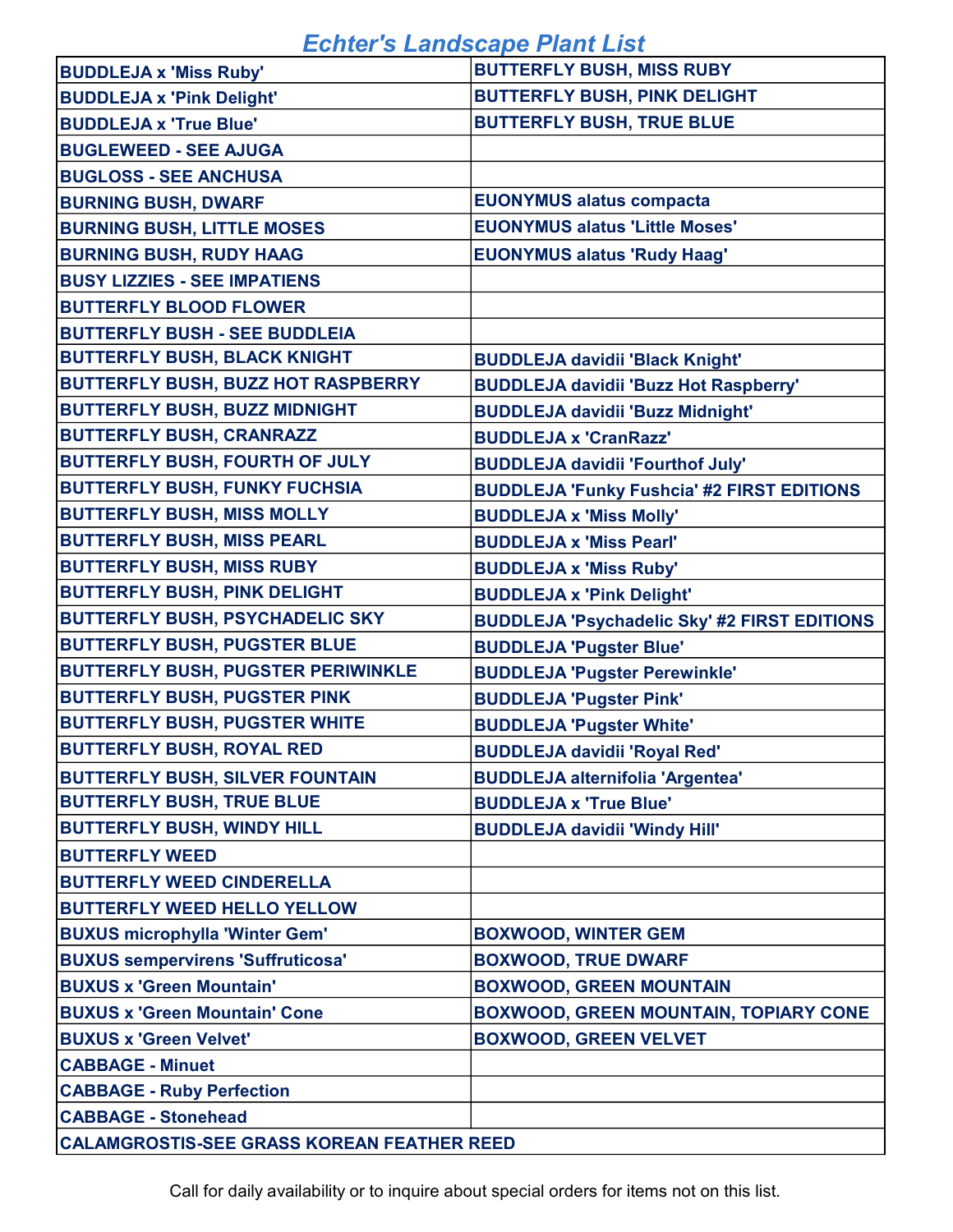| <b>CALAMINT LESSER CATMINT</b>                                    |  |  |
|-------------------------------------------------------------------|--|--|
| <b>CALENDULA - Lady Godiva Orange</b>                             |  |  |
| <b>CALENDULA - Lady Godiva Yellow</b>                             |  |  |
| <b>CALIBRACHOA - Aloha Hula Gold Medal</b>                        |  |  |
| <b>CALIBRACHOA - Aloha Hula Hot Pink</b>                          |  |  |
| <b>CALIBRACHOA - Aloha Kona Blue Sky</b>                          |  |  |
| <b>CALIBRACHOA - Aloha Kona Dark Red</b>                          |  |  |
| <b>CALIBRACHOA - Aloha Kona Neon</b>                              |  |  |
| <b>CALIBRACHOA - Aloha Kona Pinapple</b>                          |  |  |
| <b>CALIBRACHOA - Aloha Kona Sunshine</b>                          |  |  |
| <b>CALIBRACHOA - Aloha Nani Tropicana</b>                         |  |  |
| <b>CALIBRACHOA - Aloha Tiki Orange (basket Type)</b>              |  |  |
| <b>CALIBRACHOA - Bloomtastic Rose Quartz</b>                      |  |  |
| <b>CALIBRACHOA - Bloomtastic Serenity</b>                         |  |  |
| <b>CALIBRACHOA - Bumble Bee Blue</b>                              |  |  |
| <b>CALIBRACHOA - Bumble Bee Orange</b>                            |  |  |
| <b>CALIBRACHOA - Bumble Bee Pink</b>                              |  |  |
| <b>CALIBRACHOA - Cabaret Blue Deep</b>                            |  |  |
| <b>CALIBRACHOA - Cabaret Diva Orange</b>                          |  |  |
| <b>CALIBRACHOA - Cabaret Goodnight Kiss</b>                       |  |  |
| <b>CALIBRACHOA - Cabaret Orange</b>                               |  |  |
| <b>CALIBRACHOA - Cabaret Rose</b>                                 |  |  |
| <b>CALIBRACHOA - Cabaret White</b>                                |  |  |
| <b>CALIBRACHOA - Cabaret Yellow Deep</b>                          |  |  |
| <b>CALIBRACHOA - Cha-Cha Diva Hot Pink</b>                        |  |  |
| <b>CALIBRACHOA - Chameleon Blueberry Scone</b>                    |  |  |
| <b>CALIBRACHOA - MiniFamous Neo Dark Blue</b>                     |  |  |
| <b>CALIBRACHOA - MiniFamous Neo Double Amethyst</b>               |  |  |
| <b>CALIBRACHOA - MiniFamous Neo Double Deep Yellow</b>            |  |  |
| <b>CALIBRACHOA - MiniFamous Neo Double Lemon</b>                  |  |  |
| <b>CALIBRACHOA - MiniFamous Neo Double Orangetastic</b>           |  |  |
| <b>CALIBRACHOA - MiniFamous Neo Double Purple</b>                 |  |  |
| <b>CALIBRACHOA - MiniFamous Uno Double Pinktastic</b>             |  |  |
| <b>CALIBRACHOA - MiniFamous Uno Double Red Compact</b>            |  |  |
| <b>CALIBRACHOA - MiniFamous Uno Double White &amp; Pink Whirl</b> |  |  |
| <b>CALIBRACHOA - Superbells Coral Sun</b>                         |  |  |
| <b>CALIBRACHOA - Superbells Doublett Love Swept</b>               |  |  |
| <b>CALIBRACHOA - Superbells Evening Star</b>                      |  |  |
| <b>CALIBRACHOA - Superbells Hollywood Star</b>                    |  |  |
| <b>CALIBRACHOA - Superbells Lemon Slice</b>                       |  |  |
| <b>CALIBRACHOA - Superbells Tropical Sunrise</b>                  |  |  |
| <b>CALIFORNIA POPPY - Orange</b>                                  |  |  |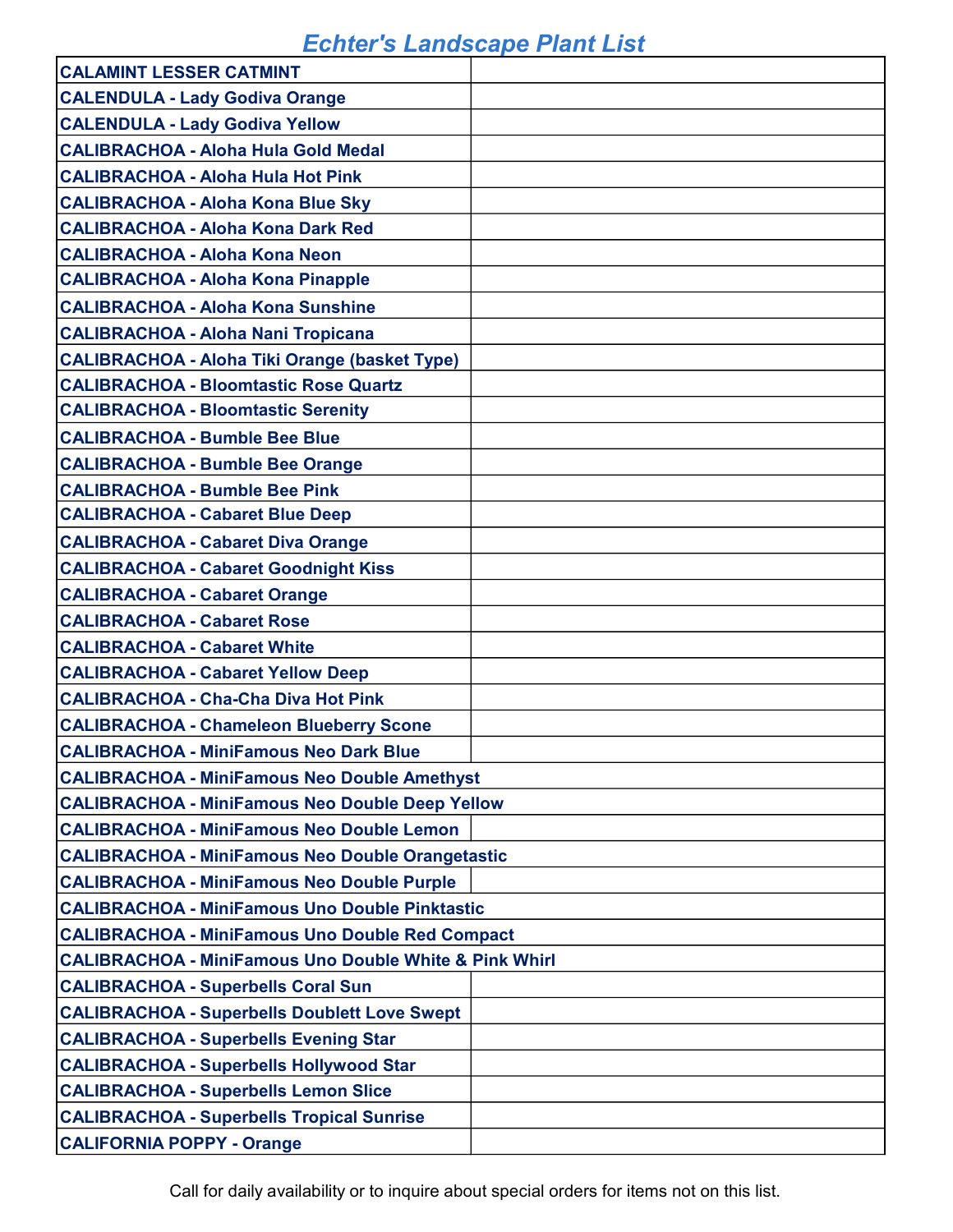| <b>CALLA 5"</b>                             |                                    |
|---------------------------------------------|------------------------------------|
| <b>CALLA 8"</b>                             |                                    |
| <b>CALLIRHOE WINE CUPS PS 4"</b>            |                                    |
| <b>CAMPANULA BLUE WATERFALL</b>             |                                    |
| <b>CAMPANULA BLUEBELLS OF SCOTLAND</b>      |                                    |
| <b>CAMPANULA CHAMPION PINK</b>              |                                    |
| <b>CAMPANULA DICKSONS GOLD</b>              |                                    |
| <b>CAMPANULA PINK OCTOPUS</b>               |                                    |
| <b>CAMPANULA RAPIDO BLUE</b>                |                                    |
| <b>CAMPANULA RAPIDO WHITE</b>               |                                    |
| <b>CAMPSIS radicans 'Balboa Sunset'</b>     | <b>TRUMPET VINE, BALBOA SUNSET</b> |
| <b>CAMPSIS radicans 'Flava'</b>             | <b>TRUMPET VINE, YELLOW</b>        |
| <b>CAMPSIS x tagliabuana 'Madame Galen'</b> | <b>TRUMPET VINE, MADAME GALEN</b>  |
| <b>CANDYTUFT CHILL LAVENDER</b>             |                                    |
| <b>CANDYTUFT SNOWSATION</b>                 |                                    |
| <b>CANNA - Cannova Bronze Orange</b>        |                                    |
| <b>CANNA - Cannova Bronze Scarlet</b>       |                                    |
| <b>CANNA - Cannova Lemon</b>                |                                    |
| <b>CANNA - Cannova Mango</b>                |                                    |
| <b>CANNA - Cannova Orange</b>               |                                    |
| <b>CANNA - Cannova Red Shades</b>           |                                    |
| <b>CANNA - Cannova Rose</b>                 |                                    |
| <b>CANNA - Cannova Yellow</b>               |                                    |
| <b>CANNA - Phaison</b>                      |                                    |
| <b>CANNA ISABEL</b>                         |                                    |
| <b>CANNA JULIA</b>                          |                                    |
| <b>CANNA ORANGE AQUA</b>                    |                                    |
| <b>CANNA PINK SUNBURST</b>                  |                                    |
| <b>CANNA PRETORIA</b>                       |                                    |
| <b>CANTALOUPE - Minnesota Midget</b>        |                                    |
| <b>CARAGANA arborescens</b>                 | <b>PEASHRUB, SIBERIAN</b>          |
| <b>CARAGANA arborescens 'Walker'</b>        | <b>PEASHRUB, WEEPING SIBERIAN</b>  |
| <b>CARAGANA frutex 'Globosa'</b>            | <b>PEASHRUB, GLOBE</b>             |
| <b>CARDINAL FLOWER - SEE LOBELIA</b>        |                                    |
| <b>CARDINAL FLOWER PURPLE</b>               |                                    |
| <b>CARDINAL FLOWER QUEEN VICTORIA</b>       |                                    |
| <b>CAREX PALM SEDGE</b>                     |                                    |
| <b>CARNATION - Lilac Purple</b>             |                                    |
| <b>CARNATION - Pink</b>                     |                                    |
| <b>CARNATION - Red</b>                      |                                    |
| <b>CARNATION - SEE DIANTHUS</b>             |                                    |
| <b>CARNATION - White</b>                    |                                    |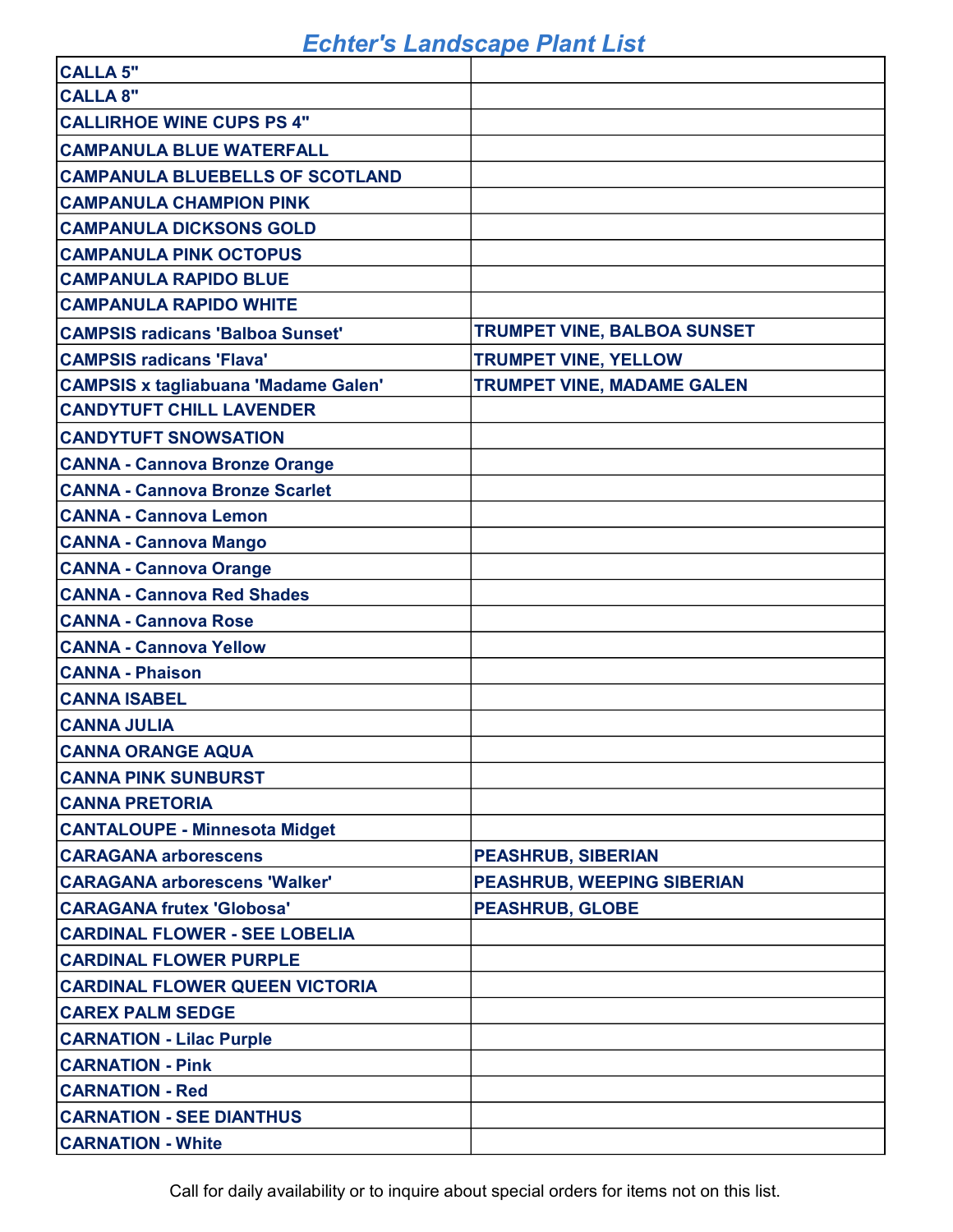| <b>CARPATHIAN HAREBELL - SEE CAMPANULA</b>        |                                             |
|---------------------------------------------------|---------------------------------------------|
| <b>CARROT - Rainbow Mix</b>                       |                                             |
| <b>CARROT - Scarlet Nantes</b>                    |                                             |
| <b>CARYOPTERIS x cland 'Sapphire Surf'</b>        | <b>SPIREA, SAPPHIRE SURF</b>                |
| <b>CARYOPTERIS x clandonensis 'Blue Mist'</b>     | <b>SPIREA, BLUE MIST</b>                    |
| <b>CARYOPTERIS x clandonensis 'Dark Knight'</b>   | <b>SPIREA, DARK KNIGHT</b>                  |
| <b>CARYOPTERIS x clandonensis 'La Barbe Bleu'</b> | <b>SPIREA, LA BARBE BLEU</b>                |
| <b>CASHMERE SAGE</b>                              |                                             |
| <b>CATALPA speciosa</b>                           | <b>CATALPA, WESTERN</b>                     |
| <b>CATALPA, WESTERN</b>                           | <b>CATALPA speciosa</b>                     |
| <b>CATMINT CATS PAJAMAS</b>                       |                                             |
| <b>CATMINT LITTLE TRUDY</b>                       |                                             |
| <b>CATMINT PURPLE HAZE</b>                        |                                             |
| <b>CATMINT WALKERS LOW</b>                        |                                             |
| <b>CATTAIL VARIEGATED</b>                         |                                             |
| <b>CAULIFLOWER - Amazing</b>                      |                                             |
| <b>CAULIFLOWER - Flame Star</b>                   |                                             |
| <b>CELASTRUS scandens 'Hercules and Diane'</b>    | BITTERSWEET, HERCULES AND DIANE             |
| <b>CELERY - Giant Pascal</b>                      |                                             |
| <b>CELOSIA - Dracula</b>                          |                                             |
| <b>CELOSIA - Dragons Breath</b>                   |                                             |
| <b>CELOSIA - First Flame Mix</b>                  |                                             |
| <b>CELOSIA - Intenz</b>                           |                                             |
| <b>CELOSIA - New Look</b>                         |                                             |
| <b>CELOSIA - Twisted Orange</b>                   |                                             |
| <b>CELOSIA - Twisted Red</b>                      |                                             |
| <b>CERCIS canadensis</b>                          | <b>REDBUD, EASTERN</b>                      |
| <b>CERCIS canadensis (CLUMP)</b>                  | <b>REDBUD, EASTERN (CLUMP)</b>              |
| <b>CERCIS canadensis 'Forest Pansy'</b>           | <b>REDBUD, FOREST PANSY</b>                 |
| <b>CERCIS canadensis 'Rising Sun'</b>             | <b>REDBUD, RISING SUN</b>                   |
| <b>CERCIS canadensis 'Ruby Falls'</b>             | <b>REDBUD, RUBY FALLS</b>                   |
| <b>CERCOCARPUS montanus</b>                       | <b>MOUNTAIN MAHOGANY</b>                    |
| <b>CHAENOMELES speciosa 'Dbl Take Pink"</b>       | <b>QUINCE, DOUBLE TAKE PINK</b>             |
| <b>CHAENOMELES speciosa 'Double Take Orange'</b>  | <b>QUINCE, DOUBLE TAKE ORANGE</b>           |
| <b>CHAMAEBATIARIA millefolium</b>                 | <b>FERNBUSH</b>                             |
| <b>CHAMELEON PLANT</b>                            |                                             |
| <b>CHEDDAR PINK - SEE DIANTHUS</b>                |                                             |
| <b>CHELONE HOT LIPS</b>                           |                                             |
| <b>CHERRY - SEE PRUNUS</b>                        |                                             |
| CHERRY, 4 IN 1 COMBO (SD)                         | <b>PRUNUS 'Combination Cherry'(4N1)(SD)</b> |
| <b>CHERRY, BING (SD)</b>                          | <b>PRUNUS 'Bing' (SD)</b>                   |
| <b>CHERRY, CARMINE JEWEL</b>                      | <b>PRUNUS 'Carmine Jewel'</b>               |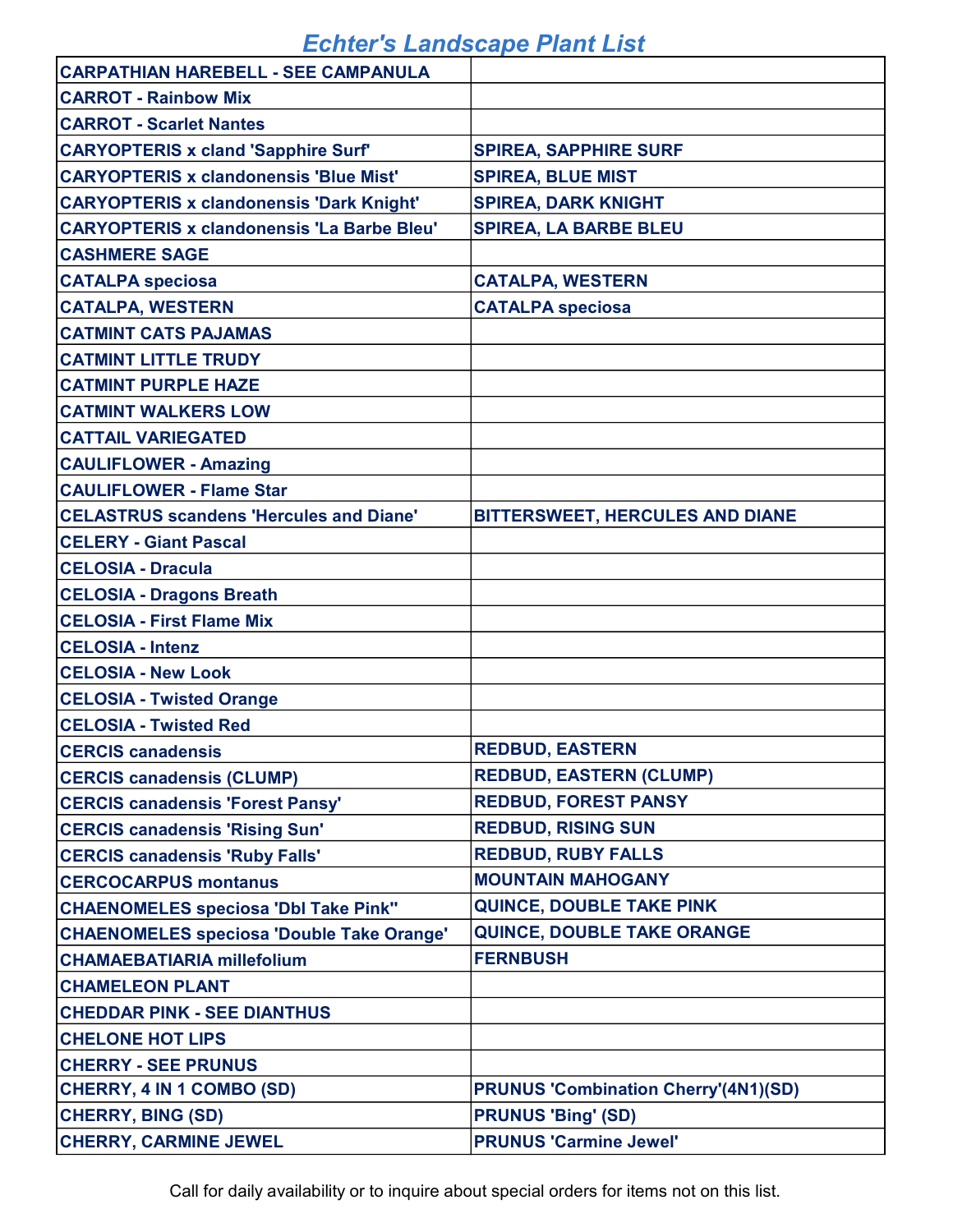| <b>CHERRY, JULIET</b>                        | <b>PRUNUS 'Juliet'</b>                        |
|----------------------------------------------|-----------------------------------------------|
| <b>CHERRY, MONTMORENCY (SD)</b>              | <b>PRUNUS 'Montmorency' (SD)</b>              |
| <b>CHERRY, NANKING</b>                       | <b>PRUNUS tomentosa</b>                       |
| <b>CHERRY, PINK FLAIR FLOWERING</b>          | <b>PRUNUS sargentii 'Pink Flair'</b>          |
| <b>CHERRY, ROMEO</b>                         | <b>PRUNUS 'Romeo'</b>                         |
| <b>CHERRY, STELLA (SD)</b>                   | <b>PRUNUS 'Stella' (SD)</b>                   |
| <b>CHINESE LANTERN - SEE ABUTILON</b>        |                                               |
| <b>CHOCOLATE FLOWER</b>                      |                                               |
| <b>CHOCOLATE VINE</b>                        |                                               |
| <b>CHOKEBERRY, AUTUMN MAGIC</b>              | <b>ARONIA melanocarpa 'Autumn Magic'</b>      |
| <b>CHOKEBERRY, LOWSCAPE MOUND</b>            | <b>ARONIA melancarpa 'Lowscape Mound'</b>     |
| <b>CHOKEBERRY, VIKING</b>                    | <b>ARONIA melanocarpa 'Viking'</b>            |
| <b>CHOKECHERRY - SEE PRUNUS virginiana</b>   |                                               |
| <b>CHOKECHERRY, CANADA RED (CLUMP)</b>       | <b>PRUNUS virginiana 'Canada Red' (CLUMP)</b> |
| <b>CHOKECHERRY, CANADA RED (TF)</b>          | <b>PRUNUS virginiana 'Canada Red' (TF)</b>    |
| <b>CHRISTMAS ROSE - HELLEBORUS</b>           |                                               |
| <b>CHRYSANTHEMUM - Snowland(palud.)</b>      |                                               |
| <b>CHRYSANTHEMUM - Yellow Buttons(multi)</b> |                                               |
| <b>CHRYSOTHAMNUS nauseosus 'Baby Blue'</b>   | <b>RABBITBRUSH, DWARF BLUE</b>                |
| <b>CIGAR PLANT - SEE CUPHEA DYNAMITE</b>     |                                               |
| <b>CINQUEFOIL - SEE POTENTILLA</b>           |                                               |
| <b>CLEMATIS ALAINA</b>                       |                                               |
| <b>CLEMATIS AVANT GARDE</b>                  |                                               |
| <b>CLEMATIS BEES JUBILEE</b>                 |                                               |
| <b>CLEMATIS BOURBON</b>                      |                                               |
| <b>CLEMATIS CANDY STRIPE</b>                 |                                               |
| <b>CLEMATIS CLAIR DE LUNE</b>                |                                               |
| <b>CLEMATIS COMTESSE DE BOUCHARD</b>         |                                               |
| <b>CLEMATIS CORINNE</b>                      |                                               |
| <b>CLEMATIS CRYSTAL FOUNTAINS</b>            |                                               |
| <b>CLEMATIS DIAMANTINA</b>                   |                                               |
| <b>CLEMATIS DIANAS DELIGHT</b>               |                                               |
| <b>CLEMATIS H F YOUNG</b>                    |                                               |
| <b>CLEMATIS HENRYI</b>                       |                                               |
| <b>CLEMATIS JACKMANII</b>                    |                                               |
| <b>CLEMATIS JACKMANII SUPERBA</b>            |                                               |
| <b>CLEMATIS JOHN PAUL II</b>                 |                                               |
| <b>CLEMATIS MISS BATEMAN</b>                 |                                               |
| <b>CLEMATIS MONGOLIAN BELLS</b>              |                                               |
| <b>CLEMATIS MONGOLIAN SNOWFLAKE</b>          |                                               |
| <b>CLEMATIS MULTIBLUE</b>                    |                                               |
| <b>CLEMATIS NIOBE</b>                        |                                               |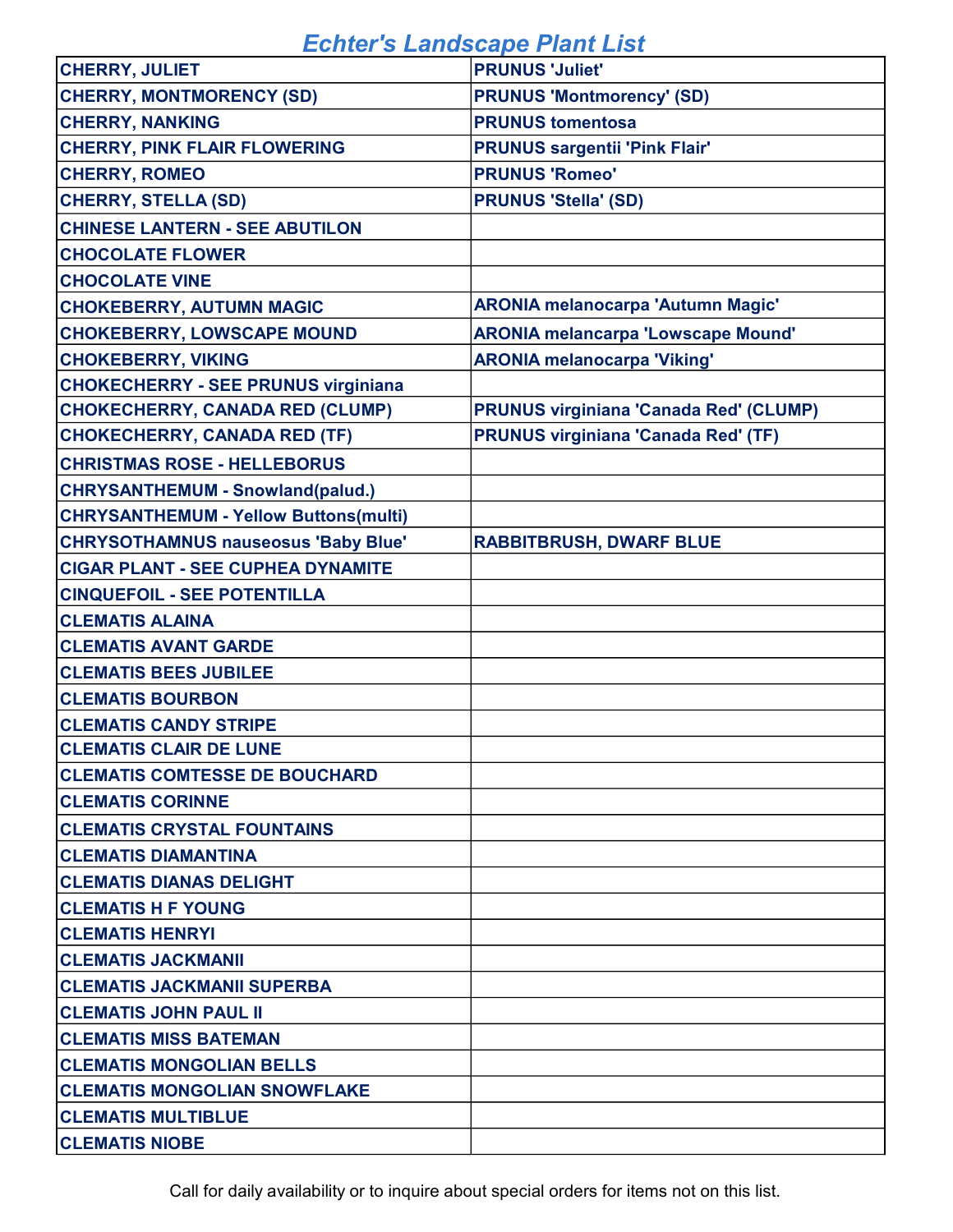| <b>CLEMATIS NUBIA</b>                                |                                         |
|------------------------------------------------------|-----------------------------------------|
| <b>CLEMATIS PANICULATA SWEET AUTUMN</b>              |                                         |
| <b>CLEMATIS PINK CHAMPAGNE</b>                       |                                         |
| <b>CLEMATIS POLISH SPIRIT</b>                        |                                         |
| <b>CLEMATIS ROGUCHI</b>                              |                                         |
| <b>CLEMATIS ROUGE CARDINAL</b>                       |                                         |
| <b>CLEMATIS SAMARITAN JO</b>                         |                                         |
| <b>CLEMATIS SARAH ELIZABETH</b>                      |                                         |
| <b>CLEMATIS SILVER MOON</b>                          |                                         |
| <b>CLEMATIS SWEET SUMMER LOVE</b>                    |                                         |
| <b>CLEMATIS TAIGA</b>                                |                                         |
| <b>CLEMATIS TANGUTICA</b>                            |                                         |
| <b>CLEMATIS THE PRESIDENT</b>                        |                                         |
| <b>CLEMATIS TRI RUBROMARGINATA</b>                   |                                         |
| <b>CLEMATIS VILLE DE LYON</b>                        |                                         |
| <b>CLEMATIS VITICELLA VENOSA VIOLA</b>               |                                         |
| <b>CLEOME - Clio Magenta</b>                         |                                         |
| <b>CLEOME - Pequena Soalita</b>                      |                                         |
| <b>CLETHRA alnifolia 'Ruby Spice'</b>                | <b>SUMMERSWEET, RUBY SPICE</b>          |
| <b>CLIFF FENDLERBUSH</b>                             | <b>FENDLER rupicola 'Cliff Fendler'</b> |
| <b>CLOVER 4 LUCK GREEN GLOW WLKABT</b>               |                                         |
|                                                      |                                         |
| <b>CLOVER BRONZE DUTCH WALKABOUT</b>                 |                                         |
| <b>COLEUS - Black Dragon</b>                         |                                         |
| <b>COLEUS - Chocolate Covered Cherry Premium Sun</b> |                                         |
| <b>COLEUS - Coleosaurus</b>                          |                                         |
| <b>COLEUS - Colorblaze Velveteen</b>                 |                                         |
| <b>COLEUS - Crimson Gold Premium Sun</b>             |                                         |
| <b>COLEUS - Fairway Mix</b>                          |                                         |
| <b>COLEUS - Flame Thrower Spiced Curry</b>           |                                         |
| <b>COLEUS - Great Falls Angel</b>                    |                                         |
| <b>COLEUS - Great Falls Yosemite</b>                 |                                         |
| <b>COLEUS - Henna</b>                                |                                         |
| <b>COLEUS - Inferno</b>                              |                                         |
| <b>COLEUS - Kong Red</b>                             |                                         |
| <b>COLEUS - Kong Rose</b>                            |                                         |
| <b>COLEUS - Kong Salmon Pink</b>                     |                                         |
| <b>COLEUS - Le Freak</b>                             |                                         |
| <b>COLEUS - Main Street Beale</b>                    |                                         |
| <b>COLEUS - Main Street Broad Street</b>             |                                         |
| <b>COLEUS - Main Street Fifth Avenue</b>             |                                         |
| <b>COLEUS - Main Street La Rambla</b>                |                                         |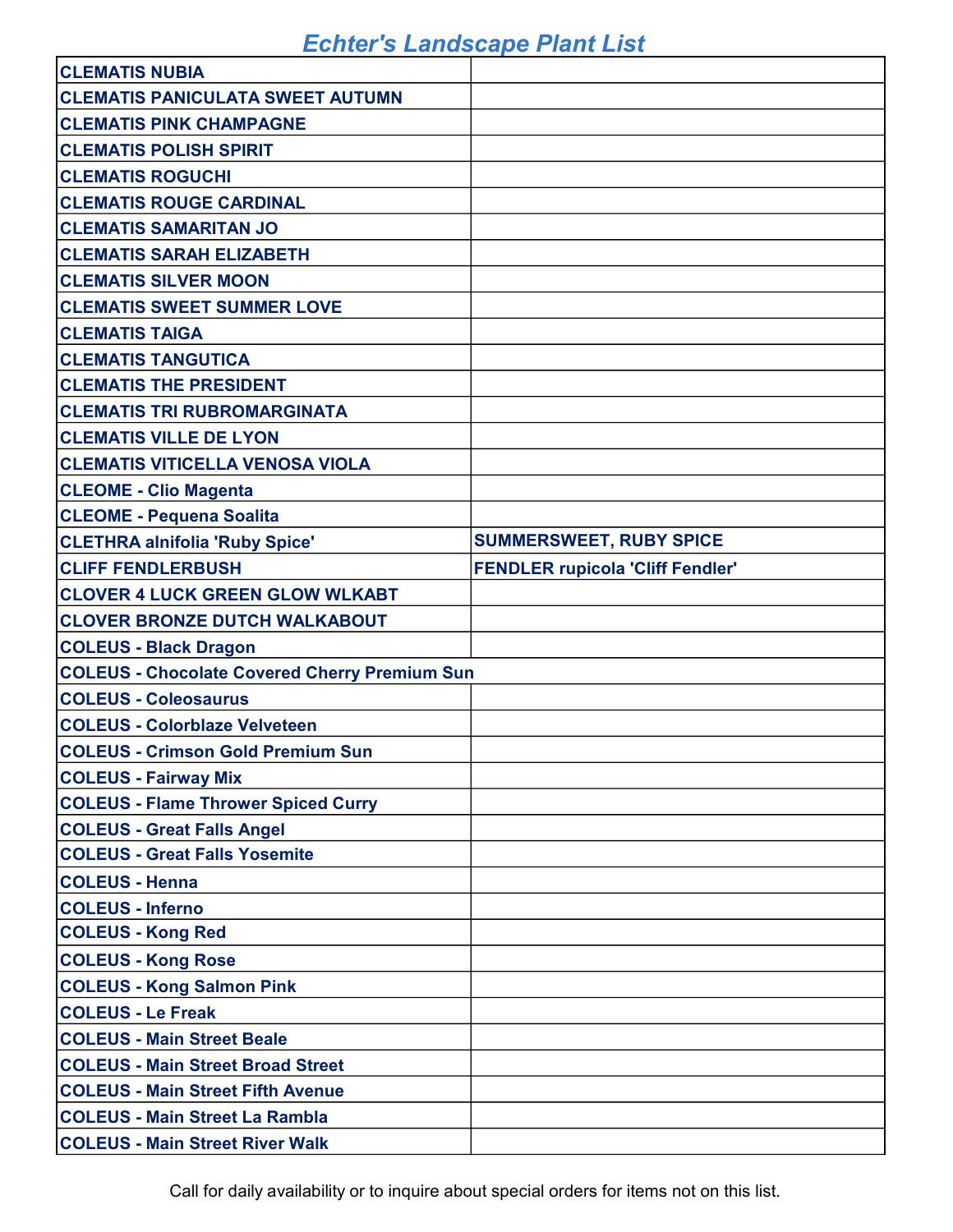| <b>COLEUS - Main Street Rodeo Drive</b>        |  |
|------------------------------------------------|--|
| <b>COLEUS - Main Street Ruby Road</b>          |  |
| <b>COLEUS - Main Street Wall Street</b>        |  |
| <b>COLEUS - Pineapple Surprise Premium Sun</b> |  |
| <b>COLEUS - Stained Glassworks Kiwi Fern</b>   |  |
| <b>COLEUS - Stalned Glassworks Presidio</b>    |  |
| <b>COLEUS - Under the Sea Barracuda</b>        |  |
| <b>COLEUS - Under the Sea Bone Fish (HC)</b>   |  |
| <b>COLEUS - Under the Sea Fire Coral</b>       |  |
| <b>COLEUS - Under the Sea Gold Anemone</b>     |  |
| <b>COLEUS - Under the Sea King Crab</b>        |  |
| <b>COLEUS - Under the Sea Lime Shrimp</b>      |  |
| <b>COLEUS - Under the Sea Yellow Fin Tuna</b>  |  |
| <b>COLEUS - Wasabi</b>                         |  |
| <b>COLEUS - Watermelon Premium Sun</b>         |  |
| <b>COLEUS - Wizard Coral Sunrise</b>           |  |
| <b>COLEUS - Wizard Golden</b>                  |  |
| <b>COLEUS - Wizard Jade</b>                    |  |
| <b>COLEUS - Wizard Mix</b>                     |  |
| <b>COLEUS - Wizard Rose</b>                    |  |
| <b>COLEUS - Wizard Scarlet</b>                 |  |
| <b>COLOCASIA - Maui Sunrise</b>                |  |
| <b>COLUMBINE ASSORTED</b>                      |  |
| <b>COLUMBINE CANADENSIS</b>                    |  |
| <b>COLUMBINE DBL PLEAT BLACKBERRY</b>          |  |
| <b>COLUMBINE DENVER GOLD</b>                   |  |
| <b>COLUMBINE LEPRECHAUN GOLD</b>               |  |
| <b>COLUMBINE ORIGAMI MIX</b>                   |  |
| <b>COLUMBINE ROCKY MTN BLUE</b>                |  |
| <b>COLUMBINE SONGBIRD CARDINAL</b>             |  |
| <b>COLUMBINE SWAN MIX</b>                      |  |
| <b>COLUMBINE VIOLET AND WHITE</b>              |  |
| <b>COLUMBINE WINKY ROSE</b>                    |  |
| <b>COMMON MILKWEED</b>                         |  |
| <b>CONEFLOWER - SEE ECHINACEA</b>              |  |
| <b>CONFETTI POTS - Assorted</b>                |  |
| <b>CORALBELLS - SEE HEUCHERA</b>               |  |
| <b>COREOPSIS AMERICAN DREAM</b>                |  |
| <b>COREOPSIS CRUZIN BROAD STREET</b>           |  |
| <b>COREOPSIS LI'L BANG STARLIGHT</b>           |  |
| <b>COREOPSIS PRESTO</b>                        |  |
| <b>COREOPSIS SASSY SAFFRON</b>                 |  |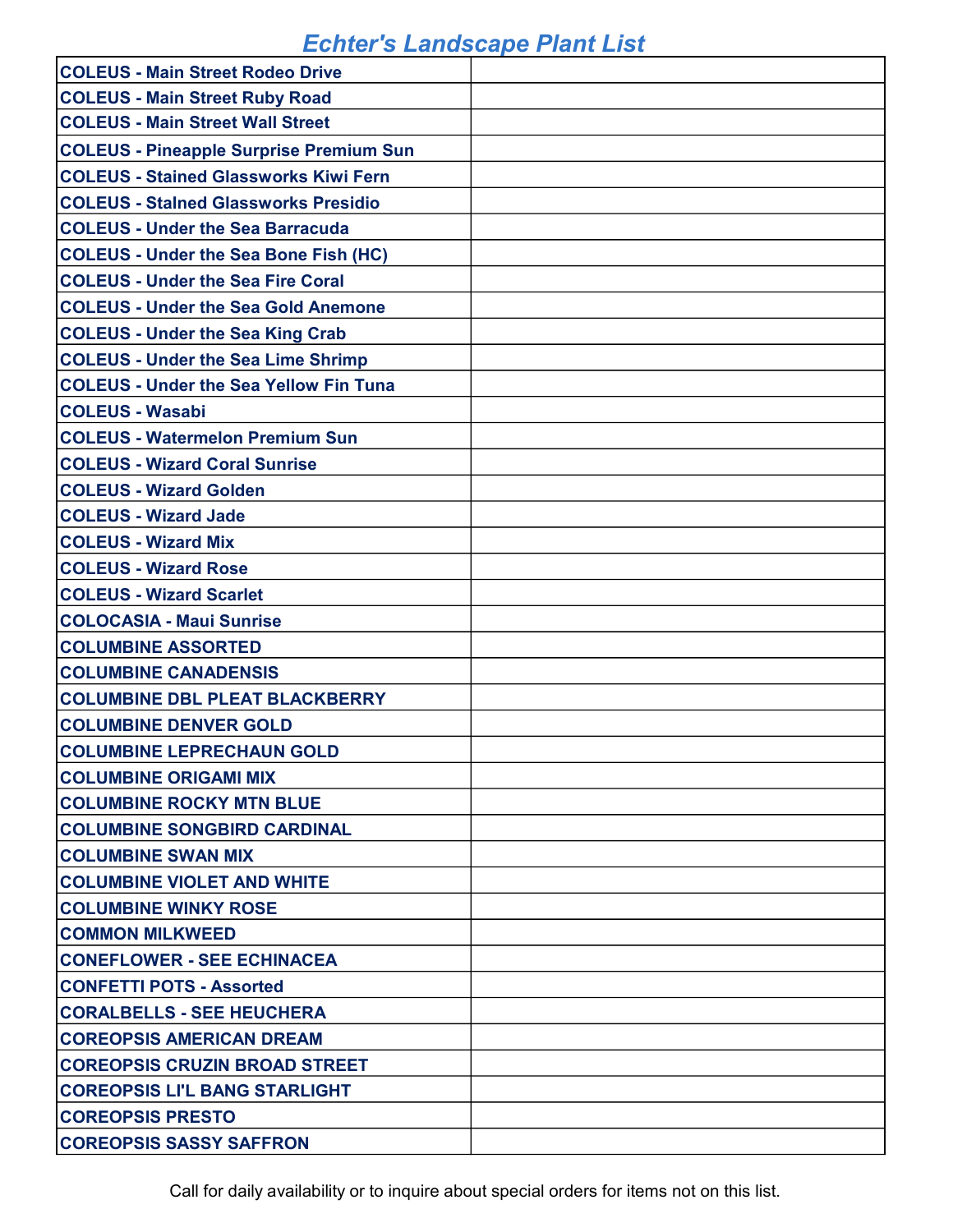| <b>COREOPSIS SATIN LACE BERRY CHIFF</b>      |                                           |
|----------------------------------------------|-------------------------------------------|
| <b>COREOPSIS SOLANNA GOLDEN SPHERE</b>       |                                           |
| <b>COREOPSIS SUNFIRE</b>                     |                                           |
| <b>COREOPSIS UPTICK GOLD AND BRONZE</b>      |                                           |
| <b>COREOPSIS ZAGREB</b>                      |                                           |
| <b>CORN - American Dream</b>                 |                                           |
| <b>CORN - Honey `N Pearl</b>                 |                                           |
| <b>CORNUS alba 'Elegantissima'</b>           | <b>DOGWOOD, VARIGATED</b>                 |
| <b>CORNUS alba 'Ivory Halo'</b>              | <b>DOGWOOD, IVORY HALO</b>                |
| <b>CORNUS hesseyii 'Garden Glow'</b>         | <b>DOGWOOD, GARDEN GLOW</b>               |
| <b>CORNUS sanginea 'Arctic Fire'</b>         | <b>DOGWOOD, ARCTIC FIRE</b>               |
| <b>CORNUS sericea 'Baileyi'</b>              | <b>DOGWOOD, REDTWIG</b>                   |
| <b>CORNUS stolonifera 'Isanti'</b>           | <b>DOGWOOD, ISANTI</b>                    |
| <b>COSMOS - Antiquity</b>                    |                                           |
| <b>COSMOS - Chocolate</b>                    |                                           |
| <b>COSMOS - Cosmic Mix</b>                   |                                           |
| <b>COSMOS - Mandarin</b>                     |                                           |
| <b>COSMOS - Sonata Mix</b>                   |                                           |
| <b>COSMOS - Sonata Pink</b>                  |                                           |
| <b>COSMOS - Sonata White</b>                 |                                           |
| <b>COTINUS coggygria 'Golden Spirit'</b>     | <b>SMOKETREE, GOLDEN SPRIIT</b>           |
| <b>COTINUS coggygria 'Golden Spirit' M-S</b> | <b>SMOKETREE, GOLDEN SPRIIT</b>           |
| <b>COTINUS coggygria 'Old Fashioned'</b>     | <b>SMOKETREE, OLD FASHIONED</b>           |
| <b>COTINUS coggygria 'Royal Purple'</b>      | <b>SMOKETREE, ROYAL PURPLE</b>            |
| <b>COTINUS coggygria 'Winecraft Black'</b>   | <b>SMOKETREE, WINECRAFT BLACK</b>         |
| <b>COTINUS coggygria 'Winecraft Gold'</b>    | <b>SMOKETREE, WINECRAFT GOLD</b>          |
| <b>COTONEASTER apiculata 'Tom Thumb'</b>     | <b>COTONEASTER, CRANBERRY</b>             |
| <b>COTONEASTER dammeri 'Coral Beauty'</b>    | <b>COTONEASTER, CORAL BEAUTY</b>          |
| <b>COTONEASTER divaricatus</b>               | <b>COTONEASTER, SPREADING</b>             |
| <b>COTONEASTER lucidius</b>                  | <b>COTONEASTER, PEKING</b>                |
| <b>COTONEASTER, CORAL BEAUTY</b>             | <b>COTONEASTER dammeri 'Coral Beauty'</b> |
| <b>COTONEASTER, CRANBERRY</b>                | <b>COTONEASTER apiculata 'Tom Thumb'</b>  |
| <b>COTONEASTER, PEKING</b>                   | <b>COTONEASTER lucidius</b>               |
| <b>COTONEASTER, SPREADING</b>                | <b>COTONEASTER divaricatus</b>            |
| <b>COTTONWOOD - SEE POPULUS</b>              |                                           |
| <b>COTTONWOOD, SIOUXLAND</b>                 | <b>POPULUS deltoides 'Siouxland'</b>      |
| <b>CRABAPPLE- SEE MALUS</b>                  |                                           |
| <b>CRABAPPLE, GLADIATOR</b>                  | <b>MALUS 'Gladiator'</b>                  |
| <b>CRABAPPLE, IVORY SPEAR</b>                | <b>MALUS 'Ivory Spear'</b>                |
| <b>CRABAPPLE, RADIANT</b>                    | <b>MALUS 'Radiant'</b>                    |
| <b>CRABAPPLE, ROYAL RAINDROPS</b>            | <b>MALUS 'Royal Raindrops'</b>            |
| <b>CRABAPPLE, ROYAL RAINDROPS</b>            | <b>MALUS 'Royal Raindrops'</b>            |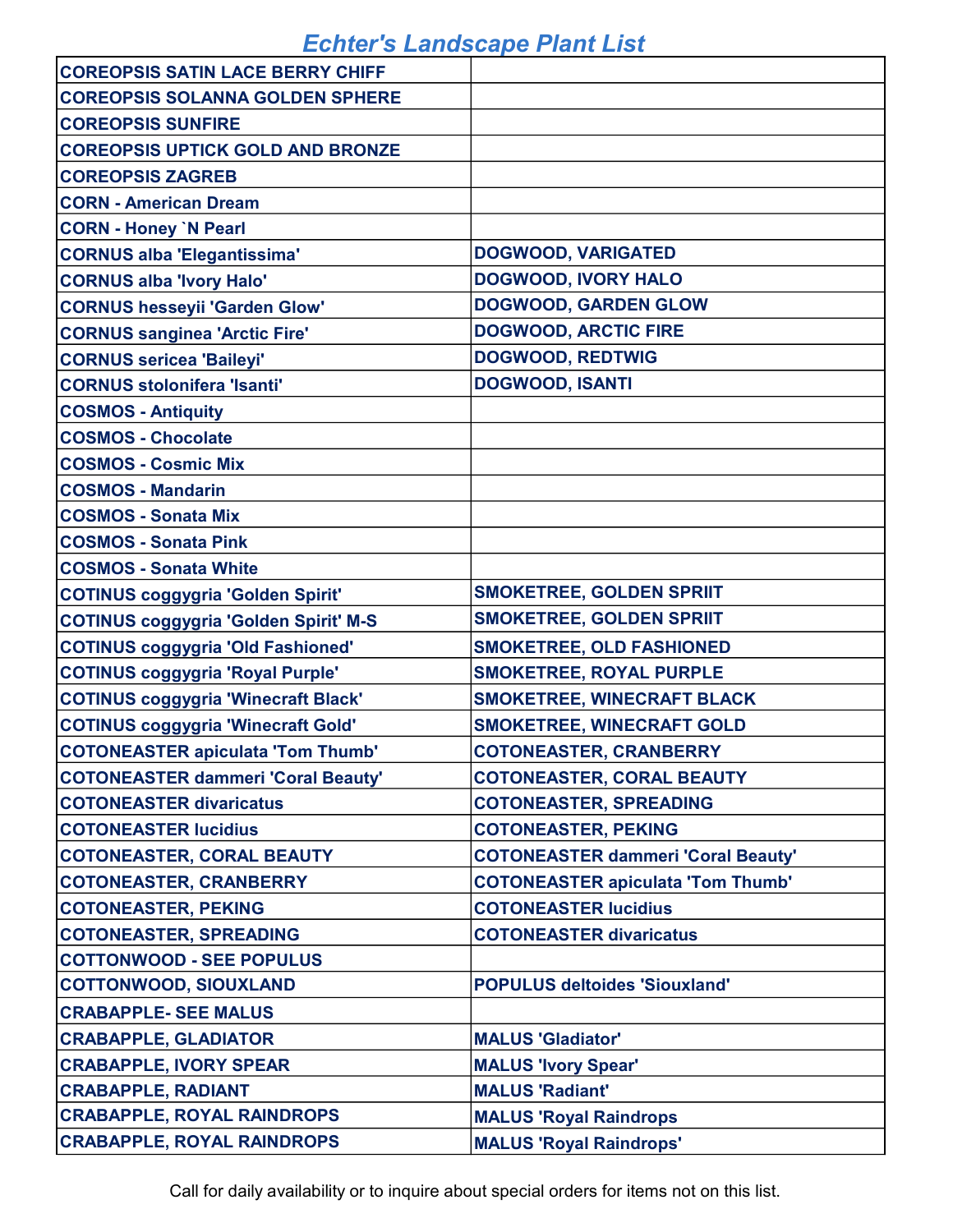| <b>CRABAPPLE, SPRING SNOW</b>                       | <b>MALUS 'Spring Snow'</b>           |
|-----------------------------------------------------|--------------------------------------|
| <b>CRABAPPLE, TINA</b>                              | <b>MALUS 'Tina'</b>                  |
| <b>CRANBERRYBUSH, COMPACT EUROPEAN</b>              | <b>VIBURNUM opulus 'Compactum'</b>   |
| <b>CRANESBILL - SEE GERANIUM</b>                    |                                      |
| <b>CRATAEGUS ambigua</b>                            | <b>HAWTHORN, RUSSIAN</b>             |
| <b>CRATAEGUS laevigata 'Crimson Cloud'</b>          | <b>HAWTHORN, CRIMSON CLOUD</b>       |
| <b>CRATAEGUS viridis 'Winter King'</b>              | <b>HAWTHORN, WINTER KING</b>         |
| <b>CREEPING JENNY - SEE LYSIMACHIA</b>              |                                      |
| <b>CREEPING JENNY GR WALKABOUT 6 PK</b>             |                                      |
| <b>CREEPING JENNY GREEN</b>                         |                                      |
| <b>CREEPING JENNY YE WALKABOUT 6 PK</b>             |                                      |
| <b>CREEPING JENNY YELLOW</b>                        |                                      |
| <b>CROCOSMIA LUCIFER</b>                            |                                      |
| <b>CROCOSMIA WALBERTON YELLOW</b>                   |                                      |
| <b>CUCUMBER - Diva</b>                              |                                      |
| <b>CUCUMBER - English Telegraph</b>                 |                                      |
| <b>CUCUMBER - Homemade Pickles</b>                  |                                      |
| <b>CUCUMBER - Lemon</b>                             |                                      |
| <b>CUCUMBER - Natsu Suzumi</b>                      |                                      |
| <b>CUCUMBER - Parisian Gherkin</b>                  |                                      |
| <b>CUCUMBER - Patio Snacker</b>                     |                                      |
| <b>CUCUMBER - Sweet Success</b>                     |                                      |
| <b>CUCUMBER - Tendergreen (Burpless)</b>            |                                      |
| <b>CUPHEA - Dynamite</b>                            |                                      |
| <b>CUPHEA - Honeybells</b>                          |                                      |
| <b>CUPHEA - Lavender Lace</b>                       |                                      |
| <b>CUPHEA - Sriracha Lavender Bicolor</b>           |                                      |
| <b>CUPHEA - Vermillionaire</b>                      |                                      |
| <b>CUPIDS DART</b>                                  |                                      |
| <b>CUPRESSUS arizonica glabra</b>                   | <b>CYPRESS, ARIZONA</b>              |
| <b>CURLY WURLY GRASS - SEE GRASS JUNCUS UNICORN</b> |                                      |
| <b>CURRANT, ALPINE</b>                              | <b>RIBES alpinum</b>                 |
| <b>CURRANT, GWEN'S BUFFALO</b>                      | <b>RIBES aureum 'Gwen's Buffalo'</b> |
| <b>CYPERUS DWARF UMBRELLA PALM</b>                  |                                      |
| <b>CYPERUS PAPYRUS</b>                              |                                      |
| <b>CYPRESS, ARIZONA</b>                             | <b>CUPRESSUS arizonica glabra</b>    |
| <b>CYTISUS purgans 'Spanish Gold'</b>               | <b>SCOTCH BROOM, SPANISH GOLD</b>    |
| <b>CYTISUS purpureus 'Purple Broom'</b>             | <b>SCOTCH BROOM, PURPLE</b>          |
| <b>DAHLIA - Assorted 6"</b>                         |                                      |
| <b>DAHLIA - Dahlegria Sunrise</b>                   |                                      |
| <b>DAHLIA - Dahlietta Coby</b>                      |                                      |
| <b>DAHLIA - Dahlietta Paula</b>                     |                                      |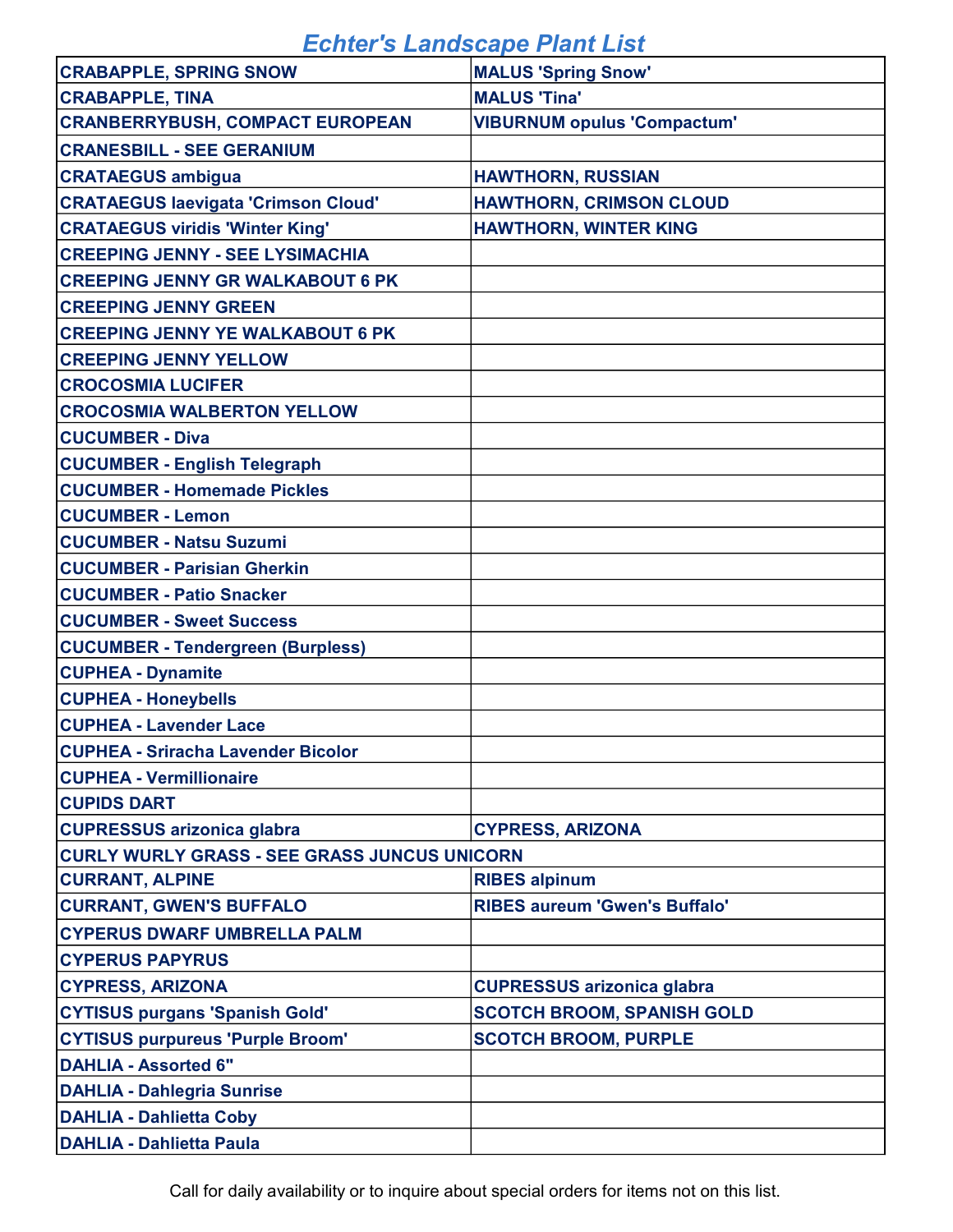| <b>DAHLIA - Dahlinova Alabama Yellow</b>      |                                           |
|-----------------------------------------------|-------------------------------------------|
| <b>DAHLIA - Dahlinova Carolina Burgundy</b>   |                                           |
| <b>DAHLIA - Dahlinova Carolina Orange</b>     |                                           |
| <b>DAHLIA - Dahlinova Lisa Dark Pink</b>      |                                           |
| <b>DAHLIA - Dalaya Pink Rose Eye</b>          |                                           |
| <b>DAHLIA - Dinnerplate Babylon Red</b>       |                                           |
| <b>DAHLIA - Dinnerplate Crème de Cassis</b>   |                                           |
| <b>DAHLIA - Dinnerplate Dazzling Sun</b>      |                                           |
| <b>DAHLIA - Figaro Mix</b>                    |                                           |
| <b>DAHLIA - Hypnotica Icarus</b>              |                                           |
| <b>DAHLIA - Hypnotica Lavender</b>            |                                           |
| <b>DAHLIA - Hypnotica Red</b>                 |                                           |
| <b>DAHLIA - Hypnotica Rose Bicolor</b>        |                                           |
| <b>DAHLIA - Hypnotica Tequila Sunrise</b>     |                                           |
| <b>DAHLIA - MegaBloom Berry Blast</b>         |                                           |
| <b>DAHLIA - Starsister Crimson Picotee</b>    |                                           |
| <b>DAHLIA - Starsister Scarlet and Yellow</b> |                                           |
| <b>DAPHNE x burkwoodi 'Carol Mackie'</b>      | <b>DAPHNE, CAROL MACKIE</b>               |
| <b>DAPHNE x trans 'Eternal Fragrance'</b>     | <b>DAPHNE, ETERNAL FRAGRANCE</b>          |
| <b>DAPHNE, CAROL MACKIE</b>                   | <b>DAPHNE x burkwoodi 'Carol Mackie'</b>  |
| <b>DAPHNE, ETERNAL FRAGRANCE</b>              | <b>DAPHNE x trans 'Eternal Fragrance'</b> |
| <b>DATURA - Ballerina Purple</b>              |                                           |
| <b>DAYLILY ADORABLE TIGER</b>                 |                                           |
| <b>DAYLILY APRICOT SPARKLES</b>               |                                           |
| <b>DAYLILY BELLA LUGOSI</b>                   |                                           |
| <b>DAYLILY BLACK THORN</b>                    |                                           |
| <b>DAYLILY BRIGHT SUNSET</b>                  |                                           |
| <b>DAYLILY CHEROKEE STAR</b>                  |                                           |
| <b>DAYLILY DOUBLE PARDON ME</b>               |                                           |
| <b>DAYLILY EARLY BIRD CARDINAL</b>            |                                           |
| <b>DAYLILY EARLY SNOW</b>                     |                                           |
| <b>DAYLILY EVERYDAYLILY ROSE</b>              |                                           |
| <b>DAYLILY FULVA</b>                          |                                           |
| <b>DAYLILY HUNGRY EYES</b>                    |                                           |
| <b>DAYLILY MARQUE MOON</b>                    |                                           |
| <b>DAYLILY NIGHT EMBERS</b>                   |                                           |
|                                               |                                           |
| <b>DAYLILY PURPLE D ORO</b>                   |                                           |
| <b>DAYLILY RASPBERRY ECLIPSE</b>              |                                           |
| <b>DAYLILY RED HOT RETURNS</b>                |                                           |
| <b>DAYLILY RUBY SPIDER</b>                    |                                           |
| <b>DAYLILY SOUTH SEAS</b>                     |                                           |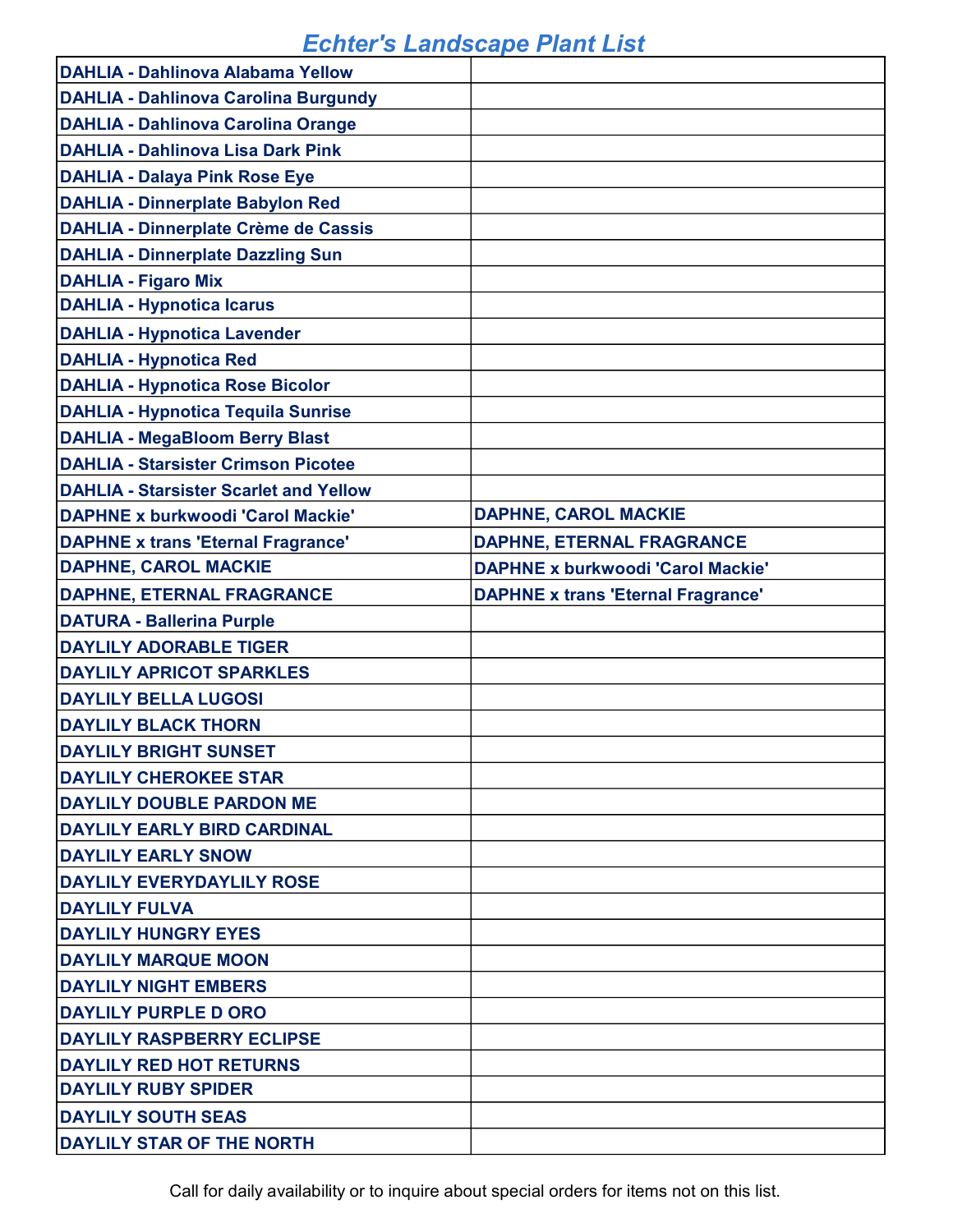| <b>DAYLILY STELLA D'ORO</b>                 |  |
|---------------------------------------------|--|
| <b>DAYLILY STELLA SUPREME</b>               |  |
| <b>DAYLILY STORM SHELTER</b>                |  |
| <b>DEAD NETTLE - SEE LAMIUM, LAMIASTRUM</b> |  |
| <b>DELOSPERMA ALANS APRICOT</b>             |  |
| <b>DELOSPERMA BLUT</b>                      |  |
| <b>DELOSPERMA CONGESTUM</b>                 |  |
| <b>DELOSPERMA COOPERI</b>                   |  |
| <b>DELOSPERMA DESERT JEWEL GARNET</b>       |  |
| <b>DELOSPERMA DESERT JEWEL PERIDOT</b>      |  |
| <b>DELOSPERMA DESERT JEWEL RUBY</b>         |  |
| <b>DELOSPERMA FIRE SPINNER</b>              |  |
| <b>DELOSPERMA GRANITA ORANGE</b>            |  |
| <b>DELOSPERMA GRANITA RASPBERRY</b>         |  |
| <b>DELOSPERMA GRANITA RASPBERRY ICE</b>     |  |
| <b>DELOSPERMA LAVENDER ICE</b>              |  |
| <b>DELOSPERMA MESA VERDE</b>                |  |
| <b>DELOSPERMA RED MOUNTAIN FLAME</b>        |  |
| <b>DELOSPERMA STARBURST</b>                 |  |
| <b>DELOSPERMA TABLE MOUNTAIN</b>            |  |
| <b>DELOSPERMA WOW HOT PINK WONDER</b>       |  |
| <b>DELPHINIUM ASSORTED</b>                  |  |
| <b>DELPHINIUM BLACK KNIGHT</b>              |  |
| <b>DELPHINIUM HIGHLANDER FLAMENCO</b>       |  |
| <b>DELPHINIUM MAGIC FOUNTAINS</b>           |  |
| <b>DELPHINIUM MILLENNIUM DWF STARS</b>      |  |
| <b>DELPHINIUM RED LARK</b>                  |  |
| <b>DELPHINIUM SUMMER BLUES</b>              |  |
| <b>DELPHINIUM SUMMER NIGHTS</b>             |  |
| <b>DENDRANTHEMA - SEE GARDEN MUM</b>        |  |
| <b>DESERT FOUR O CLOCK</b>                  |  |
| <b>DESERT GLOBE MALLOW</b>                  |  |
| <b>DIANTHUS - Coronet Strawberry</b>        |  |
| <b>DIANTHUS - Coronet White</b>             |  |
| <b>DIANTHUS - Ideal Select Mix</b>          |  |
| <b>DIANTHUS - Jolt Pink</b>                 |  |
| <b>DIANTHUS - Parfait Venti Crimson</b>     |  |
| <b>DIANTHUS - Telstar Salmon</b>            |  |
| <b>DIANTHUS CANDANCE MILK CHERRY</b>        |  |
| <b>DIANTHUS DEVON PINBALL WIZARD</b>        |  |
| <b>DIANTHUS FIRE STAR</b>                   |  |
| <b>DIANTHUS FIRE WITCH</b>                  |  |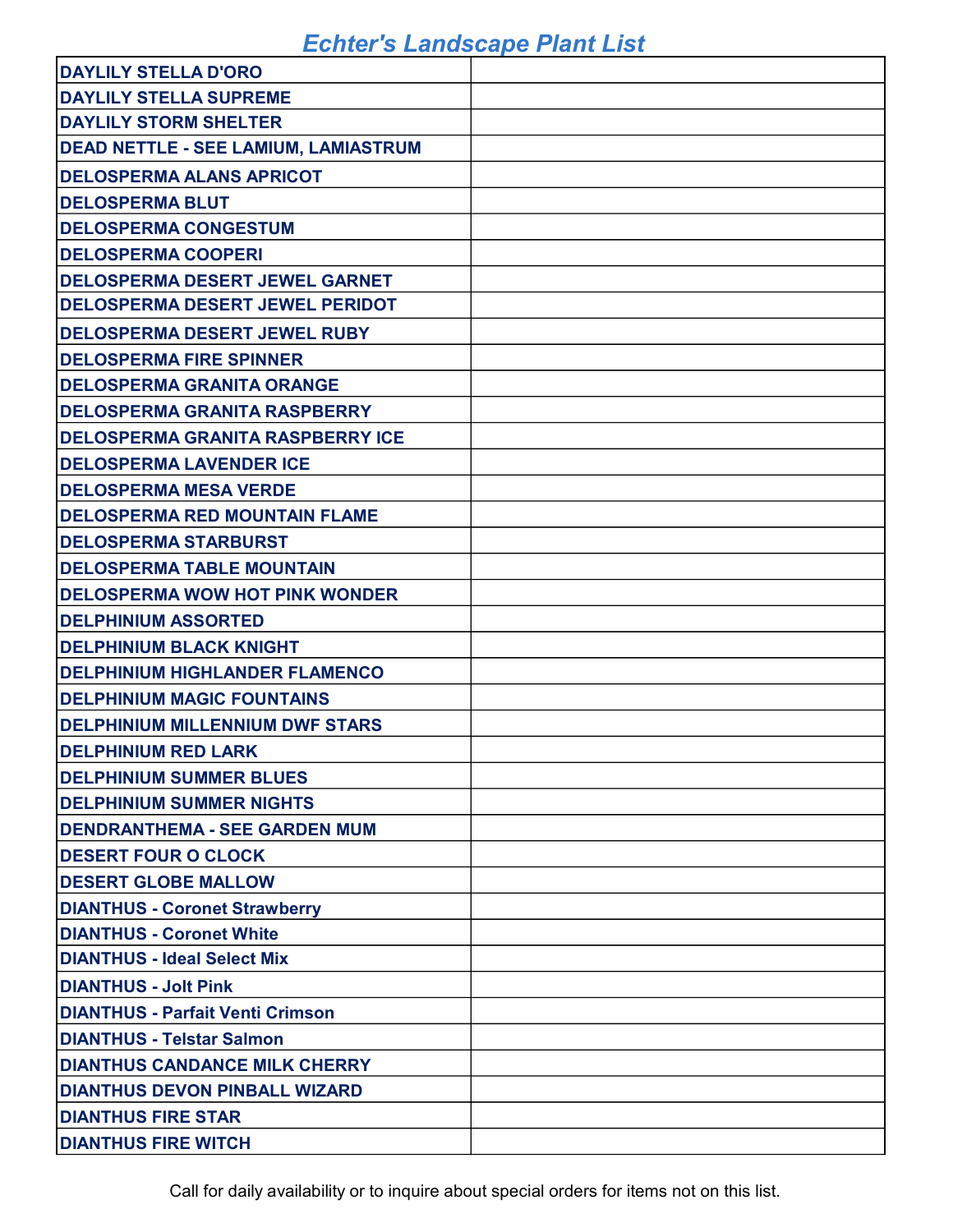| <b>DIANTHUS FIRST LOVE</b>                |                                      |
|-------------------------------------------|--------------------------------------|
| <b>DIANTHUS FIRST SCENT ROMANCE</b>       |                                      |
| <b>DIANTHUS FLASHING LIGHT</b>            |                                      |
| <b>DIANTHUS FS COCONUT SURPRISE</b>       |                                      |
| <b>DIANTHUS GEORGIA PEACH PIE</b>         |                                      |
| <b>DIANTHUS INDIAN CARPET</b>             |                                      |
| <b>DIANTHUS KAHORI SCARLET</b>            |                                      |
| <b>DIANTHUS NEON STAR</b>                 |                                      |
| <b>DIANTHUS RASPBERRY SWIRL</b>           |                                      |
| <b>DIANTHUS SUPER TROUPER ORANGE</b>      |                                      |
| <b>DIANTHUS VELVET AND LACE</b>           |                                      |
| <b>DIASCIA - Juliet Rose</b>              |                                      |
| <b>DIASCIA - Juliet White</b>             |                                      |
| <b>DIASCIA CORAL CANYON</b>               |                                      |
| <b>DICENTRA - SEE BLEEDING HEART</b>      |                                      |
| <b>DICHONDRA - Silver Falls</b>           |                                      |
| <b>DIDELTA - Silver Strands</b>           |                                      |
| <b>DOGWOOD - SEE CORNUS</b>               |                                      |
| <b>DOGWOOD, ARCTIC FIRE</b>               | <b>CORNUS sanginea 'Arctic Fire'</b> |
| <b>DOGWOOD, GARDEN GLOW</b>               | <b>CORNUS hesseyii 'Garden Glow'</b> |
| <b>DOGWOOD, ISANTI</b>                    | <b>CORNUS stolonifera 'Isanti'</b>   |
| <b>DOGWOOD, IVORY HALO</b>                | <b>CORNUS alba 'Ivory Halo'</b>      |
| <b>DOGWOOD, REDTWIG</b>                   | <b>CORNUS sericea 'Baileyi'</b>      |
| <b>DOGWOOD, VARIGATED</b>                 | <b>CORNUS alba 'Elegantissima'</b>   |
| <b>DOROTHEANTHUS-Mezoo</b>                |                                      |
| <b>DOUBLE BUBBLE MINT - SEE AGASTACHE</b> |                                      |
| <b>DRACAENA - Indivisa</b>                |                                      |
| <b>DRAGONHEAD FUJI BLUE</b>               |                                      |
| <b>DRAGONHEAD NORTHERN</b>                |                                      |
| <b>DRAGON'S BLOOD - SEE SEDUM</b>         |                                      |
| <b>DUSTY MILLER - Silver Dust</b>         |                                      |
| <b>DWARF CATTAIL</b>                      |                                      |
| <b>DWARF IRIS BEACH HEAD</b>              |                                      |
| <b>ECHINACEA CHEYENNE SPIRIT</b>          |                                      |
| <b>ECHINACEA DELICIOUS CANDY</b>          |                                      |
| <b>IECHINACEA FLAME THROWER</b>           |                                      |
| <b>ECHINACEA GREEN TWISTER 6"</b>         |                                      |
|                                           |                                      |
| <b>IECHINACEA PARADOXA</b>                |                                      |
| <b>ECHINACEA POW WOW WHITE</b>            |                                      |
| <b>ECHINACEA POW WOW WILD BERRY</b>       |                                      |
| <b>ECHINACEA PURPLE MAGNUS</b>            |                                      |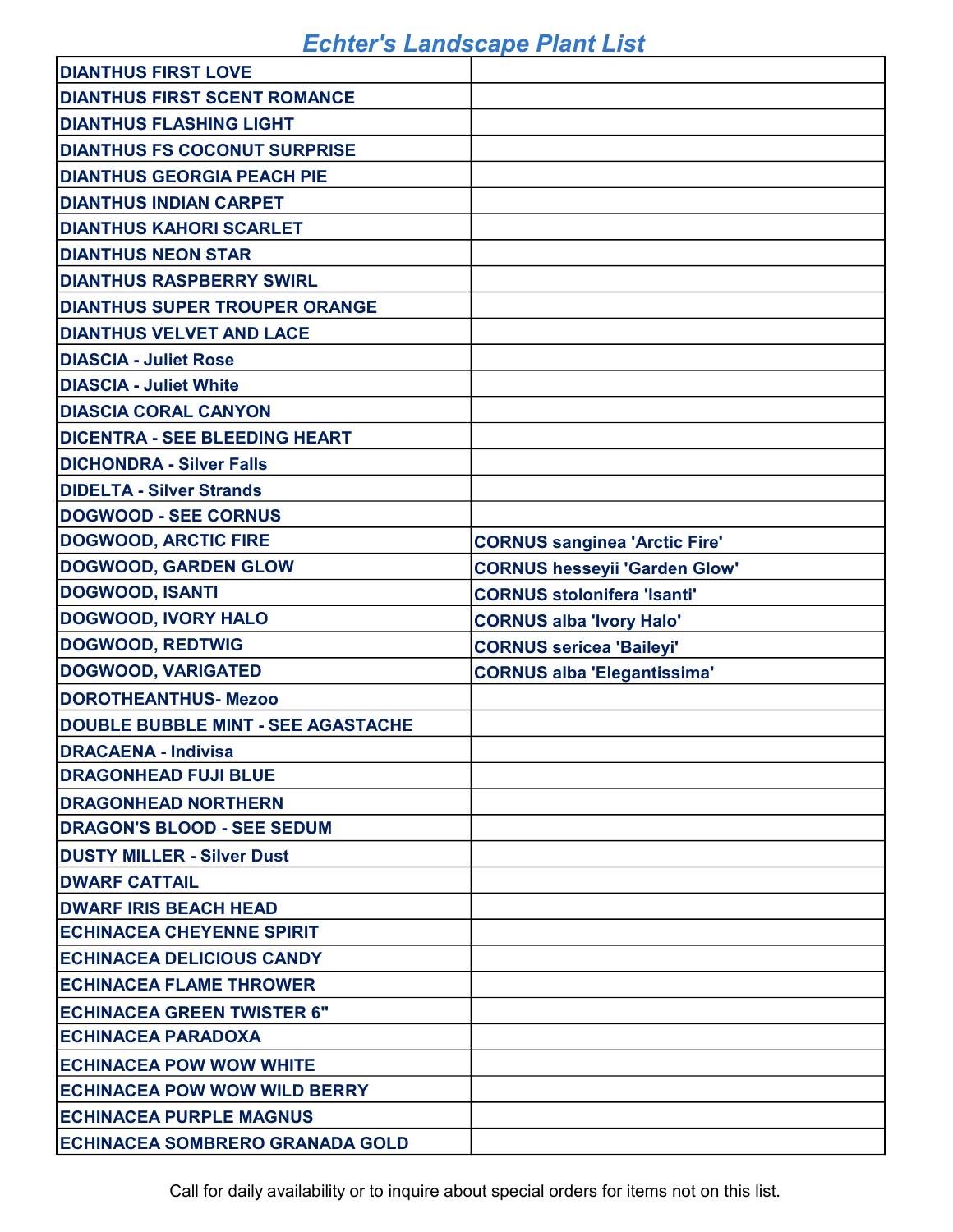| <b>ECHINACEA SOMBRERO HOT CORAL</b>       |                                        |
|-------------------------------------------|----------------------------------------|
| <b>ECHINACEA SUPREME CANTALOUPE</b>       |                                        |
| <b>ECHINACEA TENESSEE</b>                 |                                        |
| <b>ECHINACEA TWEETY</b>                   |                                        |
| <b>ECHINOCEREUS TRIGLOCHIDIATUS</b>       |                                        |
| <b>ECHIUM RED FEATHERS</b>                |                                        |
| <b>EDELWEISS</b>                          |                                        |
| <b>EGGPLANT - Asian Delight</b>           |                                        |
| <b>EGGPLANT - Fairy Tale (AAS)</b>        |                                        |
| <b>EGGPLANT - Hansel</b>                  |                                        |
| <b>EGGPLANT - Japanese Millionaire</b>    |                                        |
| <b>EGGPLANT - Nadia</b>                   |                                        |
| <b>EGGPLANT - Patio Baby</b>              |                                        |
| <b>EGGPLANT - Rosa Bianca</b>             |                                        |
| <b>ELDERBERRY - SEE SAMBUCUS</b>          |                                        |
| <b>ELDERBERRY, BLACK BEAUTY</b>           | <b>SAMBUCUS nigra 'Black Beauty'</b>   |
| <b>ELDERBERRY, BLACK LACE</b>             | <b>SAMBUCUS nigra 'Black Lace'</b>     |
| <b>ELDERBERRY, BLACK TOWER</b>            | <b>SAMBUCUS nigra 'Black Tower'</b>    |
| <b>ELDERBERRY, GOLDEN</b>                 | <b>SAMBUCUS canadensis 'Aurea'</b>     |
| <b>ELDERBERRY, LACED UP</b>               | <b>SAMBUCUS nigra 'Laced Up'</b>       |
| <b>ELDERBERRY, LEMONY LACE</b>            | <b>SAMBUCUS racemosa 'Lemony Lace'</b> |
| <b>ELEPHANT EAR IMPERIAL TARO</b>         |                                        |
| <b>ELEPHANT EAR MOJITO</b>                |                                        |
| <b>ELEPHANT EAR TEA CUP</b>               |                                        |
| <b>ENGELMANNS DAISY</b>                   |                                        |
| <b>ENGLISH DAISY HABANERA MIX</b>         |                                        |
| <b>ENGLISH IVY</b>                        |                                        |
| <b>EPHEDRA equisetina</b>                 | <b>BLUE STEM JOINT FIR</b>             |
| <b>EPIMEDIUM ROSE QUEEN</b>               |                                        |
| <b>EPIMEDIUM SULPHUREUM</b>               |                                        |
| <b>ERIGERON - SEE FLEABANE</b>            |                                        |
| <b>ERODIUM GOLDEN STORKSBILL</b>          |                                        |
| <b>ERODIUM HERONSBILL PINK</b>            |                                        |
| <b>ERYSIMUM - SEE WALLFLOWER</b>          |                                        |
| <b>ERYSIMUM ORANGE GLOW</b>               |                                        |
| <b>EUONYMUS alatus compacta</b>           | <b>BURNING BUSH, DWARF</b>             |
| <b>EUONYMUS alatus 'Little Moses'</b>     | <b>BURNING BUSH, LITTLE MOSES</b>      |
| <b>EUONYMUS alatus 'Rudy Haag'</b>        | <b>BURNING BUSH, RUDY HAAG</b>         |
| <b>EUONYMUS fortunei 'Emerald Gaiety'</b> | <b>EUONYMUS, EMERALD GAIETY</b>        |
| <b>EUONYMUS fortunei 'Emerald N Gold'</b> | <b>EUONYMUS, EMERALD N'GOLD</b>        |
| <b>EUONYMUS fortunei 'Gold Splash'</b>    | <b>EUONYMUS, GOLD SPLASH</b>           |
| <b>EUONYMUS kiautschovia 'Manhattan'</b>  | <b>EUONYMUS, MANHATTAN</b>             |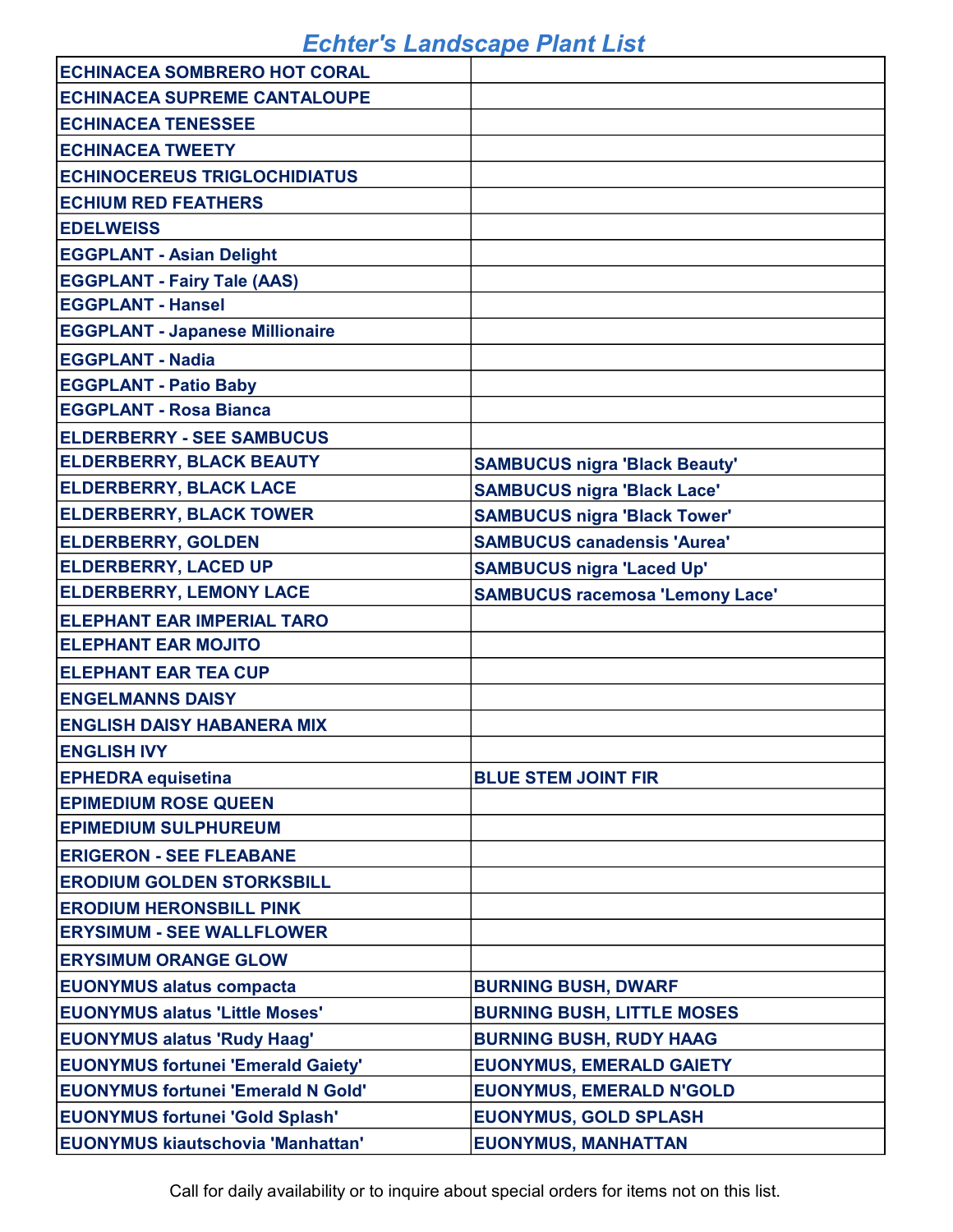| <b>EUONYMUS, EMERALD GAIETY</b>                 | <b>EUONYMUS fortunei 'Emerald Gaiety'</b>    |
|-------------------------------------------------|----------------------------------------------|
| <b>EUONYMUS, EMERALD N'GOLD</b>                 | <b>EUONYMUS fortunei 'Emerald N Gold'</b>    |
| <b>EUONYMUS, GOLD SPLASH</b>                    | <b>EUONYMUS fortunei 'Gold Splash'</b>       |
| <b>EUONYMUS, MANHATTAN</b>                      | <b>EUONYMUS kiautschovia 'Manhattan'</b>     |
| <b>EUPHORBIA - Diamond Snow</b>                 |                                              |
| <b>EUPHORBIA - Star Dust Super Flash</b>        |                                              |
| <b>EUPHORBIA BONFIRE</b>                        |                                              |
| <b>EUPHORBIA CUSHION SPURGE</b>                 |                                              |
| <b>EUPHORBIA GOPHER PLANT</b>                   |                                              |
| <b>EUROPEAN FROGBIT</b>                         |                                              |
| <b>EURYOPS - High Noon</b>                      |                                              |
| <b>EVENING PRIMROSE MISSOURI</b>                |                                              |
| <b>EVENING PRIMROSE SHIMMER</b>                 |                                              |
| <b>EVENING PRIMROSE SILVER BLADE</b>            |                                              |
| <b>EVENING PRIMROSE TUFTED</b>                  |                                              |
| <b>EVOLVULUS - Blue My Mind</b>                 |                                              |
| <b>EXOCHORDA 'Snow Day Blizzard'</b>            | PEARLBUSH, SNOW DAY BLIZZARD                 |
| <b>FAGUS sylvatica 'Roseo-Marginata'</b>        | <b>BEECH, TRICOLOR</b>                       |
| <b>FALLUGIA paradoxa</b>                        | <b>APACHE PLUME</b>                          |
| <b>FALSE CYPRESS - SEE CHAMAECYPARIS</b>        |                                              |
| <b>FALSE FORGET-ME-NOT - SEE BRUNNERA</b>       |                                              |
| <b>FALSE HEATHER - SEE CUPHEA LAVENDER LACE</b> |                                              |
| <b>FALSE SPIREA - SEE ASTILBE</b>               |                                              |
| <b>FAN FLOWER - SEE SCAEVOLA</b>                |                                              |
| <b>FANCIFUL GARDENS</b>                         |                                              |
| <b>FENDLER rupicola 'Cliff Fendler'</b>         | <b>CLIFF FENDLERBUSH</b>                     |
| <b>FERN AUTUMN BRILLIANCE</b>                   |                                              |
| <b>FERN GHOST</b>                               |                                              |
| <b>FERN JAPANESE PAINTED PICTUM</b>             |                                              |
| <b>FERN JAPANESE PAINTED REGAL RED</b>          |                                              |
| <b>FERN LADY IN RED</b>                         |                                              |
| <b>FERN MALE</b>                                |                                              |
| <b>FERN OSTRICH</b>                             |                                              |
| <b>FERN SOFT SHIELD</b>                         |                                              |
| <b>FERNBUSH</b>                                 | <b>CHAMAEBATIARIA millefolium</b>            |
| <b>FIBER OPTIC GRASS - SEE GRASS ISOLEPSIS</b>  |                                              |
| <b>FILIGREE CHARME</b>                          |                                              |
| <b>FILIGREE DAISY</b>                           |                                              |
| <b>FIR - SEE ABIES</b>                          |                                              |
| <b>FIR, DWARF BLUE ROCKY MOUNTAIN</b>           | ABIES lasiocarpa arizonica 'Glauca Compacta' |
| <b>FIR, ICEBREAKER KOREAN</b>                   | <b>ABIES koreana 'Ice Breaker'</b>           |
| <b>FIR, PICCOLO</b>                             | <b>ABIES balsamea 'Piccolo</b>               |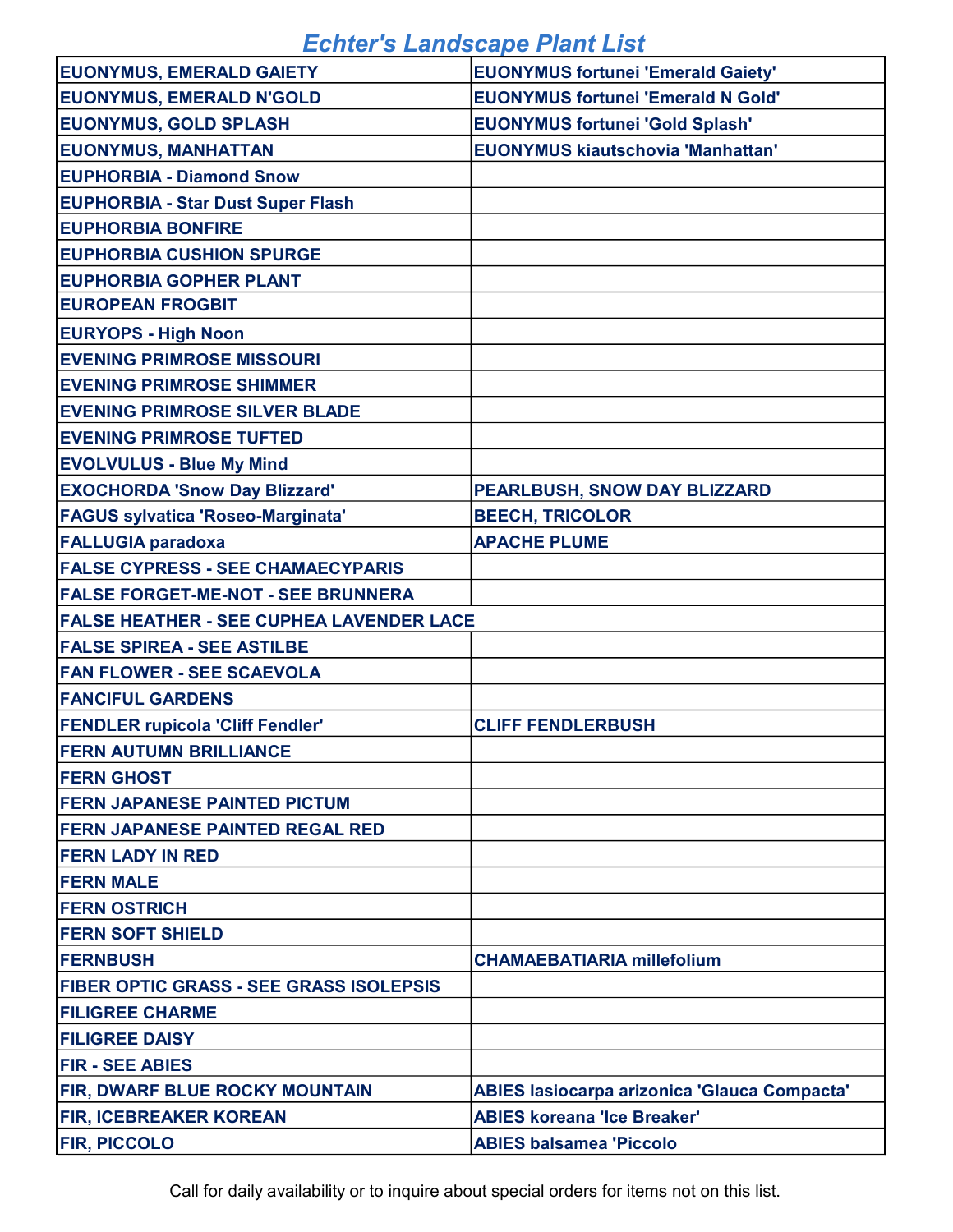| <b>FIR, SILBERLOCKE</b>                      | <b>ABIES koreana 'Silberlocke'</b>     |
|----------------------------------------------|----------------------------------------|
| <b>FIR, SILVER SHOW</b>                      | <b>ABIES koreana 'Silver Show'</b>     |
| <b>FLAX - SEE LINUM</b>                      |                                        |
| <b>FLOWERING KALE - Kamone Pink</b>          |                                        |
| <b>FLOWERING KALE - Kamone Red</b>           |                                        |
| <b>FLOWERING TOBACCO - SEE NICOTIANA</b>     |                                        |
| <b>FORESTIERA neomexicana</b>                | <b>NEW MEXICAN PRIVET</b>              |
| <b>FORGET ME NOT ROSE</b>                    |                                        |
| <b>FORGET ME NOT ULTRA MARINE</b>            |                                        |
| <b>FORSYTHIA ovata 'Northern Gold'</b>       | <b>FORSYTHIA, NORTHERN GOLD</b>        |
| <b>FORSYTHIA 'Show Off Starlet'</b>          | <b>FORSYTHIA, SHOW OFF STARLET</b>     |
| <b>FORSYTHIA, NORTHERN GOLD</b>              | <b>FORSYTHIA ovata 'Northern Gold'</b> |
| <b>FORSYTHIA, SHOW OFF STARLET</b>           | <b>FORSYTHIA 'Show Off Starlet'</b>    |
| <b>FOUNTAIN GRASS - SEE GRASS PENNISETUM</b> |                                        |
| <b>FOXGLOVE - SEE DIGITALIS</b>              |                                        |
| <b>FOXGLOVE ARTIC FOX ROSE</b>               |                                        |
| <b>FOXGLOVE CANDY MOUNTAIN</b>               |                                        |
| <b>FOXGLOVE DALMATION PEACH</b>              |                                        |
| <b>FOXGLOVE DALMATION PURPLE</b>             |                                        |
| <b>FOXGLOVE DALMATION WHITE</b>              |                                        |
| <b>FOXGLOVE SPANISH PEAKS</b>                |                                        |
| <b>FOXGLOVE SUNSET</b>                       |                                        |
| <b>FOXGLOVE YELLOW</b>                       |                                        |
| <b>FRAGARIA LIPSTICK</b>                     |                                        |
| <b>FUCHSIA - Belfort</b>                     |                                        |
| <b>FUCHSIA - Dark Eyes</b>                   |                                        |
| <b>FUCHSIA - Eruptions</b>                   |                                        |
| <b>FUCHSIA - Firecracker</b>                 |                                        |
| <b>FUCHSIA - Giant Bella Rosella</b>         |                                        |
| <b>FUCHSIA - Jollies Nancy</b>               |                                        |
| <b>FUCHSIA - Orange King</b>                 |                                        |
| <b>FUCHSIA - Paula Jane</b>                  |                                        |
| <b>FUCHSIA - Swingtime</b>                   |                                        |
| <b>FUCHSIA - Windchimes Neon White</b>       |                                        |
| <b>GAILLARDIA ARIZONA SUN</b>                |                                        |
| <b>GAILLARDIA FANFARE BLAZE</b>              |                                        |
| <b>GAILLARDIA MESA PEACH</b>                 |                                        |
| <b>GAILLARDIA SPINTOP COPPER SUN</b>         |                                        |
| <b>GAILLARDIA SPINTOP ORANGE HALO</b>        |                                        |
| <b>GAILLARDIA SPINTOP RED</b>                |                                        |
| <b>GAILLARDIA SUNSET SNAPPY</b>              |                                        |
| <b>GAURA SISKIYOU PINK</b>                   |                                        |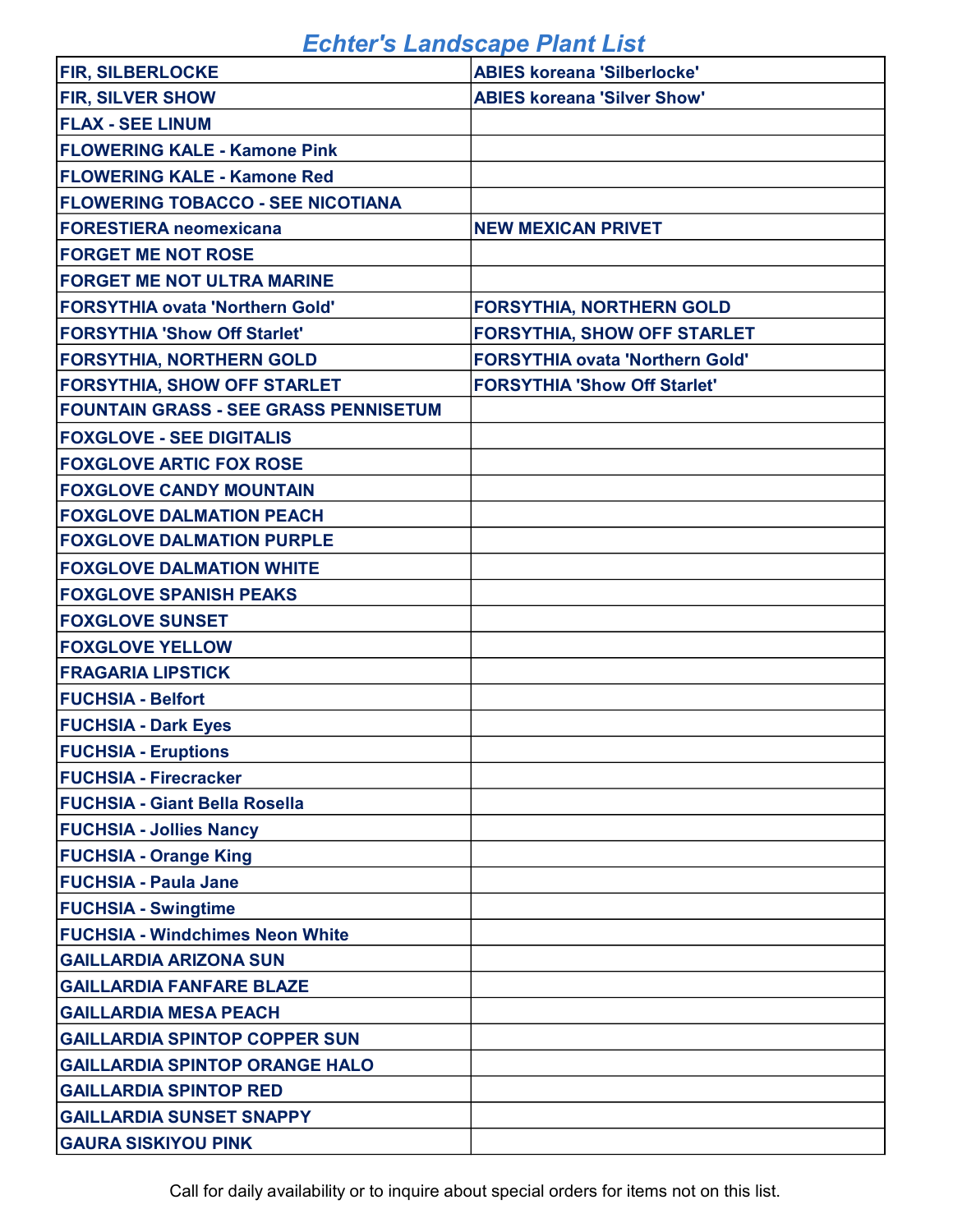| <b>GAURA WHIRLING BUTTERFLIES</b>                   |  |
|-----------------------------------------------------|--|
| <b>GAYFEATHER - SEE LIATRIS</b>                     |  |
| <b>GAZANIA - Big Kiss Orange</b>                    |  |
| <b>GAZANIA - Big Kiss White Flame</b>               |  |
| <b>GAZANIA - New Day Mix</b>                        |  |
| <b>GAZANIA - New Day Red Shades</b>                 |  |
| <b>GAZANIA - New Day Red Stripe</b>                 |  |
| <b>GAZANIA - New Day Rose Stripe</b>                |  |
| <b>GAZANIA COLORADO GOLD</b>                        |  |
| <b>GAZANIA KREBSIANA TANAGER</b>                    |  |
| <b>GERANIUM - Americana Rose Mega Splash</b>        |  |
| <b>GERANIUM - Americana White Splash</b>            |  |
| <b>GERANIUM - Barrel Planter Assorted</b>           |  |
| <b>GERANIUM - Brocade Cherry Night (Fancy Leaf)</b> |  |
| <b>GERANIUM - Brocade Fire (Fancy Leaf)</b>         |  |
| <b>GERANIUM - Bullseye Pink Light</b>               |  |
| <b>GERANIUM - Bullseye Red</b>                      |  |
| <b>GERANIUM - Bullseye Salmon</b>                   |  |
| <b>GERANIUM - Fantasia Cardinal Red</b>             |  |
| <b>GERANIUM - Fantasia Flamingo Rose</b>            |  |
| <b>GERANIUM - Fantasia Purple Sizzle</b>            |  |
| <b>GERANIUM - Fantasia Strawberry Sizzle</b>        |  |
| <b>GERANIUM - Maestro Idols Pink Parfait</b>        |  |
| <b>GERANIUM - Maverick Orange</b>                   |  |
| <b>GERANIUM - Maverick Rose</b>                     |  |
| <b>GERANIUM - Maverick Rose Star</b>                |  |
| <b>GERANIUM - Maverick Salmon</b>                   |  |
| <b>GERANIUM - Maverick Scarlet</b>                  |  |
| <b>GERANIUM - Maverick Violet</b>                   |  |
| <b>GERANIUM - Maverick Violet Picotee</b>           |  |
| <b>GERANIUM - Maverick White</b>                    |  |
| <b>GERANIUM - Mrs. Pollack (Fancy Leaf)</b>         |  |
| <b>GERANIUM - Patriot Watermelon</b>                |  |
| <b>GERANIUM - Patriot White</b>                     |  |
| <b>GERANIUM - Rocky Mountain Lavender</b>           |  |
| <b>GERANIUM - Rocky Mountain Orange</b>             |  |
| <b>GERANIUM - Rocky Mountain Red Dark</b>           |  |
| <b>GERANIUM - Rocky Mountain Salmon</b>             |  |
| <b>GERANIUM - Rocky Mountain Violet</b>             |  |
| <b>GERANIUM - Rosalie Antique Salmon</b>            |  |
| <b>GERANIUM - Savannah Cerize Sizzle Bright Eye</b> |  |
| <b>GERANIUM - Savannah Merlot Sizzle</b>            |  |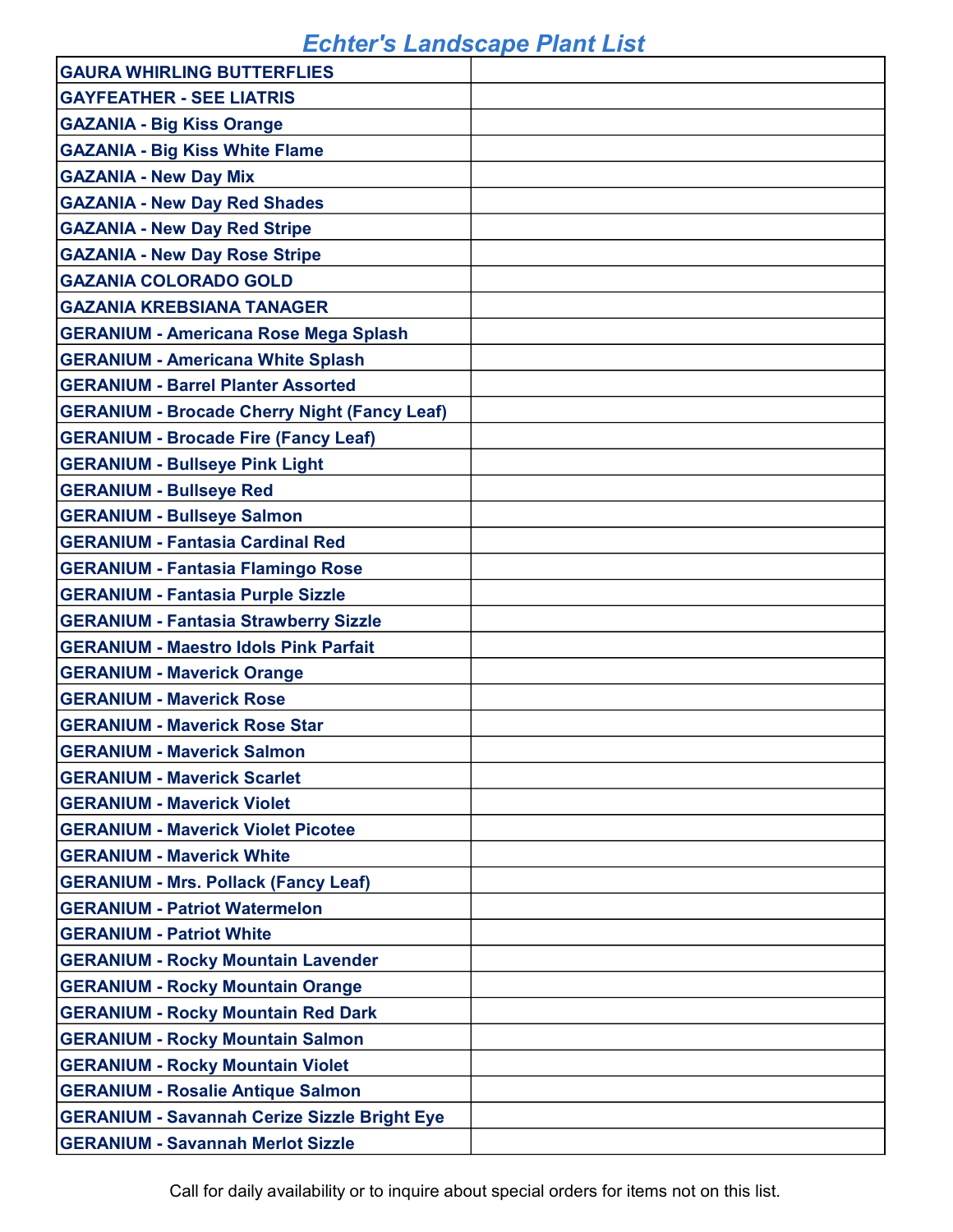| <b>GERANIUM - Savannah Oh So Orange</b>                      |                        |
|--------------------------------------------------------------|------------------------|
| <b>GERANIUM - Savannah Pink Sizzle</b>                       |                        |
| <b>GERANIUM - Savannah Punch</b>                             |                        |
| <b>GERANIUM - Savannah Really Red</b>                        |                        |
| <b>GERANIUM - Super Moon Red</b>                             |                        |
| <b>GERANIUM - Vancouver Centennial (Fancy Leaf)</b>          |                        |
| <b>GERANIUM ALPENGLOW</b>                                    |                        |
| <b>GERANIUM BIOKOVO</b>                                      |                        |
| <b>GERANIUM DARK REITER</b>                                  |                        |
| <b>GERANIUM DRAGON HEART</b>                                 |                        |
| <b>GERANIUM INTERSPECIFIC - Calliope Burgundy Large</b>      |                        |
| <b>GERANIUM INTERSPECIFIC - Calliope Lavender Large</b>      |                        |
| <b>GERANIUM INTERSPECIFIC - Calliope Orange Splash Large</b> |                        |
| <b>GERANIUM INTERSPECIFIC - Calliope Pink Hot Large</b>      |                        |
| <b>GERANIUM INTERSPECIFIC - Calliope Red Dark</b>            |                        |
| <b>GERANIUM INTERSPECIFIC - Calliope Salmon Large</b>        |                        |
| <b>GERANIUM INTERSPECIFIC - Calliope Scarlet Fire</b>        |                        |
| <b>GERANIUM INTERSPECIFIC - Mojo Cranberry Splash</b>        |                        |
| <b>GERANIUM INTERSPECIFIC - Mojo White</b>                   |                        |
| <b>GERANIUM IVY - Precision Burgundy Dark</b>                |                        |
| <b>GERANIUM IVY - Precision Lavender Blue</b>                |                        |
| <b>GERANIUM IVY - Precision Pink</b>                         |                        |
| <b>GERANIUM IVY - Precision Pink Flamingo</b>                |                        |
| <b>GERANIUM IVY - Precision Red</b>                          |                        |
| <b>GERANIUM IVY - Precision Red Ice</b>                      |                        |
| <b>GERANIUM IVY - Precision Rose</b>                         |                        |
| <b>GERANIUM IVY - Precision Salmon Dark</b>                  |                        |
| <b>GERANIUM IVY - Precision White</b>                        |                        |
| <b>GERANIUM JOHNSONS BLUE</b>                                |                        |
| <b>GERANIUM REGAL - Assorted</b>                             |                        |
| <b>GERANIUM ROZANNE</b>                                      |                        |
| <b>GERBERA - Majorette Pink Halo Dark Eye</b>                |                        |
| <b>GERBERA - Majorette Red Dark Eye</b>                      |                        |
| <b>GERBERA - Majorette White Dark Eye</b>                    |                        |
| <b>GERBERA - Majorette Yellow Dark Eye</b>                   |                        |
| <b>GERBERA - Revolution Orange Dark Eye</b>                  |                        |
| <b>GEUM FIRE STORM</b>                                       |                        |
| <b>GEUM PETTICOATS PEACH</b>                                 |                        |
| <b>GEUM RED DRAGON</b>                                       |                        |
| <b>GEUM TEMPO ROSE</b>                                       |                        |
| <b>GEUM TRIFLORUM PRAIRIE SMOKE</b>                          |                        |
| <b>GINKGO biloba 'Mariken'</b>                               | <b>GINKGO, MARIKEN</b> |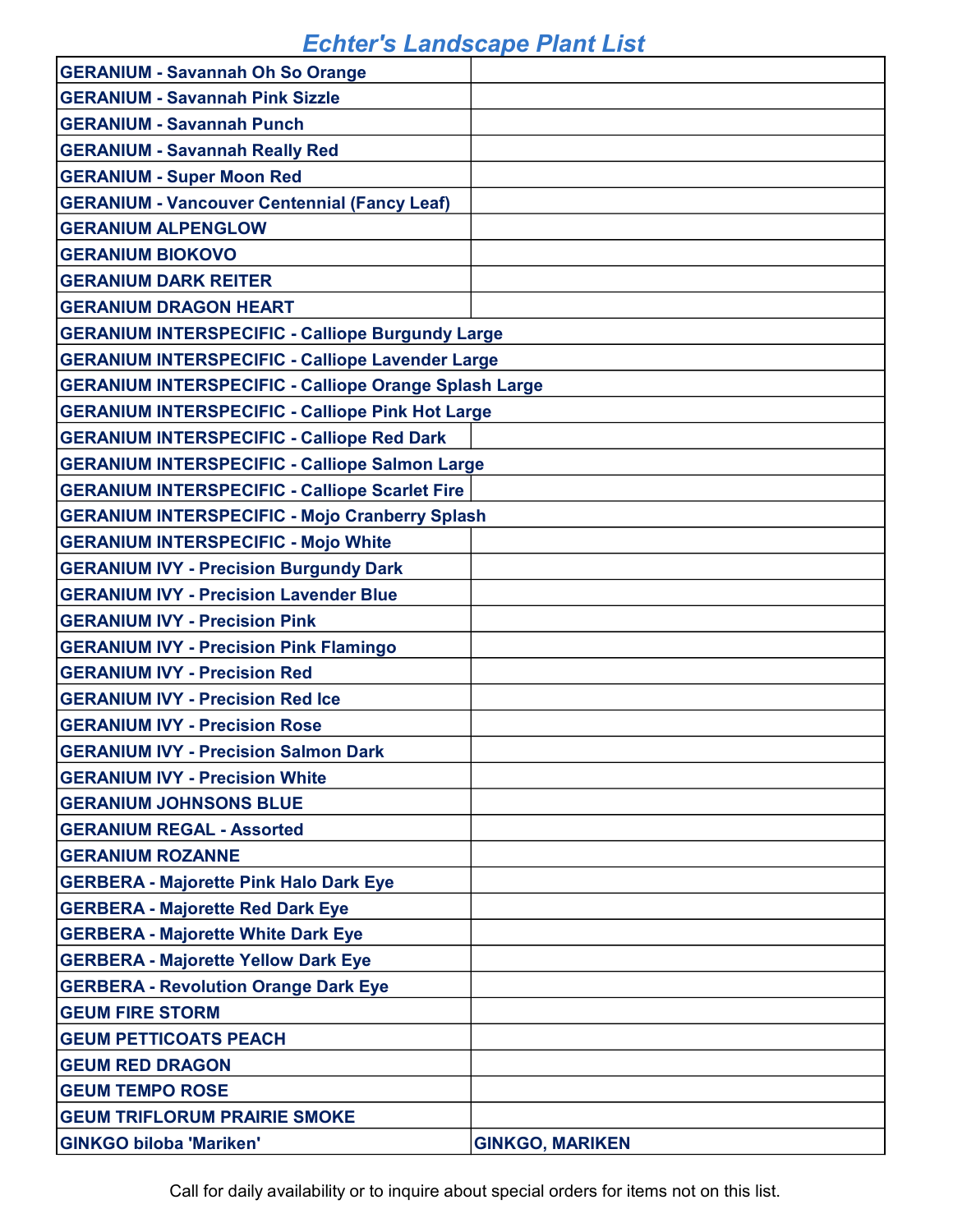| <b>GINKGO, MARIKEN</b>                          | <b>GINKGO biloba 'Mariken'</b>     |
|-------------------------------------------------|------------------------------------|
| <b>GLEDITSIA triacanthos iner. 'Skyline'</b>    | HONEYLOCUST, SKYLINE               |
| <b>GLEDITSIA triacanthos inermis 'Sunburst'</b> | HONEYLOCUST, SUNBURST              |
| <b>GLOBE AMARANTH - SEE GOMPHRENA</b>           |                                    |
| <b>GLOBE MALLOW ORANGE</b>                      |                                    |
| <b>GLOBE THISTLE</b>                            |                                    |
| <b>GLOBE THISTLE BLUE GLOW</b>                  |                                    |
| <b>GLOBEFLOWER SUPERBUS</b>                     |                                    |
| <b>GOJI BERRY, SWEET LIFEBERRY</b>              | <b>LYCIUM barbarum</b>             |
| <b>GOLDEN BANNER</b>                            |                                    |
| <b>GOLDEN RAIN TREE</b>                         | <b>KOELREUTERIA paniculata</b>     |
| <b>GOLDEN RAY - SEE LIGULARIA</b>               |                                    |
| <b>GOMPHRENA - Ping Pong Lavender</b>           |                                    |
| <b>GOMPHRENA - Trufulla Pink</b>                |                                    |
| <b>GOOSEBERRY, HINNOMAKI RED</b>                | <b>RIBES x 'Hinnonmaki Red'</b>    |
| <b>GOOSEBERRY, TASTI-BERRY</b>                  | <b>RIBES x 'Tasti-Berry'</b>       |
| <b>GRAPE - SEE VITIS</b>                        |                                    |
| <b>GRAPE, CATAWBA</b>                           | <b>VITIS sp. 'Catawba'</b>         |
| <b>GRAPE, CONCORD</b>                           | <b>VITIS labrusca 'Concord'</b>    |
| <b>GRAPE, ITASCA</b>                            | <b>VITIS sp. 'Itasca'</b>          |
| <b>GRAPE, KAY GRAY</b>                          | VITIS sp. 'Kay Gray"               |
| <b>GRAPE, MARQUETTE</b>                         | <b>VITIS sp. 'Marquette'</b>       |
| <b>GRAPE, NIAGARA</b>                           | <b>VITIS sp. 'Niagara'</b>         |
| <b>GRAPE, ST. TERESA</b>                        | <b>VITIS vinifera 'St. Teresa'</b> |
| <b>GRAPE, TROLLHAUGEN</b>                       | <b>VITIS 'Trollhaugen'</b>         |
| <b>GRAPE, VALIANT</b>                           | <b>VITIS 'Valiant</b>              |
| <b>GRASS - Cypress Prince Tut</b>               |                                    |
| <b>GRASS - Fountain Grass Purple</b>            |                                    |
| <b>GRASS - Isolepsis Live Wire</b>              |                                    |
| <b>GRASS - Juncus Spiralis Twister</b>          |                                    |
| <b>GRASS - Lagurus Bunny Tail Grass</b>         |                                    |
| <b>GRASS - Pennisetum First Knight</b>          |                                    |
| <b>GRASS - Stipa Pony Tail</b>                  |                                    |
| <b>GRASS ALKALI SACATON</b>                     |                                    |
| <b>GRASS BIG BLUESTEM</b>                       |                                    |
| <b>GRASS BIG BLUESTEM BLACKHAWKS</b>            |                                    |
| <b>GRASS BIG BLUESTEM RED OCTOBER</b>           |                                    |
| <b>GRASS BIG BLUESTEM WINDWALKER</b>            |                                    |
| <b>GRASS BLUE GRAMA BLONDE AMBITION</b>         |                                    |
| <b>GRASS BLUE OAT</b>                           |                                    |
| <b>GRASS BURGUNDY BUNNY</b>                     |                                    |
| <b>GRASS CAREX BOWLES GOLDEN</b>                |                                    |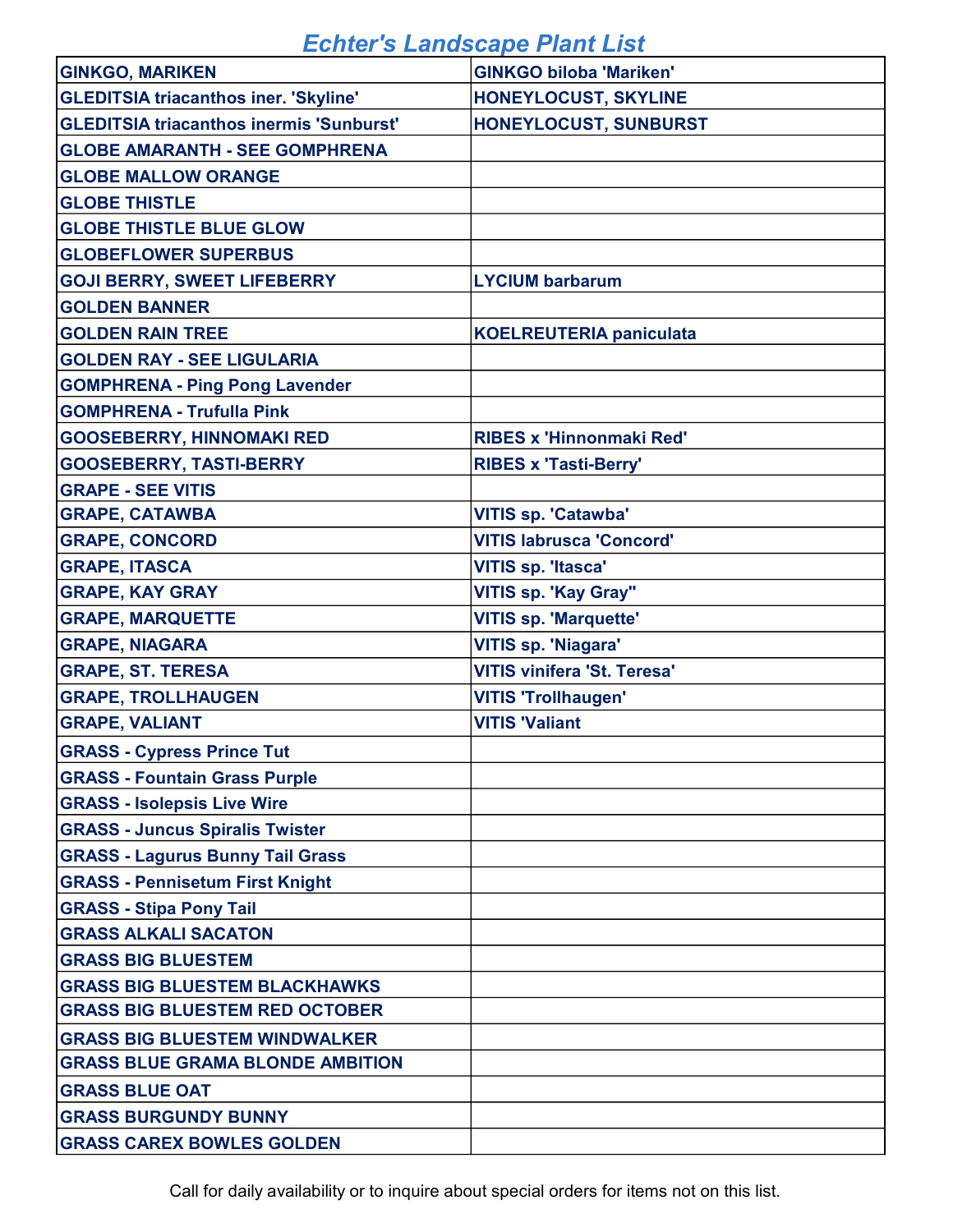| <b>GRASS CAREX EVERGOLD</b>             |  |
|-----------------------------------------|--|
| <b>GRASS CAREX ICE DANCE</b>            |  |
| <b>GRASS CAREX SNOW CAP</b>             |  |
| <b>GRASS DWARF MAIDEN YAKU JIMA</b>     |  |
| <b>GRASS ERIANTHUS SACCHARUM</b>        |  |
| <b>GRASS FEATHER REED ELDORADO</b>      |  |
| <b>GRASS FESCUE ELIJAH BLUE</b>         |  |
| <b>GRASS FOUNTAIN BURGUNDY BUNNY</b>    |  |
| <b>GRASS FOUNTAIN HAMELIN</b>           |  |
| <b>GRASS GIANT FEATHER</b>              |  |
| <b>GRASS GIANT SACATON</b>              |  |
| <b>GRASS HAKONE BENI KAZE</b>           |  |
| <b>GRASS HAKONE GOLDEN</b>              |  |
| <b>GRASS HAKONECHLOA</b>                |  |
| <b>GRASS HAKONECHLOA AUREOLA</b>        |  |
| <b>GRASS INDIAN RICE</b>                |  |
| <b>GRASS KARL FOERSTER</b>              |  |
| <b>GRASS KOREAN FEATHER REED</b>        |  |
| <b>GRASS LTL BLUESTEM</b>               |  |
| <b>GRASS LTL BLUESTEM BLUE HEAVEN</b>   |  |
| <b>GRASS LTL BLUESTEM PRAIRIE BLUES</b> |  |
| <b>GRASS LTL BLUESTEM STANDING OV</b>   |  |
| <b>GRASS MAIDEN ADAGIO</b>              |  |
| <b>GRASS MAIDEN FLAME</b>               |  |
| <b>GRASS MAIDEN GOLD BAR</b>            |  |
| <b>GRASS MAIDEN GRACILLIMUS</b>         |  |
| <b>GRASS MAIDEN LITTLE ZEBRA</b>        |  |
| <b>GRASS MAIDEN STRICTUS PORCUPINE</b>  |  |
| <b>GRASS MAIDEN VARIEGATED</b>          |  |
| <b>GRASS MEXICAN FEATHER</b>            |  |
| <b>GRASS MUHLY UNDAUNTED</b>            |  |
| <b>GRASS NORTHERN SEA OATS</b>          |  |
| <b>GRASS PENNISETUM KARLEY ROSE</b>     |  |
| <b>GRASS PLUME HARDY PAMPAS</b>         |  |
| <b>GRASS PRAIRIE DROPSEED</b>           |  |
| <b>GRASS PURPLE LOVE</b>                |  |
| <b>GRASS RIBBON</b>                     |  |
| <b>GRASS SAND LOVE</b>                  |  |
| <b>GRASS SORGHASTRUM INDIAN</b>         |  |
| <b>GRASS SORGHASTRUM INDIAN STEEL</b>   |  |
| <b>GRASS SORGHASTRUM THIN MAN</b>       |  |
| <b>GRASS SWITCH HEAVY METAL</b>         |  |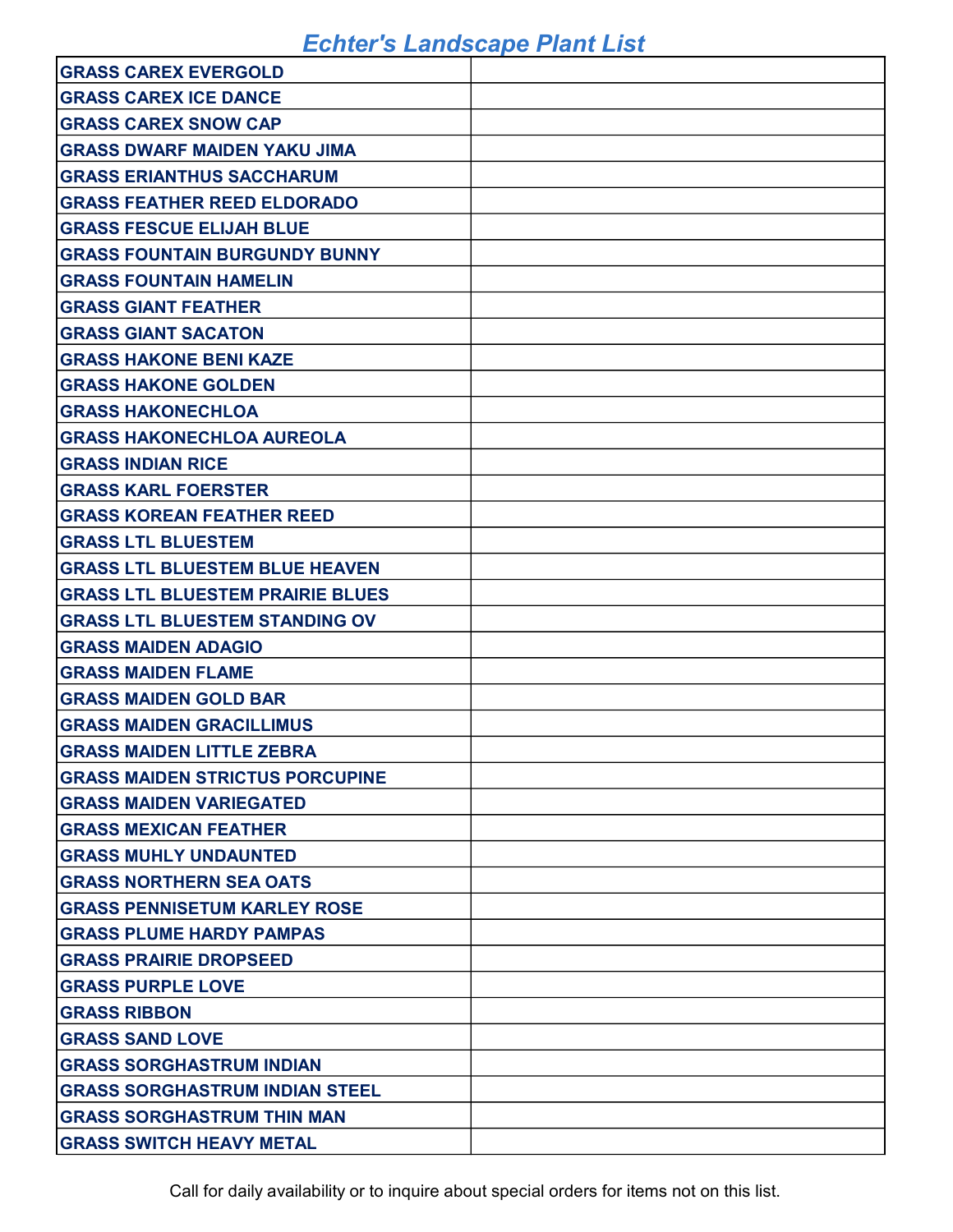| <b>GRASS SWITCH HOT ROD</b>                          |                                            |
|------------------------------------------------------|--------------------------------------------|
| <b>GRASS SWITCH NORTHWIND</b>                        |                                            |
| <b>GRASS SWITCH SHENANDOAH</b>                       |                                            |
| <b>GRASS SWITCH TOTEM POLE</b>                       |                                            |
| <b>GRASS TUFTED HAIR NORTHERN LTS</b>                |                                            |
| <b>GRASS UNDAUNTED ALPINE PLUME</b>                  |                                            |
| <b>GRASS VAR. FEATHER REED OVERDAM</b>               |                                            |
| <b>GRASS VARIEGATED MOOR</b>                         |                                            |
| <b>GROUND IVY</b>                                    |                                            |
| <b>GYMNOCLADUS dioicus 'Espressso'</b>               | <b>KENTUCKY COFFEE TREE, ESPRESSO</b>      |
| <b>GYPSOPHILA - Gypsy Rose</b>                       |                                            |
| <b>GYPSOPHILA - Gypsy White</b>                      |                                            |
| <b>GYPSOPHILA - SEE BABY'S BREATH</b>                |                                            |
| <b>HARDY LIVING STONE</b>                            |                                            |
| <b>HAREBELL - SEE CAMPANULA</b>                      |                                            |
| <b>HAWTHORN - SEE CRATAEGUS</b>                      |                                            |
| <b>HAWTHORN, CRIMSON CLOUD</b>                       | <b>CRATAEGUS laevigata 'Crimson Cloud'</b> |
| <b>HAWTHORN, RUSSIAN</b>                             | <b>CRATAEGUS ambigua</b>                   |
| <b>HAWTHORN, WINTER KING</b>                         | <b>CRATAEGUS viridis 'Winter King'</b>     |
| <b>HEATHER - SEE ERICA</b>                           |                                            |
| <b>HEDERA - Yellow Ripple (trailing/accent)</b>      |                                            |
| <b>HELENS FLOWER MARIACHI SOMBRERO</b>               |                                            |
| <b>HELENS FLOWER ROTGOLD</b>                         |                                            |
| <b>HELIANTHEMUM - SEE SUNROSE</b>                    |                                            |
| <b>HELICHRYSUM - Lemon Licorice</b>                  |                                            |
| <b>HELICHRYSUM - Licorice splash</b>                 |                                            |
| <b>HELICHRYSUM - Silver Stitch</b>                   |                                            |
| <b>HELICHRYSUM - White Licorice</b>                  |                                            |
| <b>HELICHRYSUM STEPPE SUNS</b>                       |                                            |
| <b>HELIOTROPE - Marine</b>                           |                                            |
| <b>HELLEBORUS AMETHYST GEM</b>                       |                                            |
| <b>HELLEBORUS APRICOT BLUSH</b>                      |                                            |
| <b>HELLEBORUS CASCADE PICOTEE</b>                    |                                            |
| <b>HELLEBORUS CHERRY BLOSSOM</b>                     |                                            |
| <b>HELLEBORUS DOUBLE FANTASY</b>                     |                                            |
| <b>HELLEBORUS IVORY PRINCE</b>                       |                                            |
| <b>HELLEBORUS PAINTED DOUBLE</b>                     |                                            |
| <b>HELLEBORUS ROYAL HERITAGE MIX</b>                 |                                            |
| <b>HEMEROCALLIS - SEE DAYLILY</b>                    |                                            |
| <b>HEPTACODIUM micanioides 'Seven Son'</b>           | <b>SEVEN SONS FLOWER</b>                   |
| <b>HERB basil - Amazel Basil (Proven Harvest PW)</b> |                                            |
| <b>HERB BASIL - Boxwood</b>                          |                                            |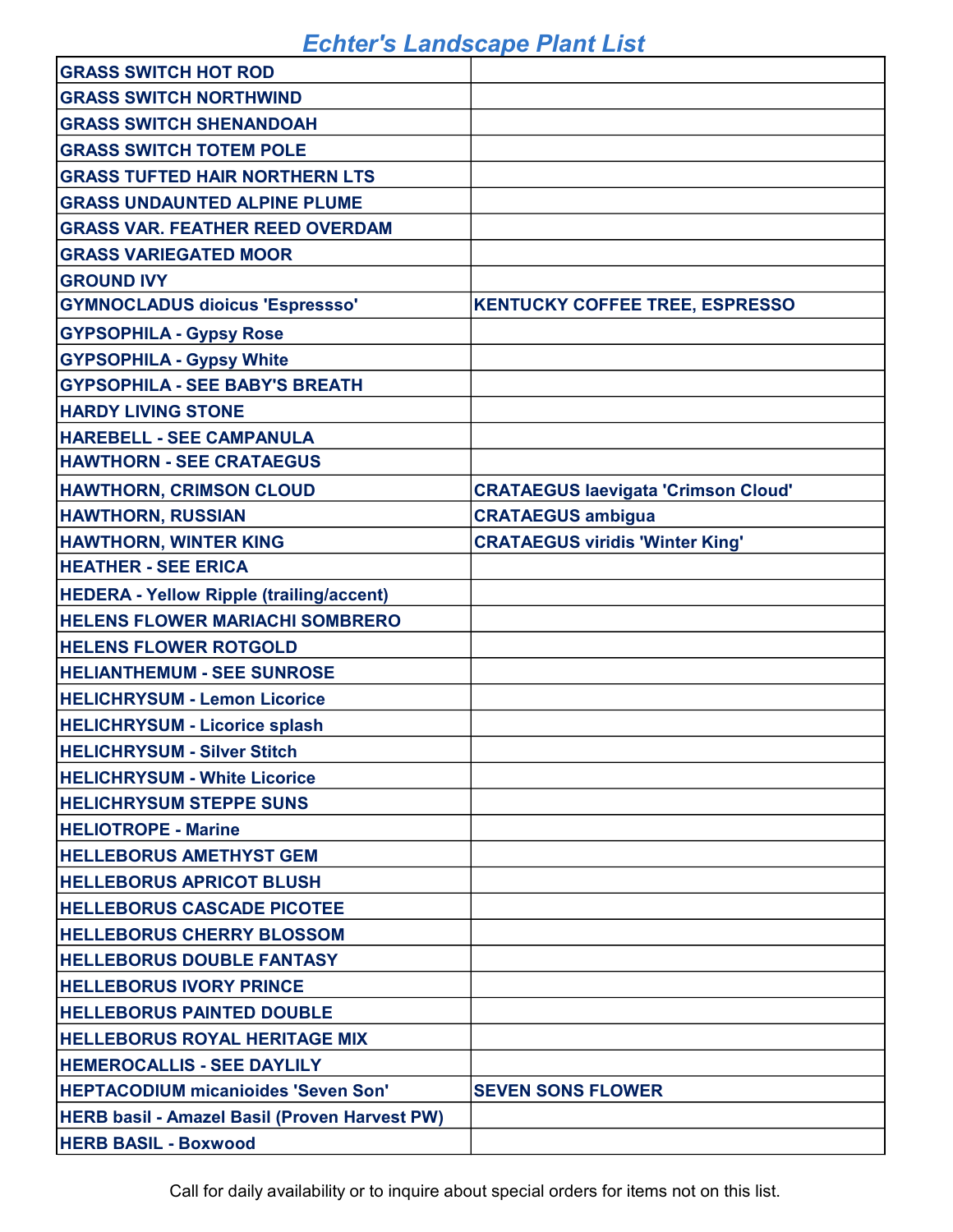| <b>HERB BASIL - Everleaf Emerald Towers</b>    |  |
|------------------------------------------------|--|
| <b>HERB BASIL - Genovese Emily</b>             |  |
| <b>HERB BASIL - Nufar</b>                      |  |
| <b>HERB BASIL - Pesto Perpetuo</b>             |  |
| <b>HERB BASIL - Pistou</b>                     |  |
| <b>HERB BASIL - Red Rubin</b>                  |  |
| <b>HERB BASIL - Spicy Globe</b>                |  |
| <b>HERB BASIL - Thai</b>                       |  |
| <b>HERB BASIL (Sweet) Italian Large Leaf</b>   |  |
| <b>HERB CATNIP</b>                             |  |
| <b>HERB CHAMOMILE - Roman</b>                  |  |
| <b>HERB CHIVES - Garlic</b>                    |  |
| <b>HERB CHIVES - Onion</b>                     |  |
| <b>HERB CILANTRO - Santo</b>                   |  |
| <b>HERB DILL - Bouquet (Fern Leaf)</b>         |  |
| <b>HERB FENNEL - Rubra Red</b>                 |  |
| <b>HERB LAVENDER - French</b>                  |  |
| <b>HERB LAVENDER - Goodwin Creek</b>           |  |
| <b>HERB LEMON BALM</b>                         |  |
| <b>HERB LEMON GRASS</b>                        |  |
| <b>HERB MARJORAM - Sweet</b>                   |  |
| <b>HERB MINT - Chocolate Peppermint</b>        |  |
| <b>HERB MINT - Julep</b>                       |  |
| <b>HERB MINT - Kentucky Colonel Peppermint</b> |  |
| <b>HERB MINT - Mojito</b>                      |  |
| <b>HERB MINT - Orange</b>                      |  |
| <b>HERB MINT - Peppermint</b>                  |  |
| <b>HERB MINT - Spearmint</b>                   |  |
| <b>HERB OREGANO - Greek</b>                    |  |
| <b>HERB OREGANO - Hot and Spicy</b>            |  |
| <b>HERB OREGANO - Italian (Common)</b>         |  |
| <b>HERB PARSLEY - Curly</b>                    |  |
| <b>HERB PARSLEY - Italian</b>                  |  |
| <b>HERB ROSEMARY - Arp</b>                     |  |
| <b>HERB ROSEMARY - BBQ</b>                     |  |
| <b>HERB ROSEMARY - Spice Island</b>            |  |
| <b>HERB SAGE - Bergaarten</b>                  |  |
| <b>HERB SAGE - Culinary</b>                    |  |
| <b>HERB SAGE - Golden Variegated</b>           |  |
| <b>HERB SAGE - Purple</b>                      |  |
| <b>HERB STEVIA</b>                             |  |
| <b>HERB TARRAGON - French</b>                  |  |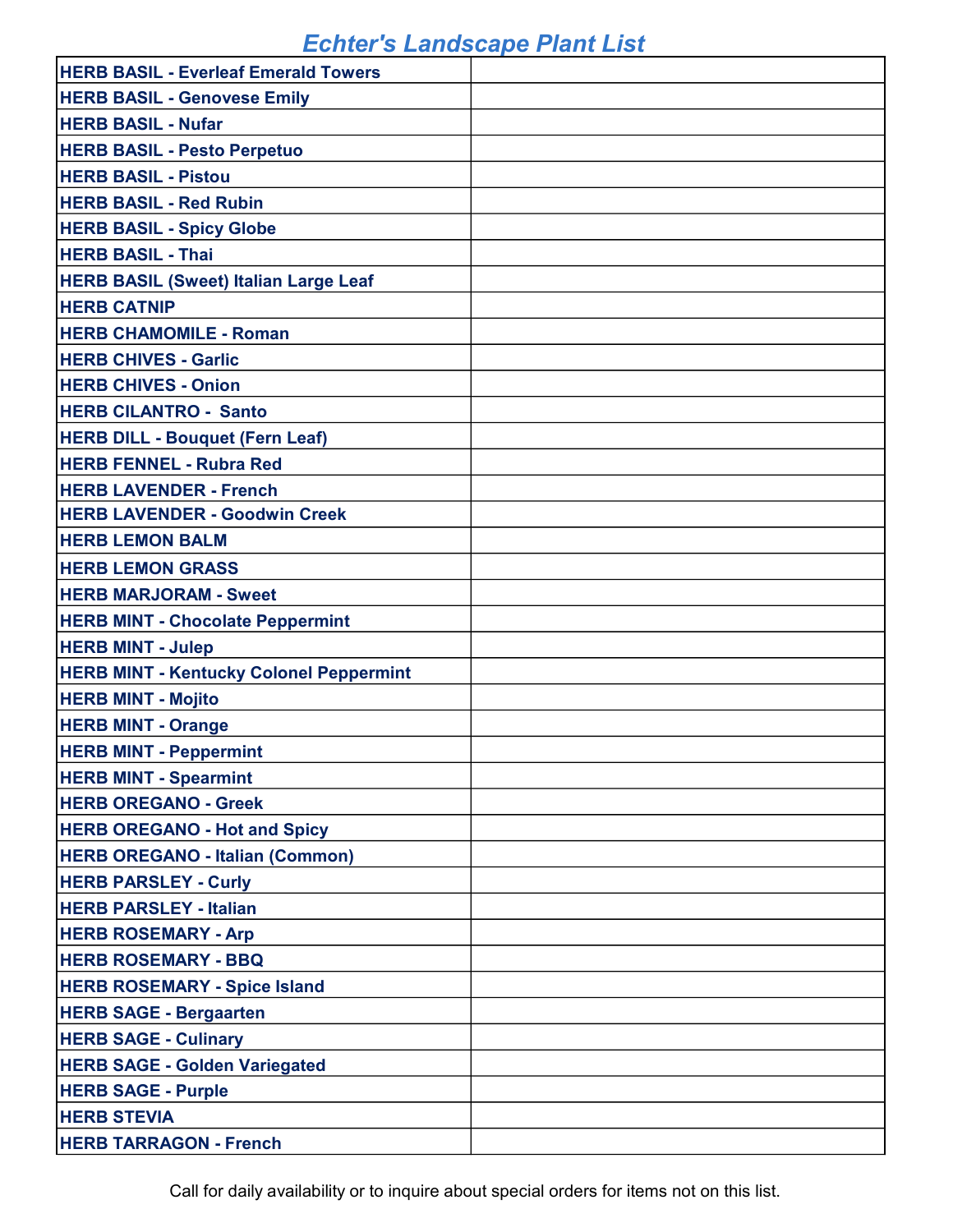| <b>HERB THYME - Culinary</b>                      |                                            |
|---------------------------------------------------|--------------------------------------------|
| <b>HERB THYME - French (vulgaris) English</b>     |                                            |
| <b>HERB THYME - Lemon</b>                         |                                            |
| <b>HERB THYME - Lime Golden (Lime Variegated)</b> |                                            |
| <b>HERB VERBENA - Lemon</b>                       |                                            |
| <b>HEUCHERA ASSORTED</b>                          |                                            |
| <b>HEUCHERA CARAMEL</b>                           |                                            |
| <b>HEUCHERA CHAMPAGNE</b>                         |                                            |
| <b>HEUCHERA DEW DROPS</b>                         |                                            |
| <b>HEUCHERA DOLCE WILDBERRY</b>                   |                                            |
| <b>HEUCHERA FOREVER PURPLE</b>                    |                                            |
| <b>HEUCHERA FOREVER RED</b>                       |                                            |
| <b>HEUCHERA GLITTER</b>                           |                                            |
| <b>HEUCHERA MIDNIGHT ROSE</b>                     |                                            |
| <b>HEUCHERA OBSIDIAN</b>                          |                                            |
| <b>HEUCHERA PEPPERMINT SPICE</b>                  |                                            |
| <b>HEUCHERA PRIMO MAHOGANY MONSTER</b>            |                                            |
| <b>HEUCHERA RED LIGHTENING</b>                    |                                            |
| <b>HEUCHERA RUBY BELLS</b>                        |                                            |
| <b>HEUCHERA SANDIA</b>                            |                                            |
| <b>HEUCHERA SNOW ANGEL</b>                        |                                            |
| <b>HEUCHERA TIMELESS GLOW</b>                     |                                            |
| <b>HIBISCUS ASSORTED</b>                          |                                            |
| <b>HIBISCUS BURGUNDY AQUARIUS</b>                 |                                            |
| <b>HIBISCUS CRISTI RED</b>                        |                                            |
| <b>HIBISCUS DAVE FLEMING</b>                      |                                            |
| <b>HIBISCUS HEAD OVER HEELS BLUSH</b>             |                                            |
| <b>HIBISCUS HEAD OVER HEELS PASSION</b>           |                                            |
| <b>HIBISCUS LUNA PINK SWIRL</b>                   |                                            |
| <b>HIBISCUS LUNA RED</b>                          |                                            |
| <b>HIBISCUS MOCHA MOON</b>                        |                                            |
| <b>HIBISCUS Purple Pillar</b>                     | <b>ROSE OF SHARON, PURPLE PILLAR</b>       |
| <b>HIBISCUS syriacus 'Blue Chiffon'</b>           | <b>ROSE OF SHARON, BLUE CHIFFON</b>        |
| <b>HIBISCUS syriacus 'Blue Satin'</b>             | <b>ROSE OF SHARON, BLUE SATIN</b>          |
| <b>HIBISCUS syriacus 'Chateau Chambord'</b>       | <b>ROSE OF SHARON, CHATEAU CHAMBORD</b>    |
| <b>HIBISCUS syriacus 'Chateau Chantilly'</b>      | <b>ROSE OF SHARON, CHATEAU CHANTILLY</b>   |
| <b>HIBISCUS syriacus 'Chateau D'Amboise'</b>      | <b>ROSE OF SHARON, CHATEAU D'AMROISE</b>   |
| <b>HIBISCUS syriacus 'Chateau de Versailles'</b>  | <b>ROSE OF SHARON, VERSAILLES</b>          |
| <b>HIBISCUS syriacus 'Fiji'</b>                   | <b>ROSE OF SHARON, FIJI</b>                |
| <b>HIBISCUS syriacus 'Lavender Chiffon'</b>       | <b>ROSE OF SHARON, LAVENDER CHIFFON</b>    |
| <b>HIBISCUS syriacus 'Lil' Kim Red'</b>           | <b>ROSE OF SHARON, LIL' KIM RED</b>        |
| <b>HIBISCUS syriacus 'Peppermint Smoothie'</b>    | <b>ROSE OF SHARON, PEPPERMINT SMOOTHIE</b> |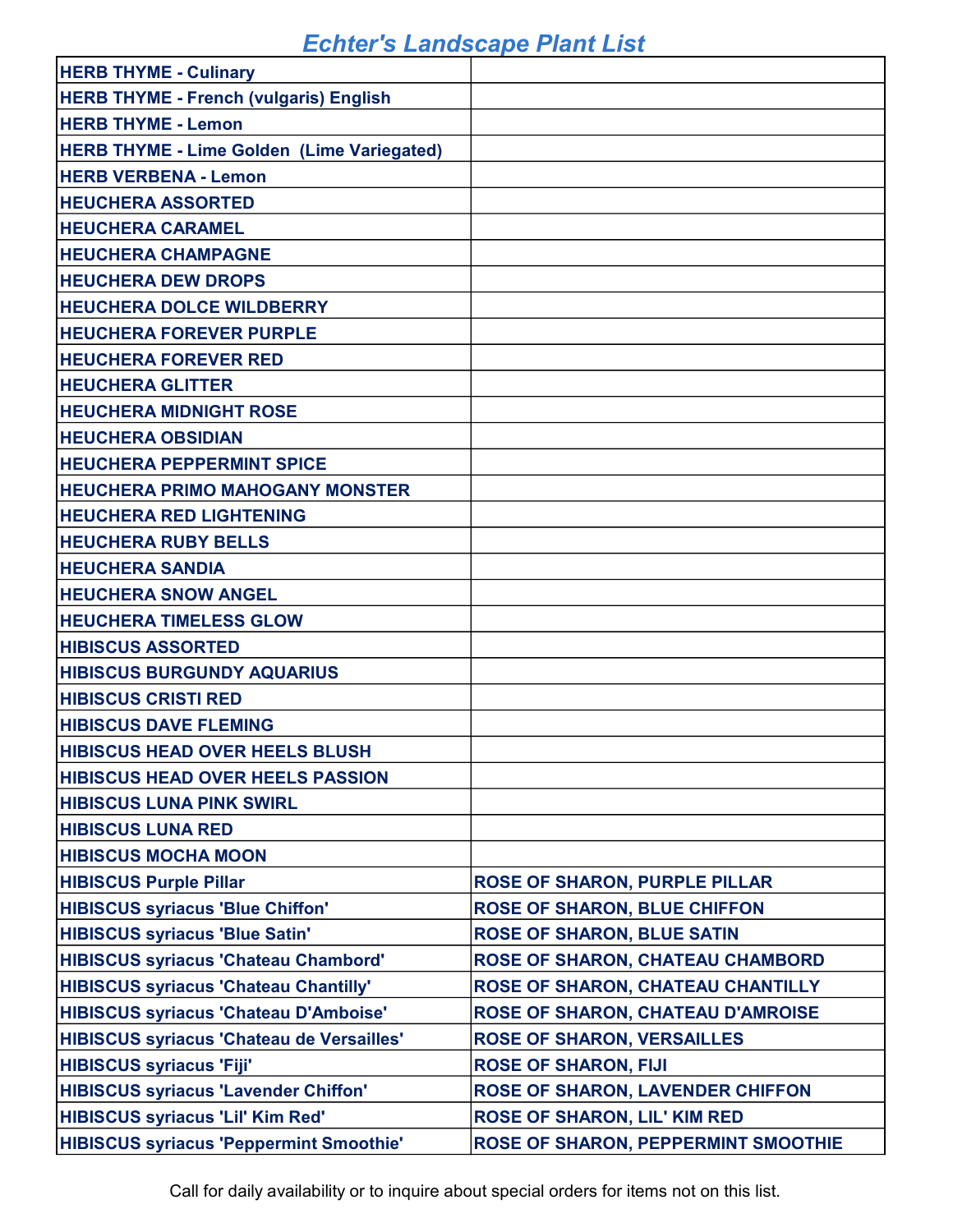| <b>HIBISCUS syriacus 'Red Heart'</b>               | <b>ROSE OF SHARON, RED HEART</b>                |
|----------------------------------------------------|-------------------------------------------------|
| <b>HIBISCUS syriacus 'Sugar Tip' (Irene Scott)</b> | ROSE OF SHARON, SUGAR TIP (IRENE SCOTT)         |
| <b>HIBISCUS syriacus 'Violet Satin'</b>            | <b>ROSE OF SHARON, VIOLET SATIN</b>             |
| <b>HIBISCUS syriacus 'Violet Satin' Patio Tree</b> | ROSE OF SHARON, VIOLET SATIN PATIO TREE         |
| <b>HIBISCUS syriacus 'Woodbridge' PT</b>           | ROSE OF SHARON, WOODBRIDGE PT                   |
| <b>HIBISCUS White Pillar</b>                       | <b>ROSE OF SHARON, WHITE PILLAR</b>             |
| <b>HIBUSCUS syriacus 'Danica'</b>                  | <b>ROSE OF SHARON, DANICA</b>                   |
| <b>HIPPOPHAE rhamnoides 'Hikul'</b>                | <b>SEA BUCKTHORN</b>                            |
| <b>HOLLY - SEE ILEX</b>                            |                                                 |
| <b>HOLLY, INKBERRY GEM BOX</b>                     | <b>ILEX glabra 'Gem Box'</b>                    |
| <b>HOLLY, ROYAL DUET</b>                           | <b>ILEX x meservae 'Royal Duet'</b>             |
| <b>HOLLY, SKY PENCIL</b>                           | <b>ILEX crenata 'Sky Pencil'</b>                |
| <b>HOLLYHOCK FIESTA TIME</b>                       |                                                 |
| <b>HOLLYHOCK HALO CANDY</b>                        |                                                 |
| <b>HOLLYHOCK HALO CERISE</b>                       |                                                 |
| <b>HOLLYHOCK HALO LAVENDER</b>                     |                                                 |
| <b>HOLLYHOCK SPOTLIGHT BLACKNIGHT</b>              |                                                 |
| <b>HOLLYHOCK SPOTLIGHT MARS MAGIC</b>              |                                                 |
| <b>HOLLYHOCK SPOTLIGHT SUNSHINE</b>                |                                                 |
| <b>HONEYLOCUST - SEE GLEDITSIA</b>                 |                                                 |
| <b>HONEYLOCUST, SKYLINE</b>                        | <b>GLEDITSIA triacanthos iner. 'Skyline'</b>    |
| <b>HONEYLOCUST, SUNBURST</b>                       | <b>GLEDITSIA triacanthos inermis 'Sunburst'</b> |
| <b>HONEYSUCKLE - SEE LONICERA</b>                  |                                                 |
| <b>HONEYSUCKLE, ARNOLD'S RED</b>                   | <b>LONICERA tartarica 'Arnold's Red'</b>        |
| <b>HONEYSUCKLE, GOLDFLAME</b>                      | <b>LONICERA heckrotti 'Goldflame'</b>           |
| <b>HONEYSUCKLE, HALL'S</b>                         | <b>LONICERA japonica 'Halliana'</b>             |
| <b>HONEYSUCKLE, HARLEQUIN</b>                      | <b>LONICERA x italia 'Harlequin Sherlite'</b>   |
| <b>HONEYSUCKLE, KINTZLEY'S GHOST</b>               | <b>LONICERA reticulata 'Kintzley's Ghost'</b>   |
| <b>HONEYSUCKLE, MAJOR WHEELER</b>                  | <b>LONICERA sempervirens 'Major Wheeler'</b>    |
| <b>HONEYSUCKLE, MANDARINE</b>                      | <b>LONICERA x 'Mandarin'</b>                    |
| <b>HONEYSUCKLE, PAM'S PINK</b>                     | <b>LONICERA x americana 'Pam's Pink'</b>        |
| <b>HONEYSUCKLE, PEACHES AND CREAM</b>              | <b>LONICERA p 'Peaches and Cream'</b>           |
| <b>HONEYSUCKLE, PURPLELEAF</b>                     | <b>LONICERA japonica 'Purpurea'</b>             |
| <b>HOPS CASCADE</b>                                |                                                 |
| <b>HOPS CHINOOK</b>                                |                                                 |
| <b>HOPS COMMON AUREUS</b>                          |                                                 |
| <b>HOPS NATIVE NEOMEXICANA</b>                     |                                                 |
| <b>HOPS NUGGET</b>                                 |                                                 |
| <b>HOREHOUND SILVERHEELS</b>                       |                                                 |
| <b>HOSTA ABIQUA DRINKING GOURD</b>                 |                                                 |
| <b>HOSTA AUTUMN FROST</b>                          |                                                 |
|                                                    |                                                 |
| <b>HOSTA BLUE IVORY</b>                            |                                                 |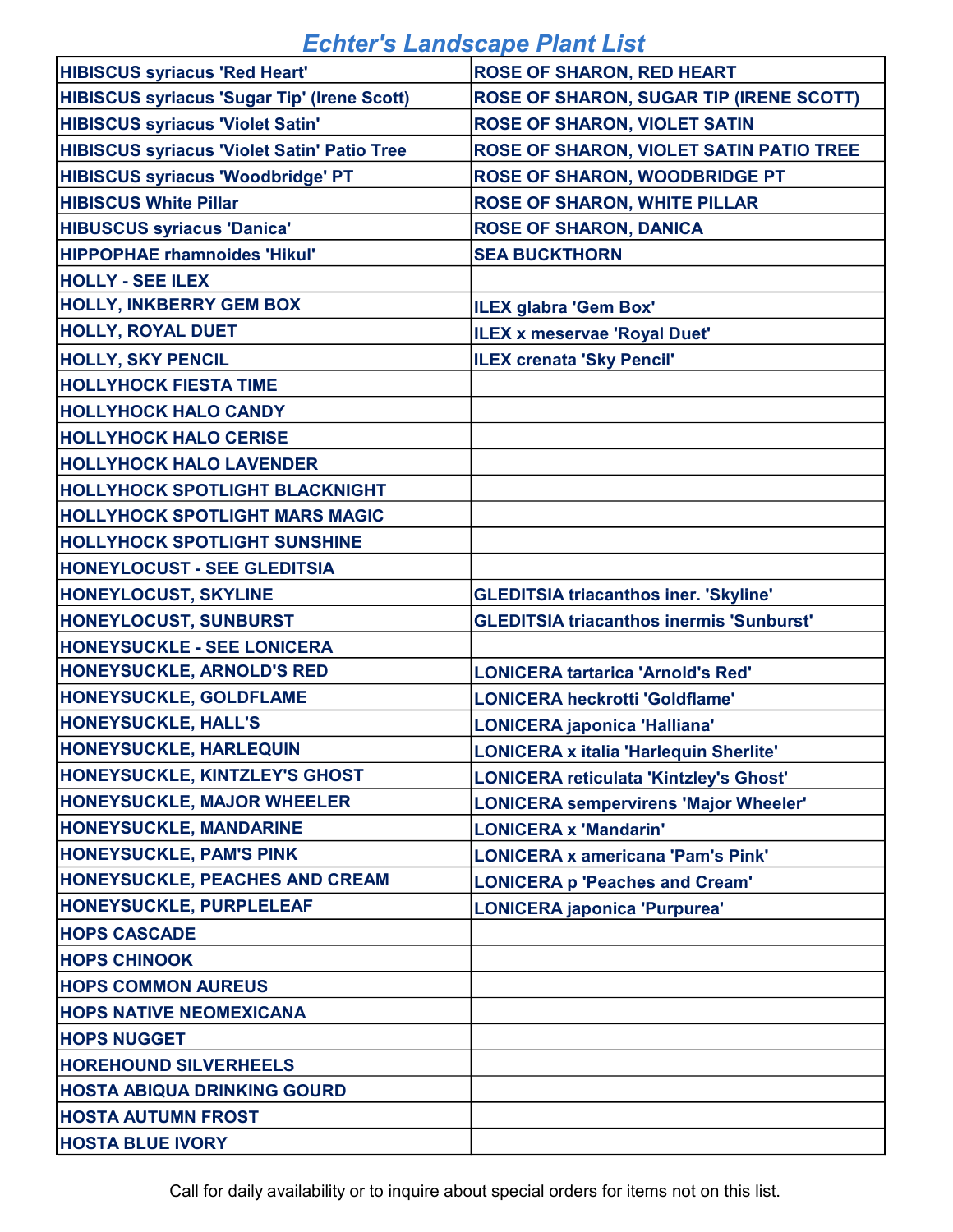| <b>HOSTA BLUE MOUSE EARS</b>                                                         |                                   |
|--------------------------------------------------------------------------------------|-----------------------------------|
| <b>HOSTA BROTHER STEFAN</b>                                                          |                                   |
| <b>HOSTA CHERRY BERRY</b>                                                            |                                   |
| <b>HOSTA CURLY FRIES</b>                                                             |                                   |
| <b>HOSTA DANCING QUEEN</b>                                                           |                                   |
| <b>HOSTA EMPRESS WU</b>                                                              |                                   |
| <b>HOSTA FIRE ISLAND</b>                                                             |                                   |
| <b>HOSTA FRANCEE</b>                                                                 |                                   |
| <b>HOSTA GINKO CRAIG</b>                                                             |                                   |
| <b>HOSTA GOLDEN PRAYERS</b>                                                          |                                   |
| <b>HOSTA GUACOMOLE</b>                                                               |                                   |
| <b>HOSTA HALCYON</b>                                                                 |                                   |
| <b>HOSTA HAPPY DAYZ</b>                                                              |                                   |
| <b>HOSTA HEAT WAVE</b>                                                               |                                   |
| <b>HOSTA LAKESIDE PAISLEY PRINT</b>                                                  |                                   |
| <b>HOSTA ONE LAST DANCE</b>                                                          |                                   |
| <b>HOSTA PATRIOT</b>                                                                 |                                   |
| <b>HOSTA POCKET FULL OF SUNSHINE</b>                                                 |                                   |
| <b>HOSTA RAINBOWS END</b>                                                            |                                   |
| <b>HOSTA RAINFOREST SUNRISE</b>                                                      |                                   |
| <b>HOSTA SUM AND SUBSTANCE</b>                                                       |                                   |
| <b>HOSTA TOUCH OF CLASS</b>                                                          |                                   |
| <b>HOSTA WHEEE</b>                                                                   |                                   |
| <b>HOSTA WIDE BRIM</b>                                                               |                                   |
| <b>HOSTA WOLVERINE</b>                                                               |                                   |
| <b>HUSK CHERRY - Goldie</b>                                                          |                                   |
| <b>HYDRANGEA anomala subsp. petiolaris</b>                                           | <b>HYDRANGEA, CLIMBING</b>        |
| <b>HYDRANGEA arborescens 'Annabelle'</b>                                             | <b>HYDRANGEA, ANNABELLE</b>       |
| HYDRANGEA arborescens 'Invincibelle Garnetta'                                        | HYDRANGEA, INVINCIBELLE GARNETTA  |
| HYDRANGEA arborescens 'Invincibelle Limetta'                                         | HYDRANGEA, INVINCIBELLE LIMETTA   |
| HYDRANGEA arborescens 'Invincibelle Mini Mauve HYDRANGEA, INVINCIBELLE MINI MAUVETTE |                                   |
| <b>HYDRANGEA arborescens 'Lime Rickey'</b>                                           | <b>HYDRANGEA, LIME RICKEY</b>     |
| <b>HYDRANGEA Endless Summer 'Blushing Bride</b>                                      | <b>HYDRANGEA, BLUSHING BRIDE</b>  |
| HYDRANGEA macrophylla 'Endless Summer'                                               | <b>HYDRANGEA, ENDLESS SUMMER</b>  |
| HYDRANGEA macrophylla 'Glowing Embers'                                               | <b>HYDRANGEA, GLOWING EMBERS</b>  |
| HYDRANGEA macrophylla 'LA Dreamin'                                                   | <b>HYDRANGEA, LA DREAMIN</b>      |
| HYDRANGEA macrophylla 'Let's Dance Rhythmic EHYDRANGEA, LET'S DANCE RHYTHMIC BLUES   |                                   |
| <b>HYDRANGEA macrophylla 'SS Newport'</b>                                            | <b>HYDRANGEA, SEASIDE NEWPORT</b> |
| HYDRANGEA paniculata 'Fire Light'                                                    | <b>HYDRANGEA, FIRE LIGHT</b>      |
| HYDRANGEA paniculata 'Nikko Blue'                                                    | <b>HYDRANGEA, NIKKO BLUE</b>      |
| HYDRANGEA paniculata 'Quick Fire'                                                    | <b>HYDRANGEA, QUICK FIRE</b>      |
| HYDRANGEA paniculata 'Vanilla Strawberry'                                            | HYDRANGEA, VANILLA STRAWBERRY     |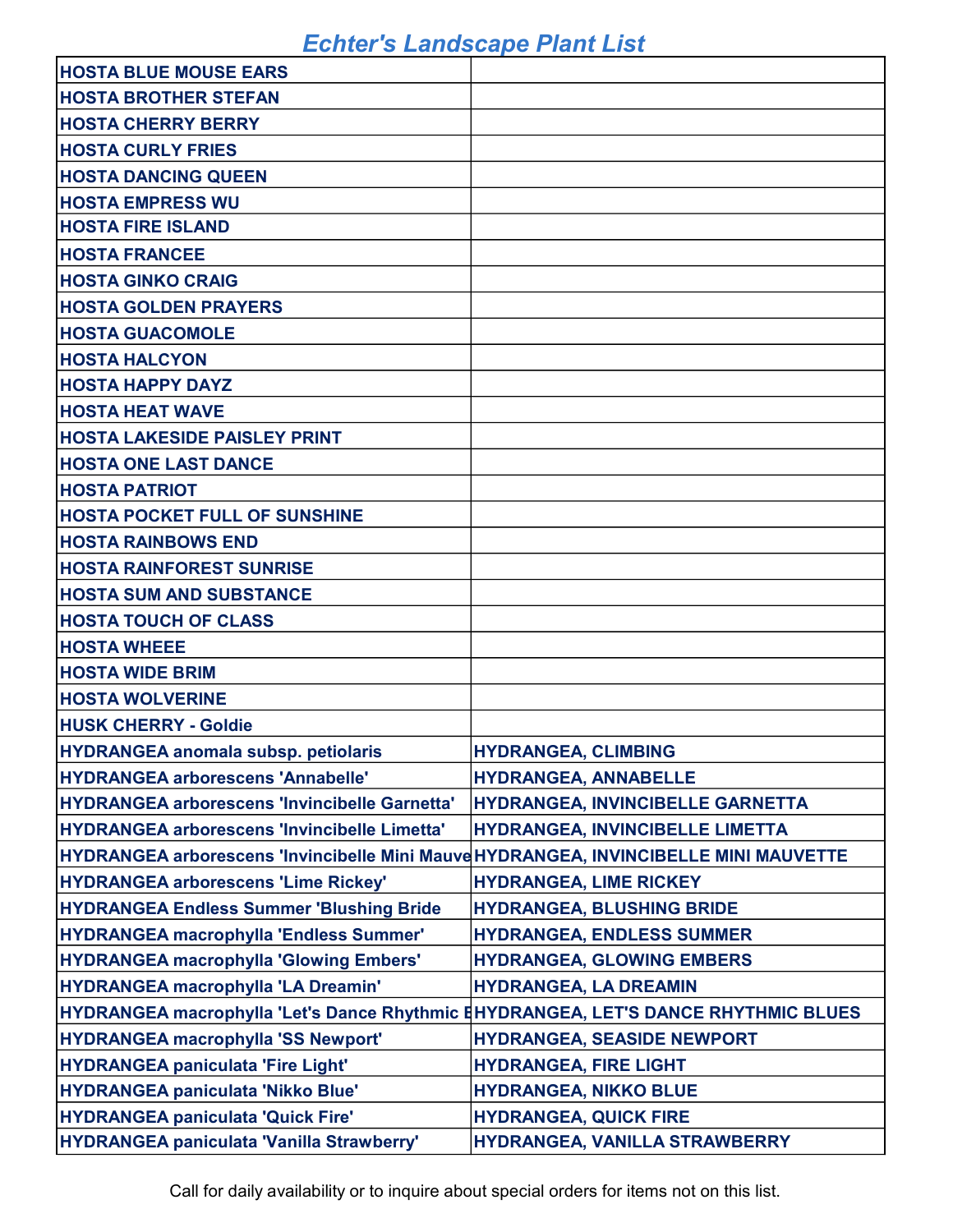| HYDRANGEA paniculata 'Vanilla Strawberry' PT                                        | HYDRANGEA, VANILLA STRAWBERRY PATIO TRE               |
|-------------------------------------------------------------------------------------|-------------------------------------------------------|
| <b>HYDRANGEA quercifolia 'Jetstream'</b>                                            | <b>HYDRANGEA, JETSTREAM</b>                           |
| <b>HYDRANGEA, ANNABELLE</b>                                                         | <b>HYDRANGEA arborescens 'Annabelle'</b>              |
| <b>HYDRANGEA, BLUSHING BRIDE</b>                                                    | <b>HYDRANGEA Endless Summer 'Blushing Bride</b>       |
| <b>HYDRANGEA, CLIMBING</b>                                                          | <b>HYDRANGEA anomala subsp. petiolaris</b>            |
| <b>HYDRANGEA, ENDLESS SUMMER</b>                                                    | <b>HYDRANGEA macrophylla 'Endless Summer'</b>         |
| <b>HYDRANGEA, FIRE LIGHT</b>                                                        | <b>HYDRANGEA paniculata 'Fire Light'</b>              |
| <b>HYDRANGEA, GLOWING EMBERS</b>                                                    | <b>HYDRANGEA macrophylla 'Glowing Embers'</b>         |
| HYDRANGEA, INVINCIBELLE GARNETTA                                                    | <b>HYDRANGEA arborescens 'Invincibelle Garnetta'</b>  |
| <b>HYDRANGEA, INVINCIBELLE LIMETTA</b>                                              | <b>HYDRANGEA arborescens 'Invincibelle Limetta'</b>   |
| <b>HYDRANGEA, INVINCIBELLE MINI MAUVETTE</b>                                        | <b>HYDRANGEA arborescens 'Invincibelle Mini Mauve</b> |
| <b>HYDRANGEA, JETSTREAM</b>                                                         | <b>HYDRANGEA quercifolia 'Jetstream'</b>              |
| <b>HYDRANGEA, LA DREAMIN</b>                                                        | <b>HYDRANGEA macrophylla 'LA Dreamin'</b>             |
| <b>HYDRANGEA, LET'S DANCE RHYTHMIC BLUES</b>                                        | <b>HYDRANGEA macrophylla 'Let's Dance Rhythmic E</b>  |
| <b>HYDRANGEA, LIME RICKEY</b>                                                       | <b>HYDRANGEA arborescens 'Lime Rickey'</b>            |
| <b>HYDRANGEA, NIKKO BLUE</b>                                                        | <b>HYDRANGEA paniculata 'Nikko Blue'</b>              |
| <b>HYDRANGEA, QUICK FIRE</b>                                                        | <b>HYDRANGEA paniculata 'Quick Fire'</b>              |
| <b>HYDRANGEA, SEASIDE NEWPORT</b>                                                   | <b>HYDRANGEA macrophylla 'SS Newport'</b>             |
| HYDRANGEA, VANILLA STRAWBERRY                                                       | HYDRANGEA paniculata 'Vanilla Strawberry'             |
| HYDRANGEA, VANILLA STRAWBERRY PATIO TREHYDRANGEA paniculata 'Vanilla Strawberry' PT |                                                       |
| <b>HYPERICUM frondosum 'Sunburst'</b>                                               | <b>ST. JOHN'S WORT, SUNBURST</b>                      |
| HYPERICUM inodorum 'Pumpkin'                                                        | <b>ST. JOHN'S WORT, PUMPKIN</b>                       |
| <b>HYPOESTIS - Hippo Pink</b>                                                       |                                                       |
| <b>HYPOESTIS - Hippo Red</b>                                                        |                                                       |
| <b>HYPOESTIS - Hippo White</b>                                                      |                                                       |
| <b>HYSSOP - SEE AGASTACHE</b>                                                       |                                                       |
| <b>IBERIS - SEE CANDYTUFT</b>                                                       |                                                       |
| <b>ICEPLANT - SEE DELOSPERMA</b>                                                    |                                                       |
| <b>ILEX crenata 'Sky Pencil'</b>                                                    | <b>HOLLY, SKY PENCIL</b>                              |
| ILEX glabra 'Gem Box'                                                               | <b>HOLLY, INKBERRY GEM BOX</b>                        |
| ILEX x meservae 'Royal Duet'                                                        | <b>HOLLY, ROYAL DUET</b>                              |
| <b>IMPATIENS - Beacon Coral</b>                                                     |                                                       |
| <b>IMPATIENS - Beacon Orange</b>                                                    |                                                       |
| <b>IMPATIENS - Beacon Red Bright</b>                                                |                                                       |
| <b>IMPATIENS - Beacon Rose</b>                                                      |                                                       |
| <b>IMPATIENS - Beacon Violet</b>                                                    |                                                       |
| <b>IMPATIENS - Beacon White</b>                                                     |                                                       |
| <b>IMPATIENS - Echter's Ultimate Mix</b>                                            |                                                       |
| <b>IMPATIENS - Fiesta Bonita Burgundy</b>                                           |                                                       |
| <b>IMPATIENS - Fiesta Bonita Cherry</b>                                             |                                                       |
|                                                                                     |                                                       |
| <b>IMPATIENS - Fiesta Bonita Pink</b>                                               |                                                       |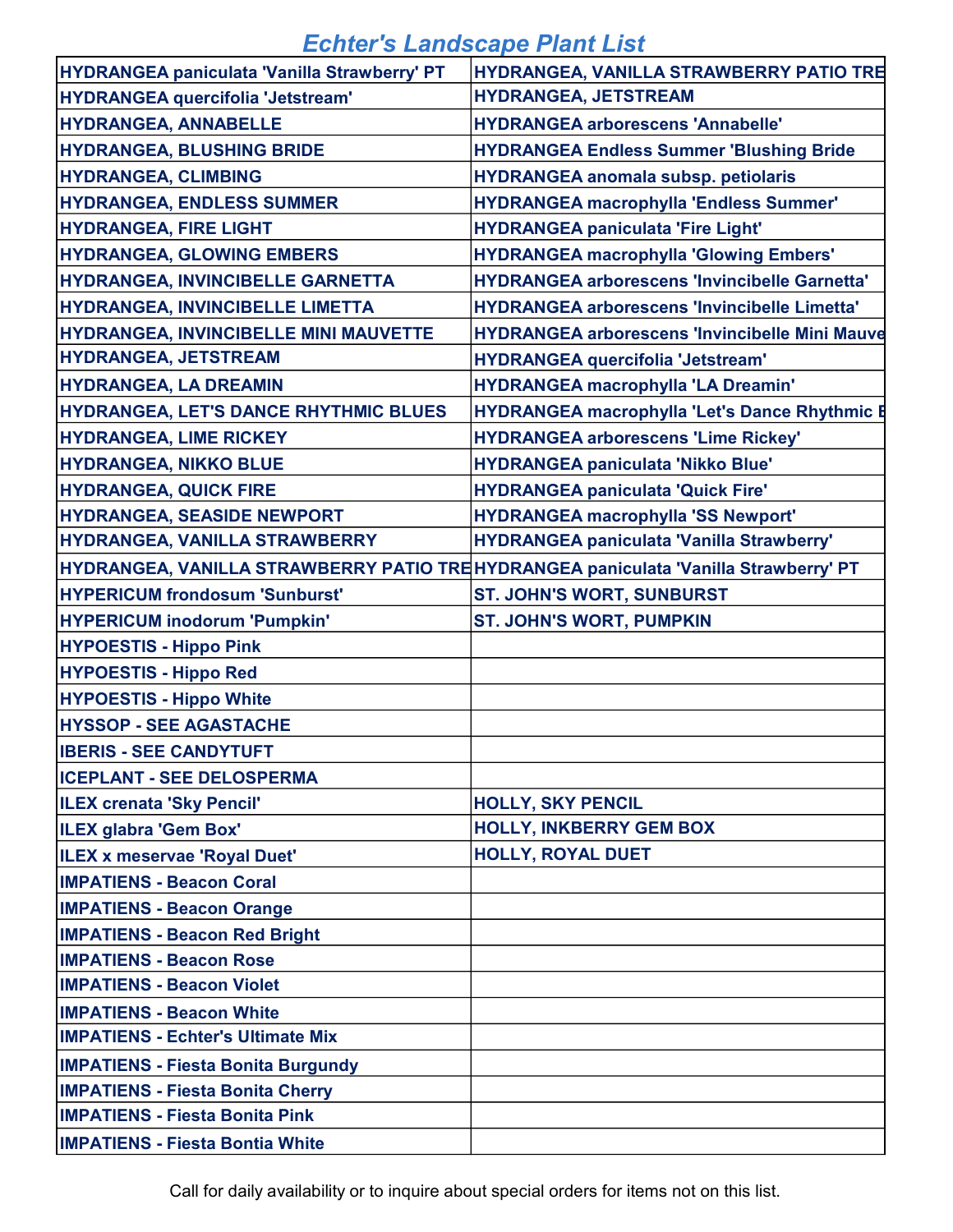| <b>IMPATIENS - Fiesta Sparkler Cherry</b>    |  |
|----------------------------------------------|--|
| <b>IMPATIENS - Impreza Blue Pearl</b>        |  |
| <b>IMPATIENS - Impreza Wedgewood Mix</b>     |  |
| <b>IMPATIENS - Patchwork Cosmic Burgundy</b> |  |
| <b>IMPATIENS - Patchwork Cosmic Orange</b>   |  |
| <b>IMPATIENS - Super Elfin Hot Mix</b>       |  |
| <b>IMPATIENS - Super Elfin Mix</b>           |  |
| <b>IMPATIENS - Super Elfin Salmon Splash</b> |  |
| <b>IMPATIENS - Swirl Pink</b>                |  |
| <b>IMPATIENS - Xtreme Pink</b>               |  |
| <b>IRIS GOLD VARIEGATED</b>                  |  |
| <b>IRIS BLACK GAMECOCK</b>                   |  |
| <b>IRIS ENSATA CASCADE SPICE</b>             |  |
| <b>IRIS ENSATA PINK</b>                      |  |
| <b>IRIS ENSATA VARIEGATA</b>                 |  |
| <b>IRIS GERMAN ALPINE JOURNEY</b>            |  |
| <b>IRIS GERMAN AUTUMN TRIST</b>              |  |
| <b>IRIS GERMAN CATS EYE</b>                  |  |
| <b>IRIS GERMAN CODE RED</b>                  |  |
| <b>IRIS GERMAN DAZZLING</b>                  |  |
| <b>IRIS GERMAN FLYING SOLO</b>               |  |
| <b>IRIS GERMAN HARVEST OF MEMORIES</b>       |  |
| <b>IRIS GERMAN HEAD OVER HEELS</b>           |  |
| <b>IRIS GERMAN HERMES</b>                    |  |
| <b>IRIS GERMAN IMMORTALITY</b>               |  |
| <b>IRIS GERMAN NIGHT OWL</b>                 |  |
| <b>IRIS GERMAN PRECIOUS LITTLE PINK</b>      |  |
| <b>IRIS GERMAN RIVETING</b>                  |  |
| <b>IRIS GERMAN ROARING TWENTIES</b>          |  |
| <b>IRIS GERMAN SORBONNE</b>                  |  |
| <b>IRIS GERMAN STARWOMAN</b>                 |  |
| <b>IRIS GERMAN SYNERGY</b>                   |  |
| <b>IRIS GERMAN VIOLET</b>                    |  |
| <b>IIRIS LOUISIANA ANNE CHOWNING</b>         |  |
| <b>IRIS SIBERIAN BUTTER AND SUGAR</b>        |  |
| <b>IRIS SIBERIAN CAPE COD BOYS</b>           |  |
| <b>IRIS SIBERICA SUNFISHER</b>               |  |
| <b>IRIS SILVER VARIEGATED</b>                |  |
| <b>IRIS VERSICOLOR</b>                       |  |
| <b>IRISH MOSS</b>                            |  |
| <b>IRISH MOSS WALKABOUT 6 PK</b>             |  |
| <b>ISOTOMA - Gemini Blue</b>                 |  |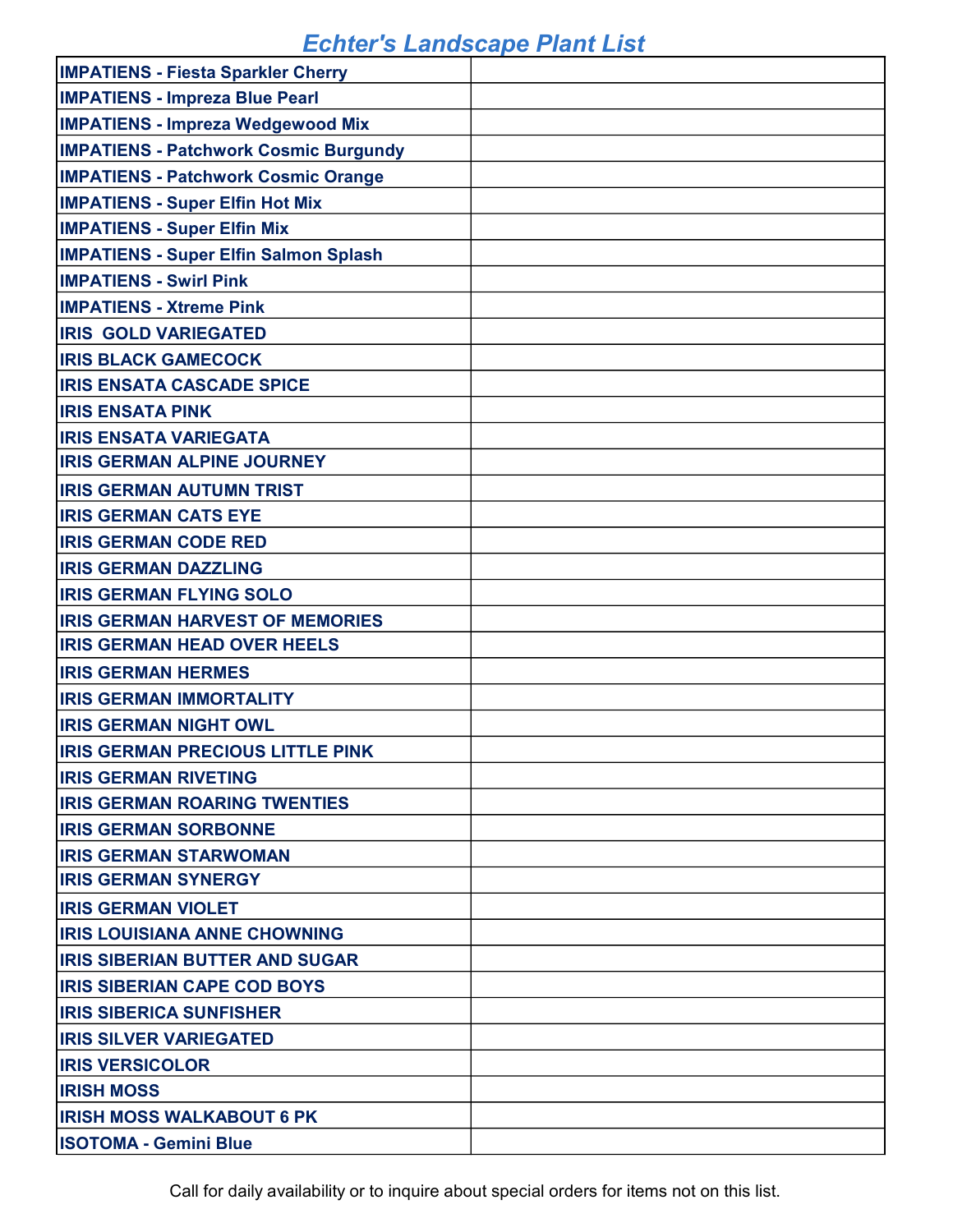| <b>ISOTOMA - Gemini Pink</b>                  |                                               |
|-----------------------------------------------|-----------------------------------------------|
| <b>IVY, BOSTON</b>                            | <b>PARTHENOCISSUS tricuspidata 'Veitchii'</b> |
| <b>IVY, ENGLEMAN</b>                          | PARTHENOCISSUS qui var. engelmanni            |
| JAPANESE FOREST GRASS - SEE GRASS HAKONECHLOA |                                               |
| <b>JAPANESE HASKAP, COMBO</b>                 | <b>LONICERA 'Combo'</b>                       |
| <b>JAPANESE MAPLE -SEE ACER palmatum</b>      |                                               |
| <b>JAPANESE MAPLE, BLOODGOOD</b>              | <b>ACER palmatum 'Bloodgood' M-S</b>          |
| <b>JAPANESE MAPLE, CRIMSON QUEEN</b>          | <b>ACER palmatum 'Crimson Queen'</b>          |
| <b>JAPANESE MAPLE, EMPORER 1</b>              | ACER palmatum atropurpureum 'Emporer 1'       |
| JAPANESE MAPLE, TAMUKEYAMA                    | <b>ACER palmatum 'Tamukeyama'</b>             |
| <b>JERUSALEM SAGE</b>                         |                                               |
| <b>JOE PYE WEED BABY JOE</b>                  |                                               |
| <b>JOE PYE WEED CHOCOLATE</b>                 |                                               |
| JOHNNY JUMP UP - SEE VIOLA tricolor           |                                               |
| <b>JUNIPER, BLUE ARROW</b>                    | <b>JUNIPERUS scopulorum 'Blue Arrow'</b>      |
| <b>JUNIPER, BLUE STAR</b>                     | <b>JUNIPERUS squamata 'Blue Star'</b>         |
| <b>JUNIPER, BLUEPOINT</b>                     | <b>JUNIPERUS chinensis 'Blue Point'</b>       |
| <b>JUNIPER, BUFFALO</b>                       | <b>JUNIPERUS sabina 'Buffalo'</b>             |
| <b>JUNIPER, CALGARY CARPET</b>                | <b>JUNIPERUS sabina 'Calgary Carpet'</b>      |
| <b>JUNIPER, DAUBS FROSTED</b>                 | <b>JUNIPERUS chinensis 'Daubs Frosted'</b>    |
| <b>JUNIPER, MINT JULEP</b>                    | <b>JUNIPERUS chinensis 'Mint Julep'</b>       |
| <b>JUNIPER, SEA OF GOLD</b>                   | <b>JUNIPERUS chinensis 'Sea of Gold'</b>      |
| <b>JUNIPER, SKYROCKET</b>                     | <b>JUNIPERUS virginiana 'Skyrocket'</b>       |
| <b>JUNIPER, SPARTAN</b>                       | <b>JUNIPERUS chinensis 'Spartan'</b>          |
| <b>JUNIPER, WICHITA BLUE</b>                  | <b>JUNIPERUS scopulorum 'Wichita Blue'</b>    |
| <b>JUNIPER, WILTON/BLUE RUG</b>               | <b>JUNIPERUS horizontalis 'Wiltoni'</b>       |
| <b>JUNIPER, WOODWARD</b>                      | <b>JUNIPERUS scopulorum 'Woodward'</b>        |
| <b>JUNIPERUS chinensis 'Blue Point'</b>       | <b>JUNIPER, BLUEPOINT</b>                     |
| <b>JUNIPERUS chinensis 'Daubs Frosted'</b>    | <b>JUNIPER, DAUBS FROSTED</b>                 |
| JUNIPERUS chinensis 'Mint Julep'              | <b>JUNIPER, MINT JULEP</b>                    |
| JUNIPERUS chinensis 'Sea of Gold'             | <b>JUNIPER, SEA OF GOLD</b>                   |
| <b>JUNIPERUS chinensis 'Spartan'</b>          | <b>JUNIPER, SPARTAN</b>                       |
| JUNIPERUS horizontalis 'Wiltoni'              | <b>JUNIPER, WILTON/BLUE RUG</b>               |
| JUNIPERUS sabina 'Buffalo'                    | <b>JUNIPER, BUFFALO</b>                       |
| <b>JUNIPERUS sabina 'Calgary Carpet'</b>      | JUNIPER, CALGARY CARPET                       |
| JUNIPERUS scopulorum 'Blue Arrow'             | <b>JUNIPER, BLUE ARROW</b>                    |
| JUNIPERUS scopulorum 'Wichita Blue'           | <b>JUNIPER, WICHITA BLUE</b>                  |
| JUNIPERUS scopulorum 'Woodward'               | <b>JUNIPER, WOODWARD</b>                      |
| JUNIPERUS squamata 'Blue Star'                | <b>JUNIPER, BLUE STAR</b>                     |
| JUNIPERUS virginiana 'Skyrocket'              | <b>JUNIPER, SKYROCKET</b>                     |
| <b>JUPITERS BEARD RED</b>                     |                                               |
| <b>JUPITERS BEARD WHITE</b>                   |                                               |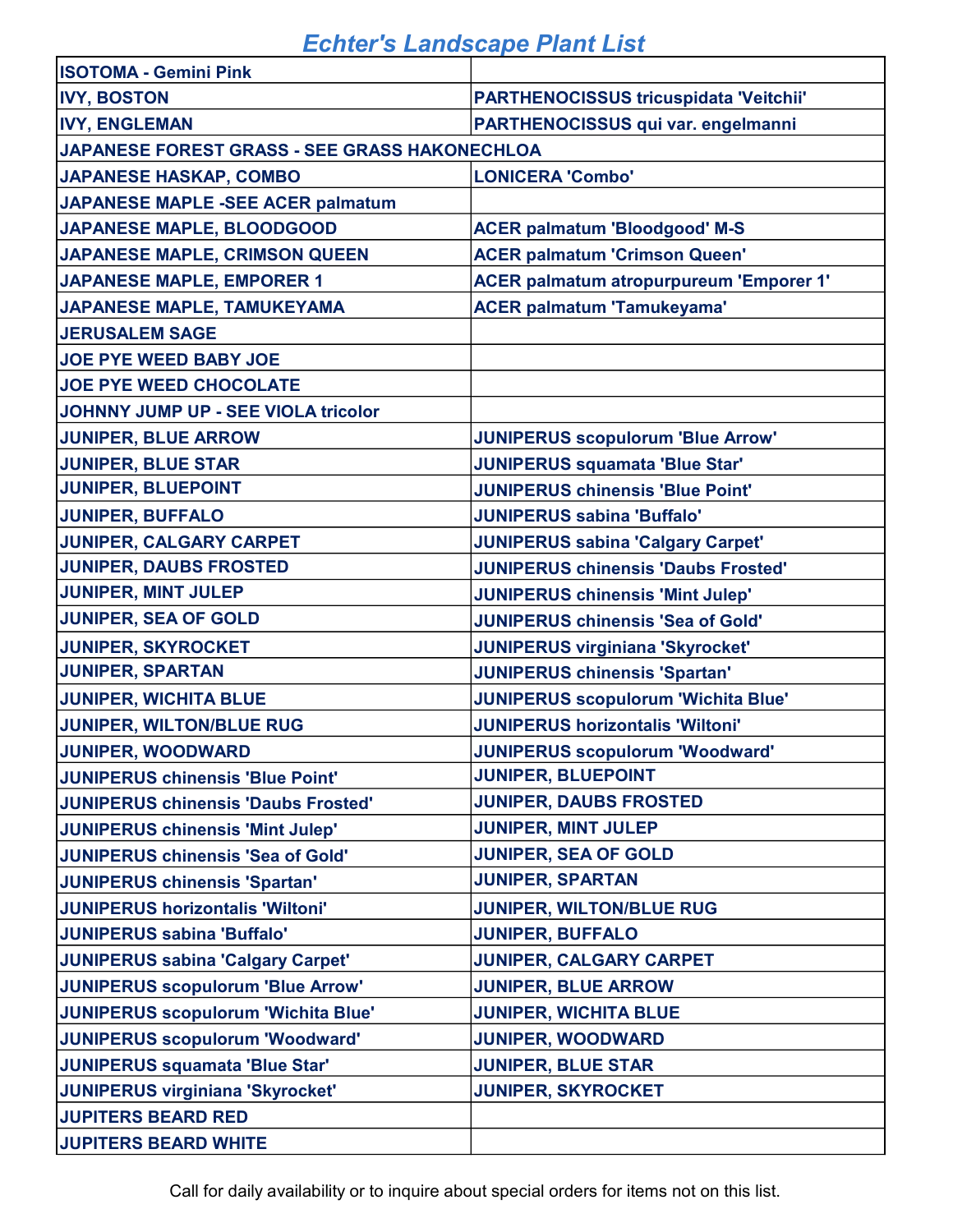| <b>KALE - Dinosaur</b>                    |                                             |
|-------------------------------------------|---------------------------------------------|
| <b>KALE - Edibliss Blanc (HC)</b>         |                                             |
| <b>KALE - Edibliss Merlot (HC)</b>        |                                             |
| <b>KALE - Redbor</b>                      |                                             |
| <b>KENTUCKY COFFEE TREE, ESPRESSO</b>     | <b>GYMNOCLADUS dioicus 'Espressso'</b>      |
| KIWI MAGIC, HARDY MALE/FEMALE COMBO       | <b>ACTINIDIA arguta 'Male/Female Combo'</b> |
| <b>KNIPHOFIA - SEE RED HOT POKER</b>      |                                             |
| <b>KOELREUTERIA paniculata</b>            | <b>GOLDEN RAIN TREE</b>                     |
| <b>KOHLRABI - Winner</b>                  |                                             |
| <b>LADY FERN</b>                          |                                             |
| <b>LADYBELLS FAIRYBELLS GAUDI VIOLT</b>   |                                             |
| <b>LADYS MANTLE 4"</b>                    |                                             |
| <b>LADYS MANTLE THRILLER</b>              |                                             |
| <b>LAMBS EAR HELENA VON STEIN</b>         |                                             |
| <b>LAMIUM - Jade Frost</b>                |                                             |
| <b>LAMIUM - Pink Chablis</b>              |                                             |
| <b>LAMIUM ANNE GREENAWAY</b>              |                                             |
| <b>LAMIUM HERMANS PRIDE</b>               |                                             |
| <b>LAMIUM PINK PEWTER</b>                 |                                             |
| <b>LAMIUM PURPLE DRAGON</b>               |                                             |
| <b>LAMIUM WHITE NANCY</b>                 |                                             |
| <b>LANTANA - Bandana Cherry</b>           |                                             |
| <b>LANTANA - Bandana Cherry Sunrise</b>   |                                             |
| <b>LANTANA - Bandana Landscape Yellow</b> |                                             |
| LANTANA - Bandana Lemon Zest              |                                             |
| <b>LANTANA - Bandana Pink</b>             |                                             |
| <b>LANTANA - Bandana Red</b>              |                                             |
| LANTANA - Bandana Rose                    |                                             |
| <b>LANTANA - Bandana White</b>            |                                             |
| <b>LANTANA - Bandana Yellow</b>           |                                             |
| <b>LANTANA - Bandolero Pineapple</b>      |                                             |
| <b>LANTANA - Bloomify Red</b>             |                                             |
| <b>LANTANA - Bloomify Rose</b>            |                                             |
| <b>LANTANA - Hot blooded</b>              |                                             |
| <b>LANTANA - Landmark Citrus</b>          |                                             |
| <b>LANTANA - Luscious Grape</b>           |                                             |
| <b>LANTANA - Luscious Royale Cosmo</b>    |                                             |
| <b>LARKSPUR - SEE DELPHINIUM</b>          |                                             |
| <b>LAVANDULA - SEE LAVENDER</b>           |                                             |
| <b>LAVENDER BIG TIME BLUE</b>             |                                             |
| <b>LAVENDER COTTON</b>                    |                                             |
| <b>LAVENDER COTTON - SEE SANTOLINA</b>    |                                             |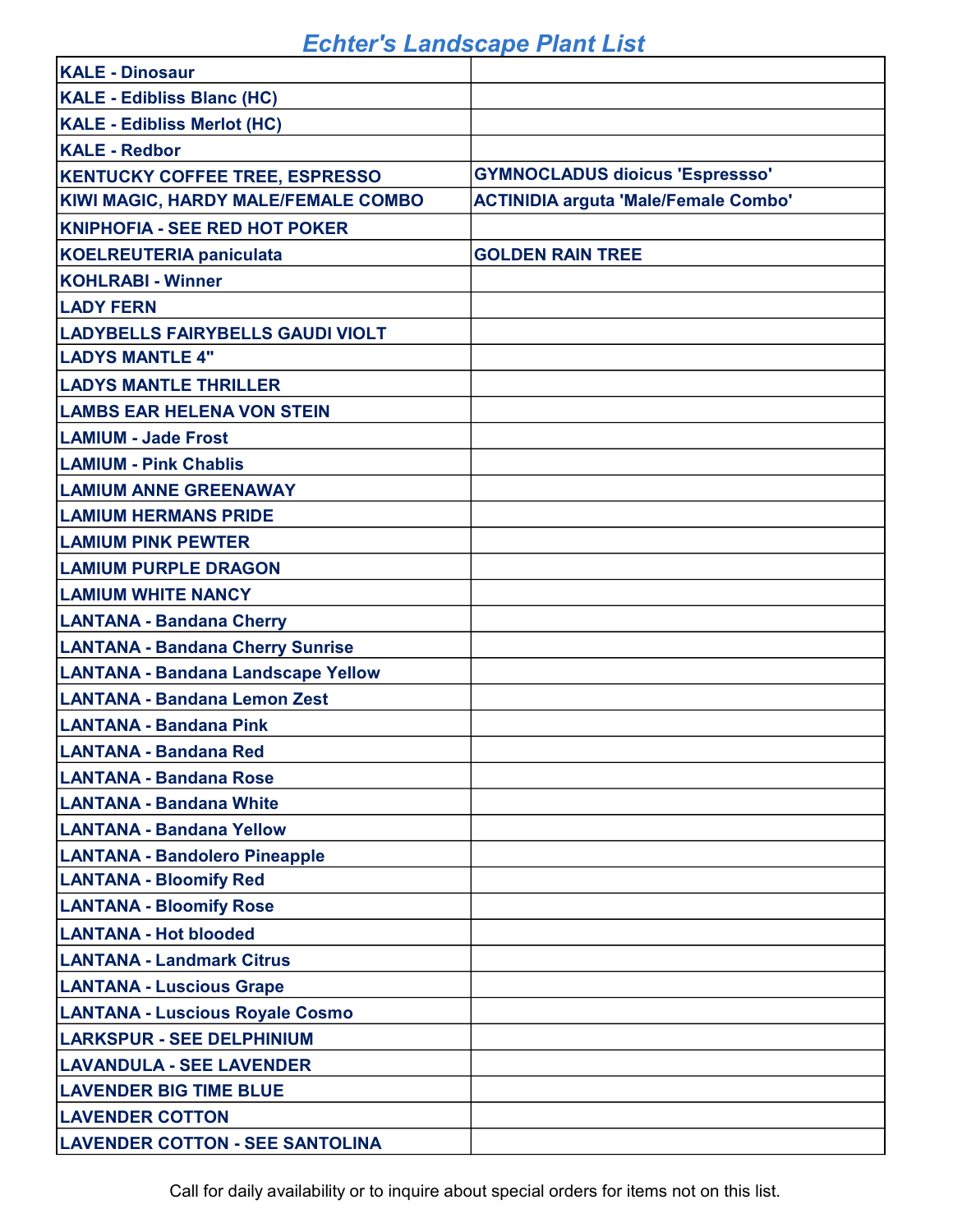| <b>LAVENDER COTTON GREEN</b>                 |                                           |
|----------------------------------------------|-------------------------------------------|
| <b>LAVENDER COTTON GREY</b>                  |                                           |
| <b>LAVENDER ELLAGANCE PINK</b>               |                                           |
| <b>LAVENDER GROSSO</b>                       |                                           |
| <b>LAVENDER HIDCOTE BLUE</b>                 |                                           |
| <b>LAVENDER MUNSTEAD</b>                     |                                           |
| <b>LAVENDER PHENOMENAL</b>                   |                                           |
| <b>LAVENDER PLATINUM BLONDE</b>              |                                           |
| <b>LAVENDER PROVENCE</b>                     |                                           |
| <b>LAVENDER SILVER MIST</b>                  |                                           |
| <b>LAVENDER THUMBELINA LEIGH</b>             |                                           |
| <b>LEADPLANT</b>                             | <b>AMORPHA canescens</b>                  |
| <b>LENTEN ROSE - SEE HELLEBORUS</b>          |                                           |
| <b>LETTUCE - Butter Crunch</b>               |                                           |
| <b>LETTUCE - Mesclun Mix</b>                 |                                           |
| <b>LETTUCE - Red Salad Bowl</b>              |                                           |
| <b>LETTUCE - SimplySalad Alfresco Mix</b>    |                                           |
| <b>LETTUCE - SimplySalad City Garden Mix</b> |                                           |
| <b>LETTUCE - SimplySalad Kale Storm Mix</b>  |                                           |
| <b>LETTUCE - Valley Heart</b>                |                                           |
| <b>LEUCANTHEMUM - SEE SHASTA DAISY</b>       |                                           |
| <b>LEWISIA ELSIE MIX</b>                     |                                           |
| <b>LIATRIS ALBA</b>                          |                                           |
| <b>LIATRIS PUNCTATA NATIVE</b>               |                                           |
| <b>LIATRIS S KOBOLD</b>                      |                                           |
| <b>LIGULARIA BRITT MARIE CRAWFORD</b>        |                                           |
| <b>LIGULARIA LITTLE ROCKET</b>               |                                           |
| <b>LIGULARIA THE ROCKET</b>                  |                                           |
| LIGUSTRUM vulgare 'Cheyenne'                 | <b>PRIVET, CHEYENNE</b>                   |
| LIGUSTRUM vulgare 'Lodense'                  | <b>PRIVET, LODENSE</b>                    |
| LIGUSTRUM vulgare 'Straight Talk'            | <b>PRIVET, STRAIGHT TALK</b>              |
| <b>LIGUSTRUM x vicaryi</b>                   | <b>PRIVET, GOLDEN</b>                     |
| <b>LIGUSTRUM x vicaryi</b>                   | PRIVET, GOLDEN                            |
| <b>LILAC - SEE SYRINGA</b>                   |                                           |
| <b>LILAC TREE, IVORY SILK</b>                | <b>SYRINGA reticulata 'Ivory Silk'</b>    |
| <b>LILAC TREE, SNOWDANCE</b>                 | <b>SYRINGA reticulata 'Snowdance'</b>     |
| <b>LILAC, BLOOMERANG DARK PURPLE</b>         | <b>SYRINGA x 'Bloomerang Dark Purple'</b> |
| <b>LILAC, CHINESE</b>                        | <b>SYRINGA x chinensis 'Saugeana'</b>     |
| <b>LILAC, COMMON PURPLE</b>                  | <b>SYRINGA vulgaris</b>                   |
| <b>LILAC, COMMON WHITE</b>                   | <b>SYRINGA vulgaris 'Alba'</b>            |
| <b>LILAC, DWARF KOREAN</b>                   | <b>SYRINGA meyeri 'Palibin'</b>           |
| <b>LILAC, JOSEE</b>                          | <b>SYRINGA x 'Josee'</b>                  |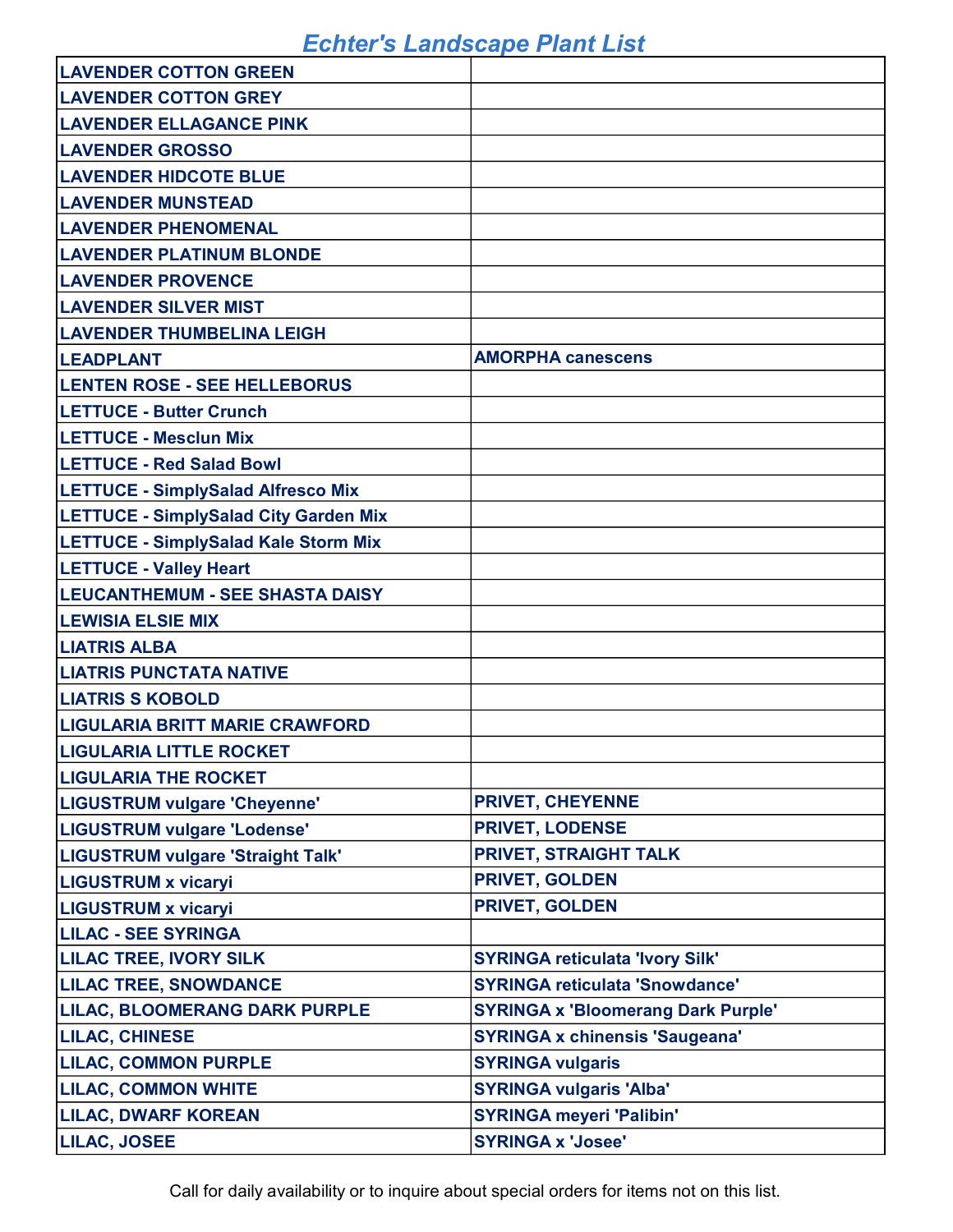| <b>LILAC, LITTLE LADY</b>                        | <b>SYRINGA x 'Little Lady'</b>                |
|--------------------------------------------------|-----------------------------------------------|
| <b>LILAC, LUDWIG SPAETH</b>                      | <b>SYRINGA vulgaris 'Ludwig Spaeth'</b>       |
| <b>LILAC, MISS CANADA</b>                        | <b>SYRINGA prestonia 'Miss Canada'</b>        |
| <b>LILAC, MISS KIM DWARF</b>                     | <b>SYRINGA patula 'Miss Kim'</b>              |
| <b>LILAC, MOUNT BAKER</b>                        | <b>SYRINGA x hyacinthaflora 'Mount Baker'</b> |
| <b>LILAC, POCAHONTAS</b>                         | <b>SYRINGA x hyacinthiflora 'Pocahontas'</b>  |
| <b>LILAC, PRAIRIE PETITE</b>                     | <b>SYRINGA vulgaris 'Prairie Petite'</b>      |
| <b>LILAC, PRESIDENT GREVY</b>                    | <b>SYRINGA vulgaris 'President Grevy'</b>     |
| LILAC, ROYALTY                                   | <b>SYRINGA prestonia 'Royalty'</b>            |
| <b>LILAC, SENSATION</b>                          | <b>SYRINGA vulgaris 'Sensation'</b>           |
| <b>LILAC, TINKERBELLE</b>                        | <b>SYRINGA, Tinkerbelle</b>                   |
| <b>LILAC, WEDGEWOOD BLUE</b>                     | <b>SYRINGA vulgaris 'Wedgewood Blue'</b>      |
| <b>LILY OF THE VALLEY</b>                        |                                               |
| LILY OF THE VALLEY ROSE                          |                                               |
| LILY OF THE VALLEY SHRUB - SEE PIERIS            |                                               |
| LILY OF THE VALLEY SHRUB, CAVATINE               | PIERIS japonica x yakushimanum 'Cavatine'     |
| LILY OF THE VALLEY SHRUB, MOUNTAIN FIRE          | <b>PIERIS japonica 'Mountain Fire'</b>        |
| <b>LILY PINK TIGER</b>                           |                                               |
| <b>LILY STARGAZER</b>                            |                                               |
| <b>LILY TIGER</b>                                |                                               |
| <b>LINDEN - SEE TILIA</b>                        |                                               |
| <b>LINDEN, CORINTHIAN</b>                        | <b>TILIA cordata 'Corinthian'</b>             |
| <b>LINDEN, GREENSPIRE</b>                        | <b>TILIA cordata 'Greenspire'</b>             |
| <b>LINUM ASSORTED</b>                            |                                               |
| <b>LINUM NARBONENSE</b>                          |                                               |
| <b>LINUM SAPHYRE BLUE</b>                        |                                               |
| <b>LIRIOPE BIG BLUE</b>                          |                                               |
| <b>LIRIOPE VARIEGATED</b>                        |                                               |
| LIRODENDRON tulipfera 'Emerald City'             | <b>TULIPTREE</b>                              |
| <b>LISIANTHUS - Mariachi Carmine</b>             |                                               |
| <b>LISIANTHUS - Mariachi Misty Blue</b>          |                                               |
| <b>LIZARDS TAIL</b>                              |                                               |
| <b>LOBELIA - Crystal Palace (mounding)</b>       |                                               |
| <b>LOBELIA - Hot Waterblue</b>                   |                                               |
| <b>LOBELIA - Magadi Blue</b>                     |                                               |
| LOBELIA - Palace Blue w Eye (cascading)          |                                               |
| <b>LOBELIA - Regatta Marine Blue (cascading)</b> |                                               |
| LOBELIA - Riviera Blue Midnight (mounding)       |                                               |
| <b>LOBELIA - Riviera Blue Sky (mounding)</b>     |                                               |
| LOBELIA - Riviera Blue Splash (mounding)         |                                               |
| <b>LOBELIA - Riviera Mix (mounding)</b>          |                                               |
| <b>LOBELIA - Riviera Rose (mounding)</b>         |                                               |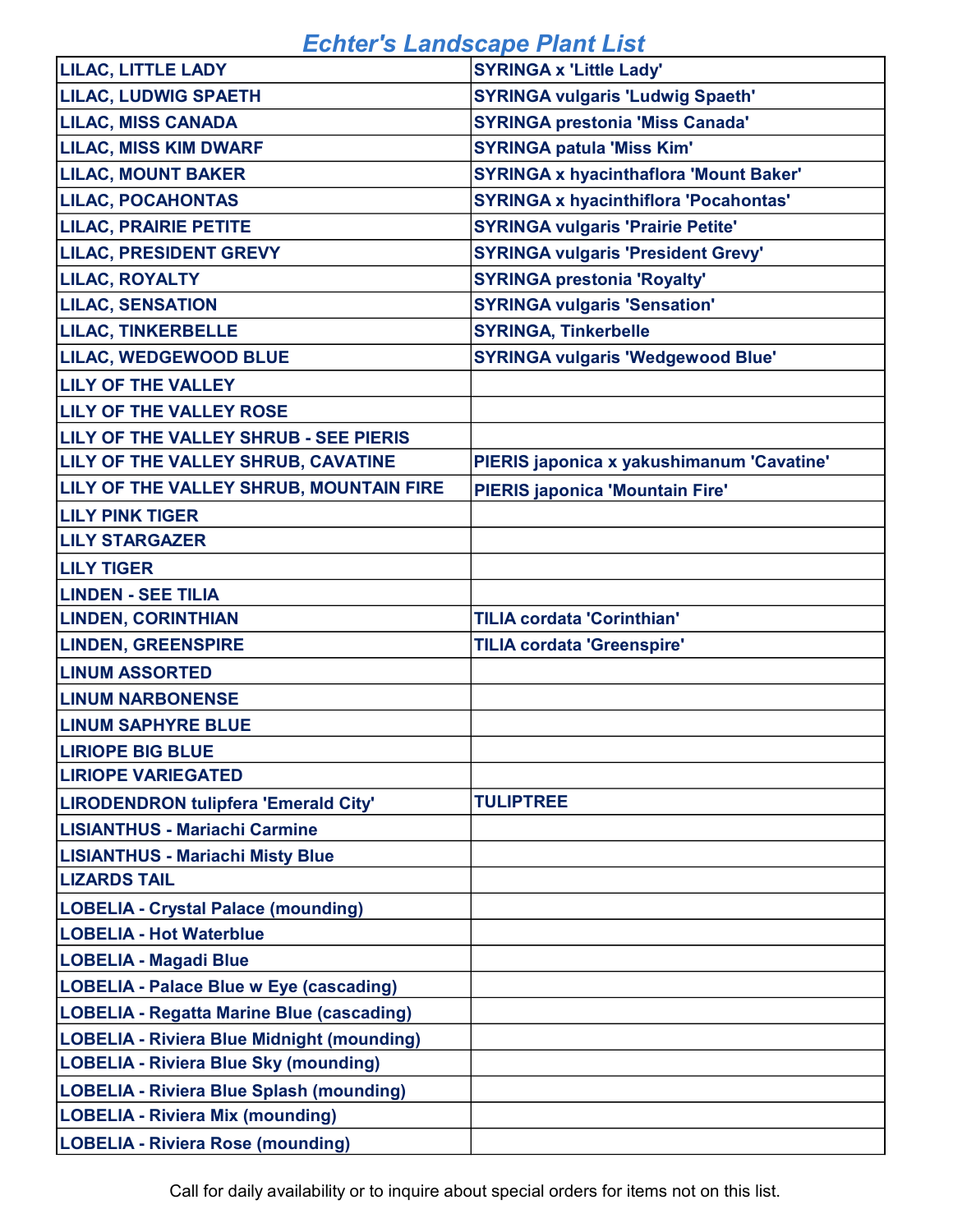| <b>LOBELIA - Riviera White (mounding)</b>    |                                    |
|----------------------------------------------|------------------------------------|
| LOBELIA - Techno Blue                        |                                    |
| <b>LOBELIA - Techno Light Blue</b>           |                                    |
| <b>LOBELIA - Techno Violet</b>               |                                    |
| <b>LOBELIA - Techno White</b>                |                                    |
| <b>LOBELIA - Trailing Sky Blue</b>           |                                    |
| <b>LOBELIA FAN SCARLET</b>                   |                                    |
| <b>LOBELIA GREAT BLUE</b>                    |                                    |
| <b>LOBELIA STARSHIP DEEP ROSE</b>            |                                    |
| <b>LOBULARIA - Easy Breezy Purple</b>        |                                    |
| <b>LOBULARIA - Easy Breezy White</b>         |                                    |
| <b>LOCUST - SEE ROBINIA</b>                  |                                    |
| LONICERA 'Combo'                             | <b>JAPANESE HASKAP, COMBO</b>      |
| LONICERA heckrotti 'Goldflame'               | HONEYSUCKLE, GOLDFLAME             |
| LONICERA japonica 'Halliana'                 | <b>HONEYSUCKLE, HALL'S</b>         |
| LONICERA japonica 'Purpurea'                 | HONEYSUCKLE, PURPLELEAF            |
| <b>LONICERA p 'Peaches and Cream'</b>        | HONEYSUCKLE, PEACHES AND CREAM     |
| LONICERA reticulata 'Kintzley's Ghost'       | HONEYSUCKLE, KINTZLEY'S GHOST      |
| <b>LONICERA sempervirens 'Major Wheeler'</b> | <b>HONEYSUCKLE, MAJOR WHEELER</b>  |
| <b>LONICERA tartarica 'Arnold's Red'</b>     | <b>HONEYSUCKLE, ARNOLD'S RED</b>   |
| LONICERA x americana 'Pam's Pink'            | <b>HONEYSUCKLE, PAM'S PINK</b>     |
| LONICERA x italia 'Harlequin Sherlite'       | HONEYSUCKLE, HARLEQUIN             |
| LONICERA x 'Mandarin'                        | <b>HONEYSUCKLE, MANDARINE</b>      |
| <b>LOPHOSPERMUM - Lofos Wine Red</b>         |                                    |
| <b>LOTUS DARK PINK 10"</b>                   |                                    |
| <b>LOTUS EMPRESS</b>                         |                                    |
| <b>LOTUS VINE - Amazon Sunset</b>            |                                    |
| <b>LUNGWORT - SEE PULMONARIA</b>             |                                    |
| <b>LUPINE GALLERY MIX</b>                    |                                    |
| <b>LUPINE MANHATTAN LIGHTS</b>               |                                    |
| <b>LUPINE MINI GALLERY BLUE BICOLOR</b>      |                                    |
| <b>LUPINE RUSSEL HYBRIDS MIX</b>             |                                    |
| <b>LUPINE THE PAGES</b>                      |                                    |
| <b>LUPINE TUTTI FRUTTI MIX</b>               |                                    |
| <b>LUPNE SILVER</b>                          |                                    |
| <b>LYCHNIS BLOOD RED</b>                     |                                    |
| <b>LYCHNIS CHALCEDONICA</b>                  |                                    |
| <b>LYCIUM barbarum</b>                       | <b>GOJI BERRY, SWEET LIFEBERRY</b> |
| <b>LYSIMACHIA - Goldilocks</b>               |                                    |
| <b>LYSIMACHIA - Variegated</b>               |                                    |
| <b>LYSIMACHIA BEAUJOLAIS</b>                 |                                    |
| <b>LYSIMACHIA FIRECRACKER</b>                |                                    |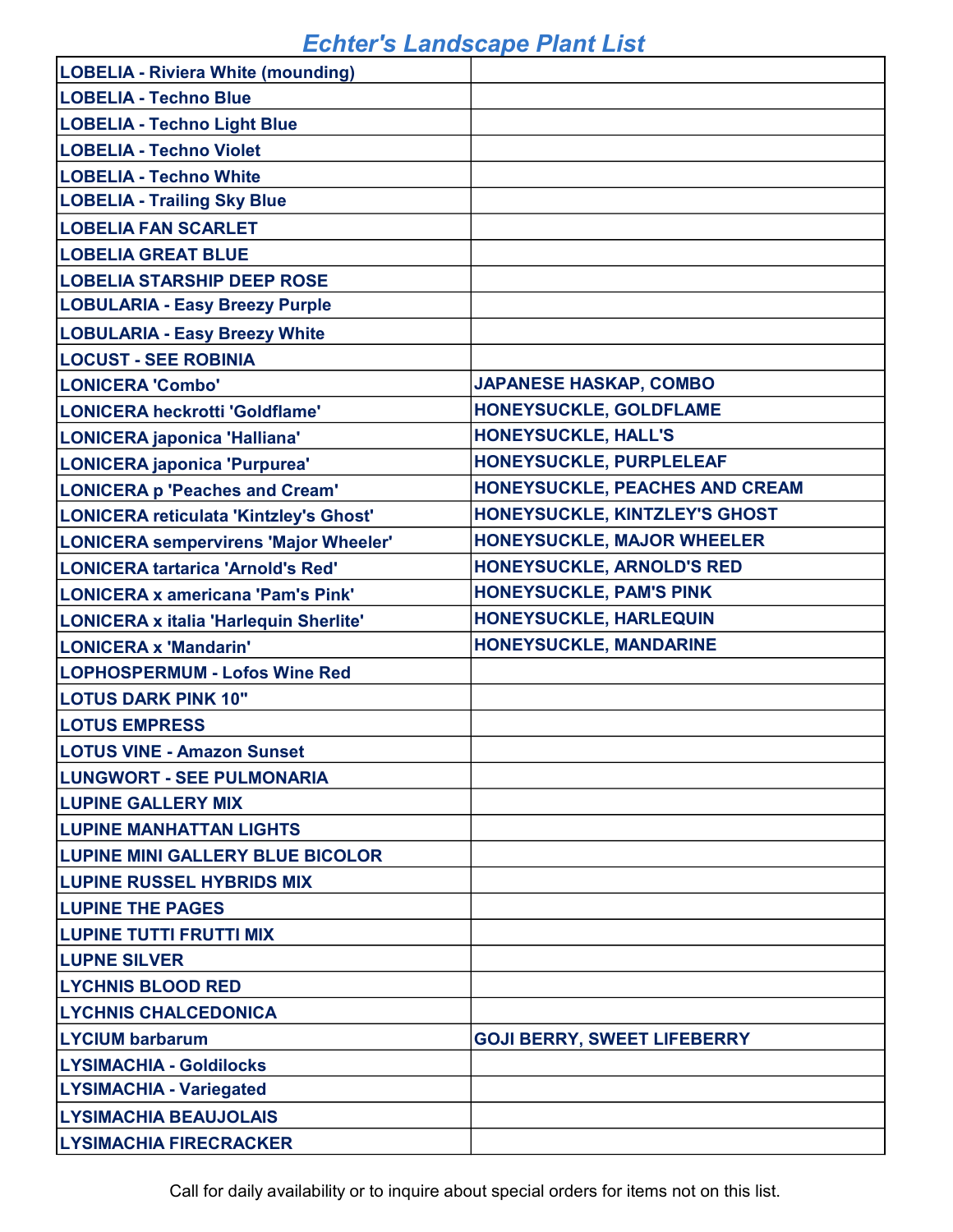| <b>LYSIMACHIA GOLDEN ALEXANDER</b>          |                                                |
|---------------------------------------------|------------------------------------------------|
| <b>LYSIMACHIA OUTBACK SUNSET</b>            |                                                |
| <b>MAGNOLIA 'Rustic Rubra'</b>              | <b>MAGNOLIA, RUSTIC RUBRA</b>                  |
| <b>MAGNOLIA 'Spring Welcome' Clump</b>      | <b>MAGNOLIA, SPRING WELCOME</b>                |
| <b>MAGNOLIA, RUSTIC RUBRA</b>               | <b>MAGNOLIA 'Rustic Rubra'</b>                 |
| <b>MAGNOLIA, SPRING WELCOME</b>             | <b>MAGNOLIA 'Spring Welcome' Clump</b>         |
| <b>MAHONIA aquifolium</b>                   | <b>OREGON GRAPE HOLLY</b>                      |
| <b>MAHONIA REPENS</b>                       |                                                |
| <b>MALTESE CROSS - SEE LYCHNIS</b>          |                                                |
| <b>MALUS 'Combination Apple'(4N1)(ESP)</b>  | APPLE, 4 IN 1 COMBO (ESP)                      |
| <b>MALUS 'Combination Apple'(4N1)(SD)</b>   | <b>APPLE, 4 IN 1 COMBO (SD)</b>                |
| <b>MALUS 'Gladiator'</b>                    | <b>CRABAPPLE, GLADIATOR</b>                    |
| <b>MALUS 'Granny Smith' (SD)</b>            | <b>APPLE, GRANNY SMITH (SD)</b>                |
| <b>MALUS 'Honeycrisp' (SD)</b>              | <b>APPLE, HONEYCRISP (SD)</b>                  |
| <b>MALUS 'Ivory Spear'</b>                  | <b>CRABAPPLE, IVORY SPEAR</b>                  |
| <b>MALUS 'Pink Lady'</b>                    | <b>APPLE, PINK LADY (SD)</b>                   |
| <b>MALUS 'Radiant'</b>                      | <b>CRABAPPLE, RADIANT</b>                      |
| <b>MALUS 'Royal Raindrops</b>               | <b>CRABAPPLE, ROYAL RAINDROPS</b>              |
| <b>MALUS 'Royal Raindrops'</b>              | <b>CRABAPPLE, ROYAL RAINDROPS</b>              |
| <b>MALUS 'Spring Snow'</b>                  | <b>CRABAPPLE, SPRING SNOW</b>                  |
| <b>MALUS 'Tina'</b>                         | <b>CRABAPPLE, TINA</b>                         |
| <b>MANZANITA - SEE ARCTOSTAPHYLOS</b>       |                                                |
| <b>MAPLE - SEE ACER</b>                     |                                                |
| <b>MAPLE, AMUR COMPACT</b>                  | <b>ACER ginnala 'Compacta'</b>                 |
| <b>MAPLE, ARMSTRONG GOLD</b>                | <b>ACER rubrum 'Armstrong Gold'</b>            |
| <b>MAPLE, ARMSTRONG GOLD LOW BRANCH</b>     | <b>ACER rubrum 'Armstrong Gold' Low Branch</b> |
| <b>MAPLE, AUTUMN BLAZE</b>                  | <b>ACER freemanii 'Autumn Blaze'</b>           |
| <b>MAPLE, CRIMSON SUNSET</b>                | <b>ACER truncatum 'Crimson Sunset'</b>         |
| <b>MAPLE, DEBORAH</b>                       | <b>ACER platanoides 'Deborah'</b>              |
| <b>MAPLE, FLAME (CLUMP)</b>                 | <b>ACER ginnala 'Flame'(CLUMP)</b>             |
| <b>MAPLE, FLAME (TREE FORM)</b>             | <b>ACER ginnala 'Flame'(TF)</b>                |
| <b>MAPLE, FLASHFIRE</b>                     | <b>ACER saccharum 'Flashfire'</b>              |
| <b>MAPLE, GINNALA</b>                       | <b>ACER ginnala 'Flame'(TF)</b>                |
| <b>MAPLE, HOT WINGS</b>                     | <b>ACER tataricum 'Hot Wings"</b>              |
| <b>MAPLE, MANITOBA SENSATION</b>            | <b>ACER negundo 'Sensation'</b>                |
| <b>MAPLE, PAPER BARK</b>                    | <b>ACER griseum 'Paper Bark'</b>               |
| <b>MAPLE, PAPER BARK CLUMP</b>              | <b>ACER griseum 'Paper Bark' M-S</b>           |
| <b>MAPLE, REDPOINTE</b>                     | <b>ACER rubrum 'Redpointe'</b>                 |
| <b>MAPLE, ROCKY MOUNTAIN GLOW</b>           | <b>ACER grandidentatum 'Rocky Mtn Glow'</b>    |
| <b>MARGUERITE DAISY - SEE ARGYRANTHEMUM</b> |                                                |
| <b>MARIGOLD - Alumia Vanilla Cream</b>      |                                                |
| <b>MARIGOLD - Bonanza Bee</b>               |                                                |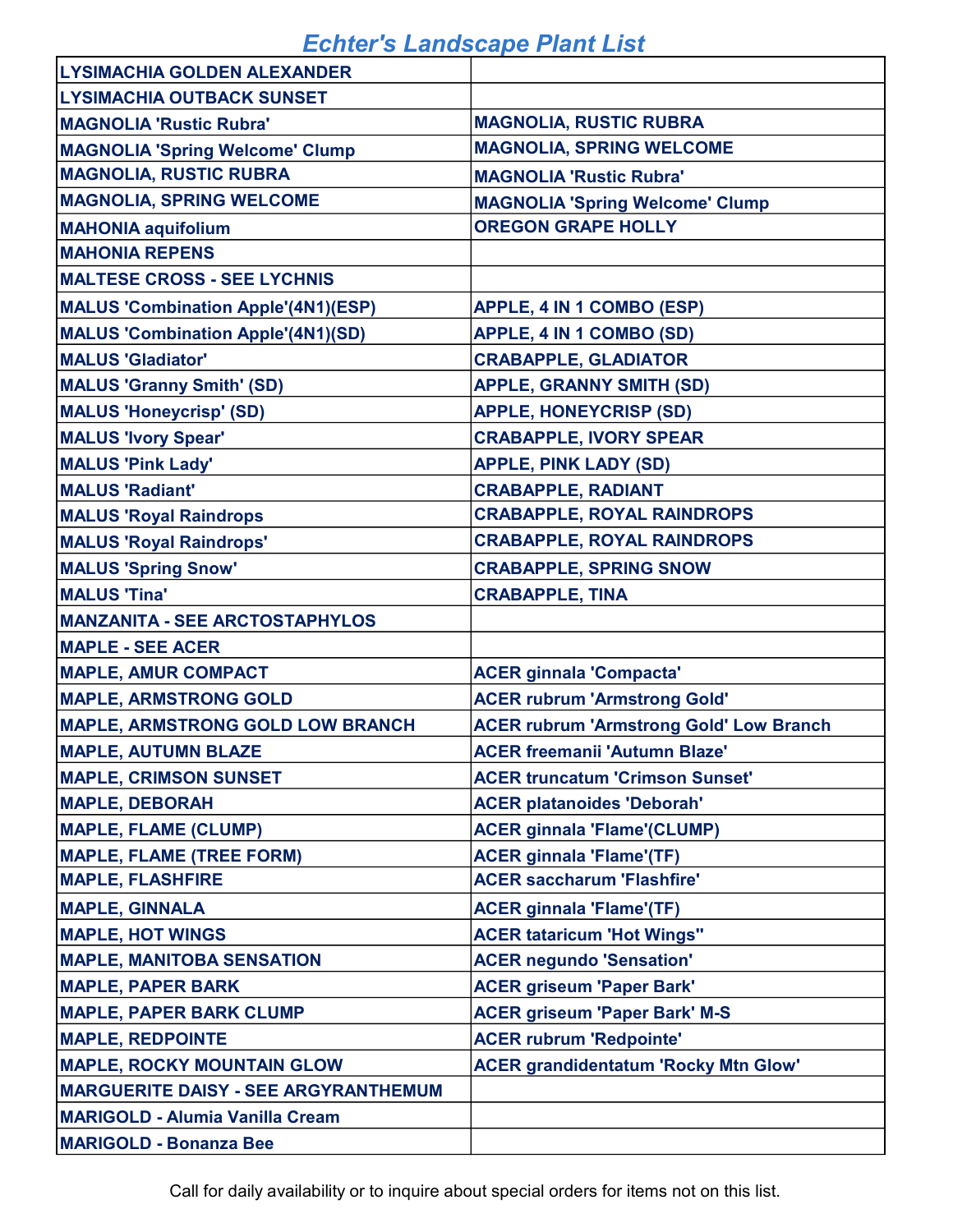| <b>MARIGOLD - Bonanza Gold</b>                          |                                           |
|---------------------------------------------------------|-------------------------------------------|
| <b>MARIGOLD - Bonanza Mix</b>                           |                                           |
| <b>MARIGOLD - Bonanza Orange Deep</b>                   |                                           |
| <b>MARIGOLD - Bonanza Yellow</b>                        |                                           |
| <b>MARIGOLD - Chedi Orange</b>                          |                                           |
| <b>MARIGOLD - Disco Marietta</b>                        |                                           |
| <b>MARIGOLD - Disco Mix</b>                             |                                           |
| <b>MARIGOLD - Disco Red</b>                             |                                           |
| <b>MARIGOLD - Durango Bolero</b>                        |                                           |
| <b>MARIGOLD - Durango Red</b>                           |                                           |
| <b>MARIGOLD - Durango Yellow</b>                        |                                           |
| <b>MARIGOLD - Fireball</b>                              |                                           |
| <b>MARIGOLD - Gem Lemon</b>                             |                                           |
| <b>MARIGOLD - Hot Pak Harmony</b>                       |                                           |
| <b>MARIGOLD - Hot Pak Yellow</b>                        |                                           |
| <b>MARIGOLD - Inca Primrose</b>                         |                                           |
| <b>MARIGOLD - Safari Mix</b>                            |                                           |
| <b>MARIGOLD - Safari Red</b>                            |                                           |
| <b>MARIGOLD - Safari Scarlet</b>                        |                                           |
| <b>MARIGOLD - Safari Tangerine</b>                      |                                           |
| <b>MARIGOLD - Strawberry Blond</b>                      |                                           |
| <b>MARIGOLD - Taishan Gold</b>                          |                                           |
| <b>MARIGOLD - Taishan Mix</b>                           |                                           |
| <b>MARIGOLD - Taishan Orange</b>                        |                                           |
| <b>MARIGOLD - Taishan Yellow</b>                        |                                           |
| <b>MARIGOLD - Vanilla</b>                               |                                           |
| <b>MARIGOLD MARSH</b>                                   |                                           |
| <b>IMARTHA WASHINGTON GERANIUM - SEE REGAL GERANIUM</b> |                                           |
| <b>MATRICARIA - SEE FEVERFEW</b>                        |                                           |
| <b>MATTEUCCIA FERN -SEE FERN OSTRICH</b>                |                                           |
| <b>MAZUS REPTANS</b>                                    |                                           |
| <b>MEADOW RUE</b>                                       |                                           |
| <b>MEADOW RUE LAVENDER MIST</b>                         |                                           |
| <b>MELON HONEYDEW - Snow Mass</b>                       |                                           |
| <b>MICHAELMAS DAISY - SEE ASTER</b>                     |                                           |
| <b>MILKWEED</b>                                         |                                           |
| <b>MIMULUS - Maximus Mix</b>                            |                                           |
| <b>MISCANTHUS - SEE GRASS MAIDEN GRASS</b>              |                                           |
| <b>MOCK BEAR BERRY - SEE ARCTOSTAPHYLOS</b>             |                                           |
| <b>MOCKORANGE - SEE PHILADELPHUS</b>                    |                                           |
| <b>MOCKORANGE, CHEYENNE</b>                             | PHILADELPHUS lewisii 'Cheyenne'           |
| <b>MOCKORANGE, MINIATURE SNOWFLAKE</b>                  | <b>PHILADELPHUS 'Miniature Snowflake'</b> |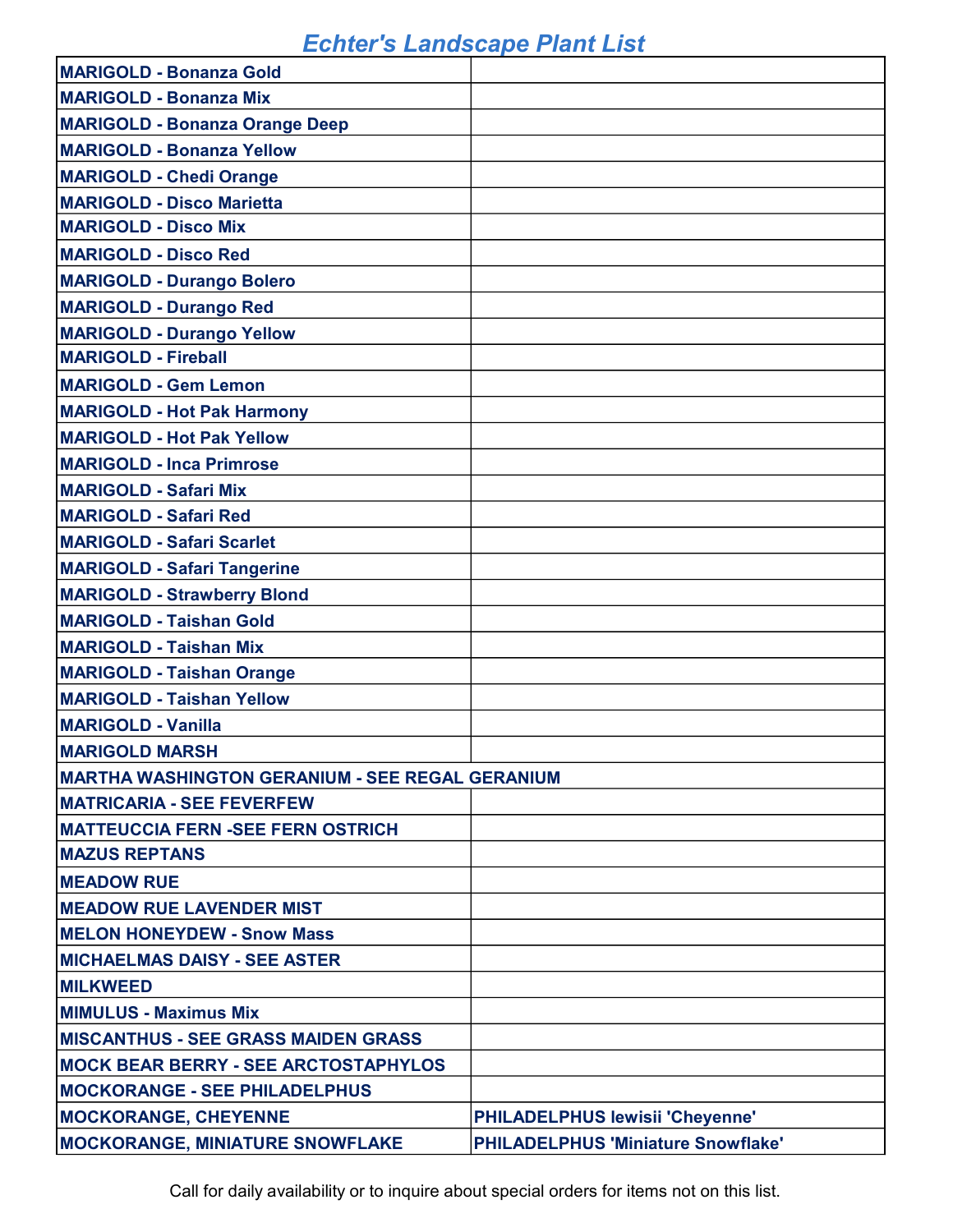| <b>MOCKORANGE, MINNESOTA SNOWFLAKE</b>      | <b>PHILADELPHUS 'Minnesota Snowflake'</b> |
|---------------------------------------------|-------------------------------------------|
| <b>MONARDA ASSORTED</b>                     |                                           |
| <b>IMONARDA BALMY LILAC</b>                 |                                           |
| <b>MONARDA BALMY PURPLE</b>                 |                                           |
| <b>MONARDA BALMY ROSE</b>                   |                                           |
| <b>MONARDA ELECTRIC NEON CORAL</b>          |                                           |
| <b>MONARDA GARDENVIEW SCARLET</b>           |                                           |
| <b>MONARDA MARSHALLS DELIGHT</b>            |                                           |
| <b>IMONARDA NATIVE LAVENDER</b>             |                                           |
| <b>MONARDA SPOTTED BEE BALM</b>             |                                           |
| <b>MONARDELLA MARION SAMPSON</b>            |                                           |
| <b>IMONEYWORT - SEE LYSIMACHIA</b>          |                                           |
| <b>IMONKEY FLOWER - SEE MIMULUS</b>         |                                           |
| <b>MONKS HOOD - SEE ACONITUM</b>            |                                           |
| <b>MOON CARROT</b>                          |                                           |
| <b>MOON FLOWER</b>                          |                                           |
| <b>MORNING GLORY - Heavenly Blue</b>        |                                           |
| <b>MOSS ROSE - SEE PORTULACA</b>            |                                           |
| <b>MOUNT ATLAS DAISY SILVER KISSES</b>      |                                           |
| <b>MOUNTAIN ASH - SEE SORBUS</b>            |                                           |
| <b>MOUNTAIN ASH, CARDINAL ROYAL</b>         | <b>SORBUS aucuparia 'Cardinal Royal'</b>  |
| <b>MOUNTAIN LOVER</b>                       |                                           |
| <b>MOUNTAIN MAHOGANY</b>                    | <b>CERCOCARPUS montanus</b>               |
| <b>MUEHLENBECKIA - Wire Vine</b>            |                                           |
| <b>MUKDENIA CRIMSON FANS</b>                |                                           |
| <b>MULLEIN - SEE VERBASCUM</b>              |                                           |
| <b>MUSA BASJOO DWF HARDY BANANA</b>         |                                           |
| <b>MYOSOTIS - SEE FORGET-ME-NOT</b>         |                                           |
| N.G. IMPATIENS - Magnum Fire                |                                           |
| N.G. IMPATIENS - Magnum Lavender            |                                           |
| N.G. IMPATIENS - Magnum Lavender Splash     |                                           |
| N.G. IMPATIENS - Magnum Orange              |                                           |
| N.G. IMPATIENS - Magnum Pink                |                                           |
| N.G. IMPATIENS - Magnum Pink Hot            |                                           |
| <b>N.G. IMPATIENS - Magnum Purple</b>       |                                           |
| N.G. IMPATIENS - Magnum Red Flame           |                                           |
| <b>N.G. IMPATIENS - Magnum Salmon</b>       |                                           |
| N.G. IMPATIENS - Magnum White               |                                           |
| N.G. IMPATIENS - Petticoat Blue Star        |                                           |
| N.G. IMPATIENS - Roller Coaster Hot Pink    |                                           |
| N.G. IMPATIENS - Roller Coaster Red Racer   |                                           |
| N.G. IMPATIENS - Roller Coaster Tangy Taffy |                                           |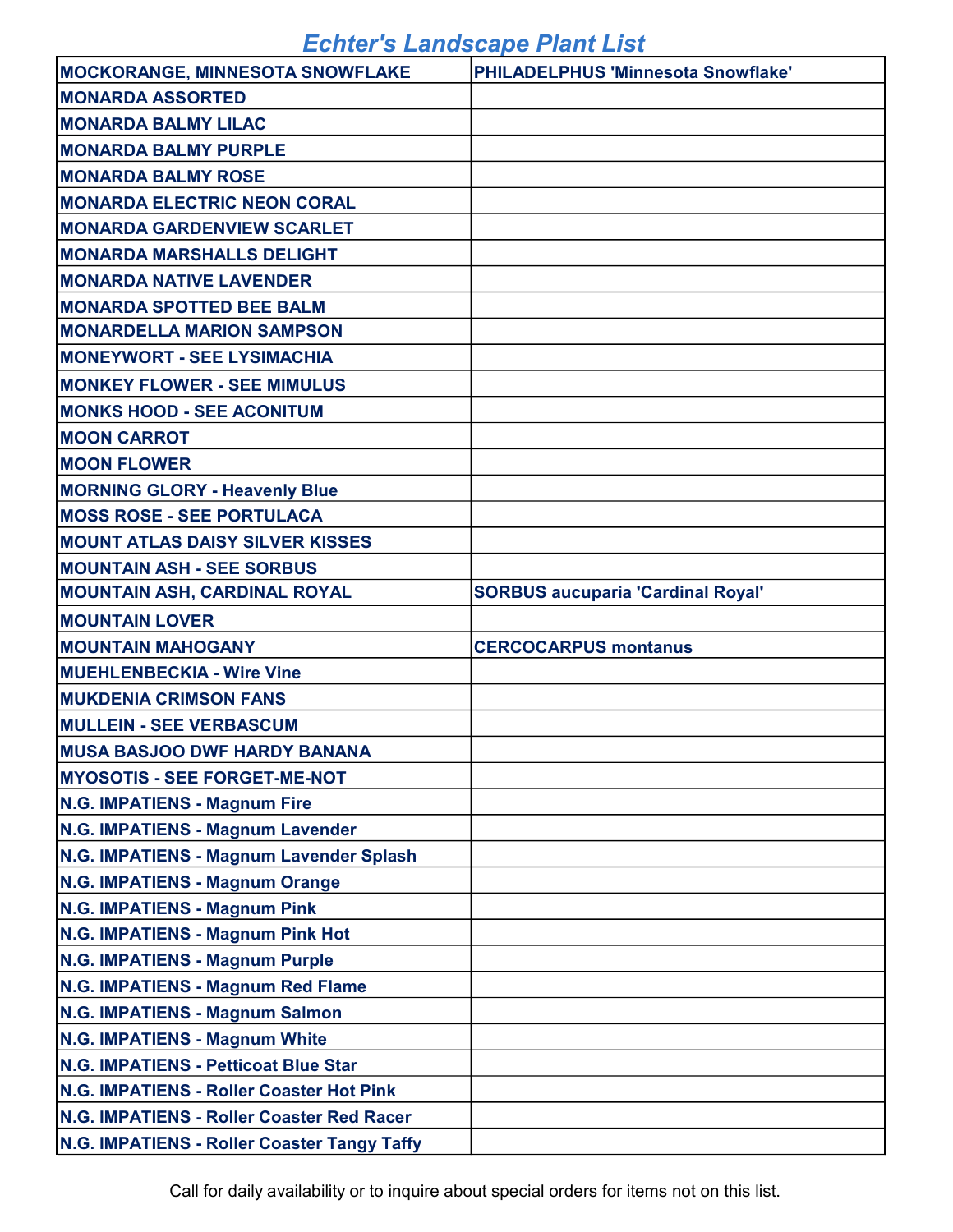| N.G. IMPATIENS - Sonic Magic Pink                   |                                             |
|-----------------------------------------------------|---------------------------------------------|
| N.G. IMPATIENS - Sonic Super Orange Ice             |                                             |
| N.G. IMPATIENS - Sunpatiens Compact Coral Pink      |                                             |
| N.G. IMPATIENS - Sunpatiens Compact Hot Pink        |                                             |
| N.G. IMPATIENS - Sunpatiens Compact Orange Electric |                                             |
| N.G. IMPATIENS - Sunpatiens Compact Orchid Blush    |                                             |
| N.G. IMPATIENS - Sunpatiens Compact Red             |                                             |
| N.G. IMPATIENS - Sunpatiens Compact Rose Glow       |                                             |
| N.G. IMPATIENS - Sunpatiens Compact Rose Tropical   |                                             |
| N.G. IMPATIENS - Sunpatiens Compact White           |                                             |
| N.G. IMPATIENS - Sunpatiens Sp. Orange Tropical     |                                             |
| <b>NASTURTIUM - Alaska Mix</b>                      |                                             |
| <b>NASTURTIUM - Empress of India</b>                |                                             |
| <b>NASTURTIUM - Jewel Mix</b>                       |                                             |
| <b>NECTARINE, FLAVORTOP (SD)</b>                    | <b>PRUNUS 'Flavortop' (SD)</b>              |
| <b>NEMESIA - Aromatica White</b>                    |                                             |
| <b>NEPETA - SEE CATMINT</b>                         |                                             |
| <b>NEW MEXICAN PRIVET</b>                           | <b>FORESTIERA neomexicana</b>               |
| <b>NICOTIANA - Starmaker Mix</b>                    |                                             |
| <b>NINEBACK, PANTHER</b>                            | <b>PHYSOCARPUS opulifolius 'Panther'</b>    |
| <b>NINEBARK - SEE PHYSOCARPUS</b>                   |                                             |
| <b>NINEBARK, AMBER JUBILEE</b>                      | PHYSOCARPUS opulifolius 'Amber Jubilee'     |
| <b>NINEBARK, COPPERTINA</b>                         | <b>PHYSOCARPUS opulifolius 'Coppertina'</b> |
| <b>NINEBARK, DIABOLO</b>                            | PHYSOCARPUS opulifolius 'Diabolo'           |
| <b>NINEBARK, LITTLE DEVIL</b>                       | PHYSOCARPUS opulifolius 'Little Devil'      |
| <b>NINEBARK, MOUNTAIN</b>                           | <b>PHYSOCARPUS monogynus</b>                |
| <b>NINEBARK, SUMMER WINE</b>                        | <b>PHYSOCARPUS opulifolius 'Summer Wine</b> |
| <b>NINEBARK, SUMMER WINE BLACK</b>                  | PHYSOCARPUS opulifolius 'Summer Wine Black' |
| <b>OAK - SEE QUERCUS</b>                            |                                             |
| <b>OAK, CRIMSON SPIRE</b>                           | <b>QUERCUS robur 'Crimson Spire'</b>        |
| <b>OAK, NORTHERN RED</b>                            | <b>QUERCUS rubra</b>                        |
| <b>OBEDIENT PLANT - SEE PHYSOSTEGIA</b>             |                                             |
| <b>OENOTHERA - SEE EVENING PRIMROSE</b>             |                                             |
| <b>OKRA - Baby Bubba</b>                            |                                             |
| <b>OKRA - Clemson Spineless</b>                     |                                             |
| <b>ONION - Patterson</b>                            |                                             |
| <b>ONION - Red Carpet</b>                           |                                             |
| <b>ONION - Walla Walla</b>                          |                                             |
| <b>ONION - White Spear (Bunching)</b>               |                                             |
| <b>OPUNTIA FRAGILIS V DENUDA</b>                    |                                             |
| OPUNTIA KLEINIAE PENCIL CHOLLA                      |                                             |
| <b>OPUNTIA PHAEA PARADOX FORM</b>                   |                                             |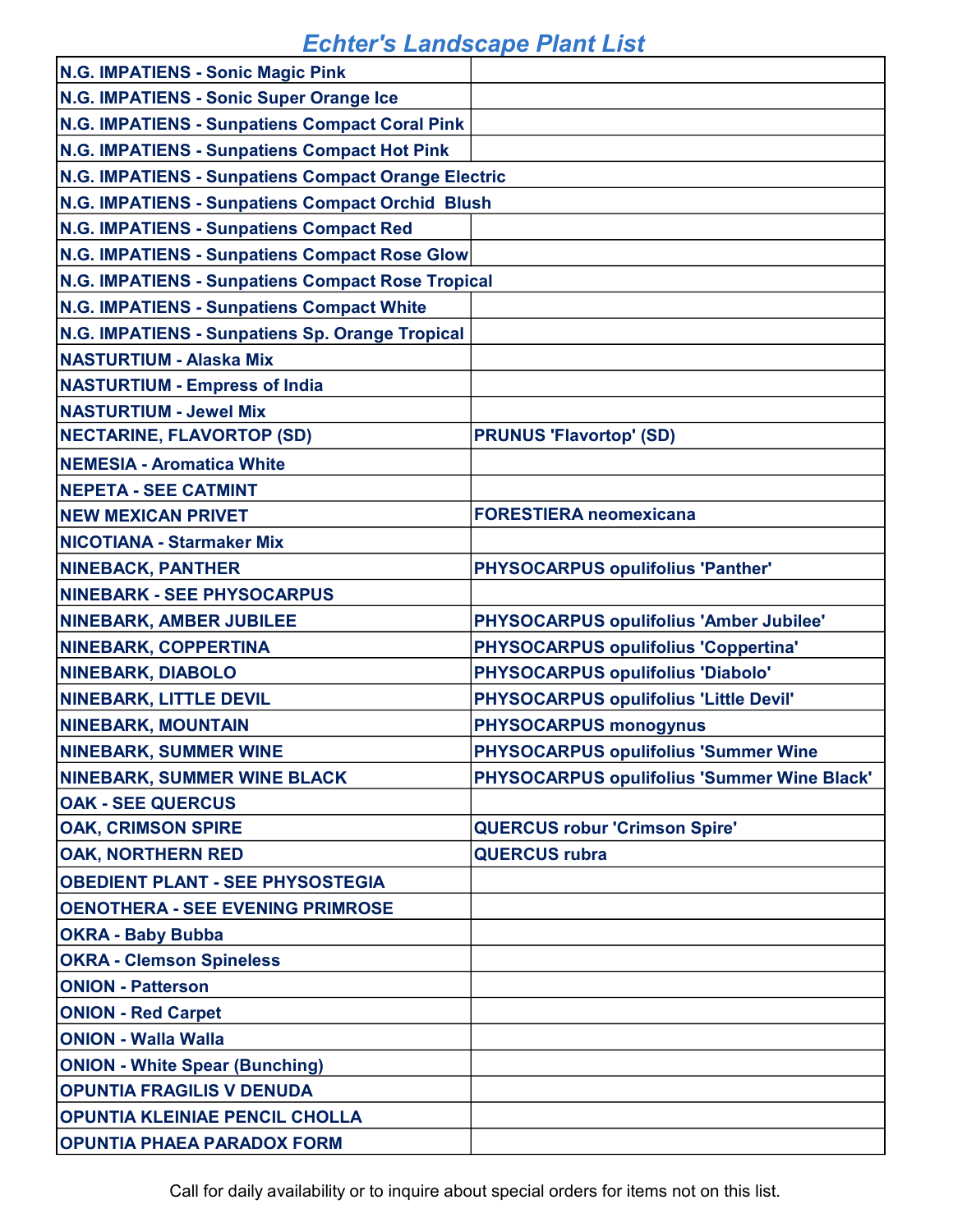| <b>OPUNTIA SPINELESS TREE CHOLLA</b>                  |                           |
|-------------------------------------------------------|---------------------------|
| <b>OREGANO DROPS OF JUNIPER</b>                       |                           |
| <b>OREGANO HOPFLOWER</b>                              |                           |
| <b>OREGANO KENT BEAUTY</b>                            |                           |
| <b>OREGON GRAPE HOLLY</b>                             | <b>MAHONIA aquifolium</b> |
| <b>OREGON GRAPE HOLLY - SEE MAHONIA</b>               |                           |
| <b>OSTEOSPERMUM - 4D Purple</b>                       |                           |
| <b>OSTEOSPERMUM - 4D Violet Ice</b>                   |                           |
| <b>OSTEOSPERMUM - Beauty Blue Eyed</b>                |                           |
| <b>OSTEOSPERMUM - Beauty Blushing</b>                 |                           |
| <b>OSTEOSPERMUM - Beauty Sunshine</b>                 |                           |
| <b>OSTEOSPERMUM - Flower Power Spider Pink Spoon</b>  |                           |
| <b>OSTEOSPERMUM - Flower Power Spider Purple</b>      |                           |
| <b>OSTEOSPERMUM - Flower Power Spider White Spoon</b> |                           |
| <b>OSTEOSPERMUM - Flower Power Yellow</b>             |                           |
| <b>OSTEOSPERMUM - Margarita Orange Flare</b>          |                           |
| <b>OSTEOSPERMUM - Margarita Pink Flare</b>            |                           |
| <b>OSTEOSPERMUM - Margarita Purple</b>                |                           |
| <b>OSTEOSPERMUM - Margarita White</b>                 |                           |
| <b>OSTEOSPERMUM - Margarita Yellow</b>                |                           |
| <b>OSTEOSPERMUM - Zion Blue Denim</b>                 |                           |
| <b>OSTEOSPERMUM - Zion Copper Amethyst</b>            |                           |
| <b>OSTEOSPERMUM - Zion Morning Sun</b>                |                           |
| <b>OSTEOSPERMUM - Zion Purple Sun</b>                 |                           |
| <b>OSTEOSPERMUM - Zion Red</b>                        |                           |
| <b>OSTEOSPERMUM AVALANCHE</b>                         |                           |
| <b>OSTEOSPERMUM LAVENDER MIST</b>                     |                           |
| <b>OSTEOSPERMUM PURPLE MOUNTAIN</b>                   |                           |
| <b>OXALIS - Sunset Velvet</b>                         |                           |
| <b>PACHYSANDRA GREEN CARPET</b>                       |                           |
| <b>PAEONIA - SEE PEONY</b>                            |                           |
| <b>PAINTED DAISY MIX</b>                              |                           |
| <b>PAINTED TONGUE - SEE SALPIGLOSSIS</b>              |                           |
| <b>PANICUM GRASS - SEE GRASS SWITCH</b>               |                           |
| <b>PANSY - Colossus Neon Violet</b>                   |                           |
| <b>PANSY - Cool Wave Pastel Mix (spreading)</b>       |                           |
| <b>PANSY - Cool Wave Raspberry Swirl (spreading)</b>  |                           |
| <b>PANSY - Delta Beaconsfield Premium</b>             |                           |
| <b>PANSY - Delta Blue True</b>                        |                           |
| <b>PANSY - Delta Red Pure</b>                         |                           |
| <b>PANSY - Delta Yellow Pure</b>                      |                           |
| <b>PANSY - Echter's Fiesta Mix</b>                    |                           |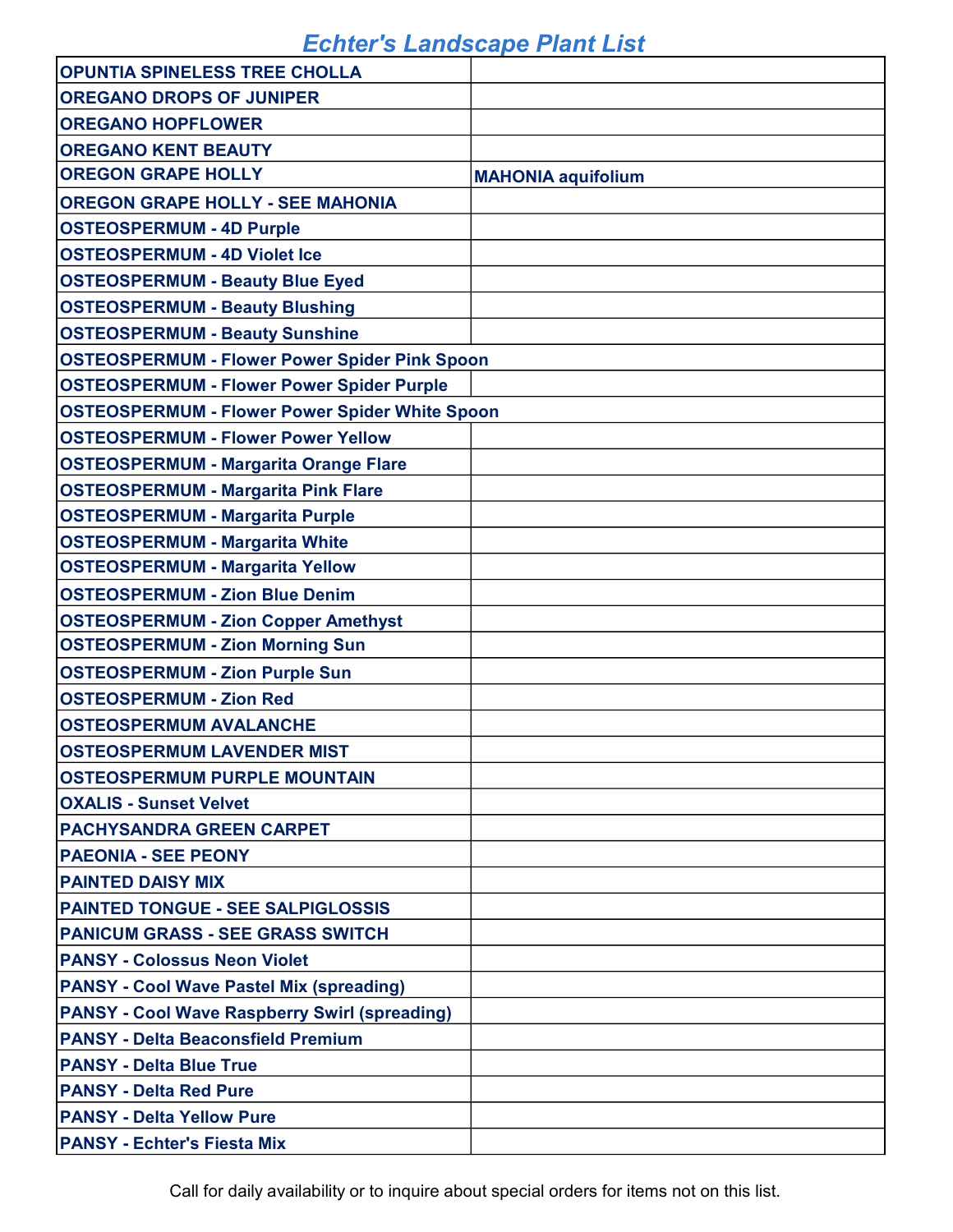| <b>PANSY - Echter's Supreme Mix</b>                  |                                         |
|------------------------------------------------------|-----------------------------------------|
| <b>PANSY - Freefall Little Faces Mix (spreading)</b> |                                         |
| <b>PANSY - Freefall Marina (spreading)</b>           |                                         |
| <b>PANSY - Frizzle Sizzle Lemonberry</b>             |                                         |
| <b>PANSY - Halloween (Black)</b>                     |                                         |
| <b>PANSY - Matrix Blue Deep Blotch</b>               |                                         |
| <b>PANSY - Matrix Mix Blotch</b>                     |                                         |
| <b>PANSY - Matrix Ocean</b>                          |                                         |
| <b>PANSY - Matrix Primrose</b>                       |                                         |
| <b>PANSY - Matrix Rose Blotch</b>                    |                                         |
| <b>PANSY - Matrix Sunrise</b>                        |                                         |
| <b>PANSY - Matrix White with Blotch</b>              |                                         |
| <b>PANSY - Matrix Yellow Blotch</b>                  |                                         |
| <b>PANSY - Spring Matrix Blue Wing</b>               |                                         |
| <b>PANSY - Spring Matrix Midnight Glow</b>           |                                         |
| <b>PANSY - Spring Matrix Mix Daffodil</b>            |                                         |
| <b>PANSY - Spring Matrix Orange Deep</b>             |                                         |
| <b>PANSY - Spring Matrix Purple &amp; White</b>      |                                         |
| <b>PANSY - Ultima Morpho</b>                         |                                         |
| <b>PANSY - Ultima Radiance Red</b>                   |                                         |
| <b>PANSY - Ultima Radiance Violet</b>                |                                         |
| <b>PAPAVER - SEE POPPY</b>                           |                                         |
| <b>PAPYRUS DWARF</b>                                 |                                         |
| <b>PARDANCANDA DAZZLER SERIES</b>                    |                                         |
| <b>PARROT FEATHER RED STEM</b>                       |                                         |
| <b>PARROTS BEAK - SEE LOTUS VINE</b>                 |                                         |
| PARTHENOCISSUS qui var. engelmanni                   | <b>IVY, ENGLEMAN</b>                    |
| <b>PARTHENOCISSUS quinquefolia</b>                   | <b>VIRGINIA CREEPER</b>                 |
| <b>PARTHENOCISSUS tricuspidata 'Veitchii'</b>        | <b>IVY, BOSTON</b>                      |
| <b>PARTRIDGE FEATHER AMANI</b>                       |                                         |
| <b>PASQUE FLOWER</b>                                 |                                         |
| <b>PASQUE FLOWER HEILER HYBRIDS</b>                  |                                         |
| <b>PASQUE FLOWER RUBRA</b>                           |                                         |
| <b>PEA - Little Snow Pea Purple (Snow)</b>           |                                         |
| <b>PEACH - SEE PRUNUS</b>                            |                                         |
| PEACH, CRIMSON CASCADE WEEPING                       | <b>PRUNUS persica 'Crimson Cascade'</b> |
| <b>PEACH, ELBERTA (SD)</b>                           | <b>PRUNUS 'Elberta' (SD)</b>            |
| <b>PEACH, FROST (SD)</b>                             | <b>PRUNUS 'Frost' (SD)</b>              |
| PEACH, PIX ZEE (SD)                                  | <b>PRUNUS 'Pix Zee' (SD)</b>            |
| <b>PEACH, REDHAVEN (SD)</b>                          | <b>PRUNUS 'Redhaven' (SD)</b>           |
| PEACH, VETERAN (SD)                                  | <b>PRUNUS 'Veteran' (SD)</b>            |
| <b>PEAR - SEE PYRUS</b>                              |                                         |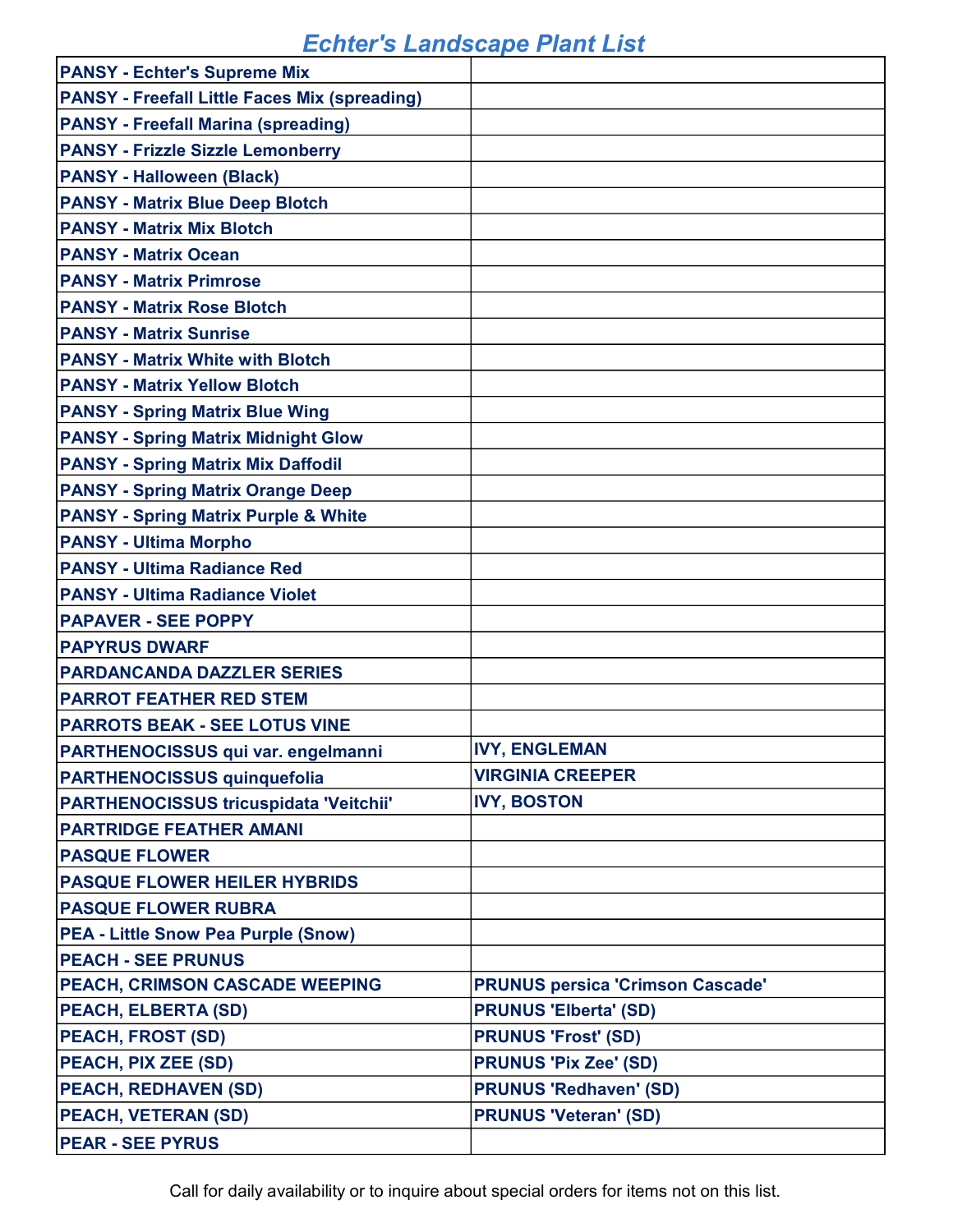| PEAR, 20TH CENTURY (SD)             | PYRUS, '20th Century' (SD)                 |
|-------------------------------------|--------------------------------------------|
| PEAR, 4 IN 1 COMBO (SD)             | <b>PYRUS 'Combination Pear' (4N1) (SD)</b> |
| PEAR, ANJOU (SD)                    | <b>PYRUS 'Anjou' (SD)</b>                  |
| PEAR, AUTUMN BLAZE                  | <b>PYRUS calleryana 'Autumn Blaze'</b>     |
| <b>PEAR, BARTLETT (SD)</b>          | <b>PYRUS 'Bartlett' (SD)</b>               |
| PEAR, CHANTICLEER FLOWERING         | <b>PYRUS calleryana 'Chanticleer'</b>      |
| <b>PEAR, HOUSI (SD)</b>             | <b>PYRUS 'Hosui' (SD)</b>                  |
| <b>PEAR, JACK FLOWERING</b>         | <b>PYRUS calleryana 'Jack'</b>             |
| PEARLBUSH, SNOW DAY BLIZZARD        | <b>EXOCHORDA 'Snow Day Blizzard'</b>       |
| <b>PEARLY EVERLASTING</b>           |                                            |
| <b>PEASHRUB - SEE CARAGANA</b>      |                                            |
| <b>PEASHRUB, GLOBE</b>              | <b>CARAGANA frutex 'Globosa'</b>           |
| <b>PEASHRUB, SIBERIAN</b>           | <b>CARAGANA arborescens</b>                |
| <b>PEASHRUB, WEEPING SIBERIAN</b>   | <b>CARAGANA arborescens 'Walker'</b>       |
| <b>PELARGONIUM - SEE GERANIUM</b>   |                                            |
| <b>PENSTEMON BARBATUS</b>           |                                            |
| <b>PENSTEMON BARBATUS COCCINEUS</b> |                                            |
| <b>PENSTEMON BLACKBEARD</b>         |                                            |
| <b>PENSTEMON BLUE RIDING HOOD</b>   |                                            |
| <b>PENSTEMON CAROLYNS HOPE</b>      |                                            |
| <b>PENSTEMON CHERRY SPARKS</b>      |                                            |
| <b>PENSTEMON CORAL BABY</b>         |                                            |
| <b>PENSTEMON DESERT</b>             |                                            |
| <b>PENSTEMON EATONII</b>            |                                            |
| <b>PENSTEMON GRAND MESA</b>         |                                            |
| PENSTEMON GRANDIFLOROUS PINK        |                                            |
| PENSTEMON MERSEA YELLOW             |                                            |
| <b>PENSTEMON ONYX AND PEARLS</b>    |                                            |
| <b>PENSTEMON PALMERI</b>            |                                            |
| <b>PENSTEMON PIKES PEAK PURPLE</b>  |                                            |
| <b>PENSTEMON PINELEAF RED</b>       |                                            |
| <b>PENSTEMON PRAIRIE DUSK</b>       |                                            |
| <b>PENSTEMON PRAIRIE JEWEL</b>      |                                            |
| <b>PENSTEMON RIDING HOOD RED</b>    |                                            |
| <b>PENSTEMON ROCKY MOUNTAIN</b>     |                                            |
| <b>PENSTEMON RONDO MIX</b>          |                                            |
| <b>PENSTEMON SILVERTON</b>          |                                            |
| <b>PENSTEMON STEPPE SUNSET GLOW</b> |                                            |
| <b>PENSTEMON TWIZZLE CORAL</b>      |                                            |
| <b>PENSTEMON TWIZZLE PURPLE</b>     |                                            |
| <b>PENSTEMON WINDWALKER GARNET</b>  |                                            |
| <b>PENTA - Falling Star White</b>   |                                            |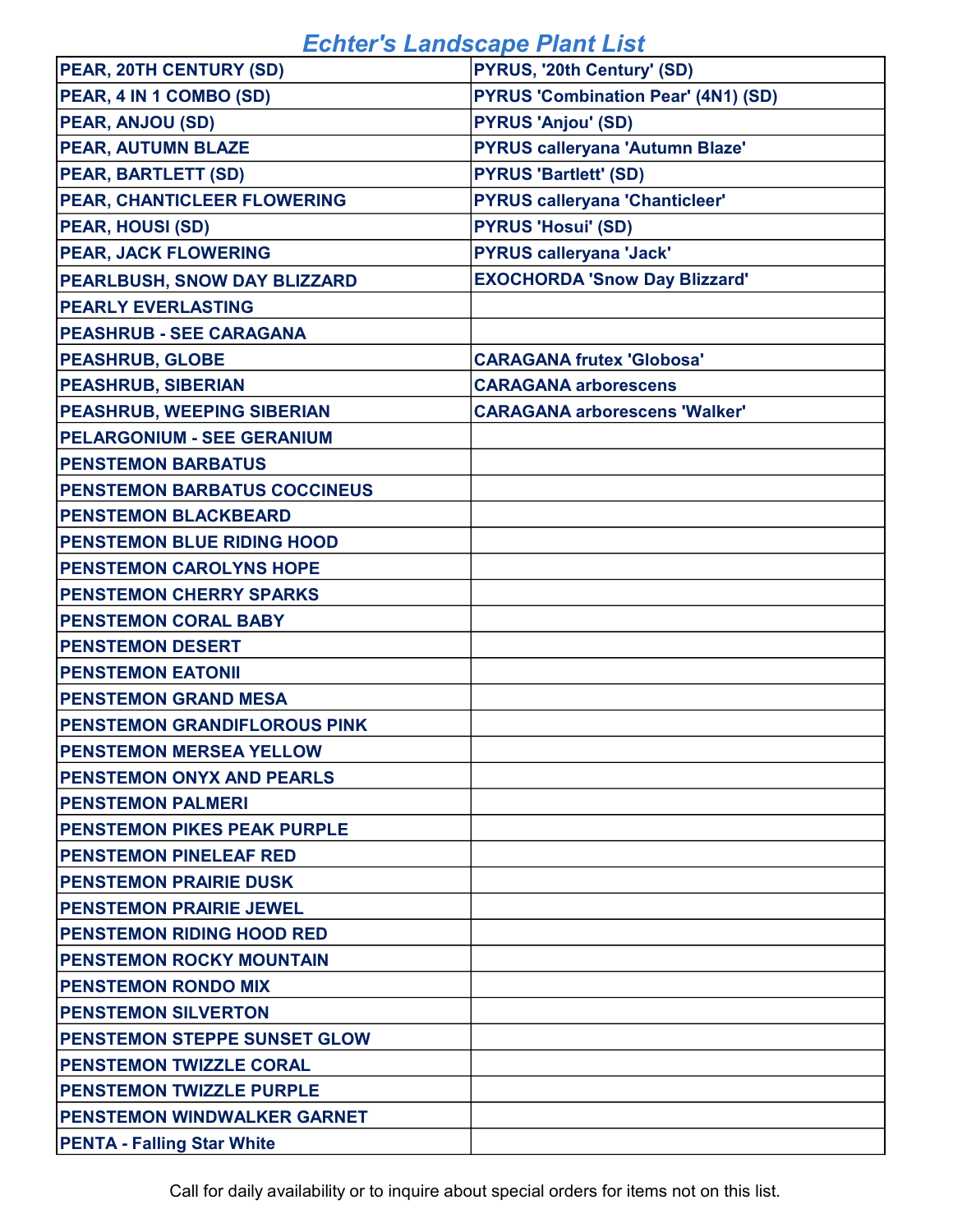| <b>PENTA - Sunstar Pink</b>            |  |
|----------------------------------------|--|
| <b>PENTA - Sunstar Red</b>             |  |
| <b>PENTA - Sunstar Rose</b>            |  |
| <b>PEONY BOWL OF BEAUTY</b>            |  |
| <b>PEONY BUCKEYE BELLE</b>             |  |
| <b>PEONY CHARLIES WHITE</b>            |  |
| <b>PEONY CORAL CHARM</b>               |  |
| <b>PEONY DO TELL</b>                   |  |
| <b>PEONY FESTIVA MAXIMA</b>            |  |
| <b>PEONY INSPECTOR LAVERGNE</b>        |  |
| <b>PEONY ITOH JULIA ROSE</b>           |  |
| <b>PEONY ITOH KEIKO</b>                |  |
| <b>PEONY ITOH MISAKA</b>               |  |
| <b>PEONY ITOH MORNING LILAC</b>        |  |
| <b>PEONY ITOH SEQUESTERED SUNSHINE</b> |  |
| <b>PEONY ITOH YUMI</b>                 |  |
| <b>PEONY JAN VAN LEEUWEN</b>           |  |
| <b>PEONY KANSAS</b>                    |  |
| <b>PEONY KARL ROSENFELD</b>            |  |
| <b>PEONY LADY ORCHID</b>               |  |
| <b>PEONY PAUL M WILD</b>               |  |
|                                        |  |
| <b>PEONY RUBRA PLENA</b>               |  |
| <b>PEONY SARAH BERNHARDT</b>           |  |
| <b>PEONY SCARLET OHARA</b>             |  |
| <b>PEONY SHIRLEY TEMPLE</b>            |  |
| <b>PEPPER - Anaheim</b>                |  |
| <b>PEPPER - Ancho Poblano 101</b>      |  |
| <b>PEPPER - Apache</b>                 |  |
| <b>PEPPER - Baby Bell Mix</b>          |  |
| <b>PEPPER - Basket of Fire</b>         |  |
| <b>PEPPER - Better Belle II</b>        |  |
| <b>PEPPER - Big Jim Numex Hatch</b>    |  |
| <b>PEPPER - Biscayne (Cubanelle)</b>   |  |
| <b>PEPPER - Caribbean Red Habanero</b> |  |
| <b>PEPPER - Cayenne Long Thin</b>      |  |
| <b>PEPPER - Cherry Hot Red</b>         |  |
| <b>PEPPER - Corno Di Toro Red</b>      |  |
| <b>PEPPER - Echter's Wonderbell</b>    |  |
| <b>PEPPER - Fooled You</b>             |  |
| <b>PEPPER - Ghost (Bhut Jolokia)</b>   |  |
| <b>PEPPER - Giant Marconi</b>          |  |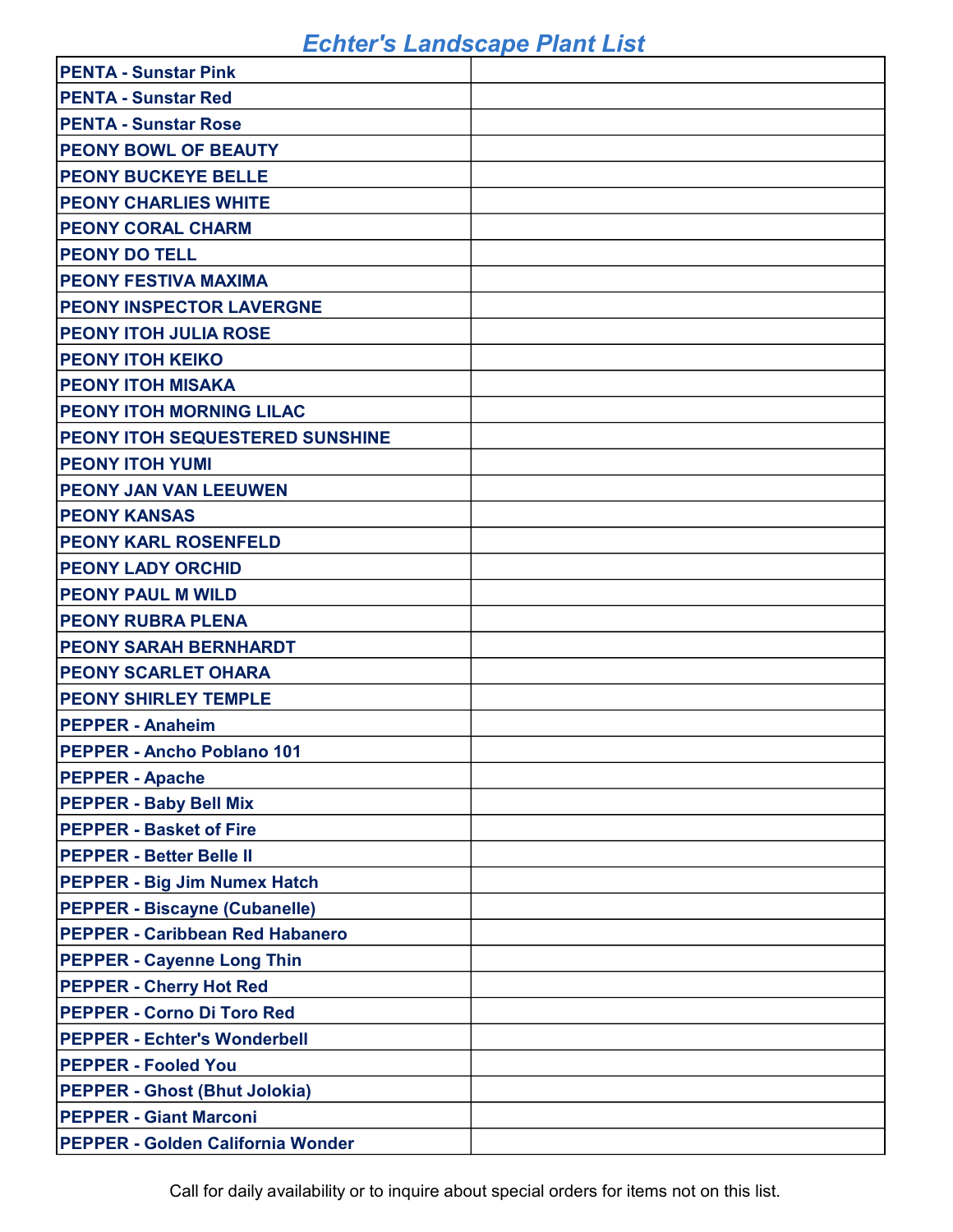| <b>PEPPER - Greek Pepperoncini</b>           |  |
|----------------------------------------------|--|
| <b>PEPPER - Gypsy</b>                        |  |
| <b>PEPPER - Holy Mole</b>                    |  |
| <b>PEPPER - Hungarian Yellow Wax (Hot)</b>   |  |
| <b>PEPPER - Jalapeno Gigante II</b>          |  |
| <b>PEPPER - Jalapeno M</b>                   |  |
| <b>PEPPER - Lipstick</b>                     |  |
| <b>PEPPER - Mad Hatter</b>                   |  |
| <b>PEPPER - Mariachi</b>                     |  |
| PEPPER - Numex Suave Orange (Habanero Mild)  |  |
| <b>PEPPER - Orange Blaze</b>                 |  |
| <b>PEPPER - Orange You Sweet</b>             |  |
| <b>PEPPER - Padron</b>                       |  |
| <b>PEPPER - Pimento Elite</b>                |  |
| <b>PEPPER - Purple Beauty</b>                |  |
| <b>PEPPER - Red Knight</b>                   |  |
| <b>PEPPER - Serrano Chili</b>                |  |
| <b>PEPPER - Shishito</b>                     |  |
| <b>PEPPER - Spanish Spice</b>                |  |
| <b>PEPPER - Super Chili (Thai)</b>           |  |
| <b>PEPPER - Sweet Banana</b>                 |  |
| <b>PEPPER - Sweet Cherry Pick</b>            |  |
| PERILLA magilla 'Purple'                     |  |
| <b>PERIWINKLE - Cora HotGenta XDR</b>        |  |
| <b>PERIWINKLE - Cora Strawberry Deep XDR</b> |  |
| <b>PERIWINKLE - Cora White XDR</b>           |  |
| <b>PERIWINKLE - SEE VINCA minor</b>          |  |
| <b>PERIWINKLE - Sunstorm Red Bright</b>      |  |
| <b>PERIWINKLE - Titan Mix</b>                |  |
| <b>PEROVSKIA - SEE RUSSIAN SAGE</b>          |  |
| <b>PERSICARIA BORDER JEWEL</b>               |  |
| <b>PETUNIA - Amore Fiesta</b>                |  |
| <b>PETUNIA - Amore Heart &amp; Soul</b>      |  |
| <b>PETUNIA - Amore King of Hearts</b>        |  |
| <b>PETUNIA - Amore Queen of Hearts</b>       |  |
| <b>PETUNIA - Bee's Knees</b>                 |  |
| <b>PETUNIA - Capella Cherry Vanilla</b>      |  |
| <b>PETUNIA - Capella Pink Lace</b>           |  |
| <b>PETUNIA - Capella Ruby Red</b>            |  |
| <b>PETUNIA - Capella Salmon</b>              |  |
| <b>PETUNIA - Cascadia Indian Summer</b>      |  |
| <b>PETUNIA - Cascadia Rim Violet</b>         |  |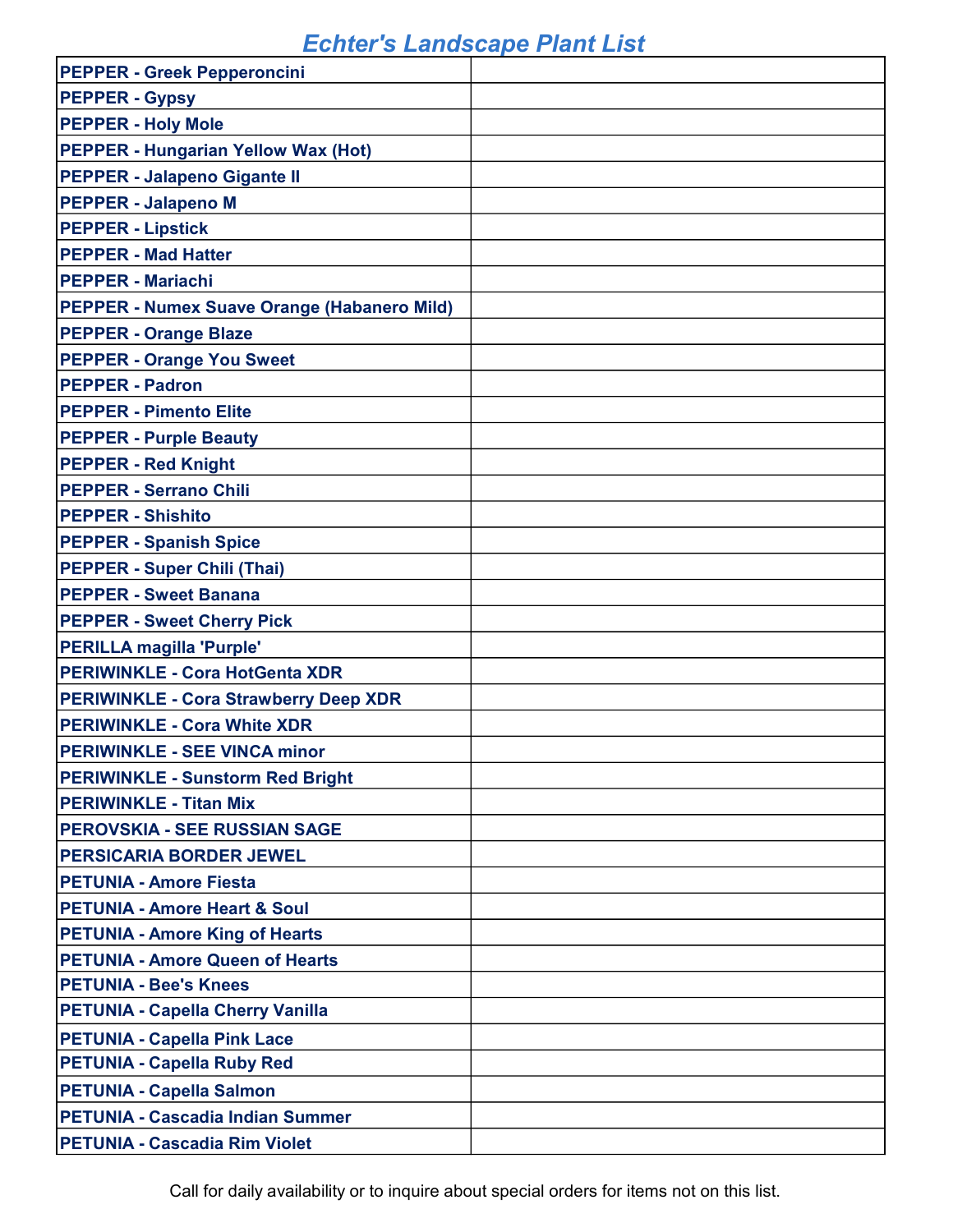| <b>PETUNIA - Color Blitz Blue Stardust</b>     |  |
|------------------------------------------------|--|
| <b>PETUNIA - Color Blitz Bluerific</b>         |  |
| <b>PETUNIA - Color Rush Pink</b>               |  |
| PETUNIA - Crazytunia Blackberry Mojito         |  |
| <b>PETUNIA - Crazytunia Blue Ice</b>           |  |
| <b>PETUNIA - Crazytunia Cosmic Purple</b>      |  |
| <b>PETUNIA - Crazytunia Frisky Purple</b>      |  |
| <b>PETUNIA - Crazytunia Moonstruck</b>         |  |
| <b>PETUNIA - Crazytunia Passion Punch</b>      |  |
| PETUNIA - Crazytunia Peach Bellini             |  |
| <b>PETUNIA - Crazytunia Tiki Torch</b>         |  |
| <b>PETUNIA - Double Wave Blue Velvet</b>       |  |
| <b>PETUNIA - Dreams Mix</b>                    |  |
| <b>PETUNIA - Easy Wave Blue</b>                |  |
| <b>PETUNIA - Easy Wave Burgundy Velour</b>     |  |
| <b>PETUNIA - Easy Wave Lavender Sky Blue</b>   |  |
| <b>PETUNIA - Easy Wave Mix Flag</b>            |  |
| <b>PETUNIA - Easy Wave Mix Great Lakes</b>     |  |
| <b>PETUNIA - Easy Wave Mix Plum Pudding</b>    |  |
| <b>PETUNIA - Easy Wave Mix South Beach</b>     |  |
| <b>PETUNIA - Easy Wave Mix Starfish</b>        |  |
| <b>PETUNIA - Easy Wave Red</b>                 |  |
| <b>PETUNIA - Easy Wave Red Velour</b>          |  |
| <b>PETUNIA - Easy Wave Rose Neon</b>           |  |
| <b>PETUNIA - Easy Wave Violet</b>              |  |
| <b>PETUNIA - Easy Wave White</b>               |  |
| <b>PETUNIA - Easy Wave Yellow</b>              |  |
| <b>PETUNIA - Headliner Crystal Sky</b>         |  |
| <b>PETUNIA - Headliner Night Sky Blue</b>      |  |
| <b>PETUNIA - Headliner Night Sky Pink</b>      |  |
| <b>PETUNIA - Headliner Starry Sky Burgundy</b> |  |
| <b>PETUNIA - Hell's Flamin Rose</b>            |  |
| <b>PETUNIA - Hippy Chick Violet</b>            |  |
| <b>PETUNIA - Hurrah Blue Vein</b>              |  |
| <b>PETUNIA - Midnight Gold</b>                 |  |
| <b>PETUNIA - Phantom</b>                       |  |
| <b>PETUNIA - Pinkerbelle</b>                   |  |
| <b>PETUNIA - Pinstripe</b>                     |  |
| <b>PETUNIA - Pirouette Purple</b>              |  |
| <b>PETUNIA - Pirouette Rose</b>                |  |
| <b>PETUNIA - Potunia Starfish</b>              |  |
| <b>PETUNIA - Ray Pistachio Cream</b>           |  |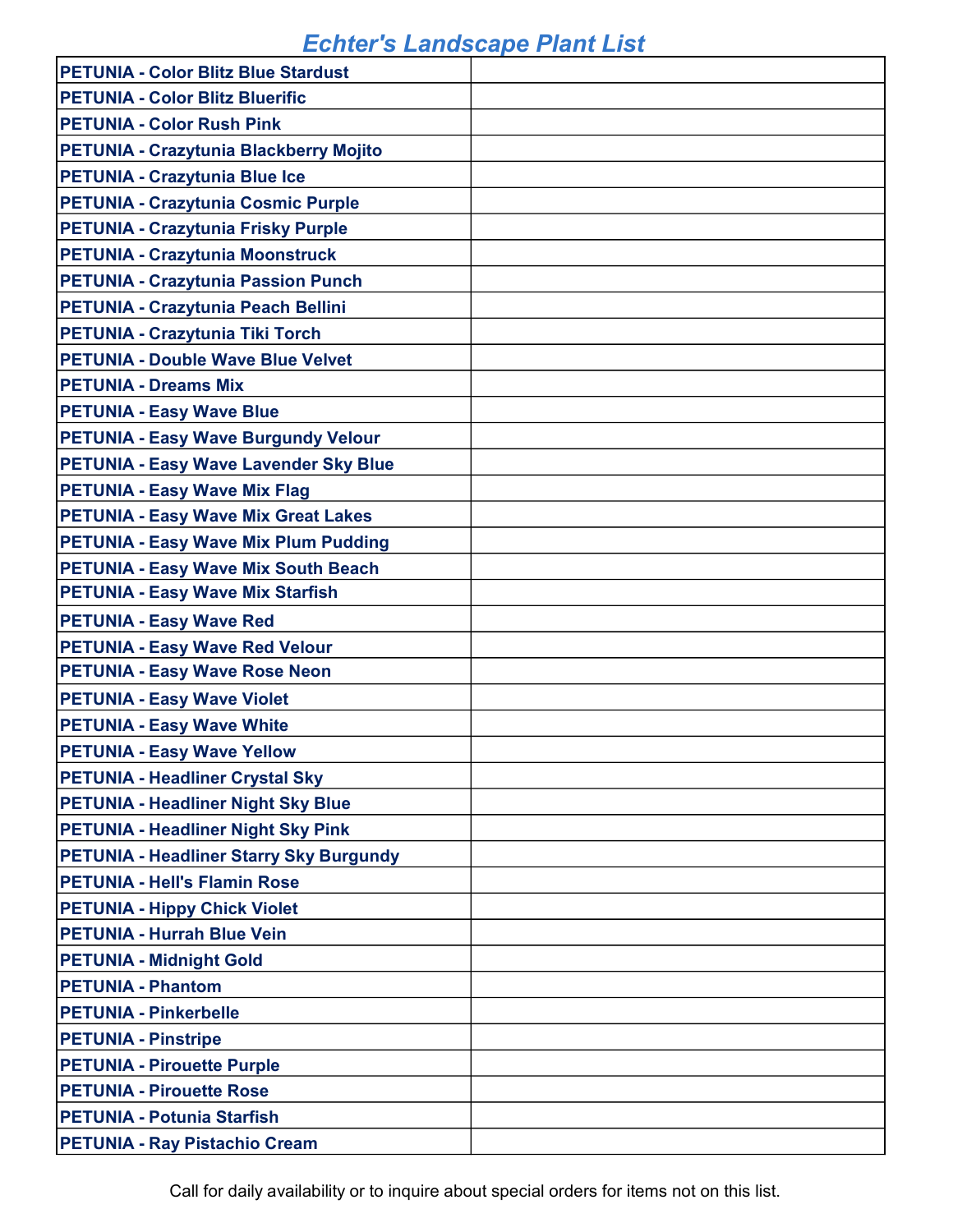| <b>PETUNIA - Sanguna Burgundy</b>                                  |                                        |
|--------------------------------------------------------------------|----------------------------------------|
| <b>PETUNIA - Sanguna Lipstick</b>                                  |                                        |
| <b>PETUNIA - Sanguna Patio Blue Vein</b>                           |                                        |
| <b>PETUNIA - Sanguna Patio Pink Morn</b>                           |                                        |
| PETUNIA - Sanguna Patio Radiant Dark Blue                          |                                        |
| <b>PETUNIA - Sanguna Radiant Blue</b>                              |                                        |
| PETUNIA - Sanguna Rose Vein (1st crop n/a) fill space Radiant Blue |                                        |
| <b>PETUNIA - Shockwave Denim</b>                                   |                                        |
| <b>PETUNIA - Shockwave Purple Tie Dye</b>                          |                                        |
| <b>PETUNIA - Supercal Premium Caramel Yellow</b>                   |                                        |
| <b>PETUNIA - Supercal Premium Sunray Pink</b>                      |                                        |
| <b>PETUNIA - Supertunia Black Cherry</b>                           |                                        |
| <b>PETUNIA - Supertunia Blue Skies</b>                             |                                        |
| <b>PETUNIA - Supertunia Bordeaux</b>                               |                                        |
| <b>PETUNIA - Supertunia Latte</b>                                  |                                        |
| <b>PETUNIA - Supertunia Lovie Dovie</b>                            |                                        |
| <b>PETUNIA - Supertunia Picasso in Purple</b>                      |                                        |
| <b>PETUNIA - Supertunia Really Red</b>                             |                                        |
| PETUNIA - Supertunia Royal Magenta                                 |                                        |
| <b>PETUNIA - Supertunia Royal Velvet</b>                           |                                        |
| <b>PETUNIA - Supertunia White</b>                                  |                                        |
| <b>PETUNIA - Surprise Blue Sky</b>                                 |                                        |
| <b>PETUNIA - Surprise Purple Dance</b>                             |                                        |
| <b>PETUNIA - Sweet Sunshine Provence</b>                           |                                        |
| <b>PETUNIA - Sweetunia Black Satin</b>                             |                                        |
| <b>PETUNIA - Sweetunia Bubblelou</b>                               |                                        |
| <b>PETUNIA - Sweetunia Fiona Flash</b>                             |                                        |
| <b>PETUNIA - Sweetunia Hot Pink Lemonade</b>                       |                                        |
| <b>PETUNIA - Sweetunia Johnny Flame</b>                            |                                        |
| <b>PETUNIA - Sweetunia Lavender Shimmer</b>                        |                                        |
| <b>PETUNIA - Sweetunia Miss Marvel</b>                             |                                        |
| <b>PETUNIA - Sweetunia Suzie Storm</b>                             |                                        |
| <b>PETUNIA - Tidal Wave Red Velour</b>                             |                                        |
| <b>PETUNIA - Ultra Assortment (Echter's)</b>                       |                                        |
| <b>PETUNIA - Wave Carmine Velour</b>                               |                                        |
| <b>PETUNIA - Wave Lilac Misty</b>                                  |                                        |
| <b>PETUNIA - Wave Purple</b>                                       |                                        |
| PHILADELPHUS lewisii 'Cheyenne'                                    | <b>MOCKORANGE, CHEYENNE</b>            |
| <b>PHILADELPHUS 'Miniature Snowflake'</b>                          | <b>MOCKORANGE, MINIATURE SNOWFLAKE</b> |
| <b>PHILADELPHUS 'Minnesota Snowflake'</b>                          | MOCKORANGE, MINNESOTA SNOWFLAKE        |
| <b>PHLOX - Intensia Blueberry</b>                                  |                                        |
| <b>PHLOX - Intensia Red Hot</b>                                    |                                        |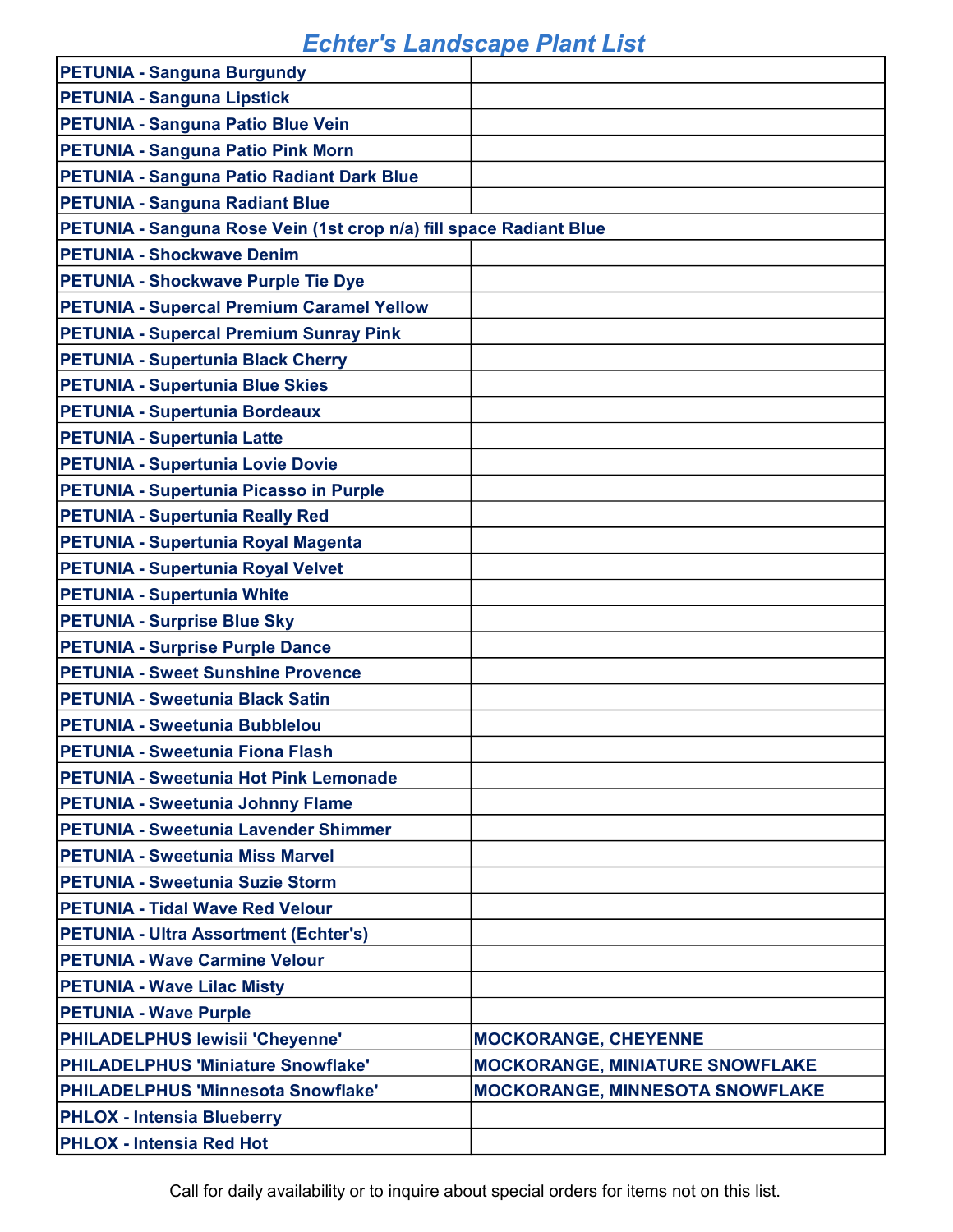| <b>PHLOX - Intensia White</b>               |                                    |
|---------------------------------------------|------------------------------------|
| PHLOX CREEPING BEDAZZLED LAVENDR            |                                    |
| PHLOX CREEPING CANDY STRIPE                 |                                    |
| PHLOX CREEPING EYE SHADOW                   |                                    |
| PHLOX CREEPING FORT HILL PINK               |                                    |
| PHLOX CREEPING NORTH HILLS                  |                                    |
| <b>PHLOX CREEPING ROCKY R PERWINKLE</b>     |                                    |
| PHLOX CREEPING ROCKY RD MAGENTA             |                                    |
| PHLOX CREEPING VIOLET PINWHEELS             |                                    |
| <b>PHLOX FLAME BLUE</b>                     |                                    |
| <b>PHLOX FLAME RED</b>                      |                                    |
| PHLOX FLAME VIOLET CHARM                    |                                    |
| <b>PHLOX FLAME WHITE</b>                    |                                    |
| PHLOX GARDEN GIRLS COVER GIRL               |                                    |
| PHLOX LUMINARY OPALESCENCE                  |                                    |
| PHLOX RED RIDING HOOD                       |                                    |
| PHLOX TALL GARDEN LAURA                     |                                    |
| PHLOX TALL NICKY                            |                                    |
| <b>PHLOX WOODLAND</b>                       |                                    |
| <b>PHYSOCARPUS monogynus</b>                | <b>NINEBARK, MOUNTAIN</b>          |
| PHYSOCARPUS opulifolius 'Amber Jubilee'     | <b>NINEBARK, AMBER JUBILEE</b>     |
| <b>PHYSOCARPUS opulifolius 'Coppertina'</b> | <b>NINEBARK, COPPERTINA</b>        |
| PHYSOCARPUS opulifolius 'Diabolo'           | <b>NINEBARK, DIABOLO</b>           |
| PHYSOCARPUS opulifolius 'Little Devil'      | <b>NINEBARK, LITTLE DEVIL</b>      |
| PHYSOCARPUS opulifolius 'Panther'           | <b>NINEBACK, PANTHER</b>           |
| PHYSOCARPUS opulifolius 'Summer Wine        | <b>NINEBARK, SUMMER WINE</b>       |
| PHYSOCARPUS opulifolius 'Summer Wine Black' | <b>NINEBARK, SUMMER WINE BLACK</b> |
| PHYSOSTEGIA CRYSTAL PEAK                    |                                    |
| <b>PHYSOSTEGIA ROSE QUEEN</b>               |                                    |
| <b>PHYSOSTEGIA WHITE</b>                    |                                    |
| <b>PICEA abies 'Cupressina'</b>             | <b>SPRUCE, CUPRESSINA</b>          |
| <b>PICEA abies 'Fat Cat'</b>                | <b>SPRUCE, FAT CAT</b>             |
| <b>PICEA abies 'Pumila'</b>                 | <b>SPRUCE, DWARF NORWAY</b>        |
| <b>PICEA abies 'Pusch'</b>                  | <b>SPRUCE, PUSCH</b>               |
| <b>PICEA glauca 'Conica'</b>                | <b>SPRUCE, DWARF ALBERTA</b>       |
| PICEA glauca 'Jean's Dilly'                 | <b>SPRUCE, JEAN'S DILLY</b>        |
| <b>PICEA glauca 'North Star'</b>            | <b>SPRUCE, NORTH STAR</b>          |
| <b>PICEA glauca 'Rainbows End'</b>          | <b>SPRUCE, RAINBOWS END</b>        |
| <b>PICEA pungens 'Baby Blue Eyes'</b>       | <b>SPRUCE, BABY BLUE EYES</b>      |
| <b>PICEA pungens 'Blue Totem'</b>           | <b>SPRUCE, COLUMNAR BLUE</b>       |
| <b>PICEA pungens 'Fat Albert'</b>           | <b>SPRUCE, FAT ALBERT BLUE</b>     |
| PICEA pungens gl 'Globosa'                  | <b>SPRUCE, DWARF GLOBE BLUE</b>    |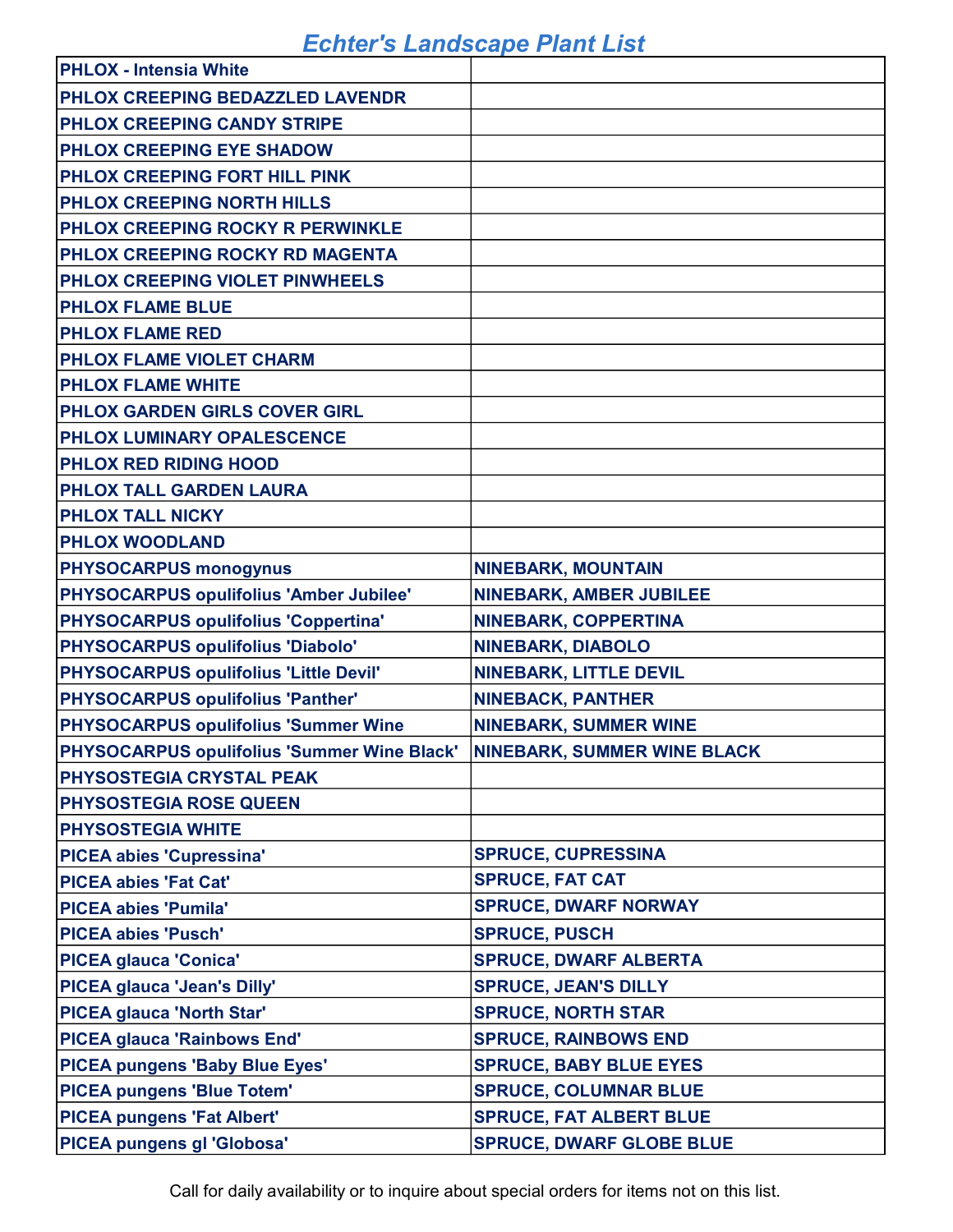| <b>PICEA pungens 'Glauca'</b>                | <b>SPRUCE, COLORADO BLUE</b>                 |
|----------------------------------------------|----------------------------------------------|
| <b>PICEA pungens 'Montgomery'</b>            | <b>SPRUCE, MONTGOMERY BLUE</b>               |
| <b>PICEA pungens 'Ruby Teardrops'</b>        | <b>SPRUCE, DWARF RUBY TEARDROPS</b>          |
| <b>PICEA pungens 'Sester Dwarf'</b>          | <b>SPRUCE, SESTER DWARF</b>                  |
| PICEA pungens 'St. Mary's Broom'             | <b>SPRUCE, ST. MARY'S BROOM</b>              |
| <b>PICEA sitchensis 'Papoose'</b>            | <b>SPRUCE, PAPOOSE</b>                       |
| <b>PIERIS japonica 'Mountain Fire'</b>       | LILY OF THE VALLEY SHRUB, MOUNTAIN FIRE      |
| PIERIS japonica x yakushimanum 'Cavatine'    | LILY OF THE VALLEY SHRUB, CAVATINE           |
| <b>PIG SQUEEK - SEE BERGENIA</b>             |                                              |
| PINCUSHION FLOWER BUTTERFLY BLUE             |                                              |
| <b>PINCUSHION FLOWER GIGA SILVER</b>         |                                              |
| <b>PINE-SEE PINUS</b>                        |                                              |
| PINE, ARNOLD SENTINEL AUSTRIAN               | PINUS nigra 'Arnold Sentinel'                |
| <b>PINE, AUSTRIAN</b>                        | <b>PINUS nigra</b>                           |
| <b>PINE, AUSTRIAN</b>                        | <b>PINUS nigra</b>                           |
| <b>PINE, BANDERICA</b>                       | PINUS heldreichii v. 'Banderica'             |
| PINE, BLUE SHAG WHITE PINE                   | <b>PINUS strobus 'Blue Shag'</b>             |
| <b>PINE, COLUMNAR MUGO</b>                   | PINUS mugo mughus 'Columnar'                 |
| PINE, DWARF JAPANESE WHITE PINE              | PINUS parviflora 'Kinpo'                     |
| <b>PINE, DWARF MUGO</b>                      | <b>PINUS mugo 'Mops'</b>                     |
| <b>PINE, DWARF MUGO</b>                      | <b>PINUS mugo 'White Bud'</b>                |
| <b>PINE, DWARF MUGO</b>                      | <b>PINUS mugo 'Pumilio'</b>                  |
| <b>PINE, GREEN PENGUIN</b>                   | <b>PINUS sylvestris 'Green Penguin'</b>      |
| PINE, HILLSIDE CREEPER                       | <b>PINUS sylvestris 'Hillside Creeper'</b>   |
| <b>PINE, IRISH BELL</b>                      | <b>PINUS leucodermis 'Irish Bell'</b>        |
| <b>PINE, MACOPIN</b>                         | <b>PINUS strobus 'Macopin'</b>               |
| <b>PINE, OREGON GREEN</b>                    | <b>PINUS nigra 'Oregon Green'</b>            |
| PINE, SCOTCH DWARF BLUE                      | <b>PINUS sylvestris 'Glauca Nana'</b>        |
| PINE, VANDERWOLF'S LIMBER                    | <b>PINUS flexilis 'Vanderwolf's Pyramid'</b> |
| <b>PINKS - SEE DIANTHUS</b>                  |                                              |
| <b>PINUS flexilis 'Vanderwolf's Pyramid'</b> | <b>PINE, VANDERWOLF'S LIMBER</b>             |
| PINUS heldreichii v. 'Banderica'             | <b>PINE, BANDERICA</b>                       |
| <b>PINUS leucodermis 'Irish Bell'</b>        | <b>PINE, IRISH BELL</b>                      |
| <b>PINUS mugo 'Mops'</b>                     | <b>PINE, DWARF MUGO</b>                      |
| PINUS mugo mughus 'Columnar'                 | <b>PINE, COLUMNAR MUGO</b>                   |
| <b>PINUS mugo 'Pumilio'</b>                  | <b>PINE, DWARF MUGO</b>                      |
| <b>PINUS mugo 'White Bud'</b>                | <b>PINE, DWARF MUGO</b>                      |
| <b>PINUS nigra</b>                           | <b>PINE, AUSTRIAN</b>                        |
| <b>PINUS nigra</b>                           | <b>PINE, AUSTRIAN</b>                        |
| <b>PINUS nigra 'Arnold Sentinel'</b>         | PINE, ARNOLD SENTINEL AUSTRIAN               |
| <b>PINUS nigra 'Oregon Green'</b>            | <b>PINE, OREGON GREEN</b>                    |
| <b>PINUS parviflora 'Kinpo'</b>              | PINE, DWARF JAPANESE WHITE PINE              |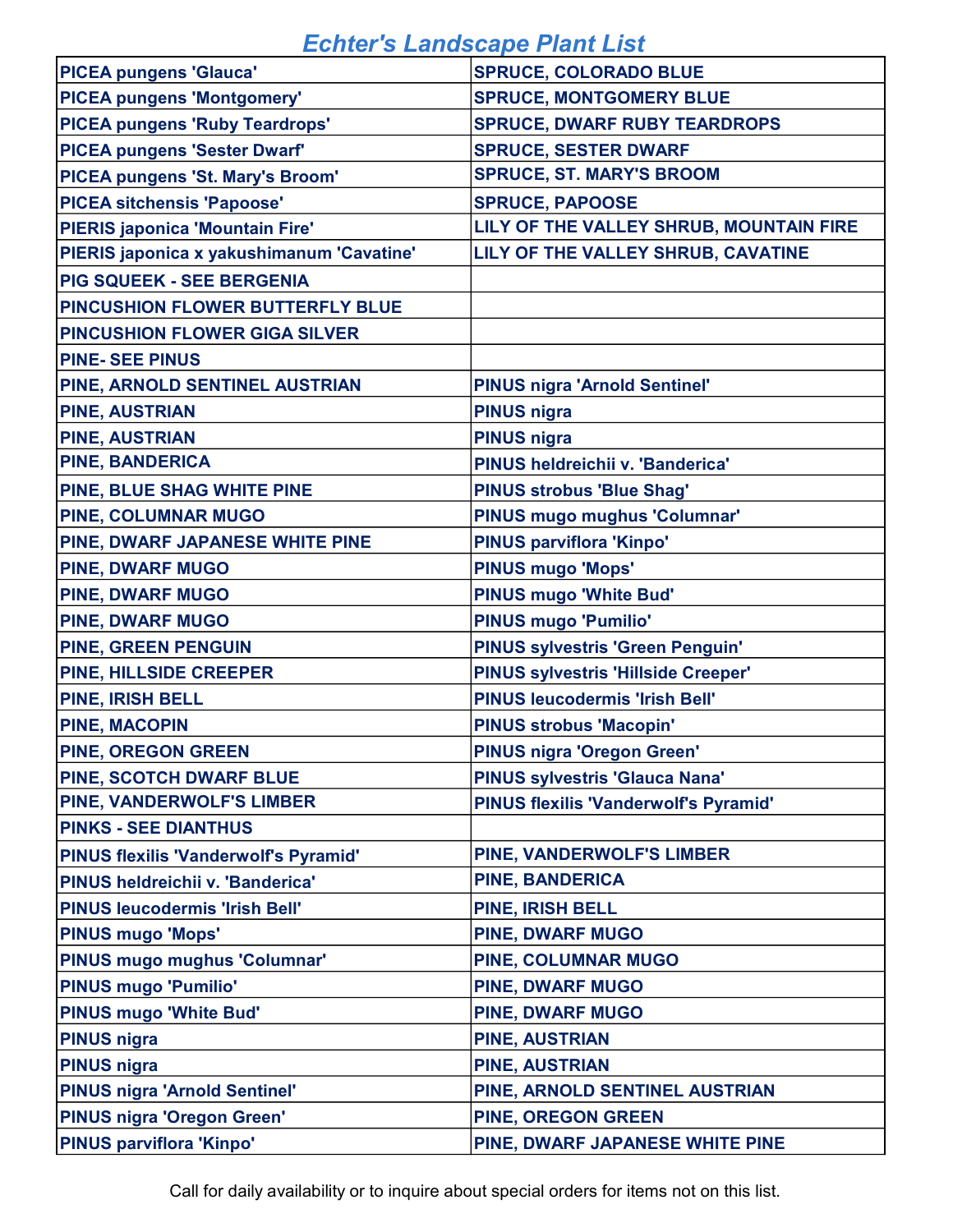| <b>PINUS strobus 'Blue Shag'</b>           | PINE, BLUE SHAG WHITE PINE                |
|--------------------------------------------|-------------------------------------------|
| <b>PINUS strobus 'Macopin'</b>             | <b>PINE, MACOPIN</b>                      |
| <b>PINUS sylvestris 'Glauca Nana'</b>      | PINE, SCOTCH DWARF BLUE                   |
| <b>PINUS sylvestris 'Green Penguin'</b>    | <b>PINE, GREEN PENGUIN</b>                |
| <b>PINUS sylvestris 'Hillside Creeper'</b> | PINE, HILLSIDE CREEPER                    |
| <b>PITCHER PLANT</b>                       |                                           |
| <b>PITCHER PLANT JUDITH HINDLE</b>         |                                           |
| <b>PLANTAIN LILY - SEE HOSTA</b>           |                                           |
| <b>PLATYCODON - SEE BALLOON FLOWER</b>     |                                           |
| <b>PLECTHANTHUS - Guacamole</b>            |                                           |
| <b>PLECTRANTHUS - Gold</b>                 |                                           |
| <b>PLECTRANTHUS - Mona Lavender</b>        |                                           |
| <b>PLUM - SEE PRUNUS</b>                   |                                           |
| <b>PLUM, BIG CIS FLOWERING</b>             | <b>PRUNUS x cistena 'Big Cis'</b>         |
| <b>PLUM, ITALIAN (SD)</b>                  | <b>PRUNUS 'Italian' (SD)</b>              |
| <b>PLUM, NEWPORT</b>                       | <b>PRUNUS cerasifera 'Newport'</b>        |
| <b>PLUM, PRINCESS KAY</b>                  | <b>PRUNUS nigra 'Princess Kay'</b>        |
| <b>PLUM, PURPLE LEAF</b>                   | <b>PRUNUS x cistena</b>                   |
| PLUM, SANTA ROSA (SD)                      | <b>PRUNUS 'Santa Rosa' (SD)</b>           |
| <b>PLUM, TOKA (SD)</b>                     | <b>PRUNUS salicina hybrid 'Toka' (SD)</b> |
| <b>PLUMBAGO LEADWORT</b>                   |                                           |
| <b>PLUME FLOWER - SEE CELOSIA</b>          |                                           |
| <b>PLUME GRASS - SEE SACCHARUM</b>         |                                           |
| <b>POLEMONIUM APRICOT DELIGHT</b>          |                                           |
| <b>POLEMONIUM BRESSINGHAM PURPLE</b>       |                                           |
| <b>POLEMONIUM BRISE D ANJOU</b>            |                                           |
| <b>POLYGONUM aubertii</b>                  | <b>SILVER LACE VINE</b>                   |
| <b>POPPY DOUBLE TANGERINE GEM</b>          |                                           |
| <b>POPPY N CHAMPAGNE BUBBLES</b>           |                                           |
| <b>POPPY O PRINCESS VICTORIA LOUISE</b>    |                                           |
| <b>POPPY ORIENTAL BRILLIANT</b>            |                                           |
| <b>POPPY ORIENTAL CRIMSON RED</b>          |                                           |
| <b>POPPY ORIENTAL LITTLE PATTY PLUM</b>    |                                           |
| <b>POPPY ORIENTAL ORANGE SCARLET</b>       |                                           |
| <b>POPPY ORIENTAL PRINCE OF ORANGE</b>     |                                           |
| <b>POPPY ORIENTAL ROYAL WEDDING</b>        |                                           |
| <b>POPPY SPRING FEVER ORANGE</b>           |                                           |
| <b>POPPY SPRING FEVER YELLOW</b>           |                                           |
| <b>POPULUS deltoides 'Siouxland'</b>       | <b>COTTONWOOD, SIOUXLAND</b>              |
| <b>POPULUS tremula 'Erecta'</b>            | <b>ASPEN, SWEDISH COLUMNAR</b>            |
| <b>POPULUS tremuloides</b>                 | <b>QUAKING ASPEN</b>                      |
| <b>POPULUS tremuloides (CLUMP)</b>         | <b>QUAKING ASPEN (CLUMP)</b>              |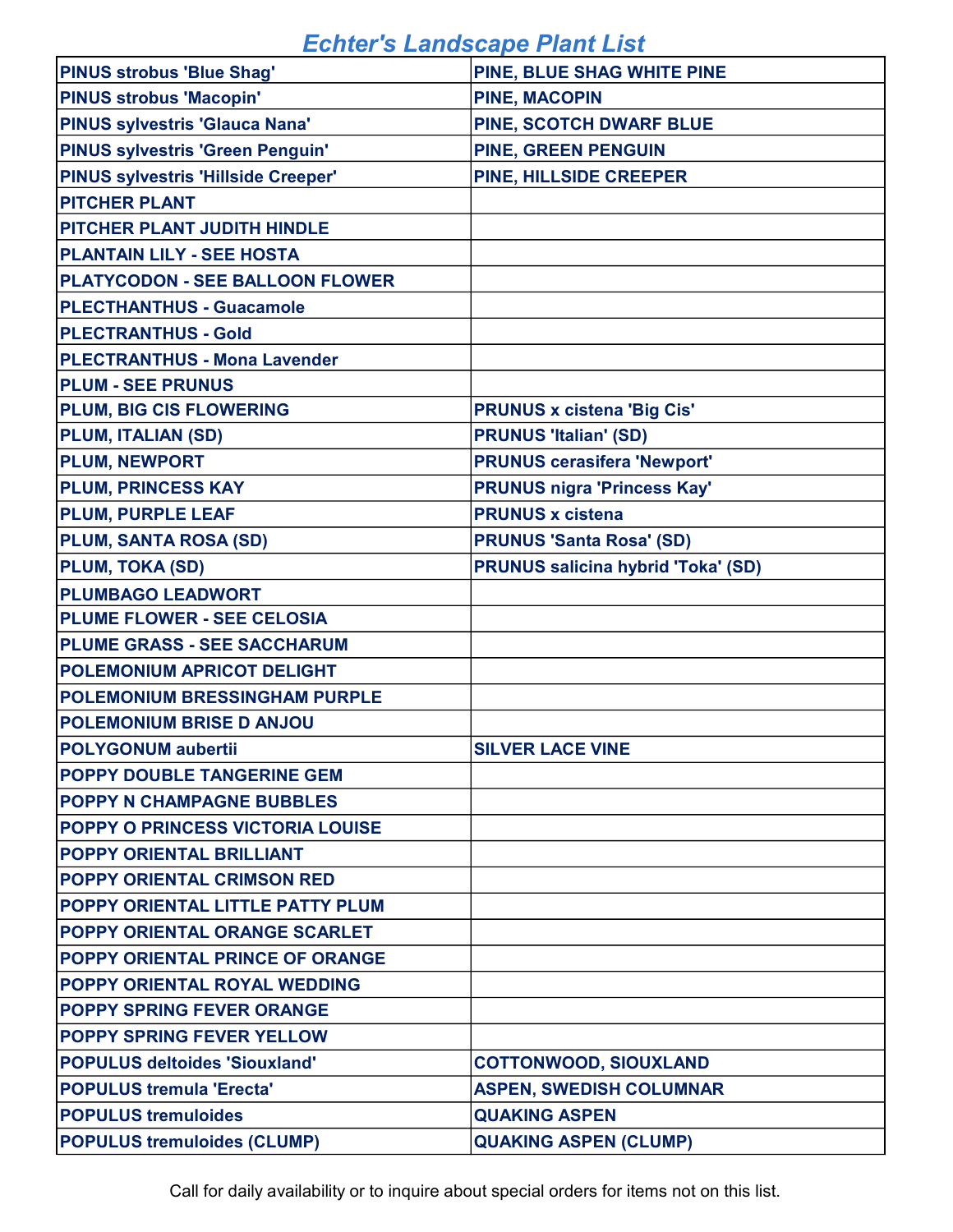| <b>PORCELAIN VINE</b>                      |                                                |
|--------------------------------------------|------------------------------------------------|
| <b>PORTULACA - Happy Hour Fuchsia</b>      |                                                |
| <b>PORTULACA - Happy Hour Lemon</b>        |                                                |
| <b>PORTULACA - Happy Hour Mix</b>          |                                                |
| <b>PORTULACA - Happy Hour Mix Tropical</b> |                                                |
| <b>PORTULACA - Happy Hour Orange</b>       |                                                |
| POT MARIGOLD - SEE CALENDULA               |                                                |
| <b>POTENTILLA NANA</b>                     |                                                |
| <b>POTENTILLA fruitcosa 'Pink Beauty'</b>  | POTENTILLA, PINK BEAUTY                        |
| POTENTILLA fruiticosa 'Dakota Sunspot'     | POTENTILLA, DAKOTA SUNSPOT                     |
| POTENTILLA fruiticosa 'Katherine Dykes'    | POTENTILLA, KATHRN DYKES                       |
| POTENTILLA fruiticosa 'Mango Tango'        | POTENTILLA, MANGO TANGO                        |
| <b>POTENTILLA fruiticosa 'Yellowgem'</b>   | POTENTILLA, YELLOWGEM                          |
| <b>POTENTILLA fruticosa 'Yellowgem'</b>    | POTENTILLA, YELLOWGEM                          |
| <b>POTENTILLA fruticosa 'Abbotswood'</b>   | POTENTILLA, ABBOTSWOOD                         |
| <b>POTENTILLA fruticosa 'CheeseHead'</b>   | POTENTILLA, CHEESEHEAD                         |
| <b>POTENTILLA fruticosa 'Crème Brule'</b>  | POTENTILLA, CRÈME BRULE                        |
| <b>POTENTILLA fruticosa 'Pink Beauty'</b>  | POTENTILLA, PINK BEAUTY                        |
| <b>POTENTILLA fruticosa 'Red Ace'</b>      | POTENTILLA, RED ACE                            |
| <b>POTENTILLA fruticosa 'Sunset'</b>       | <b>POTENTILLA, SUNSET</b>                      |
| POTENTILLA MONARCH'S VELVET                |                                                |
| POTENTILLA NANA WALKABOUT 6 PK             |                                                |
| POTENTILLA, ABBOTSWOOD                     | <b>POTENTILLA fruticosa 'Abbotswood'</b>       |
| POTENTILLA, CHEESEHEAD                     | <b>POTENTILLA fruticosa 'CheeseHead'</b>       |
| POTENTILLA, CRÈME BRULE                    | <b>POTENTILLA fruticosa 'Crème Brule'</b>      |
| POTENTILLA, DAKOTA SUNSPOT                 | <b>POTENTILLA fruiticosa 'Dakota Sunspot'</b>  |
| POTENTILLA, KATHRN DYKES                   | <b>POTENTILLA fruiticosa 'Katherine Dykes'</b> |
| <b>POTENTILLA, MANGO TANGO</b>             | <b>POTENTILLA fruiticosa 'Mango Tango'</b>     |
| POTENTILLA, PINK BEAUTY                    | <b>POTENTILLA fruitcosa 'Pink Beauty'</b>      |
| POTENTILLA, PINK BEAUTY                    | <b>POTENTILLA fruticosa 'Pink Beauty'</b>      |
| POTENTILLA, RED ACE                        | <b>POTENTILLA fruticosa 'Red Ace'</b>          |
| <b>POTENTILLA, SUNSET</b>                  | <b>POTENTILLA fruticosa 'Sunset'</b>           |
| POTENTILLA, YELLOWGEM                      | <b>POTENTILLA fruiticosa 'Yellowgem'</b>       |
| POTENTILLA, YELLOWGEM                      | <b>POTENTILLA fruticosa 'Yellowgem'</b>        |
| <b>PRAIRIE CLOVER PURPLE</b>               |                                                |
| <b>PRAIRIE CONEFLOWER</b>                  |                                                |
| <b>PRIMULA - SEE PRIMROSE</b>              |                                                |
| <b>PRIMULA PACIFIC GIANT MIX</b>           |                                                |
| <b>PRIVET - SEE LIGUSTRUM</b>              |                                                |
| <b>PRIVET, CHEYENNE</b>                    | <b>LIGUSTRUM vulgare 'Cheyenne'</b>            |
| <b>PRIVET, GOLDEN</b>                      | <b>LIGUSTRUM x vicaryi</b>                     |
| <b>PRIVET, GOLDEN</b>                      | <b>LIGUSTRUM x vicaryi</b>                     |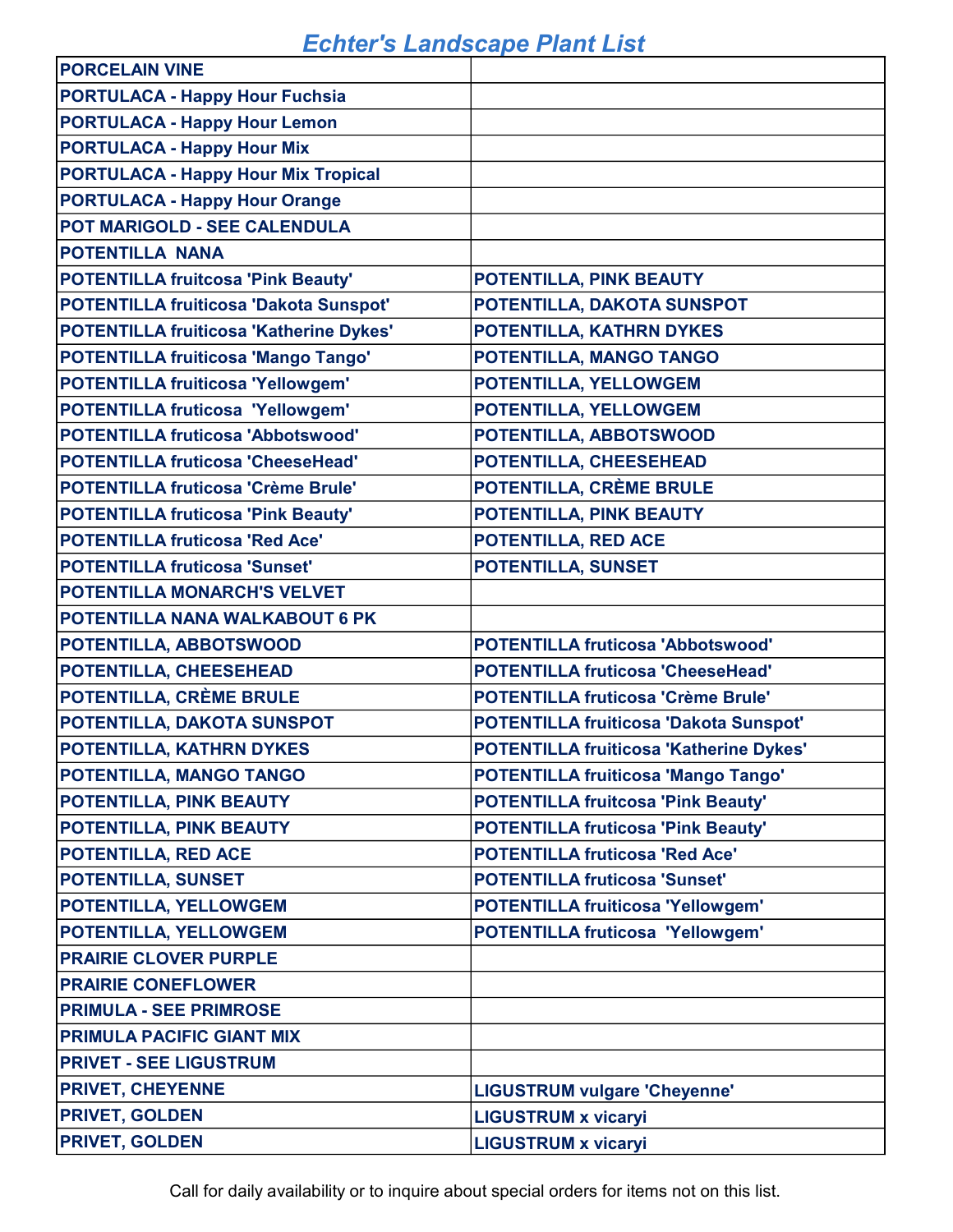| <b>PRIVET, LODENSE</b>                        | <b>LIGUSTRUM vulgare 'Lodense'</b>       |
|-----------------------------------------------|------------------------------------------|
| <b>PRIVET, STRAIGHT TALK</b>                  | <b>LIGUSTRUM vulgare 'Straight Talk'</b> |
| <b>PRUNUS besseyi</b>                         | <b>SANDCHERRY, WESTERN</b>               |
| <b>PRUNUS besseyi 'Pawnee Buttes'</b>         | <b>SANDCHERRY, CREEPING WESTERN</b>      |
| <b>PRUNUS 'Bing' (SD)</b>                     | <b>CHERRY, BING (SD)</b>                 |
| <b>PRUNUS 'Carmine Jewel'</b>                 | <b>CHERRY, CARMINE JEWEL</b>             |
| <b>PRUNUS cerasifera 'Newport'</b>            | <b>PLUM, NEWPORT</b>                     |
| <b>PRUNUS 'Combination Cherry'(4N1)(SD)</b>   | CHERRY, 4 IN 1 COMBO (SD)                |
| <b>PRUNUS 'Elberta' (SD)</b>                  | <b>PEACH, ELBERTA (SD)</b>               |
| <b>PRUNUS 'Flavortop' (SD)</b>                | <b>NECTARINE, FLAVORTOP (SD)</b>         |
| <b>PRUNUS 'Frost' (SD)</b>                    | <b>PEACH, FROST (SD)</b>                 |
| <b>PRUNUS glandulosa 'Rosea Plena'</b>        | <b>ALMOND, PINK FLOWERING</b>            |
| <b>PRUNUS 'Italian' (SD)</b>                  | <b>PLUM, ITALIAN (SD)</b>                |
| <b>PRUNUS 'Juliet'</b>                        | <b>CHERRY, JULIET</b>                    |
| <b>PRUNUS 'Montmorency' (SD)</b>              | <b>CHERRY, MONTMORENCY (SD)</b>          |
| <b>PRUNUS 'Montrose' (SD)</b>                 | <b>APRICOT, MONTROSE (SD)</b>            |
| <b>PRUNUS 'Moorpark' (SD)</b>                 | <b>APRICOT, MOORPARK (SD)</b>            |
| <b>PRUNUS nigra 'Princess Kay'</b>            | <b>PLUM, PRINCESS KAY</b>                |
| <b>PRUNUS persica 'Crimson Cascade'</b>       | PEACH, CRIMSON CASCADE WEEPING           |
| <b>PRUNUS 'Pix Zee' (SD)</b>                  | PEACH, PIX ZEE (SD)                      |
| <b>PRUNUS 'Redhaven' (SD)</b>                 | <b>PEACH, REDHAVEN (SD)</b>              |
| <b>PRUNUS 'Romeo'</b>                         | <b>CHERRY, ROMEO</b>                     |
| <b>PRUNUS salicina hybrid 'Toka' (SD)</b>     | <b>PLUM, TOKA (SD)</b>                   |
| <b>PRUNUS 'Santa Rosa' (SD)</b>               | PLUM, SANTA ROSA (SD)                    |
| <b>PRUNUS sargentii 'Pink Flair'</b>          | <b>CHERRY, PINK FLAIR FLOWERING</b>      |
| <b>PRUNUS 'Stella' (SD)</b>                   | <b>CHERRY, STELLA (SD)</b>               |
| <b>PRUNUS tomentosa</b>                       | <b>CHERRY, NANKING</b>                   |
| <b>PRUNUS 'Veteran' (SD)</b>                  | <b>PEACH, VETERAN (SD)</b>               |
| <b>PRUNUS virginiana 'Canada Red' (CLUMP)</b> | <b>CHOKECHERRY, CANADA RED (CLUMP)</b>   |
| <b>PRUNUS virginiana 'Canada Red' (TF)</b>    | <b>CHOKECHERRY, CANADA RED (TF)</b>      |
| <b>PRUNUS x cistena</b>                       | <b>PLUM, PURPLE LEAF</b>                 |
| <b>PRUNUS x cistena 'Big Cis'</b>             | <b>PLUM, BIG CIS FLOWERING</b>           |
| <b>PULMONARIA HIGH CONTRAST</b>               |                                          |
| <b>PULMONARIA SHRIMPS ON BARBY</b>            |                                          |
| <b>PUMPKIN - Autumn Gold</b>                  |                                          |
| <b>PUMPKIN - Baby Boo</b>                     |                                          |
| <b>PUMPKIN - Dill's Atlantic Giant</b>        |                                          |
| <b>PUMPKIN - Wee - B - Little</b>             |                                          |
| <b>PURPLE PICKEREL</b>                        |                                          |
| <b>PURPLELEAF WINTERCREEPER</b>               |                                          |
| <b>PUSSYTOES DWARF</b>                        |                                          |
| <b>PUSSYTOES ROSE</b>                         |                                          |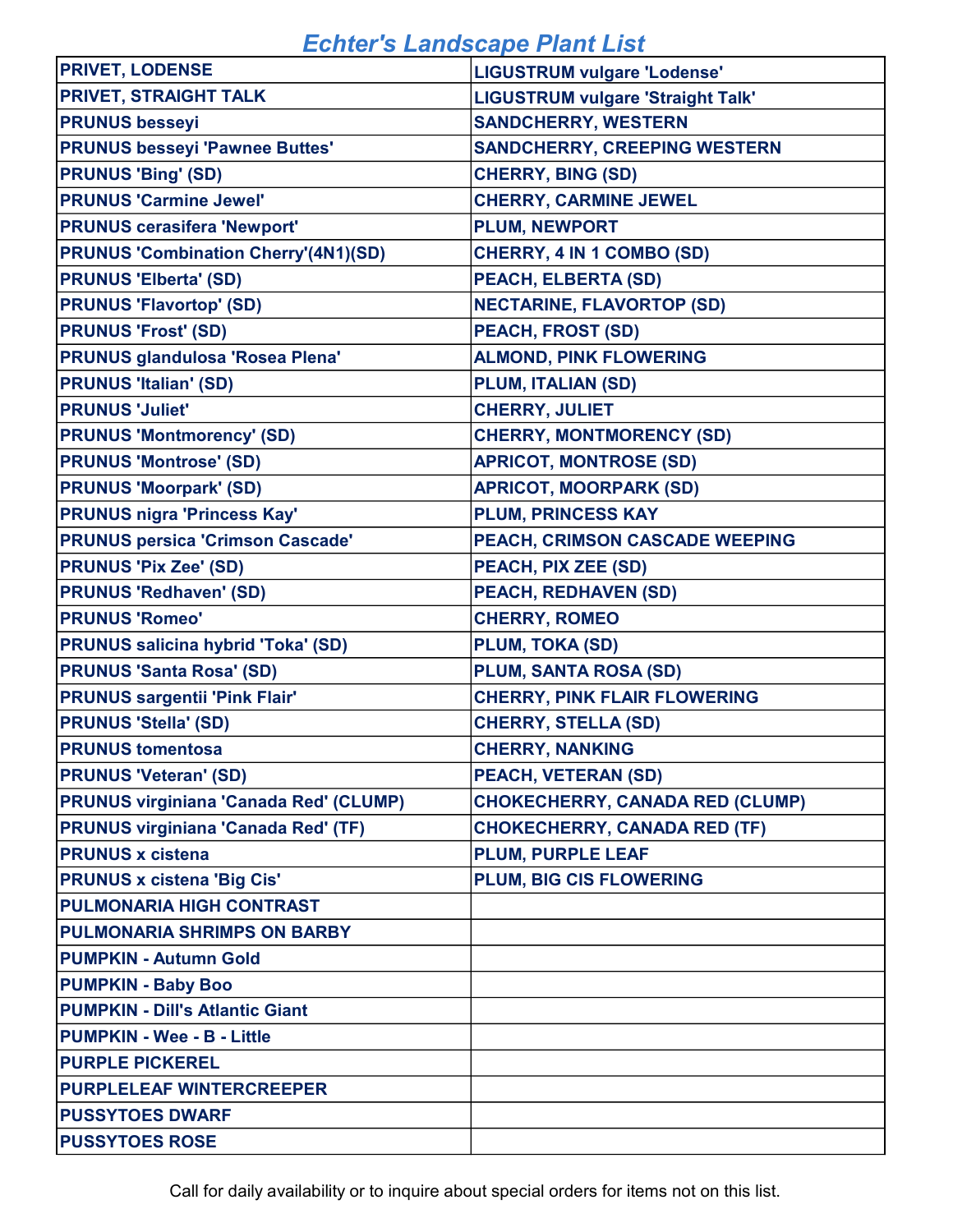| <b>PYRACANTHA angustifolia 'Gnome'</b>     | PYRACANTHA, GNOME                                |
|--------------------------------------------|--------------------------------------------------|
| <b>PYRACANTHA, GNOME</b>                   | <b>PYRACANTHA angustifolia 'Gnome'</b>           |
| <b>PYRUS 'Anjou' (SD)</b>                  | PEAR, ANJOU (SD)                                 |
| <b>PYRUS 'Bartlett' (SD)</b>               | <b>PEAR, BARTLETT (SD)</b>                       |
| <b>PYRUS calleryana 'Autumn Blaze'</b>     | PEAR, AUTUMN BLAZE                               |
| <b>PYRUS calleryana 'Chanticleer'</b>      | PEAR, CHANTICLEER FLOWERING                      |
| <b>PYRUS calleryana 'Jack'</b>             | <b>PEAR, JACK FLOWERING</b>                      |
| <b>PYRUS 'Combination Pear' (4N1) (SD)</b> | PEAR, 4 IN 1 COMBO (SD)                          |
| <b>PYRUS 'Hosui' (SD)</b>                  | <b>PEAR, HOUSI (SD)</b>                          |
| <b>PYRUS, '20th Century' (SD)</b>          | PEAR, 20TH CENTURY (SD)                          |
| <b>QUAKING ASPEN</b>                       | <b>POPULUS tremuloides</b>                       |
| <b>QUAKING ASPEN - SEE POPULUS</b>         |                                                  |
| <b>QUAKING ASPEN (CLUMP)</b>               | <b>POPULUS tremuloides (CLUMP)</b>               |
| <b>QUERCUS robur 'Crimson Spire'</b>       | <b>OAK, CRIMSON SPIRE</b>                        |
| <b>QUERCUS rubra</b>                       | <b>OAK, NORTHERN RED</b>                         |
| QUINCE, DOUBLE TAKE ORANGE                 | <b>CHAENOMELES speciosa 'Double Take Orange'</b> |
| QUINCE, DOUBLE TAKE PINK                   | <b>CHAENOMELES speciosa 'Dbl Take Pink"</b>      |
| <b>RABBITBRUSH, DWARF BLUE</b>             | <b>CHRYSOTHAMNUS nauseosus 'Baby Blue'</b>       |
| <b>RAIN LILY</b>                           |                                                  |
| <b>RASPBERRY, BOYNE</b>                    | <b>RUBUS x 'Boyne"</b>                           |
| <b>RASPBERRY, CANBY</b>                    | <b>RUBUS idaeus 'Canby'</b>                      |
| <b>RASPBERRY, COHO</b>                     | <b>RUBUS idaeus 'Coho'</b>                       |
| <b>RASPBERRY, FALL GOLD</b>                | <b>RUBUS idaeus 'Fall Gold'</b>                  |
| <b>RASPBERRY, HERITAGE</b>                 | <b>RUBUS idaeus 'Heritage'</b>                   |
| <b>RASPBERRY, JEWELL BLACK</b>             | <b>RUBUS idaeus 'Jewel Black'</b>                |
| <b>RASPBERRY, LATHAM</b>                   | <b>RUBUS idaeus 'Latham'</b>                     |
| <b>RASPBERRY, MEEKER</b>                   | <b>RUBUS idaeus 'Meeker'</b>                     |
| <b>RATIBIDA - SEE CONEFLOWER PRAIRIE</b>   |                                                  |
| <b>RED CURRANT, RED LAKE</b>               | <b>RIBES sativum 'Red Lake'</b>                  |
| <b>RED HOT POKER FIRE DANCE</b>            |                                                  |
| <b>RED HOT POKER LUCKY LEMONS</b>          |                                                  |
| <b>RED HOT POKER PAPAYA POPSICLE</b>       |                                                  |
| <b>RED HOT POKER REGAL BLUE LEAF</b>       |                                                  |
| <b>RED RICE GRASS BLACK MADRAS</b>         |                                                  |
| <b>REDBIRDS IN A TREE</b>                  |                                                  |
| <b>REDBUD - SEE CERCIS</b>                 |                                                  |
| <b>REDBUD, EASTERN</b>                     | <b>CERCIS canadensis</b>                         |
| <b>REDBUD, EASTERN (CLUMP)</b>             | <b>CERCIS canadensis (CLUMP)</b>                 |
| <b>REDBUD, FOREST PANSY</b>                | <b>CERCIS canadensis 'Forest Pansy'</b>          |
| <b>REDBUD, RISING SUN</b>                  | <b>CERCIS canadensis 'Rising Sun'</b>            |
| <b>REDBUD, RUBY FALLS</b>                  | <b>CERCIS canadensis 'Ruby Falls'</b>            |
| <b>RHAMNUS frangula 'Columnaris'</b>       | <b>BUCKTHORN, TALL HEDGE</b>                     |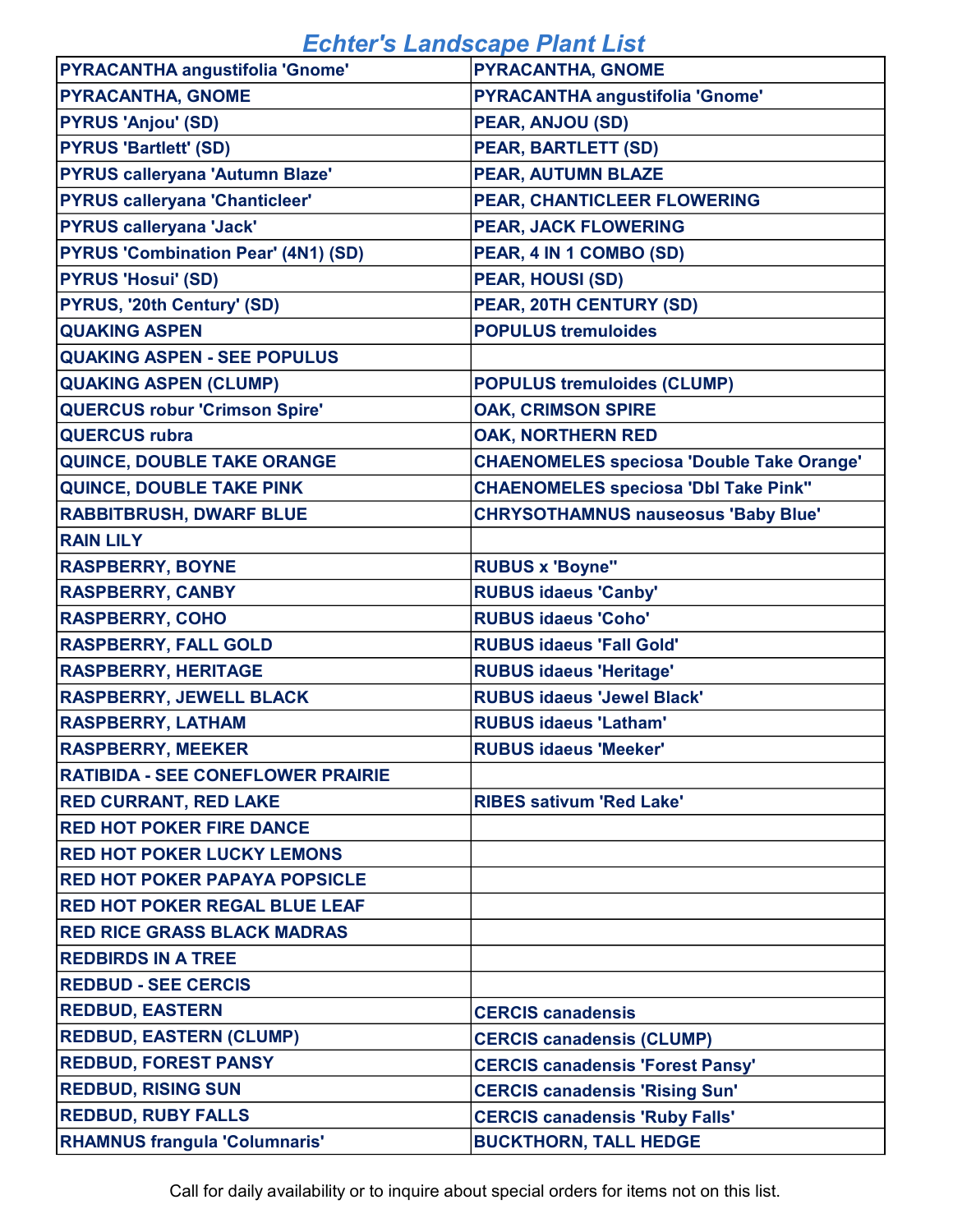| <b>RHAMNUS frangula 'Fine Line'</b>           | <b>BUCKTHORN, FINELINE</b>             |
|-----------------------------------------------|----------------------------------------|
| <b>RHEUM coltorum 'Canada Red'</b>            | <b>RHUBARB, CANADA RED</b>             |
| <b>RHEUM coltorum 'Strawberry Red'</b>        | <b>RHUBARB, STRAWBERRY RED</b>         |
| <b>RHODO x 'Mandarin Lights' (AZALEA)</b>     | <b>AZALEA, MANDARIN LIGHTS</b>         |
| <b>RHODO x 'Molalla Red' (AZALEA)</b>         | <b>AZALEA, MOLLALA RED</b>             |
| RHODO x 'Mt. St. Helens' (AZALEA)             | <b>AZALEA, MOUNT ST HELENS</b>         |
| <b>RHODO x 'Rosey Lights' (AZALEA)</b>        | <b>AZALEA, ROSEY LIGHTS</b>            |
| <b>RHODO x 'Tri-Lights' (AZALEA)</b>          | <b>AZALEA, TRI-LIGHTS</b>              |
| <b>RHODO, NOVA ZEMBLA</b>                     | <b>RHODODENDRON 'Nova Zembla'</b>      |
| <b>RHODO, PJM</b>                             | <b>RHODODENDRON 'PJM' Compacta</b>     |
| <b>RHODO, RAMAPO</b>                          | <b>RHODODENDRON x 'Ramapo'</b>         |
| <b>RHODO, ROSEUM ELEGANS</b>                  | <b>RHODODENDRON 'Roseum Elegans'</b>   |
| <b>RHODODENDRON 'Nova Zembla'</b>             | <b>RHODO, NOVA ZEMBLA</b>              |
| <b>RHODODENDRON 'PJM' Compacta</b>            | <b>RHODO, PJM</b>                      |
| <b>RHODODENDRON 'Roseum Elegans'</b>          | <b>RHODO, ROSEUM ELEGANS</b>           |
| <b>RHODODENDRON x 'Ramapo'</b>                | <b>RHODO, RAMAPO</b>                   |
| <b>RHUBARB, CANADA RED</b>                    | <b>RHEUM coltorum 'Canada Red'</b>     |
| <b>RHUBARB, STRAWBERRY RED</b>                | <b>RHEUM coltorum 'Strawberry Red'</b> |
| <b>RHUS aromatica 'Gro-Low'</b>               | <b>SUMAC, DWARF FRAGRANT</b>           |
| <b>RHUS thyphina 'Bailtiger' 'Tiger Eyes'</b> | <b>SUMAC, TIGEREYES</b>                |
| <b>RIBES alpinum</b>                          | <b>CURRANT, ALPINE</b>                 |
| <b>RIBES aureum 'Gwen's Buffalo'</b>          | <b>CURRANT, GWEN'S BUFFALO</b>         |
| <b>RIBES nigrum 'Alagan'</b>                  | <b>BLACK CURRANT, ALAGAN</b>           |
| <b>RIBES nigrum 'Consort'</b>                 | <b>BLACK CURRANT, CONSORT</b>          |
| <b>RIBES sativum 'Blanca'</b>                 | <b>WHITE CURRANT</b>                   |
| <b>RIBES sativum 'Red Lake'</b>               | <b>RED CURRANT, RED LAKE</b>           |
| RIBES x 'Hinnonmaki Red'                      | <b>GOOSEBERRY, HINNOMAKI RED</b>       |
| <b>RIBES x 'Tasti-Berry'</b>                  | <b>GOOSEBERRY, TASTI-BERRY</b>         |
| <b>RODGERSIA FIREWORKS</b>                    |                                        |
| <b>ROSE Adobe Sunrise (Own Root)</b>          |                                        |
| <b>ROSE All Dressed Up</b>                    |                                        |
| <b>ROSE All My Loving</b>                     |                                        |
| <b>ROSE Angel Face</b>                        |                                        |
| <b>ROSE Anna's Promise</b>                    |                                        |
| <b>ROSE Apricots n' Cream</b>                 |                                        |
| <b>ROSE Arctic Blue</b>                       |                                        |
| <b>ROSE Austrian Copper</b>                   |                                        |
| <b>ROSE Barbra Streisand</b>                  |                                        |
| <b>ROSE Belinda's Blush</b>                   |                                        |
| <b>ROSE Belinda's Dream</b>                   |                                        |
| <b>ROSE Blue Girl</b>                         |                                        |
| <b>ROSE Bonica (Own Root)</b>                 |                                        |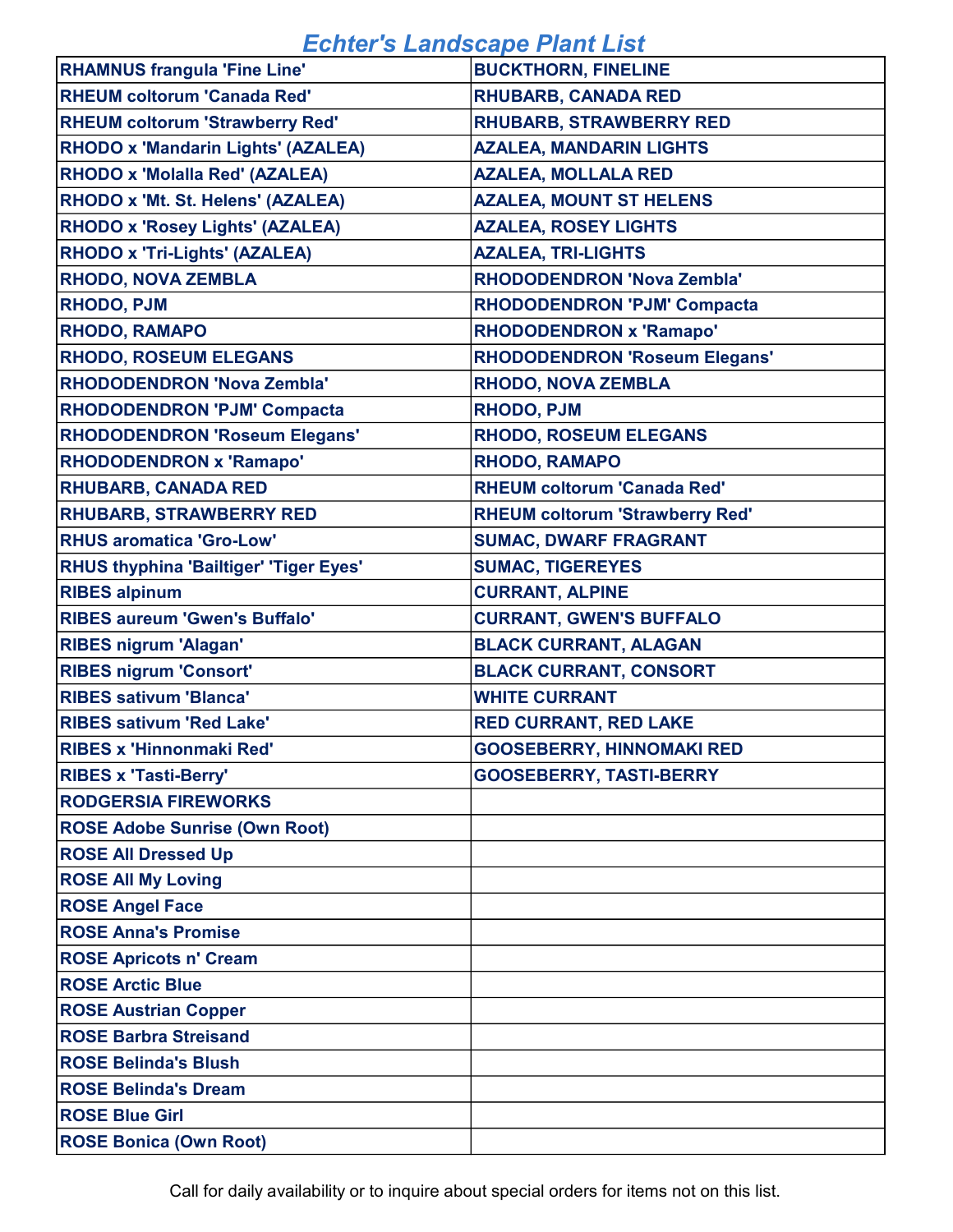| <b>ROSE Burgundy Iceberg (Own Root)</b>          |  |
|--------------------------------------------------|--|
| <b>ROSE Candy Cane Cocktail (Own Root)</b>       |  |
| <b>ROSE Celestial Night</b>                      |  |
| <b>ROSE Ch-Ching</b>                             |  |
| <b>ROSE Chicago Peace</b>                        |  |
| <b>ROSE Chihuly</b>                              |  |
| <b>ROSE Childrens Hope</b>                       |  |
| <b>ROSE China Doll</b>                           |  |
| <b>ROSE Chrysler Imperial</b>                    |  |
| <b>ROSE CI. Above All (Own Root)</b>             |  |
| <b>ROSE CI. America</b>                          |  |
| <b>ROSE Cl. Arborose Florentina (Own Root)</b>   |  |
| ROSE CI. Arborose Kiss Me Kate (Own Root)        |  |
| <b>ROSE CI. Arborose Quicksilver (Own Root)</b>  |  |
| <b>ROSE CI. Cecile Brunner staked</b>            |  |
| <b>ROSE CI. Don Juan</b>                         |  |
| <b>ROSE CI. Fourth of July</b>                   |  |
| <b>ROSE CI. Golden Opportunity</b>               |  |
| <b>ROSE CI. Golden Showers</b>                   |  |
| <b>ROSE CI. Iceberg (Own Root)</b>               |  |
| <b>ROSE CI. Joseph's Coat</b>                    |  |
|                                                  |  |
| <b>ROSE CI. Lady in Red</b>                      |  |
| <b>ROSE CI. New Dawn (Own Root)</b>              |  |
| <b>ROSE CI. Pretty in Pink Eden (Own Root)</b>   |  |
| <b>ROSE CI. Raspberry Cream Twirl (Own Root)</b> |  |
| <b>ROSE CI. Royal Gold</b>                       |  |
| <b>ROSE CI. Stormy Weather</b>                   |  |
| <b>ROSE Coffee Bean (Own Root)</b>               |  |
| <b>ROSE Coretta Scott King</b>                   |  |
| <b>ROSE Cutie Pie(Own Root)</b>                  |  |
| <b>ROSE Dark Night</b>                           |  |
| <b>ROSE Day Breaker</b>                          |  |
| <b>ROSE Dee-Lish</b>                             |  |
| <b>ROSE Doris Day</b>                            |  |
| <b>ROSE Double Delight</b>                       |  |
| <b>ROSE Drop Dead Red</b>                        |  |
| <b>ROSE Easy Does It</b>                         |  |
| <b>ROSE Easy Elegance All the Rage</b>           |  |
| <b>ROSE Easy Elegance Champagne Wishes</b>       |  |
| <b>ROSE Easy Elegance Como Park</b>              |  |
| <b>ROSE Easy Elegance Coral Cove</b>             |  |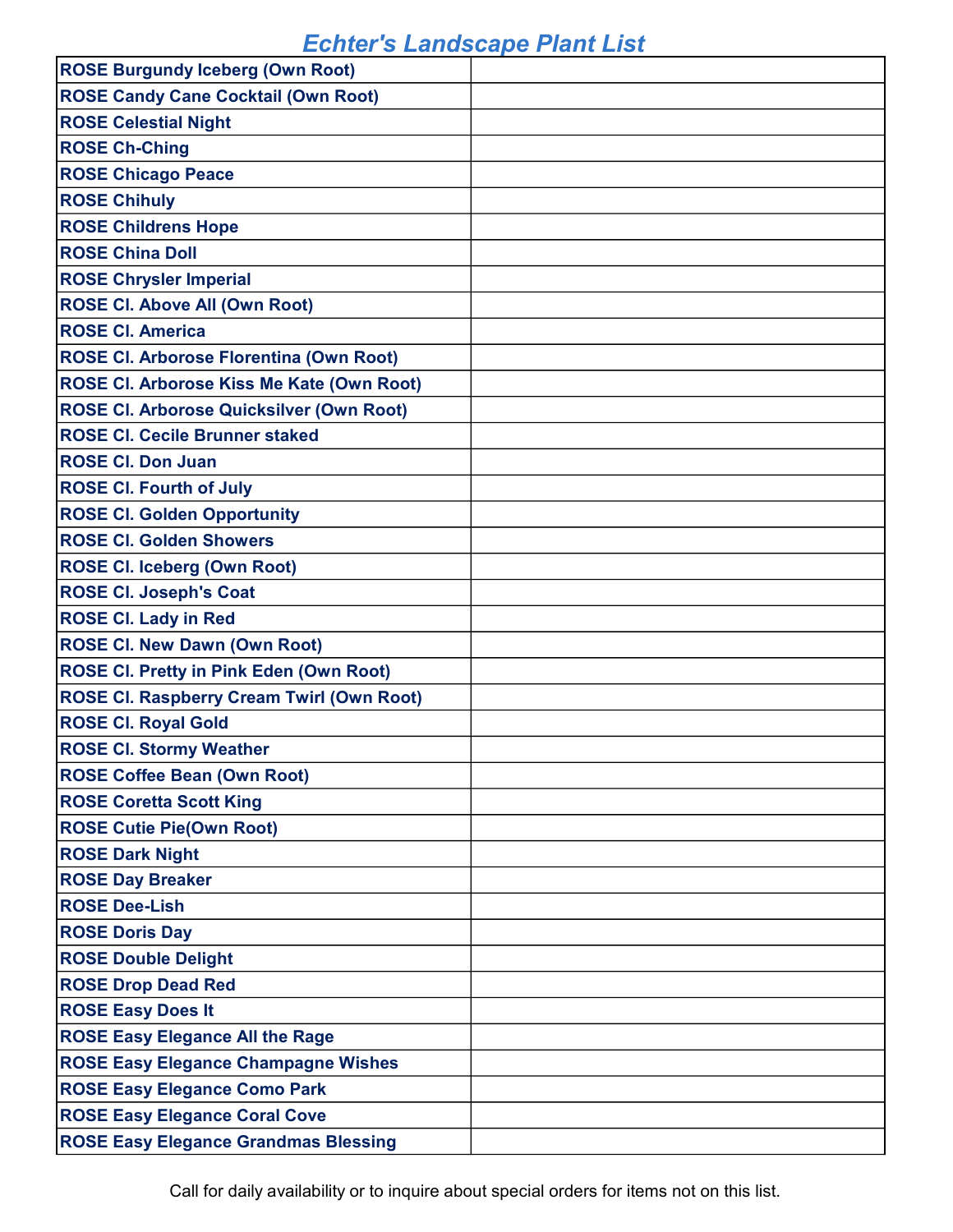| <b>ROSE Easy Elegance Head Over Heels</b>    |  |
|----------------------------------------------|--|
| <b>ROSE Easy Elegance High Voltage</b>       |  |
| <b>ROSE Easy Elegance Macy's Pride</b>       |  |
| <b>ROSE Easy Elegance Music Box</b>          |  |
| <b>ROSE Easy Elegance My Girl</b>            |  |
| <b>ROSE Easy Elegance Paint the Town</b>     |  |
| <b>ROSE Easy Elegance Screaming Neon</b>     |  |
| <b>ROSE Easy Elegance Sunrise Sunset</b>     |  |
| <b>ROSE Easy Elegance Super Hero</b>         |  |
| <b>ROSE Easy Going</b>                       |  |
| <b>ROSE Easy on the Eyes (Own Root)</b>      |  |
| <b>ROSE Easy Spirit</b>                      |  |
| <b>ROSE Easy to Please</b>                   |  |
| <b>ROSE Ebb Tide</b>                         |  |
| <b>ROSE Edith's Darling</b>                  |  |
| <b>ROSE Eleganza Oh Happy Day (Own Root)</b> |  |
| <b>ROSE Falling in Love</b>                  |  |
| <b>ROSE Fire Meidland (Own Root)</b>         |  |
| <b>ROSE First Prize</b>                      |  |
| <b>ROSE Flower Carpet Amber</b>              |  |
| <b>ROSE Flower Carpet Appleblossom</b>       |  |
| <b>ROSE Flower Carpet Pink Supreme</b>       |  |
| <b>ROSE Flower Carpet Red</b>                |  |
| <b>ROSE Fragrant Cloud</b>                   |  |
| <b>ROSE Frida Kahlo (Own Root)</b>           |  |
| <b>ROSE Full Sail</b>                        |  |
| <b>ROSE Fun in the Sun</b>                   |  |
| <b>ROSE George Burns</b>                     |  |
| <b>ROSE Gingersnap</b>                       |  |
| <b>ROSE Gold Struck</b>                      |  |
| <b>ROSE Good as Gold</b>                     |  |
| <b>ROSE Hansa (Own Root)</b>                 |  |
| <b>ROSE Happy Go Lucky</b>                   |  |
| <b>ROSE Heirloom</b>                         |  |
| <b>ROSE Henry Fonda</b>                      |  |
| <b>ROSE Honor</b>                            |  |
| <b>ROSE Hope for Humanity (Own Root)</b>     |  |
| <b>ROSE Hot and Sassy(Own Root)</b>          |  |
| <b>ROSE Hot Cocoa</b>                        |  |
| <b>ROSE Iceberg (Own Root)</b>               |  |
| <b>ROSE In the Mood</b>                      |  |
| <b>ROSE In Your Eyes (Own Root)</b>          |  |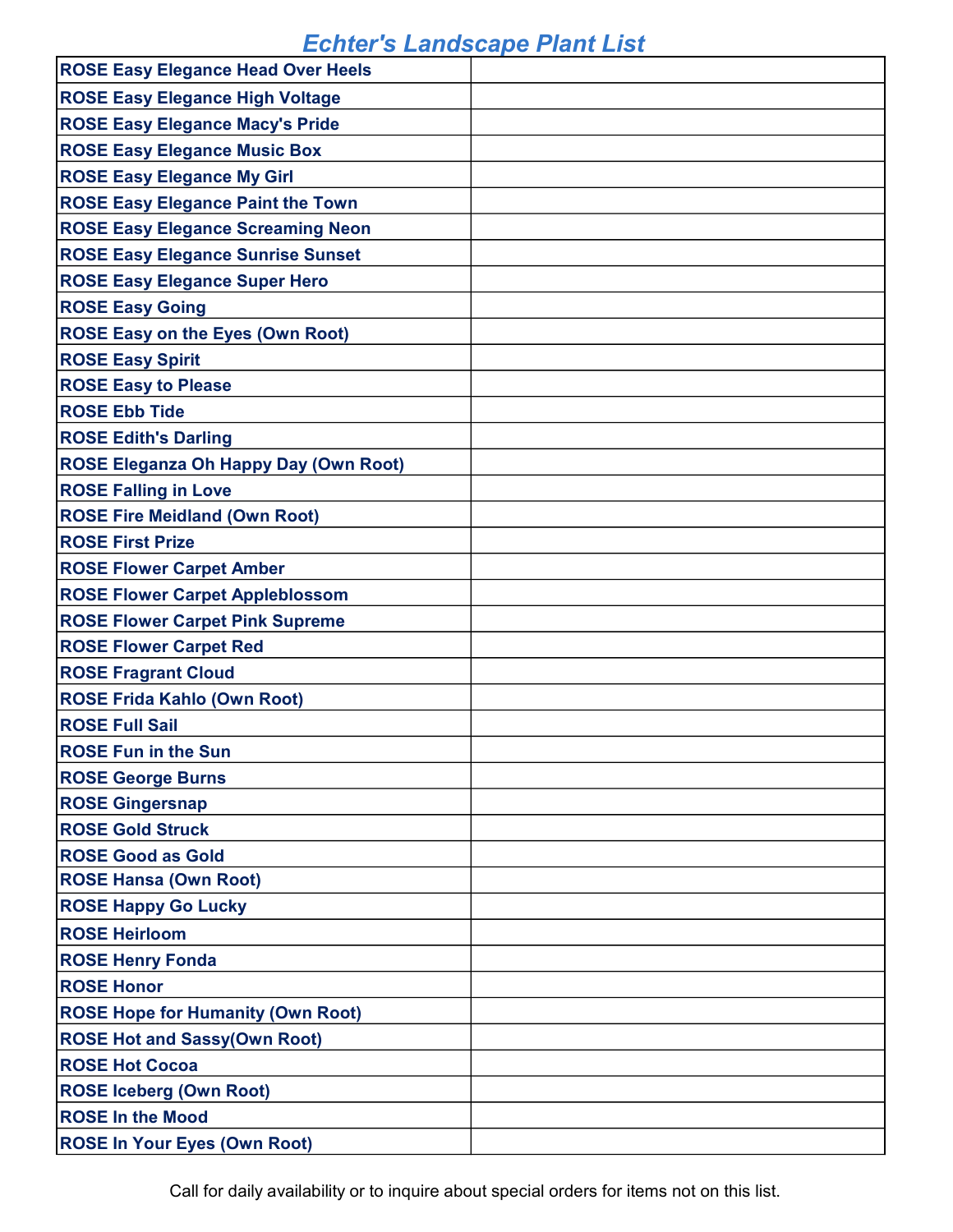| <b>ROSE Intrigue</b>                           |                                                    |
|------------------------------------------------|----------------------------------------------------|
| <b>ROSE John F. Kennedy</b>                    |                                                    |
| <b>ROSE Julia Child</b>                        |                                                    |
| <b>ROSE Jump for Joy</b>                       |                                                    |
| <b>ROSE Just Joey</b>                          |                                                    |
| <b>ROSE Ketchup and Mustard</b>                |                                                    |
| <b>ROSE Knockout Double Pink(Own Root)</b>     |                                                    |
| <b>ROSE Knockout Double Red(Own Root)</b>      |                                                    |
| <b>ROSE Knockout Pink(Own Root)</b>            |                                                    |
| <b>ROSE Knockout Red(Own Root)</b>             |                                                    |
| <b>ROSE Knockout Sunny (Own Root)</b>          |                                                    |
| <b>ROSE Knockout White (Own Root)</b>          |                                                    |
| <b>ROSE Lava Flow</b>                          |                                                    |
| <b>ROSE Legends</b>                            |                                                    |
| <b>ROSE Lemon Drop (Own Root)</b>              |                                                    |
| <b>ROSE Let Freedom Ring</b>                   |                                                    |
| <b>ROSE Life's Little Pleasures (Own Root)</b> |                                                    |
| <b>ROSE Linda Campbell (Own Root)</b>          |                                                    |
| <b>ROSE Livin Easy</b>                         |                                                    |
| <b>ROSE Love at First Sight</b>                |                                                    |
| <b>ROSE Love Song</b>                          |                                                    |
| <b>ROSE MALLOW - SEE MALVA</b>                 |                                                    |
| <b>ROSE Marmalade Skies (Own Root)</b>         |                                                    |
| <b>ROSE Midas Touch</b>                        |                                                    |
| <b>ROSE Miss All Amer. Beauty</b>              |                                                    |
| <b>ROSE Miss Congeniality</b>                  |                                                    |
| <b>ROSE Mister Lincoln</b>                     |                                                    |
| <b>ROSE OF SHARON - SEE HIBISCUS</b>           |                                                    |
| <b>ROSE OF SHARON, BLUE CHIFFON</b>            | <b>HIBISCUS syriacus 'Blue Chiffon'</b>            |
| <b>ROSE OF SHARON, BLUE SATIN</b>              | <b>HIBISCUS syriacus 'Blue Satin'</b>              |
| <b>ROSE OF SHARON, CHATEAU CHAMBORD</b>        | <b>HIBISCUS syriacus 'Chateau Chambord'</b>        |
| ROSE OF SHARON, CHATEAU CHANTILLY              | <b>HIBISCUS syriacus 'Chateau Chantilly'</b>       |
| <b>ROSE OF SHARON, CHATEAU D'AMROISE</b>       | <b>HIBISCUS syriacus 'Chateau D'Amboise'</b>       |
| <b>ROSE OF SHARON, DANICA</b>                  | <b>HIBUSCUS syriacus 'Danica'</b>                  |
| <b>ROSE OF SHARON, FIJI</b>                    | <b>HIBISCUS syriacus 'Fiji'</b>                    |
| <b>ROSE OF SHARON, LAVENDER CHIFFON</b>        | <b>HIBISCUS syriacus 'Lavender Chiffon'</b>        |
| <b>ROSE OF SHARON, LIL' KIM RED</b>            | <b>HIBISCUS syriacus 'Lil' Kim Red'</b>            |
| <b>ROSE OF SHARON, PEPPERMINT SMOOTHIE</b>     | <b>HIBISCUS syriacus 'Peppermint Smoothie'</b>     |
| <b>ROSE OF SHARON, PURPLE PILLAR</b>           | <b>HIBISCUS Purple Pillar</b>                      |
| <b>ROSE OF SHARON, RED HEART</b>               | <b>HIBISCUS syriacus 'Red Heart'</b>               |
| <b>ROSE OF SHARON, SUGAR TIP (IRENE SCOTT)</b> | <b>HIBISCUS syriacus 'Sugar Tip' (Irene Scott)</b> |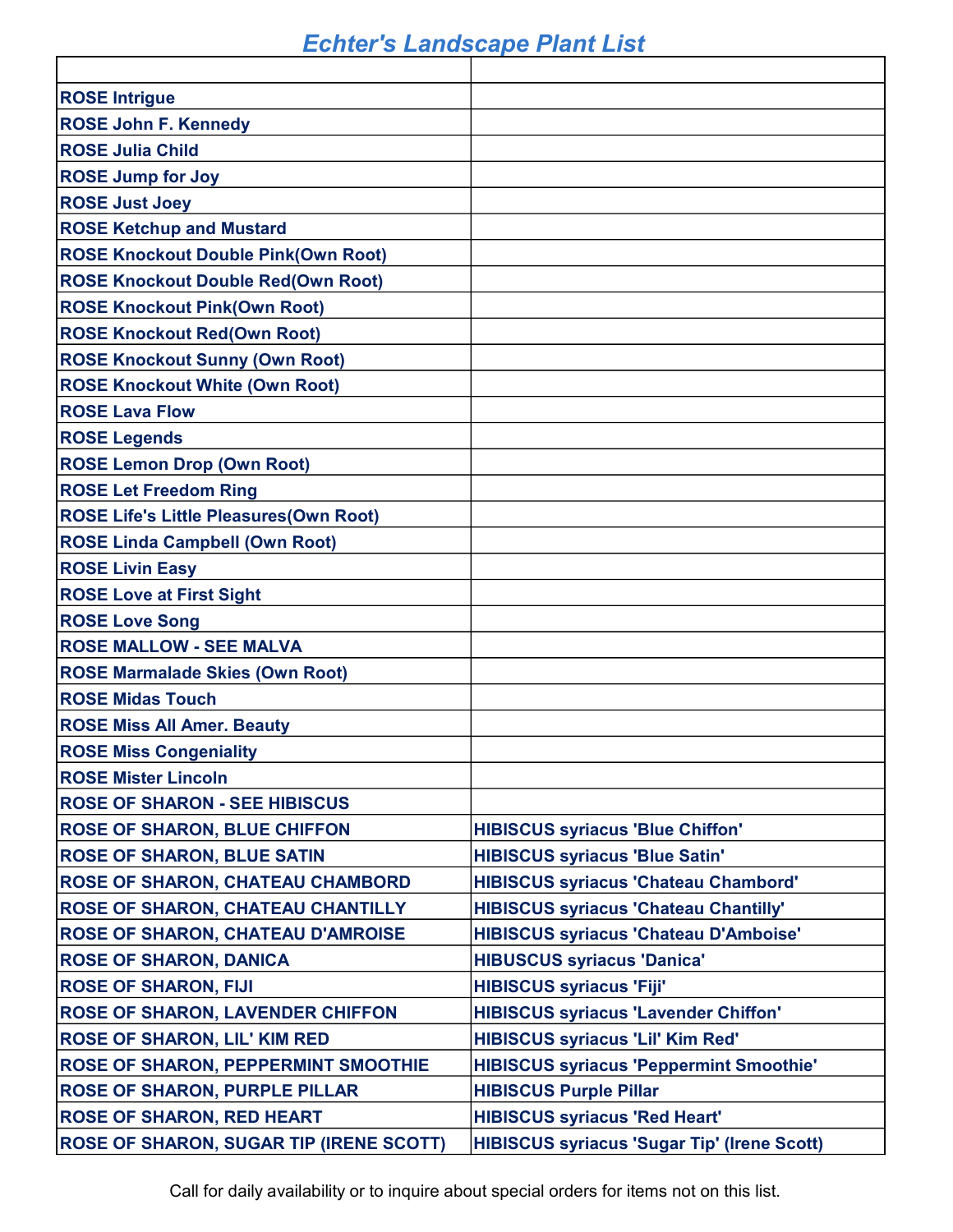| <b>ROSE OF SHARON, VERSAILLES</b>              | <b>HIBISCUS syriacus 'Chateau de Versailles'</b>   |
|------------------------------------------------|----------------------------------------------------|
| <b>ROSE OF SHARON, VIOLET SATIN</b>            | <b>HIBISCUS syriacus 'Violet Satin'</b>            |
| <b>ROSE OF SHARON, VIOLET SATIN PATIO TREE</b> | <b>HIBISCUS syriacus 'Violet Satin' Patio Tree</b> |
| <b>ROSE OF SHARON, WHITE PILLAR</b>            | <b>HIBISCUS White Pillar</b>                       |
| <b>ROSE OF SHARON, WOODBRIDGE PT</b>           | <b>HIBISCUS syriacus 'Woodbridge' PT</b>           |
| <b>ROSE Oh My</b>                              |                                                    |
| <b>ROSE Oklahoma</b>                           |                                                    |
| <b>ROSE Olympiad</b>                           |                                                    |
| <b>ROSE Opening Night</b>                      |                                                    |
| <b>ROSE Oranges n Lemons</b>                   |                                                    |
| <b>ROSE Painted Porcelain</b>                  |                                                    |
| <b>ROSE Parade Day</b>                         |                                                    |
| <b>ROSE Passionate Kisses (Own Root)</b>       |                                                    |
| <b>ROSE Peace</b>                              |                                                    |
| <b>ROSE Perfect Moment</b>                     |                                                    |
| <b>ROSE Perfume Factory</b>                    |                                                    |
| <b>ROSE Pillow Fight(Own Root)</b>             |                                                    |
| <b>ROSE Pink Snowflakes (Own Root)</b>         |                                                    |
| <b>ROSE Playboy</b>                            |                                                    |
| <b>ROSE Pretty Lady</b>                        |                                                    |
| <b>ROSE Pretty Polly Pink (Own Root)</b>       |                                                    |
| <b>ROSE Pretty Polly White (Own Root)</b>      |                                                    |
| <b>ROSE Queen Elizabeth</b>                    |                                                    |
| <b>ROSE Queen of Elegance</b>                  |                                                    |
| <b>ROSE Redleaf (Plant Select)</b>             |                                                    |
| <b>ROSE Rock and Roll</b>                      |                                                    |
| <b>ROSE Rosie the Riviter</b>                  |                                                    |
| <b>ROSE Ruby Voodoo (Plant Select)</b>         |                                                    |
| <b>ROSE Scentimental</b>                       |                                                    |
| <b>ROSE Shockwave</b>                          |                                                    |
| <b>ROSE Silver Lining</b>                      |                                                    |
| <b>ROSE Smoke Rings (Own Root)</b>             |                                                    |
| <b>ROSE Smokin Hot</b>                         |                                                    |
| <b>ROSE Sparkle &amp; Shine</b>                |                                                    |
| <b>ROSE St. Patrick</b>                        |                                                    |
| <b>ROSE State of Grace</b>                     |                                                    |
| <b>ROSE Strike it Rich</b>                     |                                                    |
| <b>ROSE Sugar Moon</b>                         |                                                    |
| <b>ROSE Sunblaze Amber (Own Root)</b>          |                                                    |
| <b>ROSE Sunblaze Autumn (Own Root)</b>         |                                                    |
| <b>ROSE Sunblaze Bridal (Own Root)</b>         |                                                    |
| <b>ROSE Sunblaze Cherry (Own Root)</b>         |                                                    |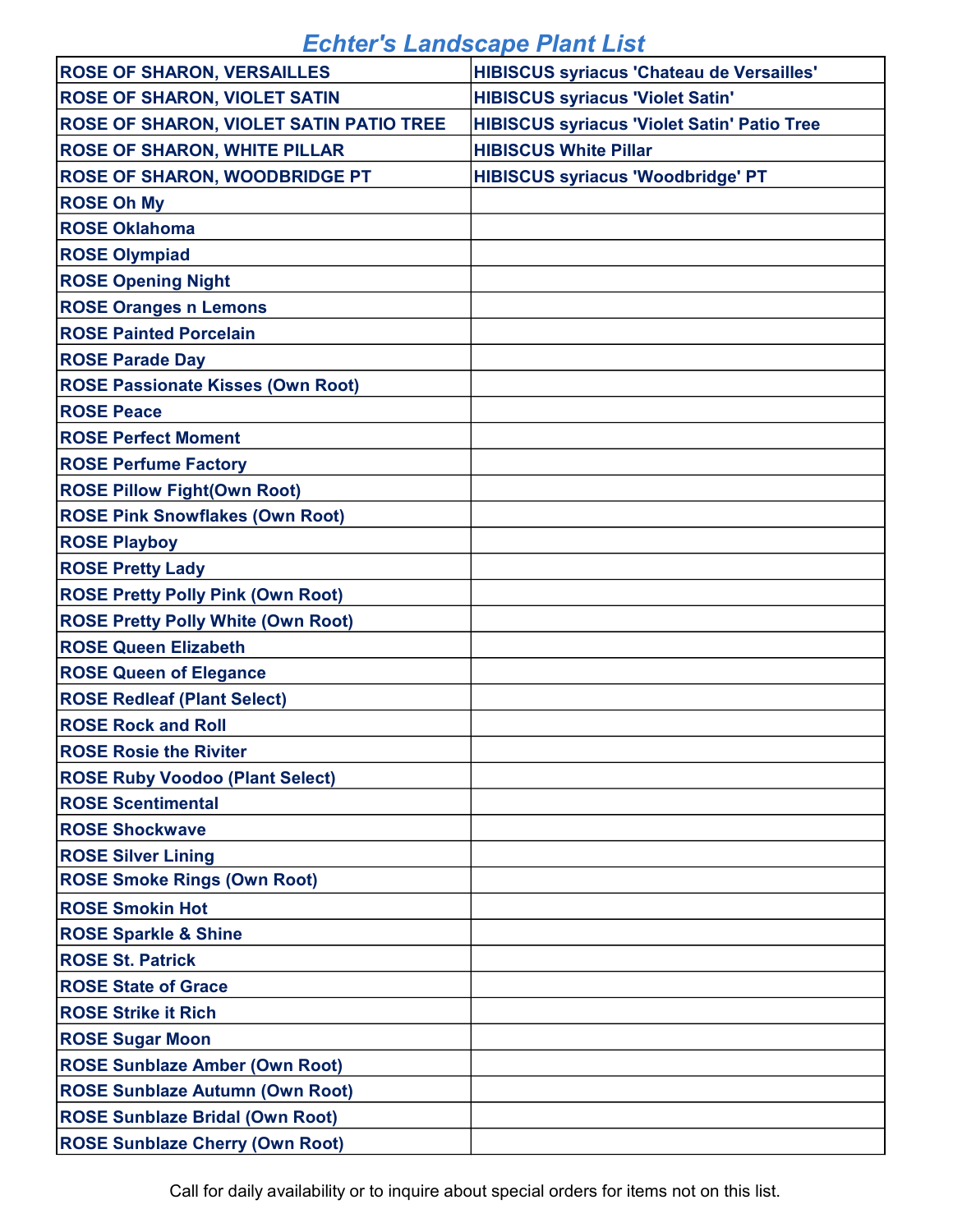| <b>ROSE Sunblaze Rainbow (Own Root)</b>    |                                |
|--------------------------------------------|--------------------------------|
| <b>ROSE Sunblaze Yellow (Own Root)</b>     |                                |
| <b>ROSE Sunset Celebration</b>             |                                |
| <b>ROSE Take It Easy (Own Root)</b>        |                                |
| <b>ROSE Top Gun (Own Root)</b>             |                                |
| <b>ROSE Tropicana</b>                      |                                |
| <b>ROSE Valencia</b>                       |                                |
| <b>ROSE Veterans Honor</b>                 |                                |
| <b>ROSE Violet's Pride</b>                 |                                |
| <b>ROSE Winnipeg Parks (Own Root)</b>      |                                |
| <b>ROSE Yves Piaget</b>                    |                                |
| <b>ROSEMARY MADELINE HILL</b>              |                                |
| <b>RUBUS idaeus 'Canby'</b>                | <b>RASPBERRY, CANBY</b>        |
| <b>RUBUS idaeus 'Coho'</b>                 | <b>RASPBERRY, COHO</b>         |
| <b>RUBUS idaeus 'Fall Gold'</b>            | <b>RASPBERRY, FALL GOLD</b>    |
| <b>RUBUS idaeus 'Heritage'</b>             | <b>RASPBERRY, HERITAGE</b>     |
| <b>RUBUS idaeus 'Jewel Black'</b>          | <b>RASPBERRY, JEWELL BLACK</b> |
| <b>RUBUS idaeus 'Latham'</b>               | <b>RASPBERRY, LATHAM</b>       |
| <b>RUBUS idaeus 'Meeker'</b>               | <b>RASPBERRY, MEEKER</b>       |
| <b>RUBUS PRIME ARK FREEDOM</b>             | <b>BLACKBERRY, FREEDOM</b>     |
| <b>RUBUS x 'Boyne"</b>                     | <b>RASPBERRY, BOYNE</b>        |
| <b>RUDBECKIA - Denver Daisy</b>            |                                |
| <b>RUDBECKIA AUTUMN COLORS</b>             |                                |
| <b>RUDBECKIA CHERRY BRANDY</b>             |                                |
| <b>RUDBECKIA GOLDSTURM</b>                 |                                |
| <b>RUDBECKIA INDIAN SUMMER</b>             |                                |
| <b>RUDBECKIA LITTLE GOLDSTAR</b>           |                                |
| <b>RUDBECKIA PRAIRIE SUN</b>               |                                |
| <b>RUSH BLUE SPIRAL</b>                    |                                |
| <b>RUSH HORSETAIL</b>                      |                                |
| <b>RUSSIAN SAGE</b>                        |                                |
| <b>RUSSIAN SAGE ASSORTED</b>               |                                |
| <b>RUSSIAN SAGE BLUE JEAN BABY</b>         |                                |
| <b>RUSSIAN SAGE CRAZY BLUE</b>             |                                |
| <b>RUSSIAN SAGE LITTLE SPIRE 6"</b>        |                                |
| <b>SACCHARUM - SEE GRASS HARDY PAMPASS</b> |                                |
| <b>SAGE - SEE ARTEMISIA</b>                |                                |
| <b>SAGE - SEE SALVIA</b>                   |                                |
| <b>SAGE, SAND</b>                          | <b>ARTEMISIA filiflolia</b>    |
| <b>SAGE, TALL WESTERN</b>                  | <b>ARTEMISIA tridentata</b>    |
| <b>SALIX discolor</b>                      | <b>WILLOW, PUSSY</b>           |
| <b>SALIX integra 'Hakuro Nishiki'</b>      | <b>WILLOW, DAPPLED</b>         |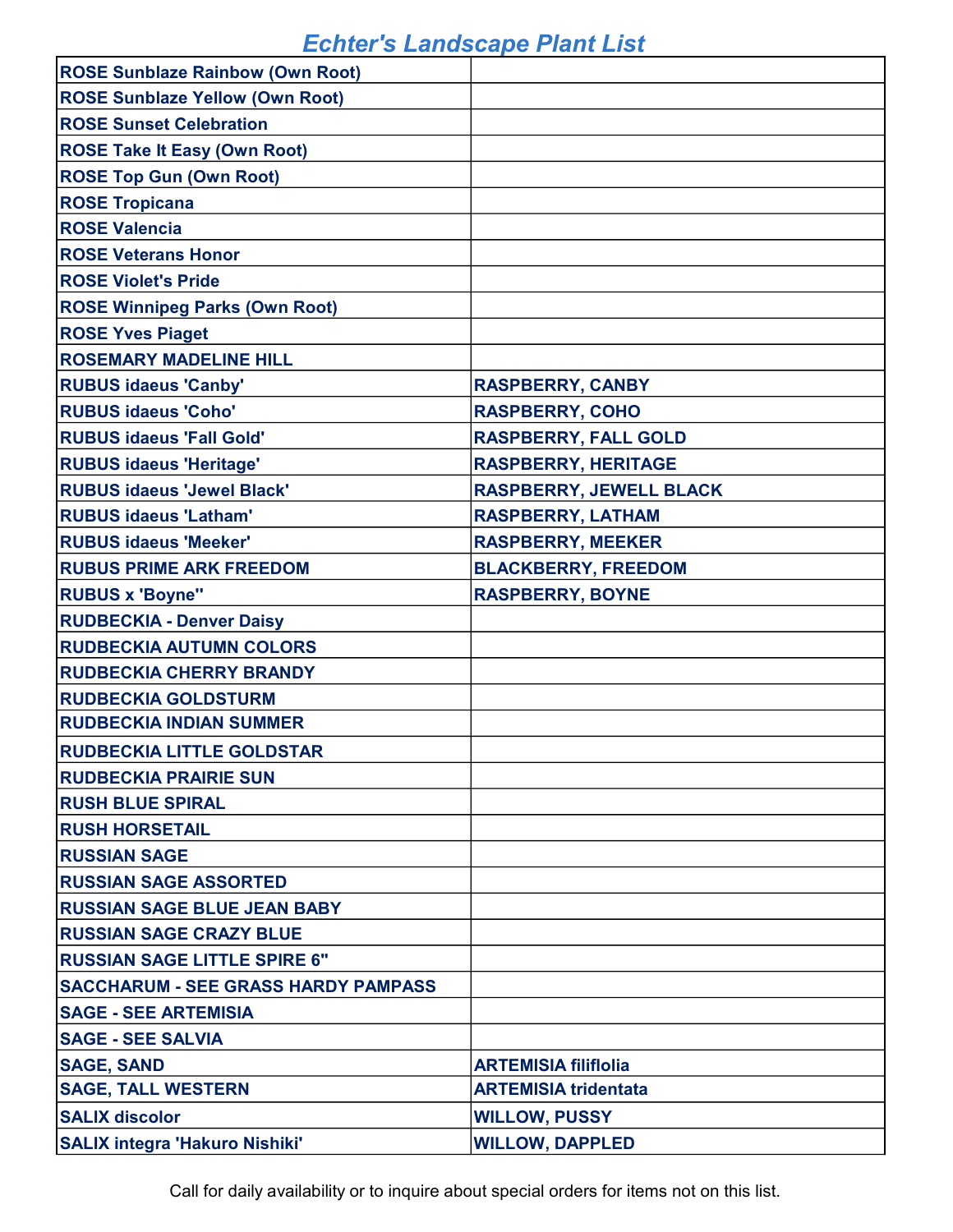| <b>SALIX purpurea 'Nana'</b>                 | <b>WILLOW, DWARF ARCTIC</b> |
|----------------------------------------------|-----------------------------|
| <b>SALPIGLOSSIS - Royale Mix</b>             |                             |
| <b>SALVIA - Black and Bloom</b>              |                             |
| <b>SALVIA - Coral Nymph</b>                  |                             |
| <b>SALVIA - Evolution Violet Blue</b>        |                             |
| <b>SALVIA - Forest Fire</b>                  |                             |
| <b>SALVIA - Hot Lips</b>                     |                             |
| <b>SALVIA - Lighthouse Purple</b>            |                             |
| <b>SALVIA - Lighthouse Red</b>               |                             |
| <b>SALVIA - Mojave Red and White Bicolor</b> |                             |
| <b>SALVIA - Mystic Spires Blue</b>           |                             |
| <b>SALVIA - Purple and Bloom</b>             |                             |
| <b>SALVIA - Rockin Blue Suede Shoes</b>      |                             |
| <b>SALVIA - Rockin Deep Fuschia</b>          |                             |
| <b>SALVIA - Rockin Golden Delicious</b>      |                             |
| <b>SALVIA - Roman Red</b>                    |                             |
| <b>SALVIA - Sallyfun Snow White</b>          |                             |
| <b>SALVIA - Skyscraper Orange</b>            |                             |
| <b>SALVIA - Skyscraper Pink</b>              |                             |
| <b>SALVIA - Summer Jewel Red</b>             |                             |
| <b>SALVIA - Summer Jewel White</b>           |                             |
| <b>SALVIA - Unplugged So Blue</b>            |                             |
| <b>SALVIA - Vista Red</b>                    |                             |
| <b>SALVIA ARGENTEA</b>                       |                             |
| <b>SALVIA AUTUMN SAPPHIRE</b>                |                             |
| <b>SALVIA BUMBLESKY</b>                      |                             |
| <b>SALVIA CARADONNA</b>                      |                             |
| <b>SALVIA EAST FRIESLAND</b>                 |                             |
| <b>SALVIA FASHIONISTA EVENING ATTIR</b>      |                             |
| <b>SALVIA FASHIONISTA LILAC LIPSTCK</b>      |                             |
| <b>SALVIA G FURMANS RED</b>                  |                             |
| <b>SALVIA G VERMILLION BLUFFS</b>            |                             |
| <b>SALVIA G WILD THING</b>                   |                             |
| <b>SALVIA MARVEL BLUE</b>                    |                             |
| <b>SALVIA MARVEL ROSE</b>                    |                             |
| <b>SALVIA MAY NIGHT</b>                      |                             |
| <b>SALVIA MOJAVE SAGE</b>                    |                             |
| <b>SALVIA PLATINUM</b>                       |                             |
| <b>SALVIA SHANGRI LA</b>                     |                             |
| <b>SALVIA WINDWALKER DESERT ROSE</b>         |                             |
| <b>SALVIA WINDWALKER RED</b>                 |                             |
| <b>SALVINIA OBLONGIFOLIA</b>                 |                             |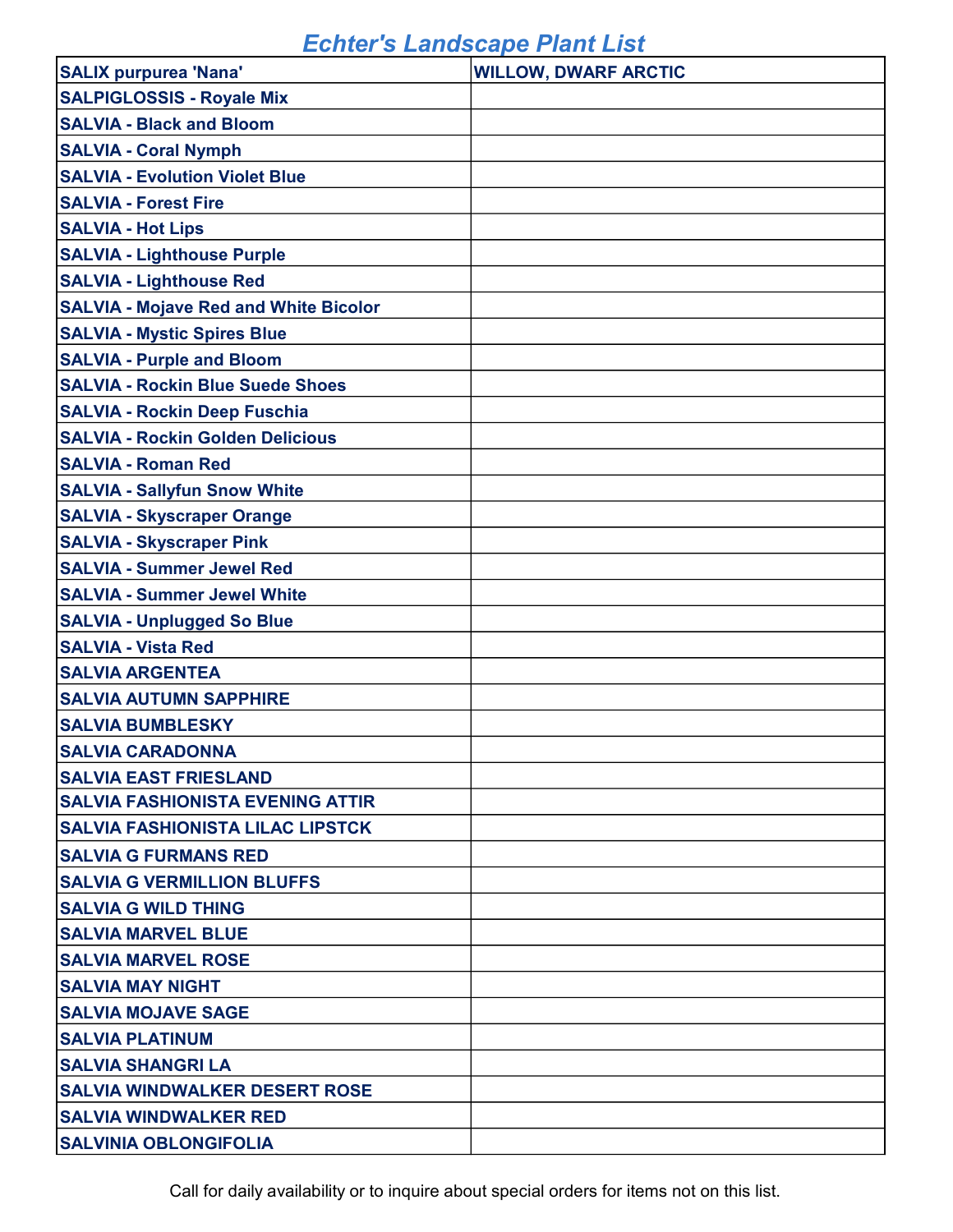| <b>SAMBUCUS canadensis 'Aurea'</b>        | <b>ELDERBERRY, GOLDEN</b>               |
|-------------------------------------------|-----------------------------------------|
| <b>SAMBUCUS nigra 'Black Beauty'</b>      | <b>ELDERBERRY, BLACK BEAUTY</b>         |
| <b>SAMBUCUS nigra 'Black Lace'</b>        | <b>ELDERBERRY, BLACK LACE</b>           |
| <b>SAMBUCUS nigra 'Black Tower'</b>       | <b>ELDERBERRY, BLACK TOWER</b>          |
| <b>SAMBUCUS nigra 'Laced Up'</b>          | <b>ELDERBERRY, LACED UP</b>             |
| <b>SAMBUCUS racemosa 'Lemony Lace'</b>    | <b>ELDERBERRY, LEMONY LACE</b>          |
| <b>SANDCHERRY, CREEPING WESTERN</b>       | <b>PRUNUS besseyi 'Pawnee Buttes'</b>   |
| <b>SANDCHERRY, WESTERN</b>                | <b>PRUNUS besseyi</b>                   |
| <b>SANGUISORBA LITTLE ANGEL</b>           |                                         |
| <b>SANVITALIA - Sunvy Top Gold</b>        |                                         |
| <b>SCABIOSA - SEE PINCUSHION FLOWER</b>   |                                         |
| <b>SCAEVOLA - Bombay Dark Blue</b>        |                                         |
| <b>SCAEVOLA - Bombay White</b>            |                                         |
| <b>SCAEVOLA - Whirlwind Starlight</b>     |                                         |
| <b>SCARLET GILIA</b>                      |                                         |
| <b>SCHIZANTHUS - Atlantis</b>             |                                         |
| <b>SCHIZANTHUS - SEE BUTTERFLY FLOWER</b> |                                         |
| <b>SCOTCH BROOM - SEE CYTISUS</b>         |                                         |
| <b>SCOTCH BROOM, PURPLE</b>               | <b>CYTISUS purpureus 'Purple Broom'</b> |
| <b>SCOTCH BROOM, SPANISH GOLD</b>         | <b>CYTISUS purgans 'Spanish Gold'</b>   |
| <b>SCOTCH MOSS</b>                        |                                         |
| <b>SCOTCH MOSS WALKABOUT 6 PK</b>         |                                         |
| <b>SCUTELLARIA SKYS EDGE</b>              |                                         |
| <b>SCUTTELARIA CHERRY SKULLCAP</b>        |                                         |
| <b>SCUTTELARIA SMOKEY HILLS</b>           |                                         |
| <b>SEA BUCKTHORN</b>                      | <b>HIPPOPHAE rhamnoides 'Hikul'</b>     |
| <b>SEA HOLLY BLUE GLITTER</b>             |                                         |
| <b>SEA HOLLY BLUE HOBBIT</b>              |                                         |
| <b>SEA KALE</b>                           |                                         |
| <b>SEA LAVENDER</b>                       |                                         |
| <b>SEDUM - Fine Leaf Gold</b>             |                                         |
| <b>SEDUM - Ogon</b>                       |                                         |
| <b>SEDUM ACRE AUREA</b>                   |                                         |
| <b>SEDUM ANGELINA</b>                     |                                         |
| <b>SEDUM ATLANTIS</b>                     |                                         |
| <b>SEDUM AUTUMN JOY</b>                   |                                         |
| <b>SEDUM BABY TEARS WALKABOUT 6 PK</b>    |                                         |
| <b>SEDUM DRAGONS BLOOD</b>                |                                         |
| <b>SEDUM HISPANICUM WALKABOUT 6 PK</b>    |                                         |
| <b>SEDUM LEMONJADE</b>                    |                                         |
| <b>SEDUM LITTLE MISS SUNSHINE</b>         |                                         |
| <b>SEDUM MARINA</b>                       |                                         |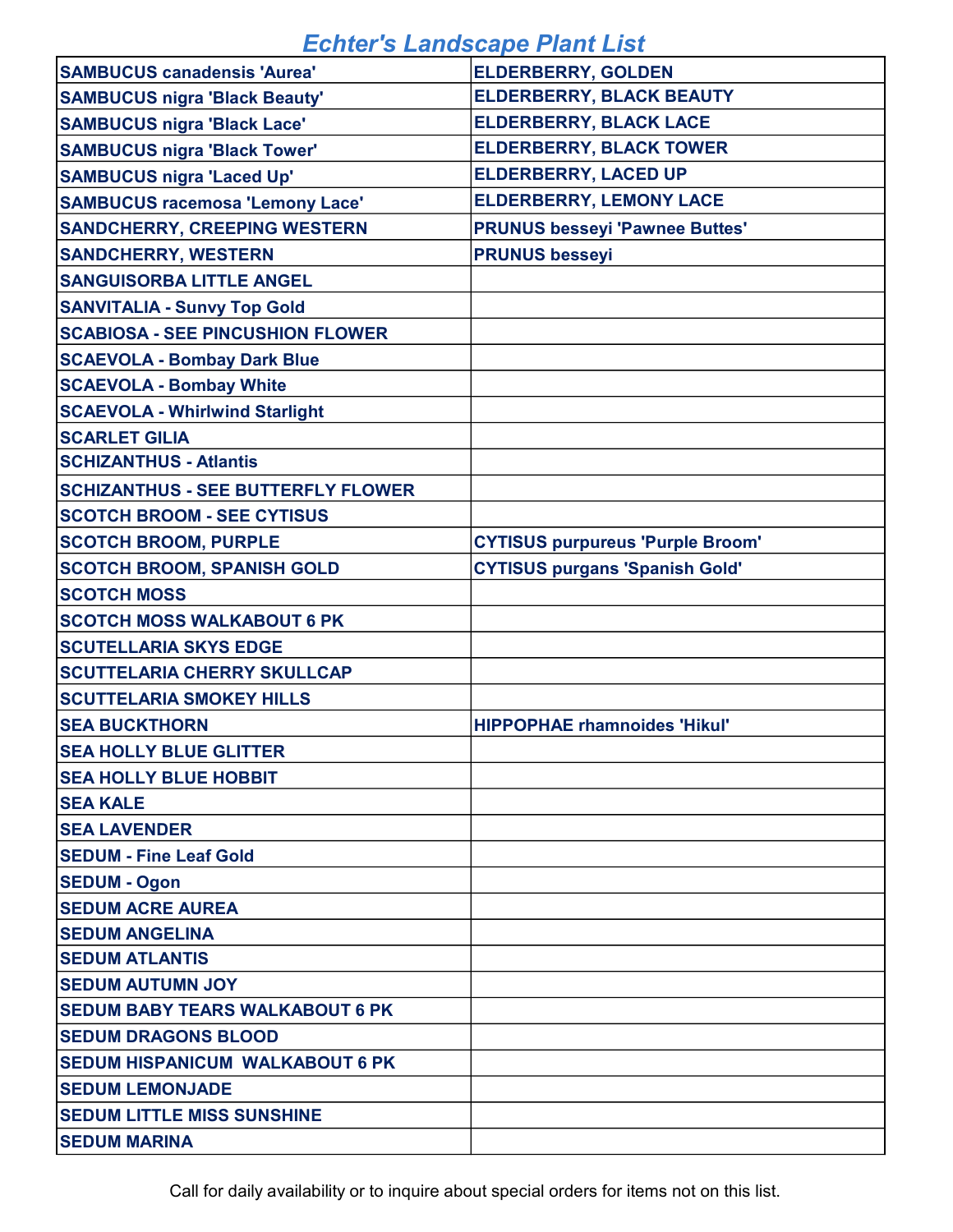| <b>SEDUM NIGHT EMBERS</b>               |                                                 |
|-----------------------------------------|-------------------------------------------------|
| <b>SEDUM PACHYCLADOS</b>                |                                                 |
| <b>SEDUM PEACH PEARLS</b>               |                                                 |
| <b>SEDUM PINK MONGOLIAN</b>             |                                                 |
| <b>SEDUM RAINBOW TRICOLOR</b>           |                                                 |
| <b>SEDUM RED ICE</b>                    |                                                 |
| <b>SEDUM S TRICOLOR</b>                 |                                                 |
| <b>SEDUM SPARKLER DREAM DAZZLER</b>     |                                                 |
| <b>SEDUM SUNSPARKLER BLUE ELF</b>       |                                                 |
| <b>SEDUM SUNSPARKLER FIRECRACKER</b>    |                                                 |
| <b>SEDUM SUNSPARKLER LIME TWISTER</b>   |                                                 |
| <b>SEDUM SUNSPARKLER LIME ZINGER</b>    |                                                 |
| <b>SEDUM TURQUOISE TAILS</b>            |                                                 |
| <b>SEDUM X TOUCHDOWN TEAK</b>           |                                                 |
| <b>SENECIO - Angel Wings</b>            |                                                 |
| <b>SERVICEBERRY - SEE AMELANCHIER</b>   |                                                 |
| <b>SERVICEBERRY, AUTUMN BRILLIANCE</b>  | <b>AMELANCHIER x grand. 'Autumn Brilliance'</b> |
| <b>SERVICEBERRY, AUTUMN BRILLIANCE</b>  | <b>AMELANCHIER x grand. 'Autumn Brilliance'</b> |
| <b>SERVICEBERRY, REGENT</b>             | <b>AMELANCHIER alnifolia 'Regent'</b>           |
| <b>SERVICEBERRY, STANDING OVATION</b>   | <b>AMELANCHIER alnifolia 'Standing Ovation'</b> |
| <b>SETCREASEA - Pink Stripes</b>        |                                                 |
| <b>SEVEN SONS FLOWER</b>                | <b>HEPTACODIUM micanioides 'Seven Son'</b>      |
| <b>SHAMROCK - SEE OXALIS</b>            |                                                 |
| <b>SHASTA DAISY ALASKA</b>              |                                                 |
| <b>SHASTA DAISY REAL CHARMER</b>        |                                                 |
| <b>SHASTA DAISY SANTE</b>               |                                                 |
| <b>SHASTA DAISY SILVER PRINCESS</b>     |                                                 |
| <b>SHASTA DAISY WHOOPS A DAISY</b>      |                                                 |
| <b>SHOWY FLEABANE</b>                   |                                                 |
| <b>SILVER LACE VINE</b>                 | <b>POLYGONUM</b> aubertii                       |
| <b>SMOKEBUSH - SEE COTINUS</b>          |                                                 |
| <b>SMOKETREE, GOLDEN SPRIIT</b>         | <b>COTINUS coggygria 'Golden Spirit'</b>        |
| <b>SMOKETREE, GOLDEN SPRIIT</b>         | <b>COTINUS coggygria 'Golden Spirit' M-S</b>    |
| <b>SMOKETREE, OLD FASHIONED</b>         | <b>COTINUS coggygria 'Old Fashioned'</b>        |
| <b>SMOKETREE, ROYAL PURPLE</b>          | <b>COTINUS coggygria 'Royal Purple'</b>         |
| <b>SMOKETREE, WINECRAFT BLACK</b>       | <b>COTINUS coggygria 'Winecraft Black'</b>      |
| <b>SMOKETREE, WINECRAFT GOLD</b>        | <b>COTINUS coggygria 'Winecraft Gold'</b>       |
| <b>SNAKEROOT BLACK NEGLIGEE</b>         |                                                 |
| <b>SNAPDRAGON - Liberty Classic Mix</b> |                                                 |
| <b>SNAPDRAGON - Liberty Lavender</b>    |                                                 |
| <b>SNAPDRAGON - Rocket Golden</b>       |                                                 |
| <b>SNAPDRAGON - Rocket Mix</b>          |                                                 |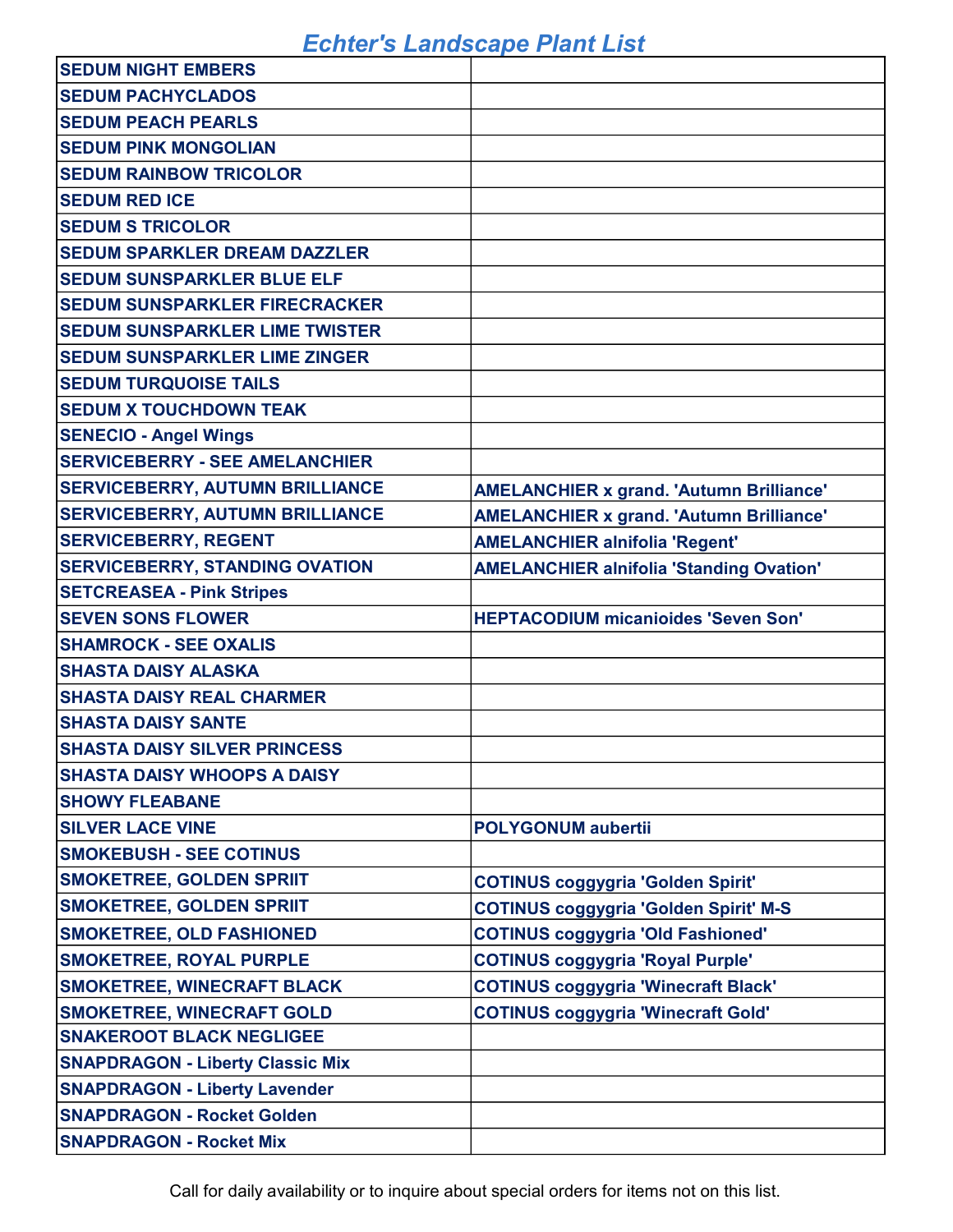| <b>SNAPDRAGON - Rocket Orchid</b>         |                                                 |
|-------------------------------------------|-------------------------------------------------|
| <b>SNAPDRAGON - Rocket Red Cherry</b>     |                                                 |
| <b>SNAPDRAGON - Snapshot Mix</b>          |                                                 |
| <b>SNAPDRAGON - Snapshot Pink</b>         |                                                 |
| <b>SNAPDRAGON - Snapshot Red</b>          |                                                 |
| <b>SNAPDRAGON - Snapshot White</b>        |                                                 |
| <b>SNAPDRAGON - Snapshot Yellow</b>       |                                                 |
| <b>SNAPDRAGON HARDY DREW'S FOLLY</b>      |                                                 |
| <b>SNOW DAISY NIVEUM</b>                  |                                                 |
| <b>SNOW IN SUMMER YO YO</b>               |                                                 |
| <b>SNOW ON THE MOUNTAIN</b>               |                                                 |
| <b>SNOWBERRY, WHITE</b>                   | <b>SYMPHORICARPUS albus</b>                     |
| <b>SOAPWEED</b>                           | <b>YUCCA glauca 'Soapweed'</b>                  |
| <b>SOAPWORT</b>                           |                                                 |
| <b>SOAPWORT MAX FREI</b>                  |                                                 |
| <b>SOAPWORT SNOW TIPS</b>                 |                                                 |
| <b>SOLIDAGO CROWN OF RAYS</b>             |                                                 |
| <b>SOLIDAGO FIREWORKS</b>                 |                                                 |
| <b>SOLIDAGO LITTLE LEMON</b>              |                                                 |
| <b>SOLIDAGO SUPER</b>                     |                                                 |
| <b>SOLOMONS SEAL</b>                      |                                                 |
| <b>SOLOMONS SEAL VARIEGATED</b>           |                                                 |
| <b>SORBUS aucuparia 'Cardinal Royal'</b>  | <b>MOUNTAIN ASH, CARDINAL ROYAL</b>             |
| <b>SPEEDWELL - SEE VERONICA</b>           |                                                 |
| <b>SPIDERWORT RED CLOUDS</b>              |                                                 |
| <b>SPIDERWORT ZWANENBURG BLUE</b>         |                                                 |
| <b>SPIKE - SEE DRACAENA INDIVISA</b>      |                                                 |
| <b>SPINACH - Bloomsdale</b>               |                                                 |
| <b>SPIRAEA bumalda 'Neon Flash'</b>       | <b>SPIREA, NEON FLASH</b>                       |
| <b>SPIRAEA japonica 'Double Play Red'</b> | <b>SPIREA, DOUBLE PLAY RED</b>                  |
| <b>SPIRAEA japonica 'Magic Carpet'</b>    | <b>SPIREA, MAGIC CARPET</b>                     |
| <b>SPIRAEA japonica 'Shirobana'</b>       | <b>SPIREA, SHIROBANA</b>                        |
| <b>SPIRAEA nipponica 'Snowmound'</b>      | <b>SPIREA, SNOWMOUND</b>                        |
| <b>SPIRAEA thunbergii 'Ogon'</b>          | <b>SPIREA, MELLOW YELLOW</b>                    |
| <b>SPIRAEA trilobata 'Fairy Queen'</b>    | <b>SPIREA, FAIRY QUEEN</b>                      |
| <b>SPIRAEA x bumalda 'Goldflame'</b>      | <b>SPIREA, GOLDFLAME</b>                        |
| <b>SPIRAEA x vanhouttei 'Renaissance'</b> | <b>SPIREA, RENAISSANCE</b>                      |
| <b>SPIREA niponica 'Snowmound'</b>        | <b>SPIREA, SNOWMOUND</b>                        |
| <b>SPIREA, BLUE MIST</b>                  | <b>CARYOPTERIS x clandonensis 'Blue Mist'</b>   |
| <b>SPIREA, DARK KNIGHT</b>                | <b>CARYOPTERIS x clandonensis 'Dark Knight'</b> |
| <b>SPIREA, DOUBLE PLAY RED</b>            | <b>SPIRAEA japonica 'Double Play Red'</b>       |
| <b>SPIREA, FAIRY QUEEN</b>                | <b>SPIRAEA trilobata 'Fairy Queen'</b>          |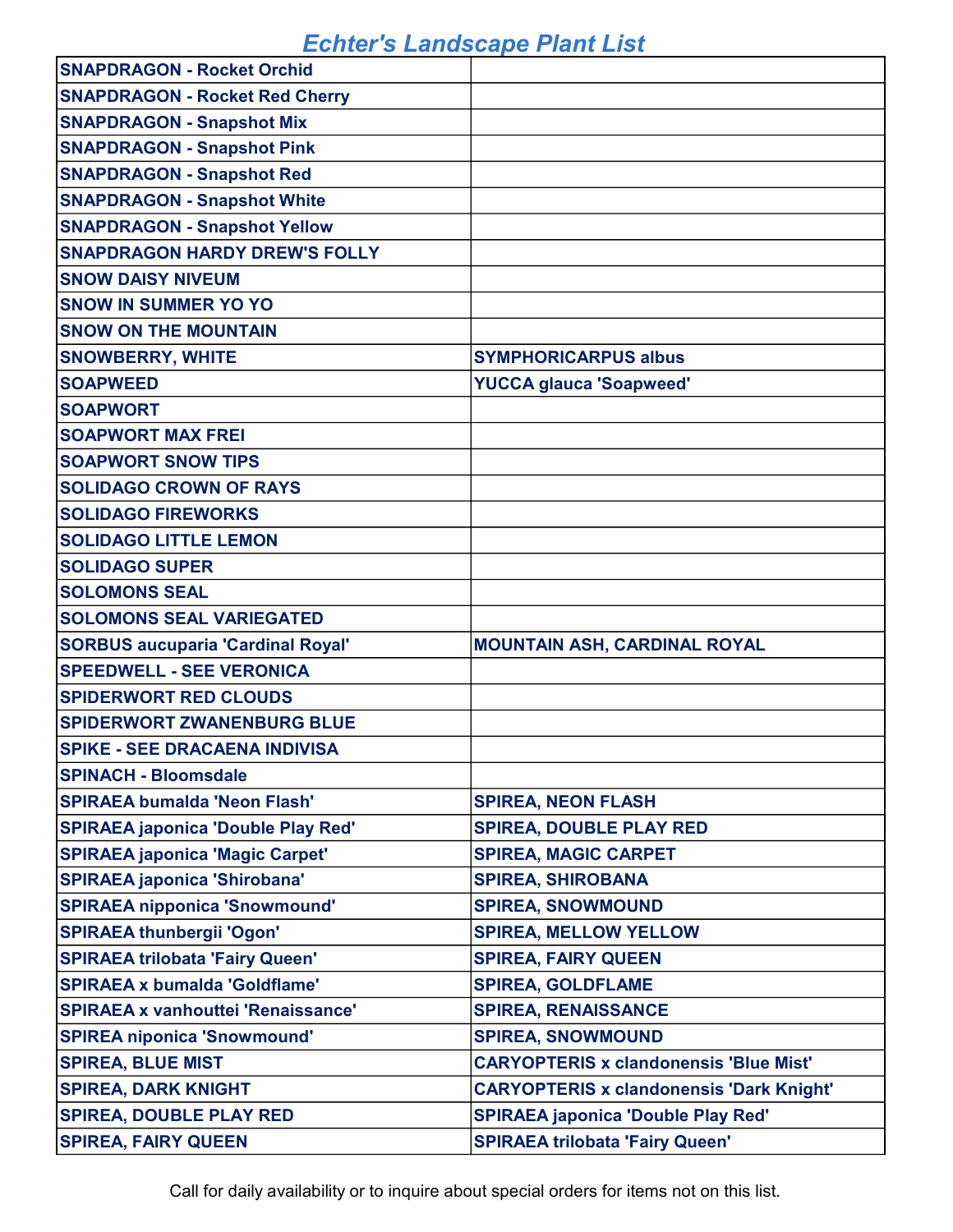| <b>SPIREA, GOLDFLAME</b>                             | <b>SPIRAEA x bumalda 'Goldflame'</b>              |
|------------------------------------------------------|---------------------------------------------------|
| <b>SPIREA, LA BARBE BLEU</b>                         | <b>CARYOPTERIS x clandonensis 'La Barbe Bleu'</b> |
| <b>SPIREA, MAGIC CARPET</b>                          | <b>SPIRAEA japonica 'Magic Carpet'</b>            |
| <b>SPIREA, MELLOW YELLOW</b>                         | <b>SPIRAEA thunbergii 'Ogon'</b>                  |
| <b>SPIREA, NEON FLASH</b>                            | <b>SPIRAEA bumalda 'Neon Flash'</b>               |
| <b>SPIREA, RENAISSANCE</b>                           | <b>SPIRAEA x vanhouttei 'Renaissance'</b>         |
| <b>SPIREA, SAPPHIRE SURF</b>                         | <b>CARYOPTERIS x cland 'Sapphire Surf'</b>        |
| <b>SPIREA, SHIROBANA</b>                             | <b>SPIRAEA japonica 'Shirobana'</b>               |
| <b>SPIREA, SNOWMOUND</b>                             | <b>SPIRAEA nipponica 'Snowmound'</b>              |
| <b>SPIREA, SNOWMOUND</b>                             | <b>SPIREA niponica 'Snowmound'</b>                |
| <b>SPRUCE - SEE PICEA</b>                            |                                                   |
| <b>SPRUCE, BABY BLUE EYES</b>                        | <b>PICEA pungens 'Baby Blue Eyes'</b>             |
| <b>SPRUCE, COLORADO BLUE</b>                         | <b>PICEA pungens 'Glauca'</b>                     |
| <b>SPRUCE, COLUMNAR BLUE</b>                         | <b>PICEA pungens 'Blue Totem'</b>                 |
| <b>SPRUCE, CUPRESSINA</b>                            | <b>PICEA abies 'Cupressina'</b>                   |
| <b>SPRUCE, DWARF ALBERTA</b>                         | <b>PICEA glauca 'Conica'</b>                      |
| <b>SPRUCE, DWARF GLOBE BLUE</b>                      | PICEA pungens gl 'Globosa'                        |
| <b>SPRUCE, DWARF NORWAY</b>                          | <b>PICEA abies 'Pumila'</b>                       |
| <b>SPRUCE, DWARF RUBY TEARDROPS</b>                  | <b>PICEA pungens 'Ruby Teardrops'</b>             |
| <b>SPRUCE, FAT ALBERT BLUE</b>                       | <b>PICEA pungens 'Fat Albert'</b>                 |
| <b>SPRUCE, FAT CAT</b>                               | <b>PICEA abies 'Fat Cat'</b>                      |
| <b>SPRUCE, JEAN'S DILLY</b>                          | PICEA glauca 'Jean's Dilly'                       |
| <b>SPRUCE, MONTGOMERY BLUE</b>                       | <b>PICEA pungens 'Montgomery'</b>                 |
| <b>SPRUCE, NORTH STAR</b>                            | <b>PICEA glauca 'North Star'</b>                  |
| <b>SPRUCE, PAPOOSE</b>                               | <b>PICEA sitchensis 'Papoose'</b>                 |
| <b>SPRUCE, PUSCH</b>                                 | <b>PICEA abies 'Pusch'</b>                        |
| <b>SPRUCE, RAINBOWS END</b>                          | <b>PICEA glauca 'Rainbows End'</b>                |
| <b>SPRUCE, SESTER DWARF</b>                          | <b>PICEA pungens 'Sester Dwarf'</b>               |
| <b>SPRUCE, ST. MARY'S BROOM</b>                      | PICEA pungens 'St. Mary's Broom'                  |
| <b>SQUASH - Black Beauty</b>                         |                                                   |
| <b>SQUASH - Butternut Waltham</b>                    |                                                   |
| <b>SQUASH - Cream of the Crop (Acorn)</b>            |                                                   |
| <b>SQUASH - Dixie Summer (Semi-Crookneck Yellow)</b> |                                                   |
| <b>SQUASH - Golden Zebra (Yellow Zucchini)</b>       |                                                   |
| <b>SQUASH - Lemon Drop</b>                           |                                                   |
| <b>SQUASH - Raven (Zucchini)</b>                     |                                                   |
| <b>SQUASH - Sunburst (Summer Patty Type)</b>         |                                                   |
| <b>SQUASH - Table Ace (Acorn)</b>                    |                                                   |
| <b>SQUASH - Vegetable Spaghetti</b>                  |                                                   |
| <b>ST. JOHN'S WORT, PUMPKIN</b>                      | <b>HYPERICUM inodorum 'Pumpkin'</b>               |
| <b>ST. JOHN'S WORT, SUNBURST</b>                     | <b>HYPERICUM frondosum 'Sunburst'</b>             |
| <b>STACHYS HUMMELO</b>                               |                                                   |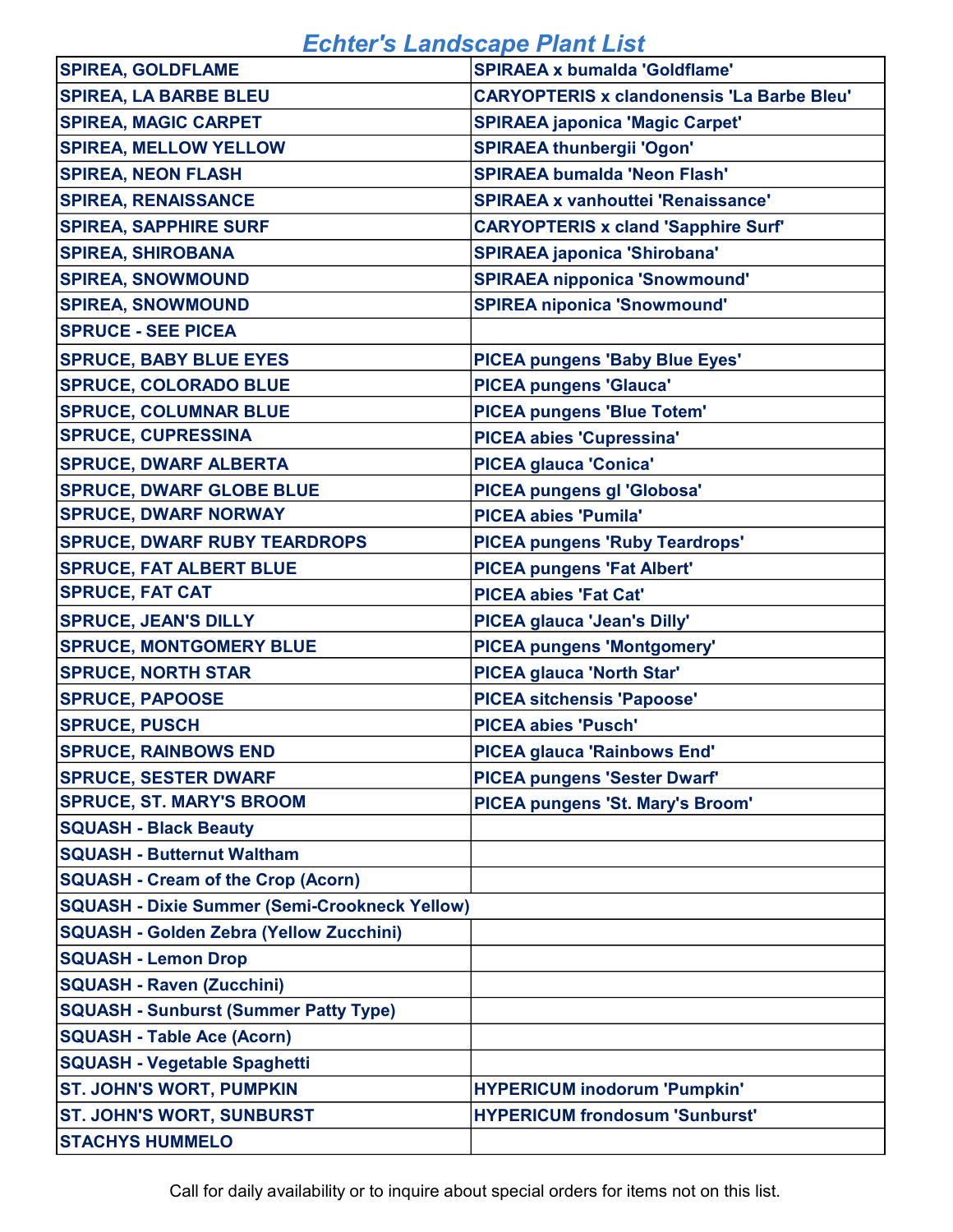| <b>STACHYS PINK CANDY SILVER FORM</b>             |                                               |
|---------------------------------------------------|-----------------------------------------------|
| <b>STOCKS - Vintage Mix</b>                       |                                               |
| <b>STONECROP - SEE SEDUM</b>                      |                                               |
| <b>STRAWBERRY - Berried Treasure Red</b>          |                                               |
| <b>STRAWBERRY - Eversweet</b>                     |                                               |
| <b>STRAWBERRY - Ozark Beauty</b>                  |                                               |
| <b>STRAWBERRY - Quinault</b>                      |                                               |
| <b>STRAWFLOWER - SEE BRACTEANTHE</b>              |                                               |
| <b>SUMAC - SEE RHUS</b>                           |                                               |
| <b>SUMAC, DWARF FRAGRANT</b>                      | <b>RHUS aromatica 'Gro-Low'</b>               |
| <b>SUMAC, TIGEREYES</b>                           | <b>RHUS thyphina 'Bailtiger' 'Tiger Eyes'</b> |
| <b>SUMMER SNAPDRAGON - SEE ANGELONIA</b>          |                                               |
| <b>SUMMERSWEET, RUBY SPICE</b>                    | <b>CLETHRA alnifolia 'Ruby Spice'</b>         |
| <b>SUN ROSE BRONZE CARPET</b>                     |                                               |
| <b>SUN ROSE FIRE DRAGON</b>                       |                                               |
| <b>SUN ROSE WISLEY PINK</b>                       |                                               |
| <b>SUNDROPS PRAIRIE LODE</b>                      |                                               |
| <b>SUNFLOWER - Sunsation Flame</b>                |                                               |
| <b>SUNFLOWER MAXIMILLIAN</b>                      |                                               |
| <b>SUTERA - SEE BACOPA</b>                        |                                               |
| <b>SWAN RIVER DAISY - SEE BRACHYSCOME</b>         |                                               |
| <b>SWEET POTATO - Blackie</b>                     |                                               |
| <b>SWEET POTATO - Marguerite</b>                  |                                               |
| <b>SWEET POTATO - Sidekick Black Heart</b>        |                                               |
| <b>SWEET POTATO - Sidekick Bronze Heart</b>       |                                               |
| <b>SWEET POTATO - Sidekick Lacey Lime</b>         |                                               |
| <b>SWEET POTATO - Solar Tower Black</b>           |                                               |
| <b>SWEET POTATO - Solar Tower Lime</b>            |                                               |
| <b>SWEET POTATO - Sweet Carolina Medusa Green</b> |                                               |
| <b>SWEET POTATO - Tricolor</b>                    |                                               |
| <b>SWEET WILLIAM - SEE DIANTHUS</b>               |                                               |
| <b>SWEET WOODRUFF</b>                             |                                               |
| <b>SYMPHORICARPUS albus</b>                       | <b>SNOWBERRY, WHITE</b>                       |
| <b>SYRINGA meyeri 'Palibin'</b>                   | <b>LILAC, DWARF KOREAN</b>                    |
| <b>SYRINGA patula 'Miss Kim'</b>                  | <b>LILAC, MISS KIM DWARF</b>                  |
| <b>SYRINGA prestonia 'Miss Canada'</b>            | <b>LILAC, MISS CANADA</b>                     |
| <b>SYRINGA prestonia 'Royalty'</b>                | <b>LILAC, ROYALTY</b>                         |
| <b>SYRINGA reticulata 'Ivory Silk'</b>            | <b>LILAC TREE, IVORY SILK</b>                 |
| <b>SYRINGA reticulata 'Snowdance'</b>             | <b>LILAC TREE, SNOWDANCE</b>                  |
| <b>SYRINGA vulgaris</b>                           | <b>LILAC, COMMON PURPLE</b>                   |
| <b>SYRINGA vulgaris 'Alba'</b>                    | <b>LILAC, COMMON WHITE</b>                    |
| <b>SYRINGA vulgaris 'Ludwig Spaeth'</b>           | <b>LILAC, LUDWIG SPAETH</b>                   |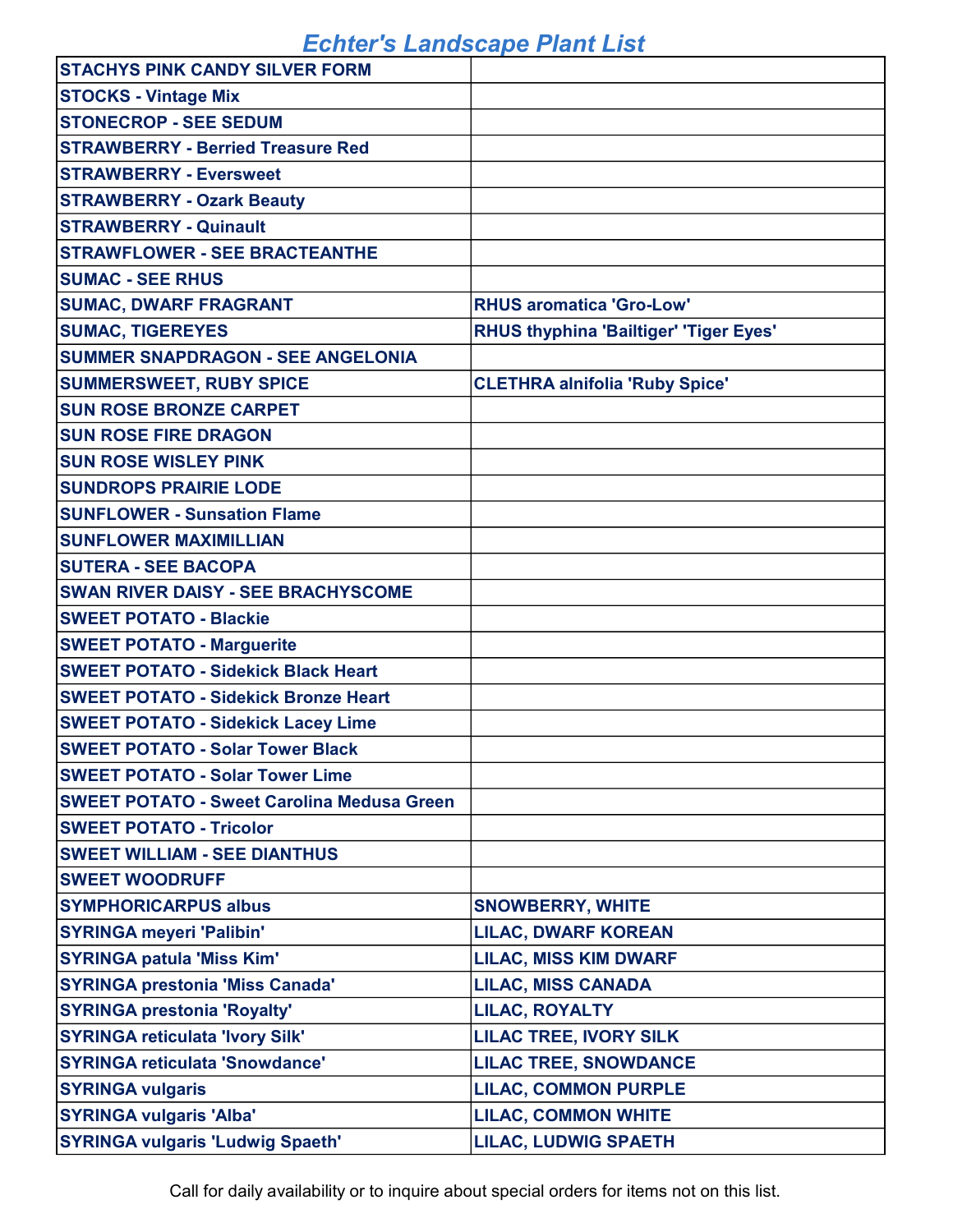| <b>SYRINGA vulgaris 'Prairie Petite'</b>      | <b>LILAC, PRAIRIE PETITE</b>         |
|-----------------------------------------------|--------------------------------------|
| <b>SYRINGA vulgaris 'President Grevy'</b>     | <b>LILAC, PRESIDENT GREVY</b>        |
| <b>SYRINGA vulgaris 'Sensation'</b>           | <b>LILAC, SENSATION</b>              |
| <b>SYRINGA vulgaris 'Wedgewood Blue'</b>      | LILAC, WEDGEWOOD BLUE                |
| <b>SYRINGA x 'Bloomerang Dark Purple'</b>     | <b>LILAC, BLOOMERANG DARK PURPLE</b> |
| <b>SYRINGA x chinensis 'Saugeana'</b>         | <b>LILAC, CHINESE</b>                |
| <b>SYRINGA x hyacinthaflora 'Mount Baker'</b> | <b>LILAC, MOUNT BAKER</b>            |
| <b>SYRINGA x hyacinthiflora 'Pocahontas'</b>  | <b>LILAC, POCAHONTAS</b>             |
| <b>SYRINGA x 'Josee'</b>                      | <b>LILAC, JOSEE</b>                  |
| <b>SYRINGA x 'Little Lady'</b>                | <b>LILAC, LITTLE LADY</b>            |
| <b>SYRINGA, Tinkerbelle</b>                   | <b>LILAC, TINKERBELLE</b>            |
| <b>TALINUM - Limon</b>                        |                                      |
| <b>TANACETUM ROBINSONS RED</b>                |                                      |
| <b>TAXUS cuspidata 'Nana Aurescens'</b>       | YEW, YELLOW LEAF DWARF               |
| <b>TAXUS x media 'Densiformis'</b>            | <b>YEW, SPREADING</b>                |
| <b>TAXUS x media 'Hicksii'</b>                | YEW, HICKS UPRIGHT                   |
| <b>THAI RUELLIA RED</b>                       |                                      |
| <b>THALICTUM - SEE MEADOW RUE</b>             |                                      |
| <b>THERMOPSIS LUPINOIDES</b>                  |                                      |
| <b>THUJA occidentalis 'Emerald'</b>           | <b>ARBORVITAE, EMERALD</b>           |
| <b>THUJA occidentalis 'Fire Chief'</b>        | <b>ARBORVITAE, FIRE CHIEF</b>        |
| <b>THUJA occidentalis 'Holmstrup'</b>         | <b>ARBORVITAE, HOLMSTRUP</b>         |
| <b>THUJA plicata 'Whipcord'</b>               | <b>ARBORVITAE, WHIPCORD</b>          |
| <b>THUNBERGIA - Blushing Susie Mix</b>        |                                      |
| <b>THUNBERGIA - Sunny Lemon Star</b>          |                                      |
| <b>THUNBERGIA - Sunny Orange Wonder</b>       |                                      |
| <b>THUNBERGIA - Susie Mix</b>                 |                                      |
| <b>THUNBERGIA - Tower Power Red</b>           |                                      |
| THYME ARCHER'S GOLD WALKABOUT 6P              |                                      |
| <b>THYME DOONE VALLEY</b>                     |                                      |
| <b>THYME ELFIN</b>                            |                                      |
| <b>THYME ELFIN WALKABOUT 6 PK</b>             |                                      |
| <b>THYME HIGHLND CREAM</b>                    |                                      |
| <b>THYME MOTHER OF</b>                        |                                      |
| THYME MOTHER OF WALKABOUT 6 PK                |                                      |
| <b>THYME PINK CHINTZ</b>                      |                                      |
| <b>THYME WOOLY</b>                            |                                      |
| <b>THYME WOOLY WALKABOUT 6 PK</b>             |                                      |
| <b>THYMUS - SEE THYME</b>                     |                                      |
| <b>TIGER LILY - SEE LILY</b>                  |                                      |
| <b>TILIA cordata 'Corinthian'</b>             | <b>LINDEN, CORINTHIAN</b>            |
| <b>TILIA cordata 'Greenspire'</b>             | <b>LINDEN, GREENSPIRE</b>            |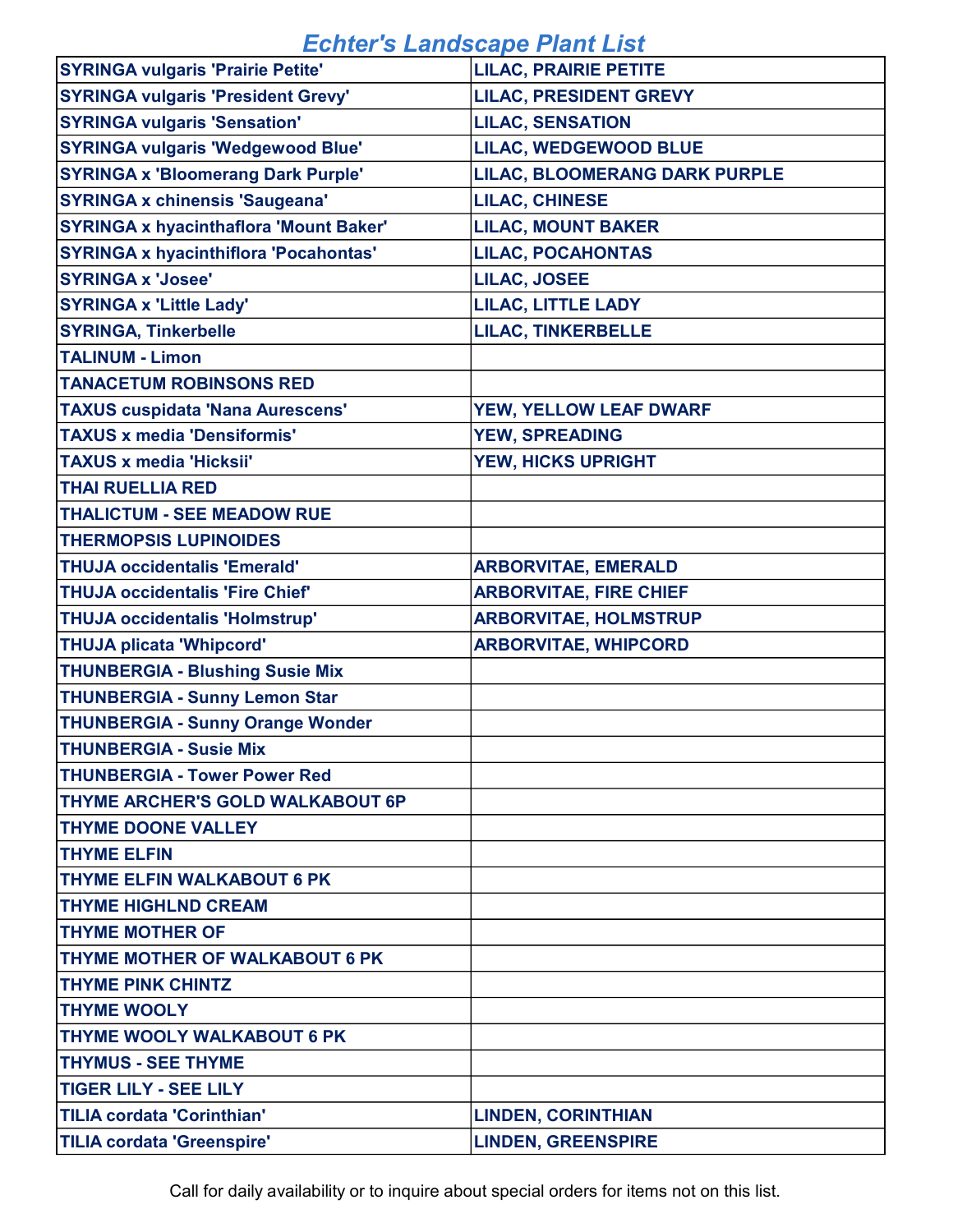| <b>TOMATILLO - Purple</b>                          |  |
|----------------------------------------------------|--|
| <b>TOMATILLO - Super Verde</b>                     |  |
| <b>TOMATO - Anna Russian (Heirloom)</b>            |  |
| <b>TOMATO - Better Boy</b>                         |  |
| <b>TOMATO - Better Bush</b>                        |  |
| <b>TOMATO - Big Rainbow</b>                        |  |
| <b>TOMATO - Black Cherry</b>                       |  |
| <b>TOMATO - Black Krim</b>                         |  |
| <b>TOMATO - Boxcar Willie (Heirloom)</b>           |  |
| <b>TOMATO - Brandywine (Heirloom)</b>              |  |
| <b>TOMATO - Bumblebee Sunrise</b>                  |  |
| <b>TOMATO - Celebrity</b>                          |  |
| <b>TOMATO - Champion II</b>                        |  |
| <b>TOMATO - Cherokee Purple (Heirloom)</b>         |  |
| <b>TOMATO - Chocolate Sprinkles (Burpee Brand)</b> |  |
| <b>TOMATO - Costoluto Genovese (Heirloom)</b>      |  |
| <b>TOMATO - Early Doll</b>                         |  |
| <b>TOMATO - Early Girl</b>                         |  |
| <b>TOMATO - Fourth of July (Burpee Brand)</b>      |  |
| <b>TOMATO - German Pink</b>                        |  |
| <b>TOMATO - Green Zebra</b>                        |  |
| <b>TOMATO - Juliet</b>                             |  |
| <b>TOMATO - LaRoma Red (pear)</b>                  |  |
| <b>TOMATO - Lemon Boy</b>                          |  |
| <b>TOMATO - Little Napoli</b>                      |  |
| <b>TOMATO - Long Keeper Red</b>                    |  |
| TOMATO - Madame Marmande (Heirloom)                |  |
| <b>TOMATO - Mortgage Lifter (Heirloom)</b>         |  |
| <b>TOMATO - Mountain Magic</b>                     |  |
| <b>TOMATO - Mr. Stripey (Heirloom)</b>             |  |
| <b>TOMATO - New Big Dwarf</b>                      |  |
| <b>TOMATO - Patio</b>                              |  |
| <b>TOMATO - Polbig</b>                             |  |
| <b>TOMATO - Red Grape</b>                          |  |
| <b>TOMATO - Riesentraube (Heirloom)</b>            |  |
| <b>TOMATO - Russian Black (Heirloom)</b>           |  |
| <b>TOMATO - San Marzano</b>                        |  |
| <b>TOMATO - Shady Lady</b>                         |  |
| <b>TOMATO - Stupice (Heirloom)</b>                 |  |
| <b>TOMATO - Sub Arctic Plenty</b>                  |  |
| <b>TOMATO - Sugar Rush</b>                         |  |
| <b>TOMATO - Sun Gold</b>                           |  |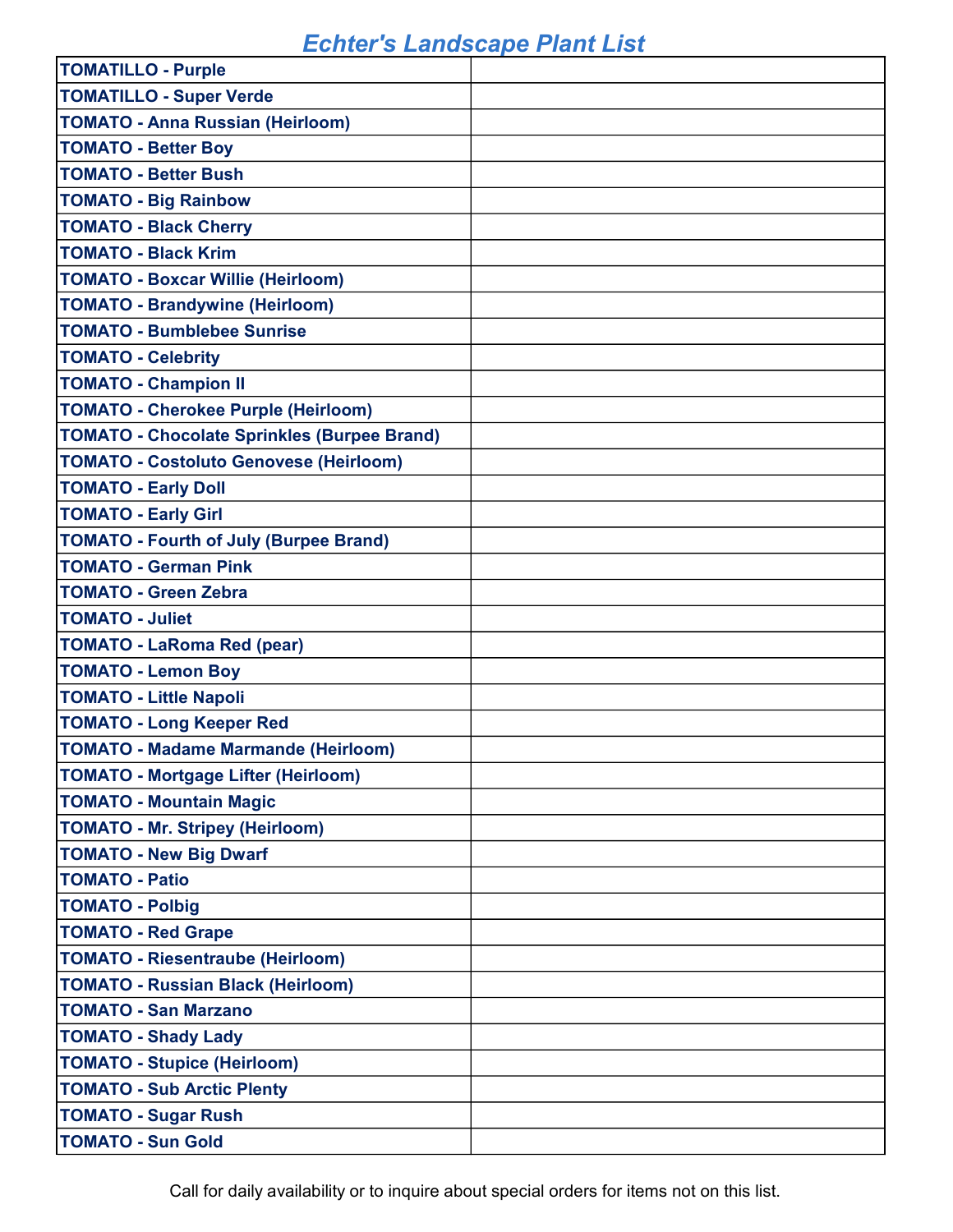| <b>TOMATO - Sunsugar</b>                              |  |
|-------------------------------------------------------|--|
| <b>TOMATO - Super Fantastic</b>                       |  |
| <b>TOMATO - Super Sweet 100</b>                       |  |
| <b>TOMATO - Supersteak</b>                            |  |
| <b>TOMATO - Sweet Chelsea</b>                         |  |
| <b>TOMATO - Sweet 'n Neat Yellow</b>                  |  |
| <b>TOMATO - Sweetheart of the Patio</b>               |  |
| <b>TOMATO - Tomatoberry</b>                           |  |
| <b>TOMATO - Yellow Pear</b>                           |  |
| <b>TOMATO - Zapotec Pleated (Heirloom)</b>            |  |
| <b>TORCH LILY - SEE RED HOT POKER</b>                 |  |
| <b>TORENIA - Catalina Pink</b>                        |  |
| <b>TORENIA - Summer Wave Bouquet Gold</b>             |  |
| <b>TORENIA - Summer Wave Large Amethyst</b>           |  |
| <b>TORENIA - Summer Wave Large Blue</b>               |  |
| TR. PORTULACA - Color Blast Double Magenta            |  |
| TR. PORTULACA - Color Blast Double Orange             |  |
| <b>TR. PORTULACA - Color Blast Guava</b>              |  |
| TR. PORTULACA - Cupcakes Carrot                       |  |
| TR. PORTULACA - Cupcakes Cherry Baby                  |  |
| TR. PORTULACA - Cupcakes Coconut                      |  |
|                                                       |  |
| TR. PORTULACA - Cupcakes Grape Jelly                  |  |
| TR. PORTULACA - Cupcakes Yellow Chrome                |  |
| <b>TRADESCANTIA - Baby Bunny Bellies</b>              |  |
| <b>TRADESCANTIA - SEE SPIDERWORT</b>                  |  |
| <b>TRAILING VERBENA - Empress Flair Burgundy Star</b> |  |
| <b>TRAILING VERBENA - Endurascape Pink Bicolor</b>    |  |
| <b>TRAILING VERBENA - Endurascape Red</b>             |  |
| <b>TRAILING VERBENA - Estrella Lobsterfrest</b>       |  |
| <b>TRAILING VERBENA - Firehouse Pink</b>              |  |
| <b>TRAILING VERBENA - Firehouse Violet Wink</b>       |  |
| <b>TRAILING VERBENA - Firehouse White</b>             |  |
| <b>TRAILING VERBENA - Lanai Lime Green</b>            |  |
| <b>TRAILING VERBENA - Lanai Magenta</b>               |  |
| <b>TRAILING VERBENA - Lanai Peach</b>                 |  |
| <b>TRAILING VERBENA - Lanai Red Star</b>              |  |
| <b>TRAILING VERBENA - Lanai Royal Purple w/Eye</b>    |  |
| <b>TRAILING VERBENA - Lanai Twister Pink</b>          |  |
| <b>TRAILING VERBENA - Lanai Twister Purple</b>        |  |
| <b>TRAILING VERBENA - Lanai Twister Purple Star</b>   |  |
| <b>TRAILING VERBENA - Lanai Vintage</b>               |  |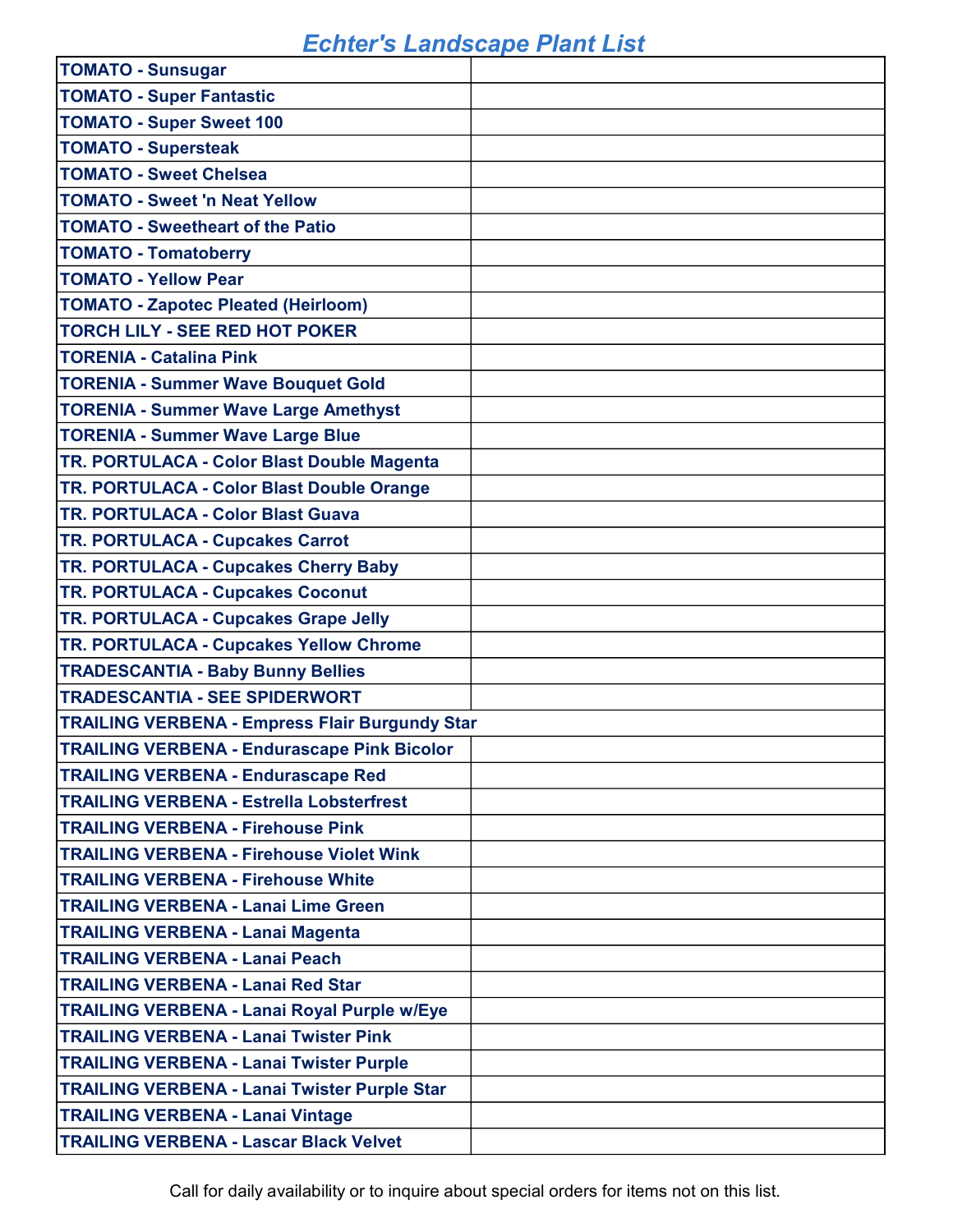| <b>TRAILING VERBENA - Lascar Purple</b>                                           |                                             |
|-----------------------------------------------------------------------------------|---------------------------------------------|
| <b>TRAILING VERBENA - Lascar Vampire</b>                                          |                                             |
| <b>TRAILING VERBENA - Superbena Dark Blue</b>                                     |                                             |
| <b>TRAILING VERBENA - Superbena Stormburst</b>                                    |                                             |
| <b>TRAILING VERBENA - Superbena Violet Ice</b>                                    |                                             |
| <b>TRAILING VERBENA - Wicked Great Grape</b>                                      |                                             |
| <b>TRAILING VERBENA - Wicked Hot Pink</b>                                         |                                             |
| <b>TRAILING VERBENA - Wicked Rad Red</b>                                          |                                             |
| <b>TREASURE FLOWER - SEE GAZANIA</b>                                              |                                             |
| <b>TROLLIUS - SEE GLOBE FLOWER</b>                                                |                                             |
| <b>TRUMPET VINE - SEE CAMPSIS</b>                                                 |                                             |
| <b>TRUMPET VINE, BALBOA SUNSET</b>                                                | <b>CAMPSIS radicans 'Balboa Sunset'</b>     |
| <b>TRUMPET VINE, MADAME GALEN</b>                                                 | <b>CAMPSIS x tagliabuana 'Madame Galen'</b> |
| <b>TRUMPET VINE, YELLOW</b>                                                       | <b>CAMPSIS radicans 'Flava'</b>             |
| <b>TULIPTREE</b>                                                                  | <b>LIRODENDRON tulipfera 'Emerald City'</b> |
| <b>UPRIGHT WATER CLOVER</b>                                                       |                                             |
| <b>VACCINIUM angustifolia 'Burgundy'</b>                                          | <b>BLUEBERRY, BURGUNDY</b>                  |
| <b>VACCINIUM angustifolia 'Top Hat'</b>                                           | <b>BLUEBERRY, TOPHAT</b>                    |
| <b>VACCINIUM 'Bonus'</b>                                                          | <b>BLUEBERRY, BONUS</b>                     |
| <b>VACCINIUM 'Brunswick'</b>                                                      | <b>BLUEBERRY, BRUNSWICK</b>                 |
| VACCINIUM corumbosum 'Jelly Bean Brazel Berry' BLUEBERRY, JELLY BEAN BRAZEL BERRY |                                             |
| <b>VACCINIUM corymbosum 'Bluegold'</b>                                            | <b>BLUEBERRY, BLUEGOLD</b>                  |
| <b>VACCINIUM corymbosum 'Mini Blues'</b>                                          | <b>BLUEBERRY, MINI BLUES</b>                |
| <b>VACCINIUM corymbosum 'Northcountry'</b>                                        | <b>BLUEBERRY, NORTHCOUNTRY</b>              |
| <b>VACCINIUM corymbosum 'Northland'</b>                                           | <b>BLUEBERRY, NORTHLAND</b>                 |
| <b>VACCINIUM 'Legacy'</b>                                                         | <b>BLUEBERRY, LEGACY</b>                    |
| <b>VACCINIUM 'Pink Lemonade'</b>                                                  | <b>BLUEBERRY, PINK LEMONADE</b>             |
| <b>VARIEGATED STRAWBERRY</b>                                                      |                                             |
| <b>VARIEGATED SWEET FLAG OGON</b>                                                 |                                             |
| <b>VERBASCUM GOLD NUGGET</b>                                                      |                                             |
| <b>VERBENA - Imagination</b>                                                      |                                             |
| <b>VERBENA - Obesession Mix</b>                                                   |                                             |
| <b>VERBENA - Obesession Red</b>                                                   |                                             |
| <b>VERBENA - Obsession Berry Tart Mix</b>                                         |                                             |
| <b>VERBENA - Obsession White</b>                                                  |                                             |
| <b>VERBENA - Quartz Blue</b>                                                      |                                             |
| <b>VERBENA - Quartz Burgundy Eye</b>                                              |                                             |
| <b>VERBENA bonariensis Little One</b>                                             |                                             |
| <b>VERBENA HOMESTEAD PURPLE</b>                                                   |                                             |
| <b>VERONICA AZTEC GOLD</b>                                                        |                                             |
| <b>VERONICA BLUE SKYWALKER</b>                                                    |                                             |
| <b>VERONICA CRYSTAL RIVER</b>                                                     |                                             |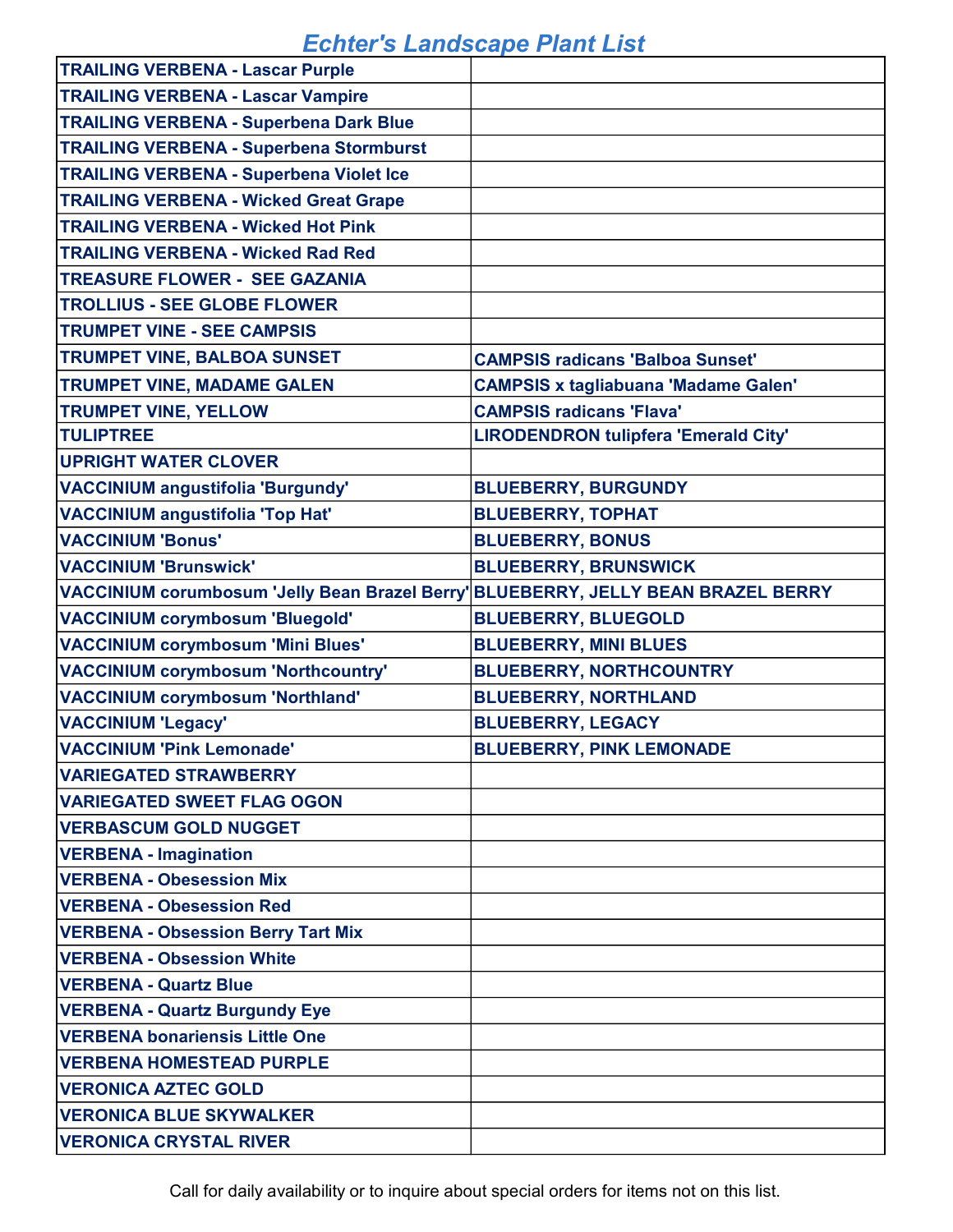| <b>VERONICA EVELINE</b>                 |                                         |
|-----------------------------------------|-----------------------------------------|
| <b>VERONICA FIRST LOVE</b>              |                                         |
| <b>VERONICA GEORGIA BLUE</b>            |                                         |
| <b>VERONICA LIWANENSIS</b>              |                                         |
| <b>VERONICA LIWANENSIS WALKABOUT 6P</b> |                                         |
| <b>VERONICA ROYAL CANDLES</b>           |                                         |
| <b>VERONICA SNOW CANDLES</b>            |                                         |
| <b>VERONICA SNOWMASS</b>                |                                         |
| <b>VERONICA SNOWMASS WALKABOUT 6 PK</b> |                                         |
| <b>VERONICA SUNSHINE</b>                |                                         |
| <b>VERONICA SUNSHINE WALKABOUT</b>      |                                         |
| <b>VERONICA WATERPERRY BLUE</b>         |                                         |
| <b>VERONICA WOOLY</b>                   |                                         |
| <b>VERONICA WOOLY WALKABOUT 6 PK</b>    |                                         |
| <b>VIBURNUM burejaeticum 'Mini Man'</b> | <b>VIBURNUM, MINI MAN</b>               |
| <b>VIBURNUM carlesii</b>                | <b>VIBURNUM, KOREAN SPICE</b>           |
| <b>VIBURNUM carlesii 'Spice Baby'</b>   | <b>VIBURNUM, SPICE BABY</b>             |
| <b>VIBURNUM dentatum 'Autumn Jazz'</b>  | <b>VIBURNUM, AUTUMN JAZZ</b>            |
| <b>VIBURNUM dentatum 'Blue Muffin'</b>  | <b>VIBURNUM, BLUE MUFFIN</b>            |
| <b>VIBURNUM opulus 'Compactum'</b>      | <b>CRANBERRYBUSH, COMPACT EUROPEAN</b>  |
| <b>VIBURNUM opulus 'Roseum'</b>         | <b>VIBURNUM, SNOWBALL</b>               |
| <b>VIBURNUM x rhyt "Alleghany"</b>      | <b>VIBURNUM, ALLEGHANY</b>              |
| <b>VIBURNUM, ALLEGHANY</b>              | <b>VIBURNUM x rhyt "Alleghany"</b>      |
| <b>VIBURNUM, AUTUMN JAZZ</b>            | <b>VIBURNUM dentatum 'Autumn Jazz'</b>  |
| <b>VIBURNUM, BLUE MUFFIN</b>            | <b>VIBURNUM dentatum 'Blue Muffin'</b>  |
| <b>VIBURNUM, KOREAN SPICE</b>           | <b>VIBURNUM carlesii</b>                |
| <b>VIBURNUM, MINI MAN</b>               | <b>VIBURNUM burejaeticum 'Mini Man'</b> |
| <b>VIBURNUM, SNOWBALL</b>               | <b>VIBURNUM opulus 'Roseum'</b>         |
| <b>VIBURNUM, SPICE BABY</b>             | <b>VIBURNUM carlesii 'Spice Baby'</b>   |
| <b>VINCA ILLUMINATION</b>               |                                         |
| <b>VINCA MINOR BOWLES</b>               |                                         |
| <b>VINCA VINE - Green</b>               |                                         |
| <b>VINCA VINE - Variegated</b>          |                                         |
| <b>VIOLA CORSICA</b>                    |                                         |
| <b>VIOLA ODORATA</b>                    |                                         |
| <b>VIOLA PENNY PEACH JUMP-UP</b>        |                                         |
| <b>VIOLA SORBET DENIM JUMP UP</b>       |                                         |
| <b>VIOLA SORBET HONEYBEE</b>            |                                         |
| <b>VIOLA SORBET ICY BLUE</b>            |                                         |
| <b>VIOLA SORBET MIX JUMP UP</b>         |                                         |
| <b>VIOLA SORBET MORPHO</b>              |                                         |
| <b>VIOLA SORBET ORANGE DEEP</b>         |                                         |

Call for daily availability or to inquire about special orders for items not on this list.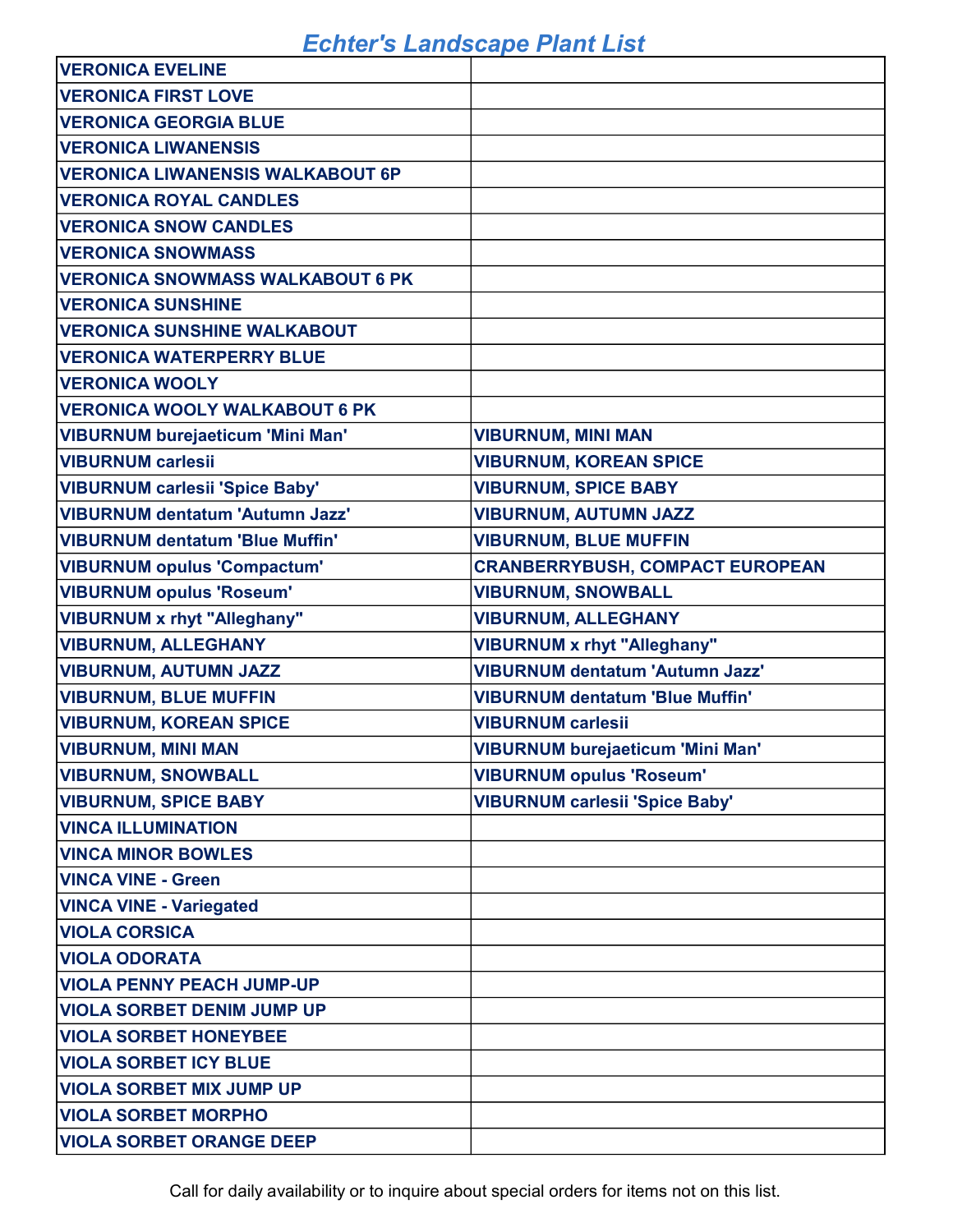| <b>VIOLA SORBET RUBY GOLD BABYFACE</b>     |                                    |
|--------------------------------------------|------------------------------------|
| <b>VIOLA SORBET VIOLET BEACON</b>          |                                    |
| <b>VIOLA SORBET WHITE BLOTCH</b>           |                                    |
| <b>VIOLA SORBET YELLOW</b>                 |                                    |
| <b>VIOLA SORBET YELLOW JUMP-UP</b>         |                                    |
| <b>VIOLA SORBET YELLOW PINK JUMP UP</b>    |                                    |
| <b>VIOLET - SEE VIOLA cucullata</b>        |                                    |
| <b>VIRGINIA CREEPER</b>                    | <b>PARTHENOCISSUS quinquefolia</b> |
| <b>VITIS labrusca 'Concord'</b>            | <b>GRAPE, CONCORD</b>              |
| <b>VITIS sp. 'Catawba'</b>                 | <b>GRAPE, CATAWBA</b>              |
| <b>VITIS sp. 'Itasca'</b>                  | <b>GRAPE, ITASCA</b>               |
| <b>VITIS sp. 'Kay Gray"</b>                | <b>GRAPE, KAY GRAY</b>             |
| <b>VITIS sp. 'Marquette'</b>               | <b>GRAPE, MARQUETTE</b>            |
| <b>VITIS sp. 'Niagara'</b>                 | <b>GRAPE, NIAGARA</b>              |
| <b>VITIS 'Trollhaugen'</b>                 | <b>GRAPE, TROLLHAUGEN</b>          |
| <b>VITIS 'Valiant</b>                      | <b>GRAPE, VALIANT</b>              |
| <b>VITIS vinifera 'St. Teresa'</b>         | <b>GRAPE, ST. TERESA</b>           |
| <b>WALL GERMANDER</b>                      |                                    |
| <b>WATER HYACINTH</b>                      |                                    |
| <b>WATER LETTUCE</b>                       |                                    |
| <b>WATER LILY ALASKA 4"</b>                |                                    |
| <b>WATER LILY ALASKA 8"</b>                |                                    |
| <b>WATER LILY ALMOST BLACK 4"</b>          |                                    |
| <b>WATER LILY ALMOST BLACK 8"</b>          |                                    |
| <b>WATER LILY ATTRACTION 4"</b>            |                                    |
| <b>WATER LILY ATTRACTION 8"</b>            |                                    |
| <b>WATER LILY BEST CHANGEABLE</b>          |                                    |
| <b>WATER LILY COLORADO 4"</b>              |                                    |
| <b>WATER LILY COLORADO 8"</b>              |                                    |
| <b>WATER LILY JOEY TOMOCIK 4"</b>          |                                    |
| <b>WATER LILY JOEY TOMOCIK 8"</b>          |                                    |
| <b>WATER LILY PERRYS FIRE OPAL 8"</b>      |                                    |
| <b>WATER LILY RED ATTRACTION</b>           |                                    |
| <b>WATER LILY YELLOW</b>                   |                                    |
| <b>WATERMELON - Cal Sweet Bush</b>         |                                    |
| <b>WEIGELA florida 'My Monet'</b>          | <b>WEIGELA, MY MONET</b>           |
| <b>WEIGELA florida 'Red Prince'</b>        | <b>WEIGELA, RED PRINCE</b>         |
| <b>WEIGELA florida 'Sonic Bloom Pearl'</b> | <b>WEIGELA, SONIC BLOOM PEARL</b>  |
| <b>WEIGELA florida 'Sonic Bloom Pink'</b>  | <b>WEIGELA, SONIC BLOOM PINK</b>   |
| <b>WEIGELA florida 'Spilled Wine'</b>      | <b>WEIGELA, SPILLED WINE</b>       |
| <b>WEIGELA florida 'Tuxedo'</b>            | <b>WEIGELA, TUXEDO</b>             |
| <b>WEIGELA florida 'Wine &amp; Roses'</b>  | <b>WEIGELA, WINE AND ROSES</b>     |

Call for daily availability or to inquire about special orders for items not on this list.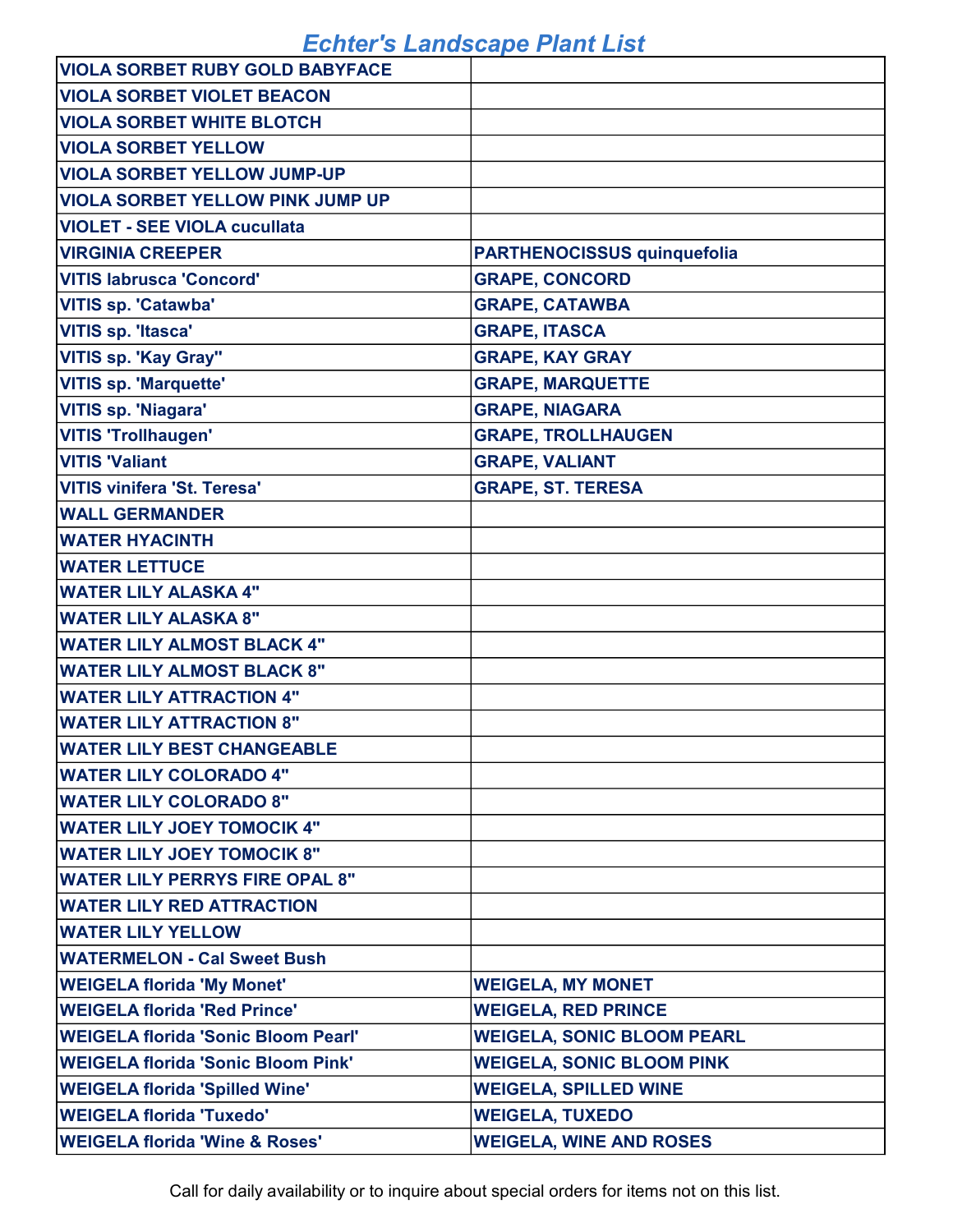| <b>WEIGELA, MY MONET</b>                    | <b>WEIGELA florida 'My Monet'</b>           |
|---------------------------------------------|---------------------------------------------|
| <b>WEIGELA, RED PRINCE</b>                  | <b>WEIGELA florida 'Red Prince'</b>         |
| <b>WEIGELA, SONIC BLOOM PEARL</b>           | <b>WEIGELA florida 'Sonic Bloom Pearl'</b>  |
| <b>WEIGELA, SONIC BLOOM PINK</b>            | <b>WEIGELA florida 'Sonic Bloom Pink'</b>   |
| <b>WEIGELA, SPILLED WINE</b>                | <b>WEIGELA florida 'Spilled Wine'</b>       |
| <b>WEIGELA, TUXEDO</b>                      | <b>WEIGELA florida 'Tuxedo'</b>             |
| <b>WEIGELA, WINE AND ROSES</b>              | <b>WEIGELA florida 'Wine &amp; Roses'</b>   |
| <b>WHIRLING BUTTERFLIES -SEE GAURA</b>      |                                             |
| <b>WHITE CURRANT</b>                        | <b>RIBES sativum 'Blanca'</b>               |
| <b>WHITE FLOWER CHOCOLATE VINE</b>          |                                             |
| <b>WILLOW - SEE SALIX</b>                   |                                             |
| <b>WILLOW, DAPPLED</b>                      | <b>SALIX integra 'Hakuro Nishiki'</b>       |
| <b>WILLOW, DWARF ARCTIC</b>                 | <b>SALIX purpurea 'Nana'</b>                |
| <b>WILLOW, PUSSY</b>                        | <b>SALIX discolor</b>                       |
| <b>WINECUPS CALLIRHOE</b>                   |                                             |
| <b>WISTERIA floribunda 'Honbeni'</b>        | <b>WISTERIA, PINK JAPANESE</b>              |
| <b>WISTERIA floribunda 'Violacea plena'</b> | <b>WISTERIA, DOUBLE JAPANESE</b>            |
| <b>WISTERIA frutescens 'Amethyst Falls'</b> | <b>WISTERIA, AMETHYST FALLS</b>             |
| <b>WISTERIA macrostachya 'Blue Moon'</b>    | <b>WISTERIA, BLUE MOON</b>                  |
| <b>WISTERIA, AMETHYST FALLS</b>             | <b>WISTERIA frutescens 'Amethyst Falls'</b> |
| <b>WISTERIA, BLUE MOON</b>                  | <b>WISTERIA macrostachya 'Blue Moon'</b>    |
| <b>WISTERIA, DOUBLE JAPANESE</b>            | WISTERIA floribunda 'Violacea plena'        |
| <b>WISTERIA, PINK JAPANESE</b>              | <b>WISTERIA floribunda 'Honbeni'</b>        |
| <b>YARROW CORONATION GOLD</b>               |                                             |
| <b>YARROW MILLY ROCK RED</b>                |                                             |
| <b>YARROW MOONSHINE</b>                     |                                             |
| YARROW NEW VINTAGE VIOLET                   |                                             |
| YARROW NEW VINTAGE WHITE                    |                                             |
| <b>YARROW PAPRIKA</b>                       |                                             |
| <b>YARROW SAUCY SEDUCTION</b>               |                                             |
| <b>YERBA MANSA</b>                          |                                             |
| <b>YEW, HICKS UPRIGHT</b>                   | <b>TAXUS x media 'Hicksii'</b>              |
| <b>YEW, SPREADING</b>                       | <b>TAXUS x media 'Densiformis'</b>          |
| <b>YEW, YELLOW LEAF DWARF</b>               | <b>TAXUS cuspidata 'Nana Aurescens'</b>     |
| <b>YUCCA baccata</b>                        | <b>YUCCA, BANANA</b>                        |
| <b>YUCCA filamentosa 'Adams Needle'</b>     | <b>YUCCA, ADAMS NEEDLE</b>                  |
| <b>YUCCA filamentosa 'Color Guard'</b>      | <b>YUCCA, COLOR GUARD</b>                   |
| <b>YUCCA filamentosa 'Golden Sword'</b>     | <b>YUCCA, GOLDEN SWORD</b>                  |
| <b>YUCCA filamentosa 'Golden Sword'</b>     | <b>YUCCA, GOLDEN SWORD</b>                  |
| <b>YUCCA glauca 'Soapweed'</b>              | <b>SOAPWEED</b>                             |
| <b>YUCCA, ADAMS NEEDLE</b>                  | <b>YUCCA filamentosa 'Adams Needle'</b>     |
| <b>YUCCA, BANANA</b>                        | <b>YUCCA baccata</b>                        |

Call for daily availability or to inquire about special orders for items not on this list.